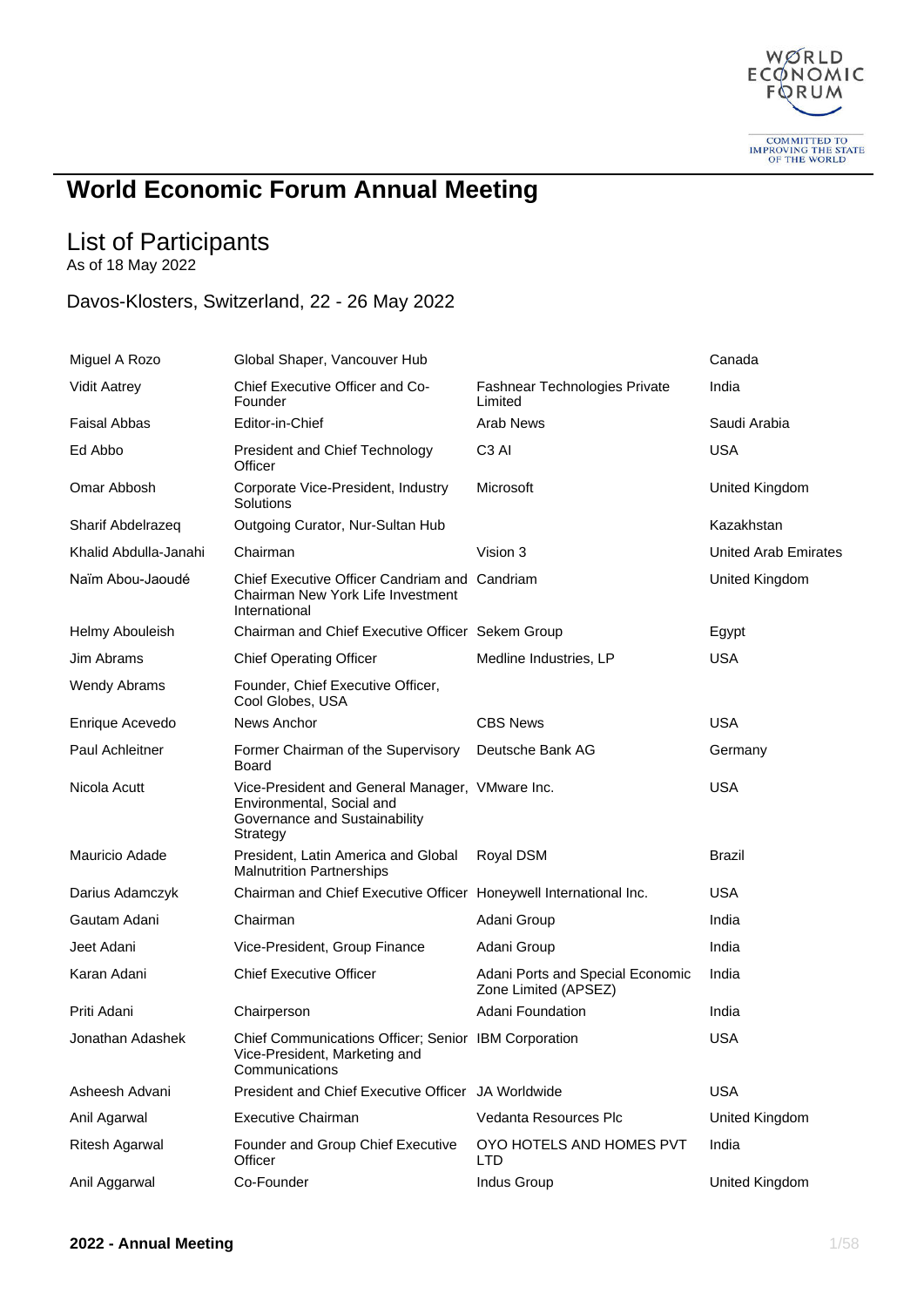| Neeraj Aggarwal                                           | Regional Chair, Asia-Pacific                                                                                                    | <b>Boston Consulting Group</b>                                          | Singapore                   |
|-----------------------------------------------------------|---------------------------------------------------------------------------------------------------------------------------------|-------------------------------------------------------------------------|-----------------------------|
| Neeraj Agrawal                                            | Group Chief Financial Officer                                                                                                   | <b>Crescent Petroleum</b>                                               | United Arab Emirates        |
| Ravi Agrawal                                              | Editor-in-Chief                                                                                                                 | Foreign Policy Magazine                                                 | <b>USA</b>                  |
| Flavio Augusto Aguiar de Chief Executive Officer<br>Souza |                                                                                                                                 | Itaú BBA                                                                | <b>Brazil</b>               |
| David B. Agus                                             | Professor of Medicine and<br>Engineering; Chief Executive Officer                                                               | Ellison Institute for Transformative<br>Medicine                        | <b>USA</b>                  |
| Nicolas Aguzin                                            | <b>Chief Executive Officer</b>                                                                                                  | Hong Kong Exchanges and Clearing Hong Kong SAR, China<br>Limited (HKEX) |                             |
| Adeeb Ahamed                                              | <b>Managing Director</b>                                                                                                        | Lulu Financial Group                                                    | <b>United Arab Emirates</b> |
| Kamal Ahmed                                               | Editor-in-Chief and Co-Founder                                                                                                  | The News Movement                                                       | United Kingdom              |
| Sanjiv Ahuja                                              | Chairman and Chief Executive Officer Tillman Global Holdings LLC                                                                |                                                                         | <b>USA</b>                  |
| Silvia Anna Ainio                                         | Curator, Brussels Hub                                                                                                           |                                                                         | <b>Belgium</b>              |
| Daniel Aksioutine                                         | Global Shaper, Lviv Hub                                                                                                         |                                                                         | Ukraine                     |
| Samantha Akwei                                            | Outgoing Curator, Oakland Hub                                                                                                   |                                                                         | <b>USA</b>                  |
| Sami Alangari                                             | Vice-Chairman and Chief Executive<br>Officer                                                                                    | AlGihaz Holding                                                         | Saudi Arabia                |
| <b>Mohammed Alardhi</b>                                   | <b>Executive Chairman</b>                                                                                                       | <b>Investcorp Holdings</b>                                              | <b>Bahrain</b>              |
| Alberto Alemanno                                          | Founder                                                                                                                         | The Good Lobby                                                          | France                      |
| Samuel Alemayehu                                          | <b>Managing Director</b>                                                                                                        | Cambridge Industries                                                    | <b>USA</b>                  |
| Constantine<br>Alexandrakis                               | <b>Chief Executive Officer</b>                                                                                                  | Russell Reynolds Associates Inc.                                        | <b>USA</b>                  |
| Kasim Alfalahi                                            | Founder and Chief Executive Officer                                                                                             | Avanci                                                                  | <b>USA</b>                  |
| Saeed Mohammed<br>Alghamdi                                | Managing Director and Group Chief<br><b>Executive Officer</b>                                                                   | Saudi National Bank                                                     | Saudi Arabia                |
| Yusuff Ali                                                | Chairman and Managing Director                                                                                                  | Lulu Group International LLC                                            | <b>United Arab Emirates</b> |
| Tarek Ali Ahmad                                           | Head, Research and Studies                                                                                                      | Arab News                                                               | United Kingdom              |
| Aamer A. Alireza                                          | Chairman of the Executive Committee Xenel Group                                                                                 |                                                                         | Saudi Arabia                |
| Ammar Alkhudairy                                          | Chairman                                                                                                                        | Saudi National Bank                                                     | Saudi Arabia                |
| Hoda AlKhzaimi                                            | Assistant Research Professor,<br>Engineering Department, New York<br>University - Abu Dhabi, United Arab<br>Emirates            |                                                                         |                             |
| Jalil Allabadi                                            | <b>Chief Executive Officer</b>                                                                                                  | Altibbi Limited                                                         | Jordan                      |
| Jeremy Allaire                                            | Co-Founder, Chairman and Chief<br><b>Executive Officer</b>                                                                      | Circle Internet Financial, LLC                                          | <b>USA</b>                  |
| Ken Allen                                                 | Chief Executive Officer, DHL<br>eCommerce Solutions                                                                             | Deutsche Post DHL Group                                                 | Germany                     |
| Patrick Allen                                             | Vice-President; International<br><b>Managing Editor</b>                                                                         | <b>CNBC</b>                                                             | United Kingdom              |
| Anita Allen-Castellitto                                   | Henry R. Silverman Professor of Law<br>and Professor of Philosophy; Vice-<br>Provost, University of Pennsylvania,<br><b>USA</b> |                                                                         |                             |
| <b>Graham Allison</b>                                     | Douglas Dillon Professor of<br>Government, Harvard Kennedy<br>School of Government, USA                                         |                                                                         |                             |
| Patrick Allman-Ward                                       | <b>Chief Executive Officer</b>                                                                                                  | Dana Gas PJSC                                                           | United Arab Emirates        |
| Ibrahim AlMojel                                           | <b>Chief Executive Officer</b>                                                                                                  | Saudi Industrial Development Fund                                       | Saudi Arabia                |
| Meshal Alothman                                           | Director-General                                                                                                                | <b>Public Institution for Social Security</b><br>(PIFSS)                | Kuwait                      |
| Cenk Alper                                                | <b>Chief Executive Officer</b>                                                                                                  | Haci Ömer Sabanci Holding A.Ş.                                          | Turkey                      |
| Mazin Abdulrazzak<br>AlRomaih                             | Chairman                                                                                                                        | Banque Saudi Fransi (BSF)                                               | Saudi Arabia                |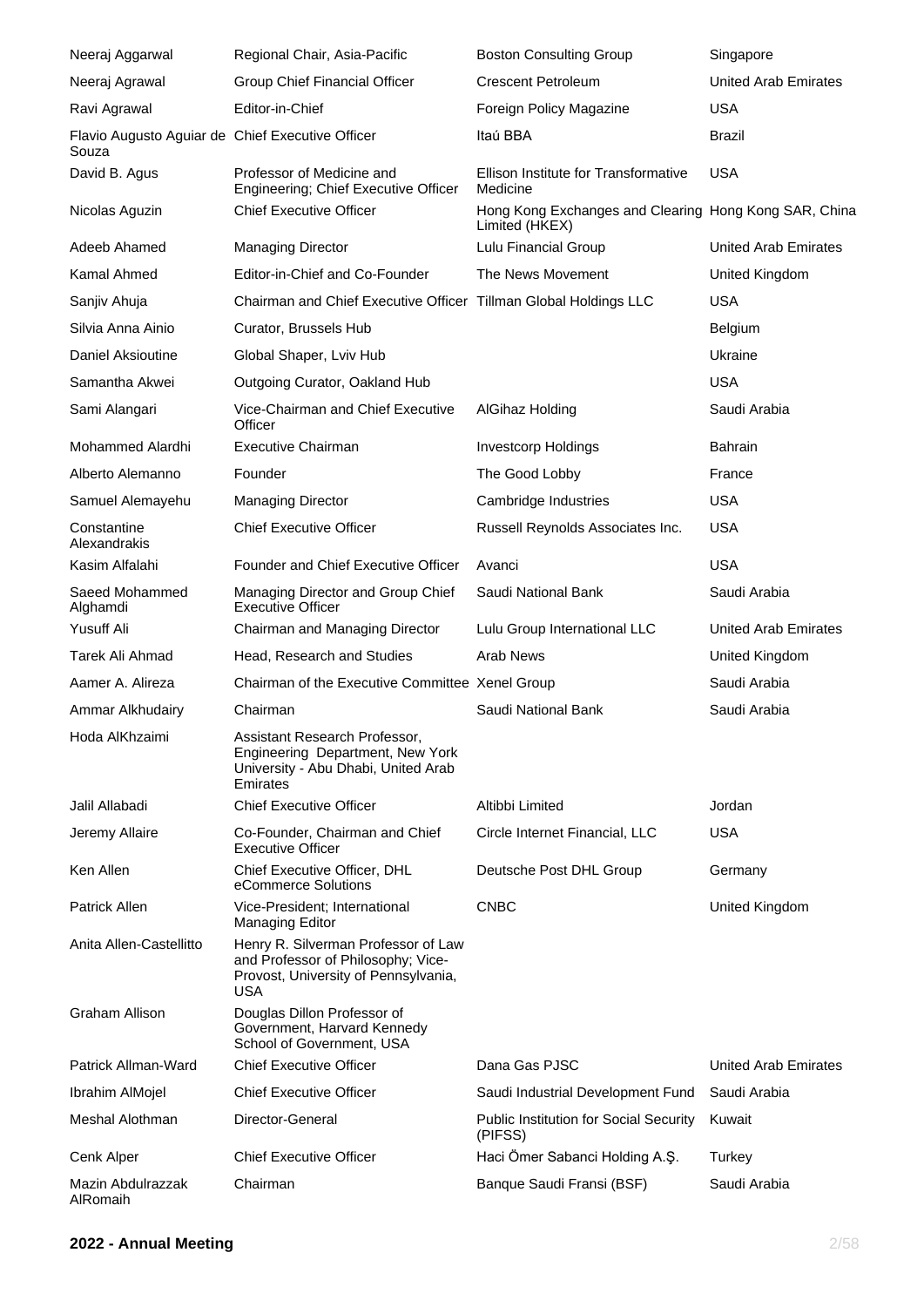| Sheila Alrowaily                      | <b>Chief Executive Officer</b>                                                                   | Wisayah Global Investments, Saudi Saudi Arabia<br>Aramco     |                      |
|---------------------------------------|--------------------------------------------------------------------------------------------------|--------------------------------------------------------------|----------------------|
| Mohammed Alshaya                      | <b>Executive Chairman</b>                                                                        | Alshaya Group                                                | Kuwait               |
| Mohamed H. Alsuwaidi                  | Managing Director and CEO                                                                        | ADQ - Abu Dhabi Developmental<br><b>Holding Company PJSC</b> | United Arab Emirates |
| Judson Althoff                        | Chief Commercial Officer, Customer<br>and Partner Solutions                                      | Microsoft Corp.                                              | <b>USA</b>           |
| Fernando Alvarez Tabio                | Group Chief Strategy and<br>Development Officer                                                  | Capgemini SE                                                 | France               |
| José María Álvarez-<br>Pallete        | Chairman and Chief Executive Officer Telefonica SA                                               |                                                              | Spain                |
| Heba Aly                              | <b>Chief Executive Officer</b>                                                                   | The New Humanitarian                                         | Switzerland          |
| Khalid M. AlZubair                    | Chairman                                                                                         | <b>OMINVEST</b>                                              | Oman                 |
| Akash Ambani                          | Director                                                                                         | Reliance Jio Infocomm Limited                                | India                |
| Isha Ambani                           | Director                                                                                         | <b>Reliance Retail Limited</b>                               | India                |
| Mukesh D. Ambani                      | Chairman and Managing Director                                                                   | Reliance Industries Limited                                  | India                |
| Nita Ambani                           | Director                                                                                         | Reliance Industries Limited                                  | India                |
| Jörg Ambrosius                        | Executive Vice-President and Head of State Street Corporation<br><b>Global Client Management</b> |                                                              | Germany              |
| Haslinda Amin                         | Chief International Correspondent,<br>South-East Asia                                            | <b>Bloomberg News</b>                                        | Singapore            |
| Cristiano Amon                        | President and Chief Executive Officer Qualcomm Incorporated                                      |                                                              | <b>USA</b>           |
| Philippe Amon                         | Chairman and Chief Executive Officer SICPA SA                                                    |                                                              | Switzerland          |
| Adam Amoussou                         | Community Champion, Cotonou Hub                                                                  |                                                              | Benin                |
| Joshua Amponsem                       | Founder, Green Africa Youth<br>Organization (GAYO), Ghana                                        |                                                              |                      |
| Nabeel M. Al-Amudi                    | <b>Chief Executive Officer</b>                                                                   | <b>Olayan Financing Company</b>                              | Saudi Arabia         |
| Rajan Anandan                         | <b>Managing Director</b>                                                                         | Sequoia Capital India LLP                                    | India                |
| Henrik Andersen                       | <b>Chief Executive Officer</b>                                                                   | Vestas Wind Systems A/S                                      | Denmark              |
| Jens Bjørn Andersen                   | <b>Chief Executive Officer</b>                                                                   | DSV A/S                                                      | Denmark              |
| Magali Anderson                       | Chief Sustainability Officer and<br>Member of the Executive Committee                            | Holcim Ltd                                                   | Switzerland          |
| Mónica Andrés                         | Executive Vice-President, Europe,<br>Corporate Management                                        | Yara International ASA                                       | Norway               |
| Johan H. Andresen                     | Chairman                                                                                         | Ferd AS                                                      | Norway               |
| Jim Andrew                            | <b>Chief Sustainability Officer</b>                                                              | PepsiCo Inc.                                                 | <b>USA</b>           |
| Gerhard Andrey                        | Member of the National Council of<br>Switzerland                                                 |                                                              |                      |
| Magnus Ankarstrand                    | President, Clean Ammonia                                                                         | Yara International ASA                                       | Norway               |
| <b>Caroline Anstey</b>                | <b>President and Chief Executive</b><br>Officer, Pact, USA                                       |                                                              |                      |
| <b>Arno Antlitz</b>                   | <b>Chief Financial Officer</b>                                                                   | Volkswagen AG                                                | Germany              |
| Frank Appel                           | <b>Chief Executive Officer</b>                                                                   | Deutsche Post DHL Group                                      | Germany              |
| Amiram Appelbaum                      | Chairman, Israel Innovation Authority                                                            |                                                              |                      |
| Kezevino Aram                         | President                                                                                        | Shanti Ashram                                                | India                |
| Sébastien Arbola                      | Executive Vice-President, Thermal<br>Generation, Energy Supply and<br>Hydrogen                   | <b>ENGIE Group</b>                                           | France               |
| Elaine Arden                          | Group Chief Human Resources<br>Officer                                                           | <b>HSBC Holdings Plc</b>                                     | United Kingdom       |
| Marisol Argueta de<br><b>Barillas</b> | Head of the Regional Agenda, Latin<br>America; Member of the Executive<br>Committee              | World Economic Forum LLC                                     | <b>USA</b>           |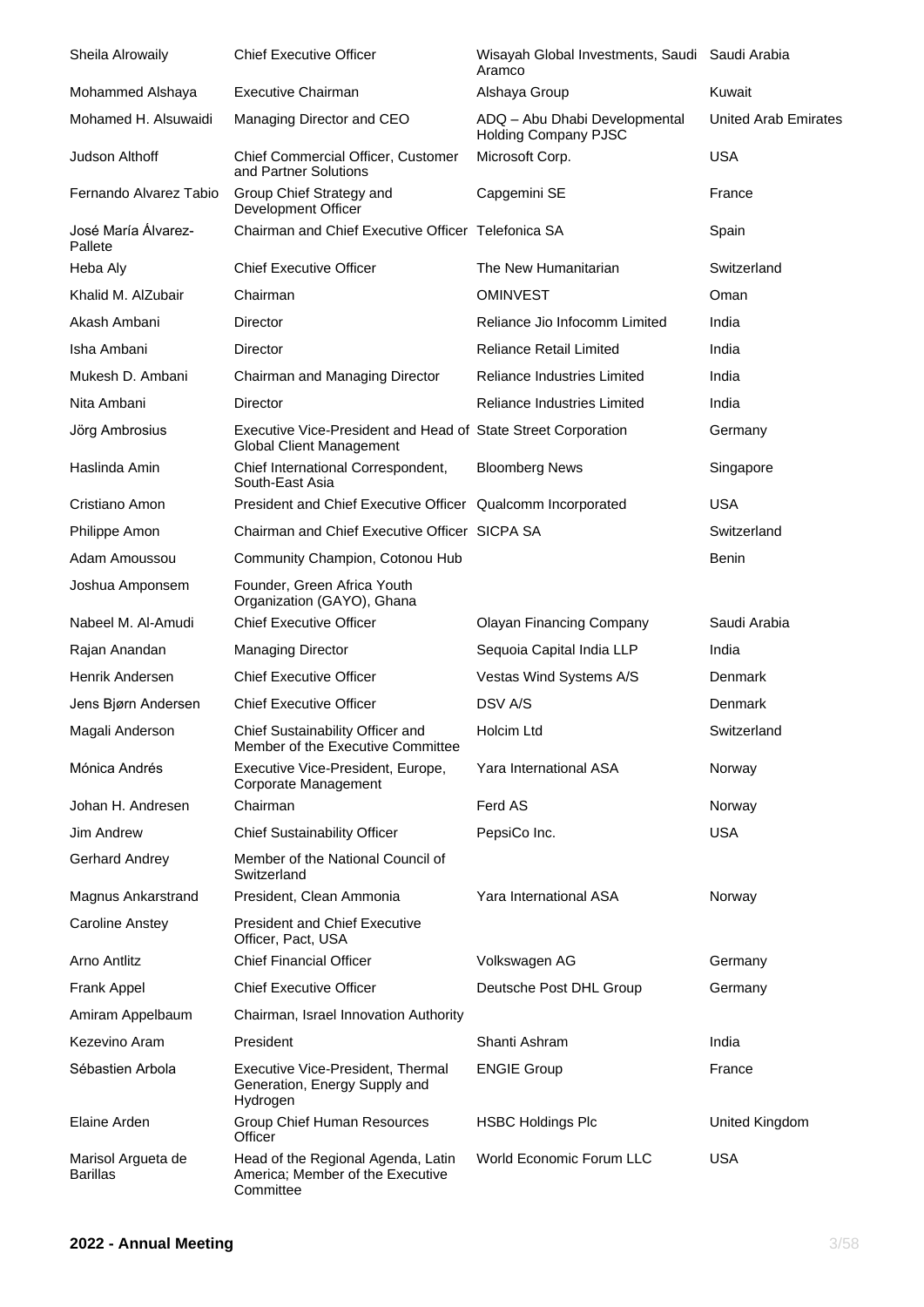| Kazutomo Aritake        | Director; Executive Vice-President                                                                         | <b>Suntory Holdings Limited</b>                                         | Japan                |
|-------------------------|------------------------------------------------------------------------------------------------------------|-------------------------------------------------------------------------|----------------------|
| Mary Armstrong          | Global Head, Marketing and<br>Communications                                                               | <b>General Atlantic LLC</b>                                             | <b>USA</b>           |
| <b>Thomas Armstrong</b> | Vice-President, Global Advertising                                                                         | The New York Times                                                      | <b>USA</b>           |
| Nikesh Arora            | Chief Executive Officer and Chairman Palo Alto Networks                                                    |                                                                         | <b>USA</b>           |
| Ivan Arriagada Herrera  | <b>Chief Executive Officer</b>                                                                             | Antofagasta Minerals Plc                                                | Chile                |
| Victoria Arscott        | <b>Chief Brand and Communications</b><br>Manager                                                           | Jumeirah International LLC                                              | United Arab Emirates |
| Daniel Asare-Kyei       | <b>Chief Executive Officer</b>                                                                             | Esoko                                                                   | Ghana                |
| Josef Aschbacher        | Director-General, European Space<br>Agency (ESA), Paris                                                    |                                                                         |                      |
| Chris Ashton            | Chief Executive Officer and Managing Worley<br>Director                                                    |                                                                         | <b>USA</b>           |
| Ana Paula Assis         | General Manager, Europe, Middle<br>East and Africa                                                         | <b>IBM Corporation</b>                                                  | <b>Brazil</b>        |
| Sven Astheimer          | <b>Senior Business Editor</b>                                                                              | Frankfurter Allgemeine Zeitung                                          | Germany              |
| Atalay Atasu            | Professor of Technology and<br>Operations Management, INSEAD,<br>France                                    |                                                                         |                      |
| Celso Athayde           | Founder and Chief Executive Officer,<br>CUFA Favela Holding, Brazil                                        |                                                                         |                      |
| Jacques Attali          | President                                                                                                  | <b>Positive Planet</b>                                                  | France               |
| Günter von Au           | Chairman of the Board of Directors                                                                         | <b>Clariant International Ltd</b>                                       | Switzerland          |
| Alyssa Auberger         | <b>Chief Sustainability Officer</b>                                                                        | <b>Baker McKenzie</b>                                                   | France               |
| Jean-Pierre Aubin       | Co-Global Head                                                                                             | Cantor Fitzgerald LP                                                    | <b>USA</b>           |
| Jonathan Auerbach       | Executive Vice-President; Chief<br>Strategy, Growth and Data Officer                                       | PayPal                                                                  | <b>USA</b>           |
| Stefano Aversa          | Global Vice-Chairman and Chairman,<br>Europe, Middle East and Africa                                       | AlixPartners                                                            | United Kingdom       |
| Ricardo Avila           | Senior Analyst                                                                                             | El Tiempo                                                               | Colombia             |
| Uliana Avtonomova       | Impact Officer, Kyiv Hub                                                                                   |                                                                         | Ukraine              |
| <b>Emanuel Ax</b>       | Pianist                                                                                                    |                                                                         | <b>USA</b>           |
| Jack Azagury            | Group Chief Executive-designate,<br><b>Strategy and Consulting</b>                                         | Accenture                                                               | <b>USA</b>           |
| Claudia Azevedo         | <b>Chief Executive Officer</b>                                                                             | SONAE SGPS SA                                                           | Portugal             |
| Roberto Azevêdo         | Executive Vice-President, Chief<br>Corporate Affairs Officer                                               | PepsiCo Inc.                                                            | <b>USA</b>           |
| Ehab Aziz               | Group Chief Financial Officer                                                                              | Agility                                                                 | Kuwait               |
| Amir Hamzah bin Azizan  | Chief Executive Officer, Employees<br>Provident Fund (EPF), Malaysia                                       |                                                                         |                      |
| Domenico Azzarello      | Regional Managing Partner, Europe,<br>Middle East and Africa (EMEA)                                        | Bain & Company Inc.                                                     | France               |
| Badr Al-Badr            | Chief Executive Officer, Prince<br>Mohammed Bin Salman bin<br>Abdulaziz (MiSK) Foundation, Saudi<br>Arabia |                                                                         |                      |
| Roya Baghai             | Co-Founder and Chief Creative<br>Officer, High Resolves, Australia                                         |                                                                         |                      |
| Deepak Bagla            | Managing Director and Chief<br>Executive Officer, Invest India, India                                      |                                                                         |                      |
| Apurv Bagri             | Independent Non-Executive Director                                                                         | Hong Kong Exchanges and Clearing Hong Kong SAR, China<br>Limited (HKEX) |                      |
| <b>Ester Baiget</b>     | President and Chief Executive Officer                                                                      | Novozymes A/S                                                           | Denmark              |
| Alejandro Baillères     | Chairman of the Board                                                                                      | Grupo BAL                                                               | Mexico               |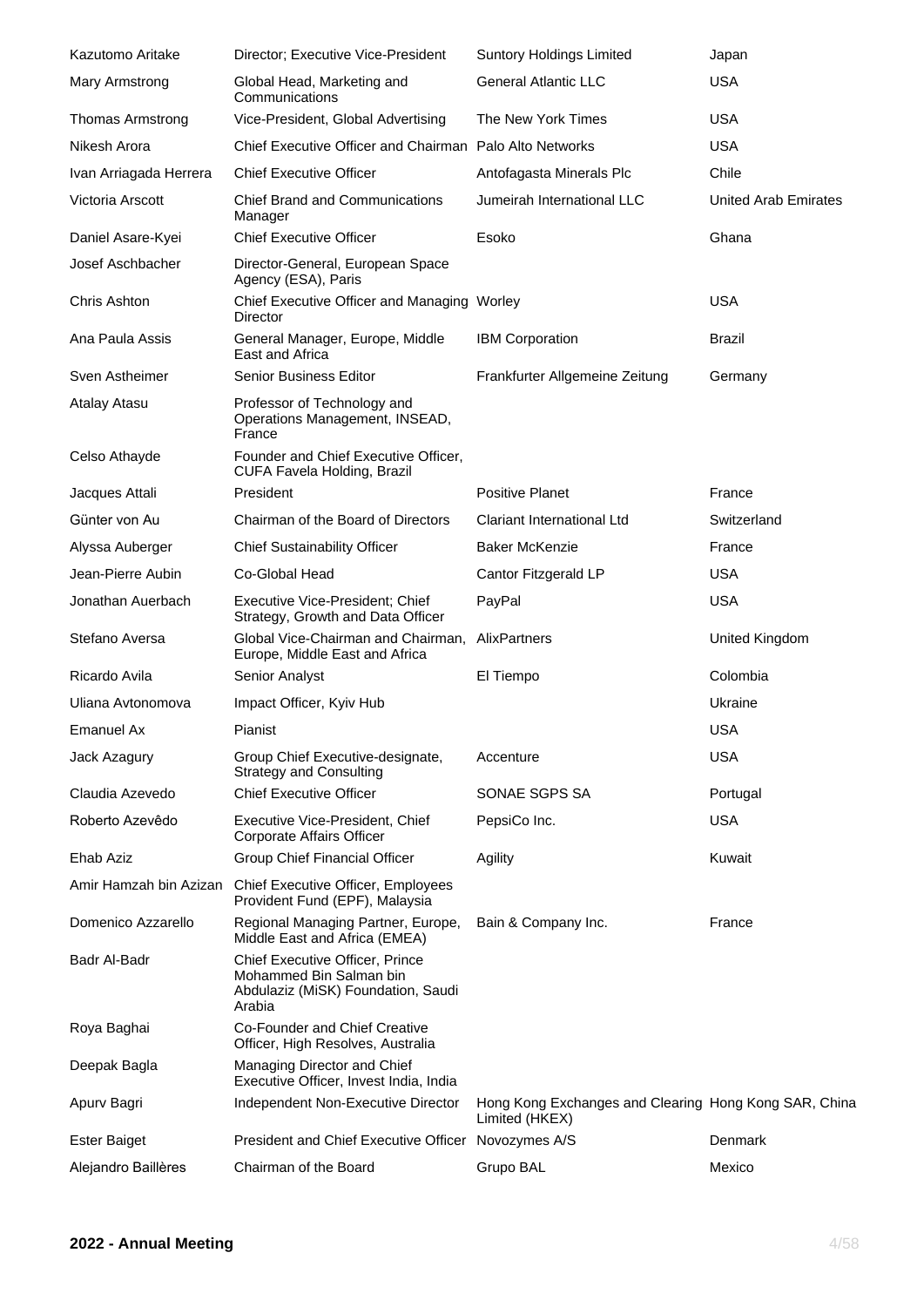| Frédéric Bailly                     | Member of the Executive Board and<br>Chief Executive Officer, GROUPE<br>SOS, France                                                    |                                           |                       |
|-------------------------------------|----------------------------------------------------------------------------------------------------------------------------------------|-------------------------------------------|-----------------------|
| Donnel Baird                        | <b>Chief Executive Officer</b>                                                                                                         | <b>BlocPower</b>                          | <b>USA</b>            |
| <b>Marc-Antoine Baissas</b>         | Head, Direct Funding, Impact &<br>Governance: Member of Executive<br>Committee, World Economic Forum                                   |                                           |                       |
| Amit Bajaj                          | President, North America                                                                                                               | <b>Tata Consultancy Services Ltd</b>      | USA                   |
| Sanjiv Bajaj                        | Chairman and Managing Director                                                                                                         | Bajaj Finserv Ltd                         | India                 |
| <b>Gerard Baker</b>                 | Host, WSJ At Large with Gerry Baker Fox Business Network                                                                               |                                           | <b>USA</b>            |
| Krist Bakiu                         | Outgoing Curator, Tirana Hub                                                                                                           |                                           | Albania               |
| Peter Bakker                        | President and Chief Executive Officer World Business Council for                                                                       | Sustainable Development (WBCSD)           | Switzerland           |
| Anindya Novyan Bakrie               | Chief Executive Officer, President<br><b>Director</b>                                                                                  | PT Bakrie & Brothers Tbk                  | Indonesia             |
| Andy Baldwin                        | Global Managing Partner, Client<br>Service                                                                                             | EY                                        | United Kingdom        |
| <b>Richard Baldwin</b>              | Professor of International Economics,<br>Graduate Institute of International and<br>Development Studies, Switzerland                   |                                           |                       |
| Krishan N. Balendra                 | Chairman                                                                                                                               | John Keells Holdings Plc                  | Sri Lanka             |
| Eren Bali                           | Chief Executive Officer and Co-<br>Founder                                                                                             | Carbon Health                             | <b>USA</b>            |
| Stéphane Bancel                     | <b>Chief Executive Officer</b>                                                                                                         | Moderna                                   | <b>USA</b>            |
| Chandrajit Banerjee                 | Director-General                                                                                                                       | Confederation of Indian Industry<br>(CII) | India                 |
| Manvinder Singh Banga               | Partner                                                                                                                                | Clayton, Dubilier & Rice LLP              | <b>United Kingdom</b> |
| Sam Bankman-Fried                   | <b>Chief Executive Officer and Founder</b>                                                                                             | <b>FTX</b>                                | <b>Bahamas</b>        |
| <b>Riccardo Barberis</b>            | Regional President, Northern Europe                                                                                                    | ManpowerGroup                             | <b>Netherlands</b>    |
| Fernando Honorato<br><b>Barbosa</b> | <b>Chief Economist</b>                                                                                                                 | Banco Bradesco SA                         | Brazil                |
| Alicia Bárcena Ibarra               | Executive Secretary (2008-2022),<br><b>United Nations Economic</b><br>Commission for Latin America and<br>the Caribbean (ECLAC), Chile |                                           |                       |
| Ezgi Barcenas                       | <b>Chief Sustainability Officer</b>                                                                                                    | Anheuser-Busch InBev NV                   | <b>USA</b>            |
| <b>Thorold Barker</b>               | Editor, Europe, Middle East and<br>Africa                                                                                              | The Wall Street Journal                   | United Kingdom        |
| <b>Andrew Barr</b>                  | Group Chief Executive Officer, Hitachi Hitachi Ltd<br>Rail; Vice-President and Executive<br>Officer                                    |                                           | Japan                 |
| Nicolas Barré                       | Editor-in-Chief                                                                                                                        | Les Echos                                 | France                |
| <b>Alfredo Barrios</b>              | <b>Chief Commercial Officer</b>                                                                                                        | Rio Tinto Plc                             | Singapore             |
| Eduardo de Salles<br>Bartolomeo     | <b>Chief Executive Officer</b>                                                                                                         | Vale SA                                   | Brazil                |
| Ruzwana Bashir                      | <b>Founder and Chief Executive Officer</b>                                                                                             | Peek.com                                  | <b>USA</b>            |
| Johan Bastin                        | Chair of the Supervisory Board,<br>DTEK Renewables, DTEK Grids and<br>D.Trading                                                        | <b>DTEK</b>                               | United Kingdom        |
| Magdi Batato                        | Executive Vice-President; Head,<br>Operations                                                                                          | Nestlé                                    | Switzerland           |
| Werner Baumann                      | Chairman of the Board of<br>Management; Chief Executive Officer                                                                        | Bayer AG                                  | Germany               |
| Savi Baveja                         | Chief Strategy and Incubation Officer                                                                                                  | HP Inc.                                   | <b>USA</b>            |
| Taha Bawa                           | Global Shaper, Geneva Hub                                                                                                              |                                           | Switzerland           |
| Marc Bayle de Jessé                 | <b>Chief Executive Officer</b>                                                                                                         | <b>CLS Bank International</b>             | <b>USA</b>            |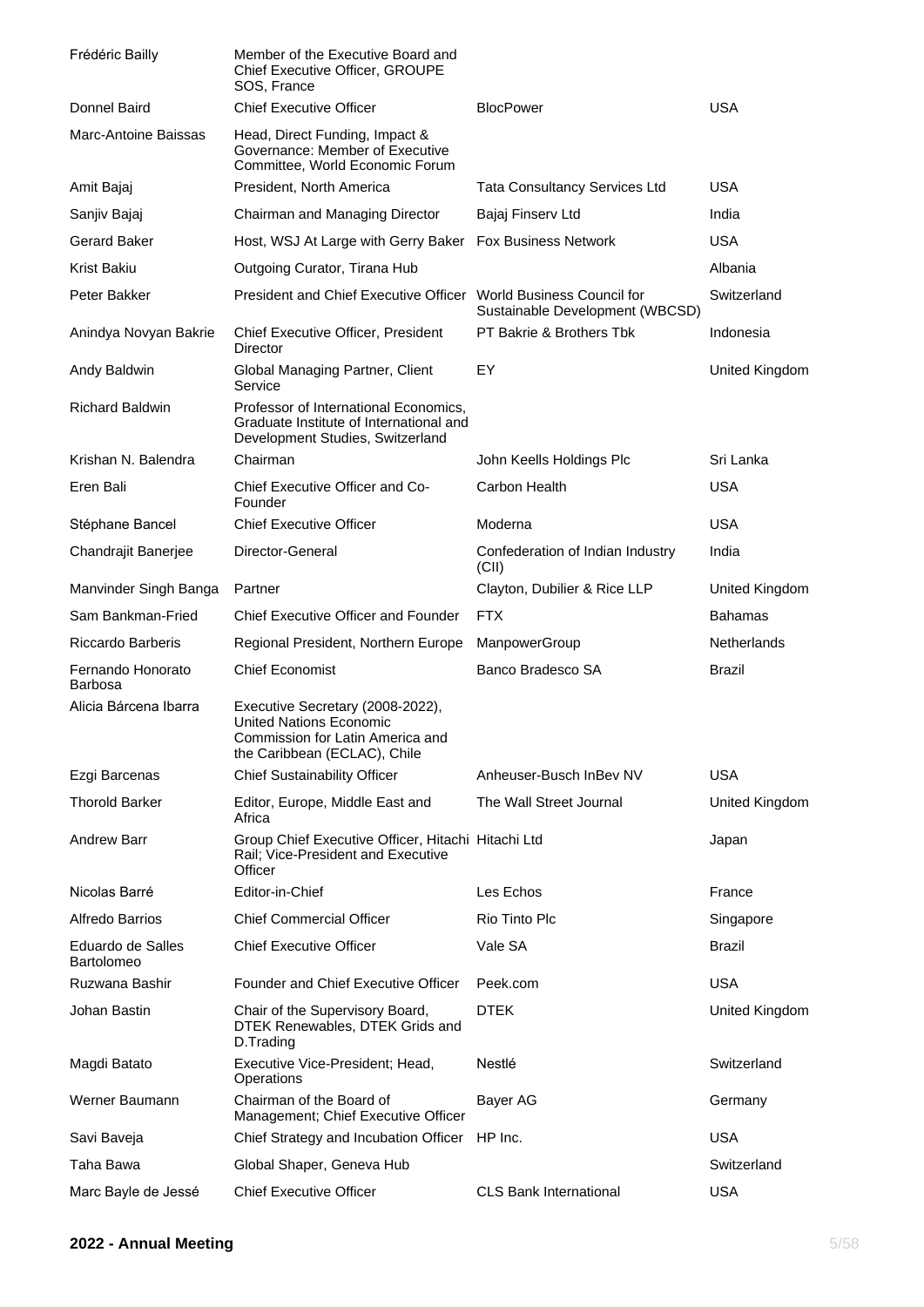| Felipe Bayon                            | <b>Chief Executive Officer</b>                                                              | <b>Ecopetrol SA</b>                           | Colombia                    |
|-----------------------------------------|---------------------------------------------------------------------------------------------|-----------------------------------------------|-----------------------------|
| <b>Benoit Bazin</b>                     | <b>Chief Executive Officer</b>                                                              | Compagnie de Saint-Gobain                     | France                      |
| Valérie Beaulieu                        | Chief Sales and Marketing Officer                                                           | Adecco Group AG                               | Switzerland                 |
| Christophe Beck                         | <b>Chief Executive Officer</b>                                                              | Ecolab Inc.                                   | <b>USA</b>                  |
| John M. Beck                            | Chairman                                                                                    | Aecon Construction Group Inc.                 | Canada                      |
| Klaus Becker                            | <b>Chief Executive Officer</b>                                                              | <b>KPMG</b>                                   | Germany                     |
| Kai Beckmann                            | Member of the Executive Board;<br><b>Chief Executive Officer, Electronics</b>               | Merck KGaA                                    | Germany                     |
| Beh Swan Gin                            | Chairman                                                                                    | Singapore Economic Development<br>Board (EDB) | Singapore                   |
| Alain Bejjani                           | <b>Chief Executive Officer</b>                                                              | Majid Al Futtaim Holding                      | United Arab Emirates        |
| Daniel Belfer                           | <b>Chief Executive Officer</b>                                                              | Bank J. Safra Sarasin Ltd                     | Switzerland                 |
| Alan Belfield                           | Chairman                                                                                    | Arup Group Ltd                                | United Kingdom              |
| Khalfan Belhoul                         | <b>Chief Executive Officer</b>                                                              | Dubai Future Foundation                       | <b>United Arab Emirates</b> |
| Katherine Bell                          | Editor-in-Chief                                                                             | Quartz Media Inc.                             | <b>USA</b>                  |
| Sami Ben Jamaa                          | Managing Executive Officer, Global<br>Chief Information and Digital Officer                 | JERA Co., Inc.                                | Japan                       |
| Emma Benameur                           | Head of Impact and Engagement;<br>Member of the Executive Committee                         | World Economic Forum                          | Switzerland                 |
| Sabine Bendiek                          | Chief People and Operating Officer<br>and Director; Member of the<br><b>Executive Board</b> | <b>SAP SE</b>                                 | Germany                     |
| Marc Benioff                            | Chair and Co-Chief Executive Officer                                                        | Salesforce                                    | <b>USA</b>                  |
| Shoriwa Shaun Benjamin Founder          |                                                                                             | It's Learnable                                | South Africa                |
| <b>Paul Bennett</b>                     | <b>Co-Chief Executive Officer</b>                                                           | <b>IDEO</b>                                   | <b>USA</b>                  |
| Dick Benschop                           | President and Chief Executive Officer Royal Schiphol Group                                  |                                               | <b>Netherlands</b>          |
| Yousef Al-Benyan                        | Vice-Chairman and Chief Executive<br>Officer                                                | Saudi Basic Industries Corporation<br>(SABIC) | Saudi Arabia                |
| Stanley M. Bergman                      | Chairman of the Board and Chief<br><b>Executive Officer</b>                                 | Henry Schein Inc.                             | <b>USA</b>                  |
| Seth F. Berkley                         | Chief Executive Officer, Gavi, the<br>Vaccine Alliance, Geneva                              |                                               |                             |
| <b>Arnaud Bernaert</b>                  | Head, Health Security Solutions                                                             | <b>SICPA SA</b>                               | Switzerland                 |
| Patrick Bernau                          | Senior Business and Finance Editor,<br>Sunday Paper                                         | Frankfurter Allgemeine Zeitung                | Germany                     |
| Aaron Bernstein                         | Vice-President, Partnerships                                                                | Breakthrough Energy, LLC                      | <b>USA</b>                  |
| Catherine Bessant                       | <b>Chief Operations and Technology</b><br>Officer                                           | <b>Bank of America</b>                        | <b>USA</b>                  |
| Francisco Betti                         | Head, Shaping the Future of<br>Advanced Manufacturing & Value<br>Chains; Member, ExCom      | World Economic Forum                          | Switzerland                 |
| JoeBen Bevirt                           | Founder                                                                                     | Joby Aviation, Inc.                           | <b>USA</b>                  |
| Olga Bezverkha                          | Global Shaper, Kyiv Hub                                                                     |                                               | Ukraine                     |
| Nivedita Krishnamurthy<br><b>Bhagat</b> | Global Chief Executive Officer, Cloud Capgemini SE<br><b>Infrastructure Services</b>        |                                               | United Kingdom              |
| Shereen Bhan                            | Managing Editor                                                                             | CNBC-TV18                                     | India                       |
| Hari S. Bhartia                         | Founder and Co-Chairman                                                                     | Jubilant Bhartia Group                        | India                       |
| Shyam Sunder Bhartia                    | Founder and Chairman                                                                        | Jubilant Bhartia Group                        | India                       |
| Mohit Bhatnagar                         | <b>Managing Director</b>                                                                    | Sequoia Capital India LLP                     | India                       |
| Abha Bhattarai                          | <b>Economics Correspondent</b>                                                              | The Washington Post                           | <b>USA</b>                  |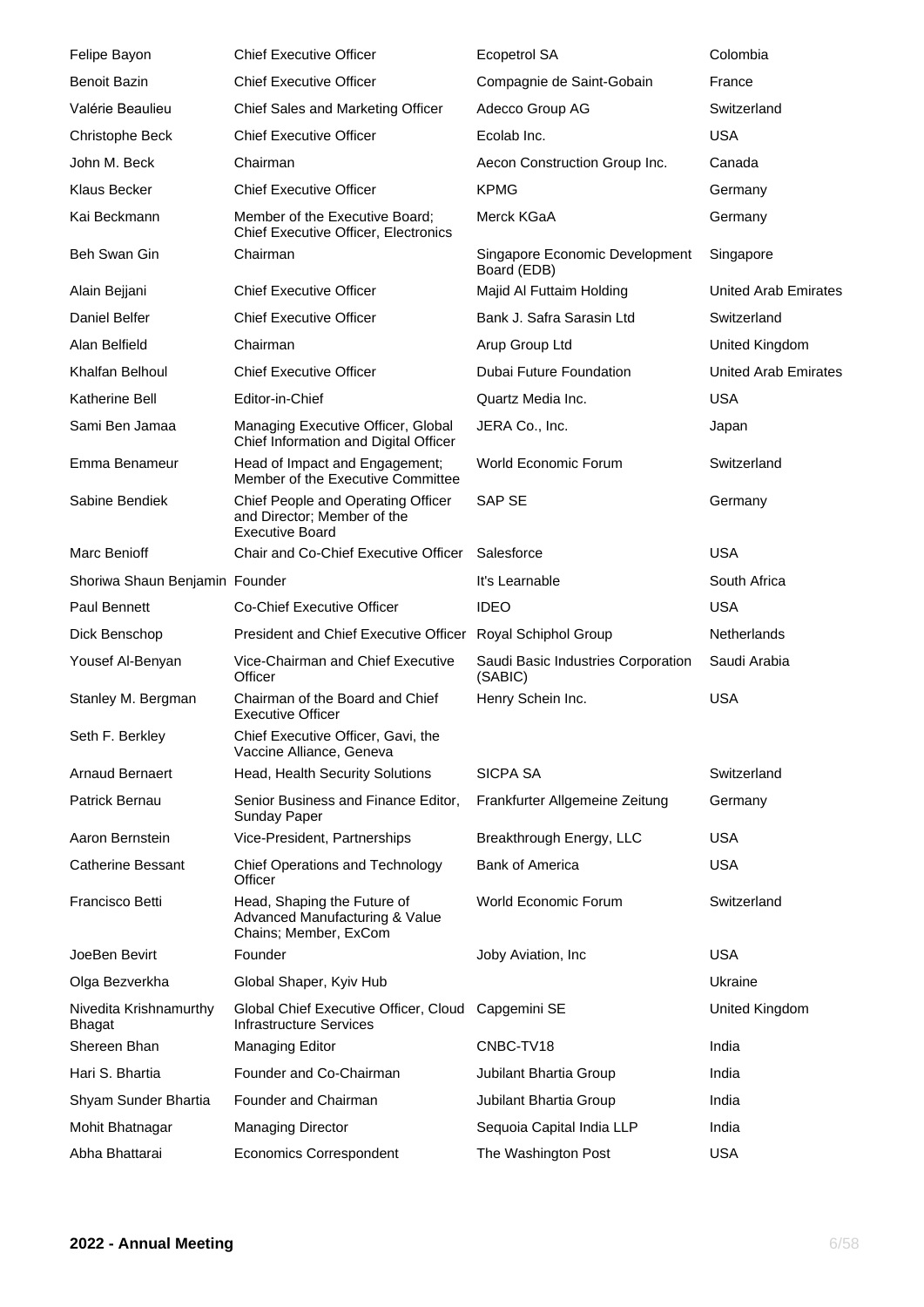| Susanne Biedenkopf-<br>Kürten | Journalist and Manager, Zweites<br>Deutsches Fernsehen (ZDF),<br>Germany                                                                                   |                                                |                    |
|-------------------------------|------------------------------------------------------------------------------------------------------------------------------------------------------------|------------------------------------------------|--------------------|
| Jeroo Billimoria              | Founder                                                                                                                                                    | One Family Foundation                          | <b>Netherlands</b> |
| Fabian Billing                | Managing Partner, Germany and<br>Austria                                                                                                                   | McKinsey & Company                             | Germany            |
| Aryaman Vikram Birla          | President                                                                                                                                                  | The Aditya Birla Group                         | India              |
| Kumar M. Birla                | Group Chairman                                                                                                                                             | The Aditya Birla Group                         | India              |
| Gustavo Biscassi              | Global Director, External Affairs                                                                                                                          | Vale SA                                        | Brazil             |
| Shyam Bishen                  | Head, Shaping the Future of Health<br>and Healthcare, World Economic<br>Forum                                                                              |                                                |                    |
| Julie Bishop                  | Chancellor, Australian National<br>University, Australia                                                                                                   |                                                |                    |
| Nicole Bishop                 | Founder and Chief Executive Officer                                                                                                                        | Quartolio                                      | <b>USA</b>         |
| Franziska Bitzi Staub         | City Councillor, Head of the<br>Department of Finance, Canton of<br>Lucerne, Switzerland                                                                   |                                                |                    |
| Sikander Bizenjo              | Advisory Council, Karachi Hub                                                                                                                              |                                                | Pakistan           |
| Thor Björgolfsson             | Chairman                                                                                                                                                   | <b>Novator Partners LLP</b>                    | United Kingdom     |
| Kurt Bjorklund                | <b>Managing Partner</b>                                                                                                                                    | Permira Advisers LLP                           | United Kingdom     |
| Sigurd Bjørnestad             | Senior Economics Correspondent                                                                                                                             | Aftenposten                                    | Norway             |
| Matthew Blake                 | Head of Shaping the Future of<br><b>Financial and Monetary Systems</b>                                                                                     | <b>World Economic Forum LLC</b>                | <b>USA</b>         |
| Michèle Viviane<br>Blöchliger | Councillor, Director of Health, Canton<br>of Nidwalden, Switzerland                                                                                        |                                                |                    |
| Eron Bloomgarden              | Executive Director and Founder,<br>Emergent, USA                                                                                                           |                                                |                    |
| Kathy Bloomgarden             | <b>Chief Executive Officer</b>                                                                                                                             | Ruder Finn Inc.                                | <b>USA</b>         |
| <b>Richard Bloxam</b>         | Chief Executive Officer, Capital<br>Markets                                                                                                                | JLL                                            | United Kingdom     |
| Allen Blue                    | Co-Founder and Vice-President,<br>Products                                                                                                                 | LinkedIn Corporation                           | <b>USA</b>         |
| Sjoerd Blüm                   | Director, Information Technology and Royal Schiphol Group<br>Data                                                                                          |                                                | Netherlands        |
| Rebecca Blumenstein           | Deputy Managing Editor                                                                                                                                     | The New York Times                             | <b>USA</b>         |
| Roberto Bocca                 | Head of Shaping the Future of<br>Energy and Materials; Member of the<br><b>Executive Committee</b>                                                         | World Economic Forum                           | Switzerland        |
| David Böcking                 | Reporter                                                                                                                                                   | <b>DER SPIEGEL</b>                             | Germany            |
| levgeniia Bodnya              | Curator, Kyiv Hub                                                                                                                                          |                                                | Germany            |
| Doreen Bogdan-Martin          | Director, Telecommunication<br>Development Bureau                                                                                                          | International Telecommunication<br>Union (ITU) | Switzerland        |
| Zoran Bogdanovic              | <b>Chief Executive Officer</b>                                                                                                                             | Coca-Cola HBC AG                               | Switzerland        |
| Oscar de Bok                  | Chief Executive Officer, DHL Supply<br>Chain; Member of the Board of<br>Management                                                                         | Deutsche Post DHL Group                        | Germany            |
| Maleeka Ali Bokhari           | Parliamentary Secretary for Law and<br>Justice, Ministry of Law and Justice of<br>Pakistan                                                                 |                                                |                    |
| Julie Boland                  | Chair and Managing Partner, US;<br>Managing Partner-elect, Americas                                                                                        | EY                                             | <b>USA</b>         |
| Helena Bonna Brandão          | Head, Private Equity, Venture Capital<br>and Innovation Investment Attraction,<br>Apex-Brasil (Brazilian Trade and<br>Investment Promotion Agency), Brazil |                                                |                    |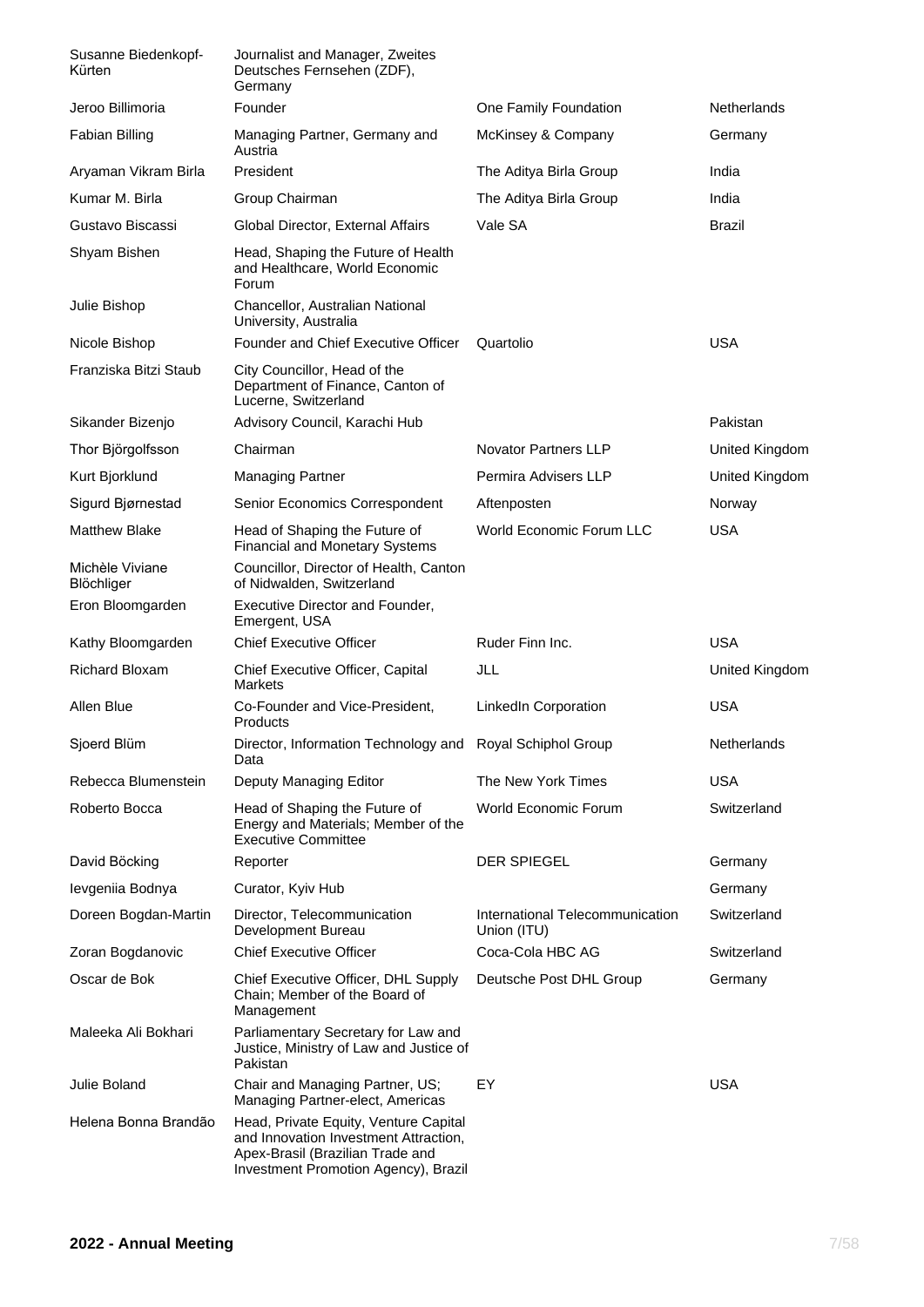| François Bonnici                       | Director, Schwab Foundation for<br>Social Entrepreneurship; Head,<br>Social Innovation, World Economic<br>Forum        |                                  |                            |
|----------------------------------------|------------------------------------------------------------------------------------------------------------------------|----------------------------------|----------------------------|
| Sam de Boo                             | <b>Executive Vice-President and</b><br>President, Global Markets                                                       | Ecolab Inc.                      | Switzerland                |
| Marwan M. Boodai                       | Vice-Chairman                                                                                                          | <b>BoodaiCorp Company WLL</b>    | Kuwait                     |
| Jason Bordoff                          | Co-Dean, Columbia Climate School;<br>Founding Director, Center on Global<br>Energy Policy, Columbia University,<br>USA |                                  |                            |
| <b>Christie Borely</b>                 | Global Shaper, Port of Spain Hub                                                                                       |                                  | <b>Trinidad and Tobago</b> |
| Anna Borg                              | President and Chief Executive Officer Vattenfall AB                                                                    |                                  | Sweden                     |
| <b>Edmund Kwame</b><br><b>Botchway</b> | Curator, Cleveland Hub                                                                                                 |                                  | <b>USA</b>                 |
| Johnny Boufarhat                       | Founder and Chief Executive Officer                                                                                    | Hopin Ltd                        | United Kingdom             |
| Elena Bourganskaia                     | Vice-President, Corporate Support,<br>International Finance Corporation,<br>Washington DC                              |                                  |                            |
| Jeanne Bourgault                       | President and Chief Executive Officer Internews                                                                        |                                  | <b>USA</b>                 |
| Albert Bourla                          | <b>Chief Executive Officer</b>                                                                                         | Pfizer, Inc.                     | <b>USA</b>                 |
| Delphine Bourrilly                     | <b>Managing Partner</b>                                                                                                | Kearney Inc.                     | France                     |
| <b>Howard Boville</b>                  | Head, IBM Cloud Platform                                                                                               | <b>IBM Corporation</b>           | <b>USA</b>                 |
| Gregory H. Boyce                       | Chairman of the Board of Directors                                                                                     | Newmont Corporation              | <b>USA</b>                 |
| Kjerstin Braathen                      | <b>Chief Executive Officer</b>                                                                                         | DNB ASA                          | Norway                     |
| Peter Brabeck-Letmathe                 | Vice-Chairman of the Board of<br><b>Trustees</b>                                                                       | World Economic Forum             | Switzerland                |
| Daniela Braga                          | Founder and Chief Executive Officer                                                                                    | Defined.ai                       | <b>USA</b>                 |
| Guilherme Brammer                      | Founder                                                                                                                | Boomera                          | Brazil                     |
| Porter Braswell                        | <b>Chief Executive Officer</b>                                                                                         | Jopwell                          | <b>USA</b>                 |
| Gerald Braunberger                     | Publisher                                                                                                              | Frankfurter Allgemeine Zeitung   | Germany                    |
| David Breach                           | President and Chief Operating Officer Vista Equity Partners                                                            |                                  | <b>USA</b>                 |
| Sigve Brekke                           | President and Chief Executive Officer Telenor Group                                                                    |                                  | Norway                     |
| lan Bremmer                            | President                                                                                                              | Eurasia Group                    | <b>USA</b>                 |
| Børge Brende                           | President                                                                                                              | <b>World Economic Forum</b>      | Switzerland                |
| Kate Brennan                           | Senior Vice-President and General<br>Counsel                                                                           | Marsh McLennan                   | <b>USA</b>                 |
| Marcus Brennecke                       | Managing Partner; Global Co-Head,<br>Equity                                                                            | EQT AB                           | Sweden                     |
| Orianna Bretschger                     | <b>Chief Executive Officer</b>                                                                                         | Aquacycl Inc.                    | <b>USA</b>                 |
| Jim Breyer                             | Founder and Chief Executive Officer                                                                                    | <b>Breyer Capital</b>            | <b>USA</b>                 |
| Larry Brilliant                        | Founder and Chief Executive Officer                                                                                    | Pandefense Advisory              | <b>USA</b>                 |
| <b>Matt Brittin</b>                    | President, Business and Operations,<br>Europe, Middle East and Africa                                                  | Google                           | United Kingdom             |
| Jesper Brodin                          | <b>Chief Executive Officer</b>                                                                                         | Ingka Group (IKEA)               | Netherlands                |
| Luciana Broggi                         | Acting Chief Commercial Officer                                                                                        | HP Inc.                          | <b>USA</b>                 |
| <b>Stuart Brooks</b>                   | <b>Special Adviser</b>                                                                                                 | <b>Chevron Corporation</b>       | United Kingdom             |
| William F. Browder                     | <b>Chief Executive Officer</b>                                                                                         | Hermitage Capital Management Ltd | United Kingdom             |
| Andy Brown                             | <b>Chief Executive Officer</b>                                                                                         | Galp Energia SGPS SA             | Portugal                   |
| Nancy Brown                            | Chief Executive Officer, American<br>Heart Association, USA                                                            |                                  |                            |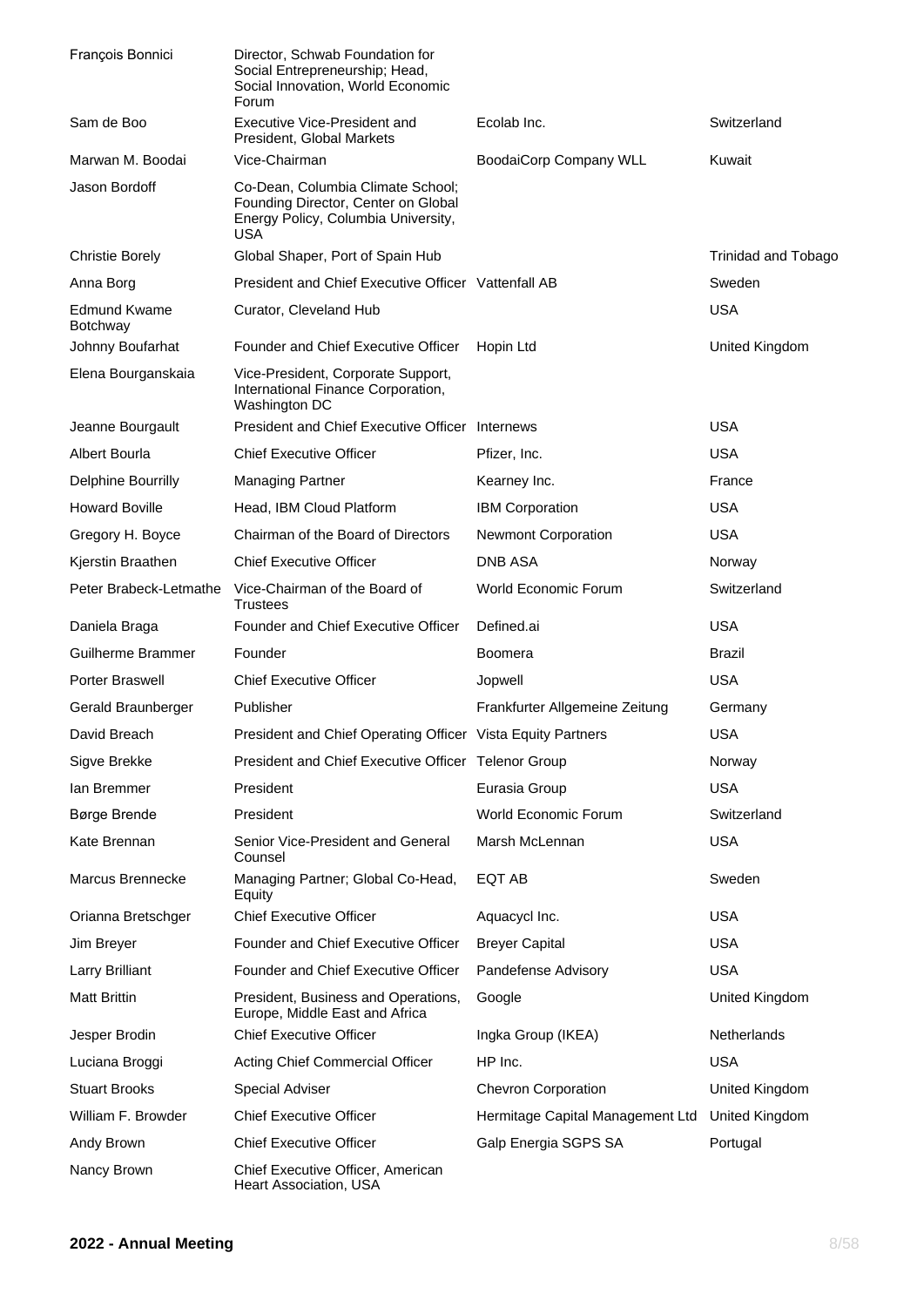| <b>Christian Bruch</b>             | President and Chief Executive Officer Siemens Energy AG                                                                           |                                                   | Germany        |
|------------------------------------|-----------------------------------------------------------------------------------------------------------------------------------|---------------------------------------------------|----------------|
| Pascale Bruderer                   | Executive Member of the Board                                                                                                     | Crossiety                                         | Switzerland    |
| Pierre Bruno                       | Chief Executive Officer, Europe                                                                                                   | Wipro Limited                                     | France         |
| Erik Brynjolfsson                  | Jerry Yang and Akiko Yamazaki<br>Professor; Director, Digital Economy<br>Lab, Stanford University, USA                            |                                                   |                |
| Amjad Bseisu                       | <b>Chief Executive</b>                                                                                                            | EnQuest Plc                                       | United Kingdom |
| <b>Thomas Buberl</b>               | <b>Chief Executive Officer</b>                                                                                                    | AXA SA                                            | France         |
| Roland Rino Büchel                 | Member of the National Council of<br>Switzerland                                                                                  |                                                   |                |
| Gabriela Bucher                    | Executive Director, Oxfam<br>International, Kenya                                                                                 |                                                   |                |
| Sebastian Buckup                   | Head of Network and Partnerships,<br>Member of the Executive Committee                                                            | World Economic Forum                              | Switzerland    |
| Fares Bugshan                      | <b>Chief Executive Officer</b>                                                                                                    | Bugshan Investment                                | Saudi Arabia   |
| Alejandro P. Bulgheroni            | Chairman                                                                                                                          | Pan American Energy SL                            | Argentina      |
| Marcos Bulgheroni                  | <b>Chief Executive Officer</b>                                                                                                    | Pan American Energy SL                            | Argentina      |
| Stefano Buono                      | Founder and Chief Executive Officer                                                                                               | newcleo Ltd                                       | United Kingdom |
| Jacob Hubert Linus<br><b>Burda</b> | Member of the Administrative Board                                                                                                | Hubert Burda Media                                | Germany        |
| Jan Philipp Burgard                | <b>Chief Editor</b>                                                                                                               | WeltN24                                           | Germany        |
| <b>Sharan Burrow</b>               | <b>General Secretary</b>                                                                                                          | International Trade Union<br>Confederation (ITUC) | <b>Belgium</b> |
| Jane Burston                       | Executive Director, Clean Air Fund,<br>United Kingdom                                                                             |                                                   |                |
| Roland Busch                       | President and Chief Executive Officer Siemens AG                                                                                  |                                                   | Germany        |
| Caspar Busse                       | <b>Business Editor</b>                                                                                                            | Süddeutsche Zeitung GmbH                          | Germany        |
| Stephanie Butcher                  | <b>Chief Investment Officer</b>                                                                                                   | Invesco Ltd                                       | <b>USA</b>     |
| <b>Stewart Butterfield</b>         | <b>President and Chief Executive</b><br>Officer, Slack                                                                            | Slack                                             | <b>USA</b>     |
| Sally Buzbee                       | <b>Executive Editor</b>                                                                                                           | The Washington Post                               | <b>USA</b>     |
| Susan Byrnes                       | Chief Communications Officer, Bill &<br>Melinda Gates Foundation, USA                                                             |                                                   |                |
| Ivan Caballero                     | <b>CEO</b> and Founder                                                                                                            | <b>Citibeats</b>                                  | Spain          |
| Jaime Caballero Uribe              | <b>Chief Financial Officer</b>                                                                                                    | <b>Ecopetrol SA</b>                               | Colombia       |
| Luis Cabra                         | <b>Executive Managing Director, Energy</b><br>Transition, Technology, Institutional<br>Affairs; Deputy Chief Executive<br>Officer | Repsol SA                                         | Spain          |
| Orlando E. Cabrales<br>Segovia     | <b>Chief Executive Officer</b>                                                                                                    | <b>Frontera Energy</b>                            | Colombia       |
| <b>Marcus Caduff</b>               | Councillor; Head of the Department<br>for Economic and Social Affairs                                                             |                                                   |                |
| Facundo Cajén                      | Curator, Buenos Aires Hub                                                                                                         |                                                   | Argentina      |
| Levent Cakiroglu                   | <b>Chief Executive Officer</b>                                                                                                    | Koç Holding AS                                    | Turkey         |
| <b>Agnes Callamard</b>             | Secretary-General, Amnesty<br>International, United Kingdom                                                                       |                                                   |                |
| Kamila Camilo                      | Community Champion, São Paulo<br>Hub                                                                                              |                                                   | <b>Brazil</b>  |
| Fabrizio Campelli                  | Member of the Management Board                                                                                                    | Deutsche Bank AG                                  | United Kingdom |
| Paul Camuti                        | Executive Vice-President; Chief<br>Technology and Sustainability Officer                                                          | <b>Trane Technologies</b>                         | <b>USA</b>     |
| <b>Eric Cantor</b>                 | Vice-Chairman and Managing<br>Director                                                                                            | Moelis & Company                                  | <b>USA</b>     |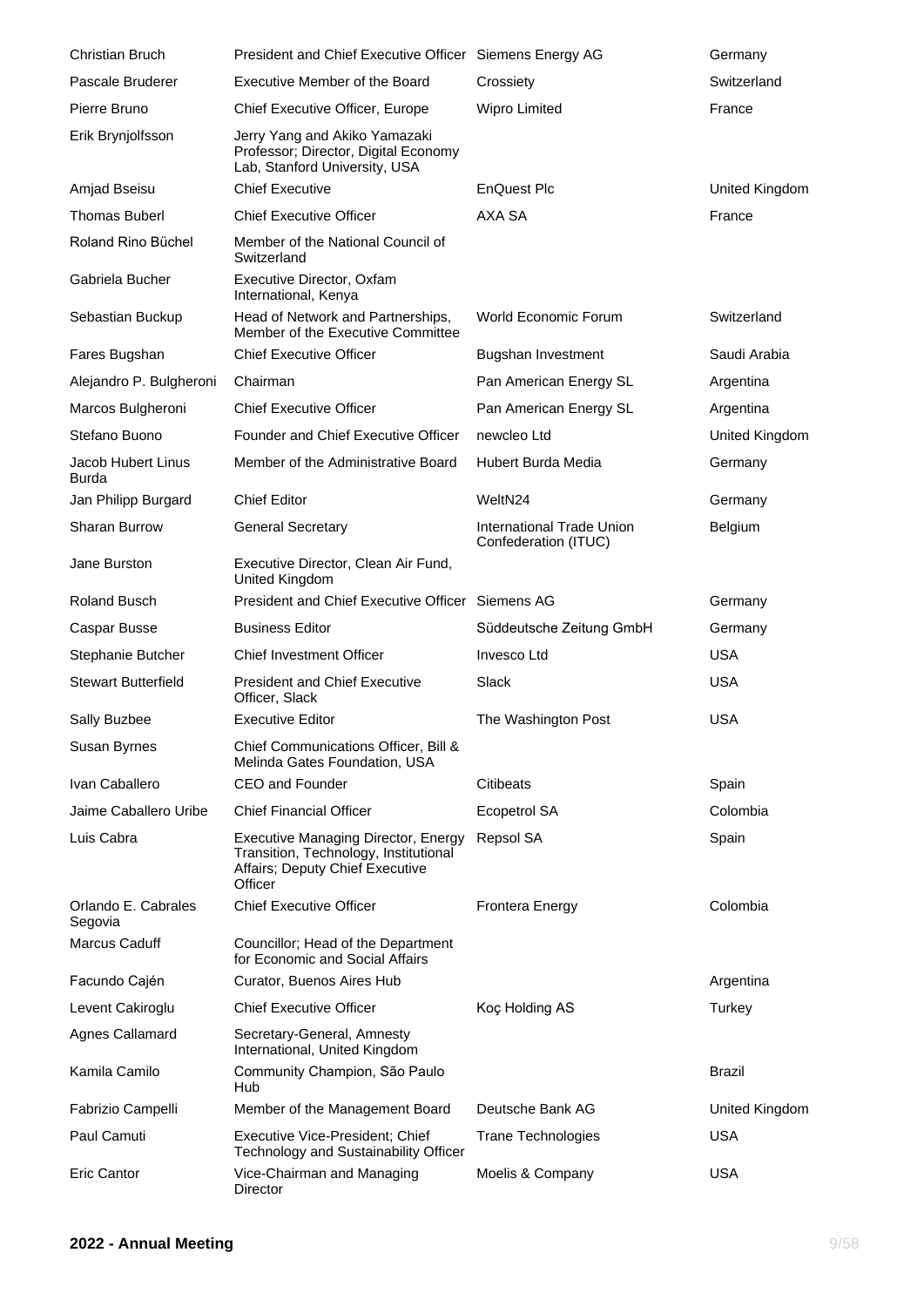| Anthony Capuano                      | <b>Chief Executive Officer</b>                                                                                           | Marriott International Inc.                                             | <b>USA</b>                    |
|--------------------------------------|--------------------------------------------------------------------------------------------------------------------------|-------------------------------------------------------------------------|-------------------------------|
| <b>Mauricio Cardenas</b>             | Senior Research Scholar, Center on<br>Global Energy Policy, Columbia<br>University, USA                                  |                                                                         |                               |
| Nicholas Carlson                     | Global Editor-in-Chief                                                                                                   | <b>Business Insider</b>                                                 | <b>USA</b>                    |
| Daniel Carrera                       | President, Europe                                                                                                        | <b>UPS</b>                                                              | <b>Belgium</b>                |
| Arne Cartridge                       | Special Adviser, Strategy and<br><b>Business Development</b>                                                             | Yara International ASA                                                  | Norway                        |
| Ilona Szabó de Carvalho              | President                                                                                                                | Igarape Institute                                                       | Brazil                        |
| Caroline Casey                       | Founder and Director, Valuable 500,<br>Ireland                                                                           |                                                                         |                               |
| John Casey                           | President and Managing Director                                                                                          | <b>CNBC</b> International (Europe)                                      | United Kingdom                |
| Michael Casey                        | <b>Chief Content Officer</b>                                                                                             | CoinDesk                                                                | USA                           |
| Marc N. Casper                       | Chairman, President and Chief<br><b>Executive Officer</b>                                                                | Thermo Fisher Scientific Inc.                                           | <b>USA</b>                    |
| Dan Casserly                         | Head, Global Public Affairs                                                                                              | <b>Novartis AG</b>                                                      | Switzerland                   |
| Christophe Catoir                    | President                                                                                                                | The Adecco Group                                                        | Switzerland                   |
| Mario Cavigelli                      | Councillor; Head, Department of<br>Construction, Transport and Forestry,<br>Government of Canton Grisons,<br>Switzerland |                                                                         |                               |
| Francesco Ceccato                    | Chief Executive Officer, Europe                                                                                          | Barclays Bank Ireland PLC                                               | Ireland                       |
| Laura M. Cha                         | Chairman                                                                                                                 | Hong Kong Exchanges and Clearing Hong Kong SAR, China<br>Limited (HKEX) |                               |
| Gaurab Chakrabarti                   | Co-Founder and Chief Executive<br>Officer                                                                                | Solugen, Inc.                                                           | <b>USA</b>                    |
| Anil Chalamalasetty                  | Chief Executive Officer and Managing Greenko Energies Pvt Ltd<br>Director                                                |                                                                         | India                         |
|                                      |                                                                                                                          |                                                                         |                               |
| Ziad Chalhoub                        | <b>Chief Financial Officer</b>                                                                                           | Majid Al Futtaim Holding                                                | <b>United Arab Emirates</b>   |
| Pascal Chalvon<br>Demersay           | Chief Sustainability and Government<br>Affairs Officer                                                                   | Solvay SA                                                               | France                        |
| <b>Stuart Chambers</b>               | Chairman                                                                                                                 | Anglo American Plc                                                      | United Kingdom                |
| Bonnie Y Chan                        | Head, Listing; Member of the<br><b>Management Committee</b>                                                              | Hong Kong Exchanges and Clearing Hong Kong SAR, China<br>Limited (HKEX) |                               |
| Pamela Chan                          | Global Head and Chief Investment<br>Officer, BlackRock Alternative<br>Solutions                                          | BlackRock Inc.                                                          | <b>USA</b>                    |
| Carrie Chan Kai Yi                   | <b>Chief Executive Officer</b>                                                                                           | <b>Avant Meats</b>                                                      |                               |
| Sapthagiri Chapalapalli              | Chief Executive Officer, Europe                                                                                          | <b>Tata Consultancy Services Ltd</b>                                    | Germany                       |
| Patrick Chappatte                    | <b>Editorial Cartoonist and Founder</b>                                                                                  | Globe Cartoon                                                           | Switzerland                   |
| Julia Chatterley                     | Anchor                                                                                                                   | CNN                                                                     | <b>USA</b>                    |
| Amitabh Chaudhry                     | Managing Director and Chief<br><b>Executive Officer</b>                                                                  | Axis Bank Limited                                                       | Hong Kong SAR, China<br>India |
| Soopakij Chearavanont                | Chairman                                                                                                                 | Charoen Pokphand Group<br>Company Limited (CP Group)                    | Thailand                      |
| Wenchi Chen                          | <b>Chairman and Chief Executive</b><br>Officer, VIA Technologies                                                         | <b>HTC-VIA</b>                                                          | Taiwan, China                 |
| Elena Cherney                        | Coverage Editor                                                                                                          | The Wall Street Journal                                                 | <b>USA</b>                    |
| Jean-Marc Chery                      | <b>President and Chief Executive Officer</b>                                                                             | STMicroelectronics International<br>N.V., Swiss Branch                  | Switzerland                   |
| Martina Cheung                       | President, S&P Global Ratings                                                                                            | S&P Global                                                              | <b>USA</b>                    |
| Cheung Ming Lin                      | Head, Global Advisory and<br>Executions                                                                                  | <b>AMTD Group</b>                                                       | Hong Kong SAR, China          |
| Hedwige Chevrillon<br>Neelam Chhiber | Editorialist<br>Co-Founder and Managing Trustee                                                                          | <b>BFM Business</b>                                                     | France                        |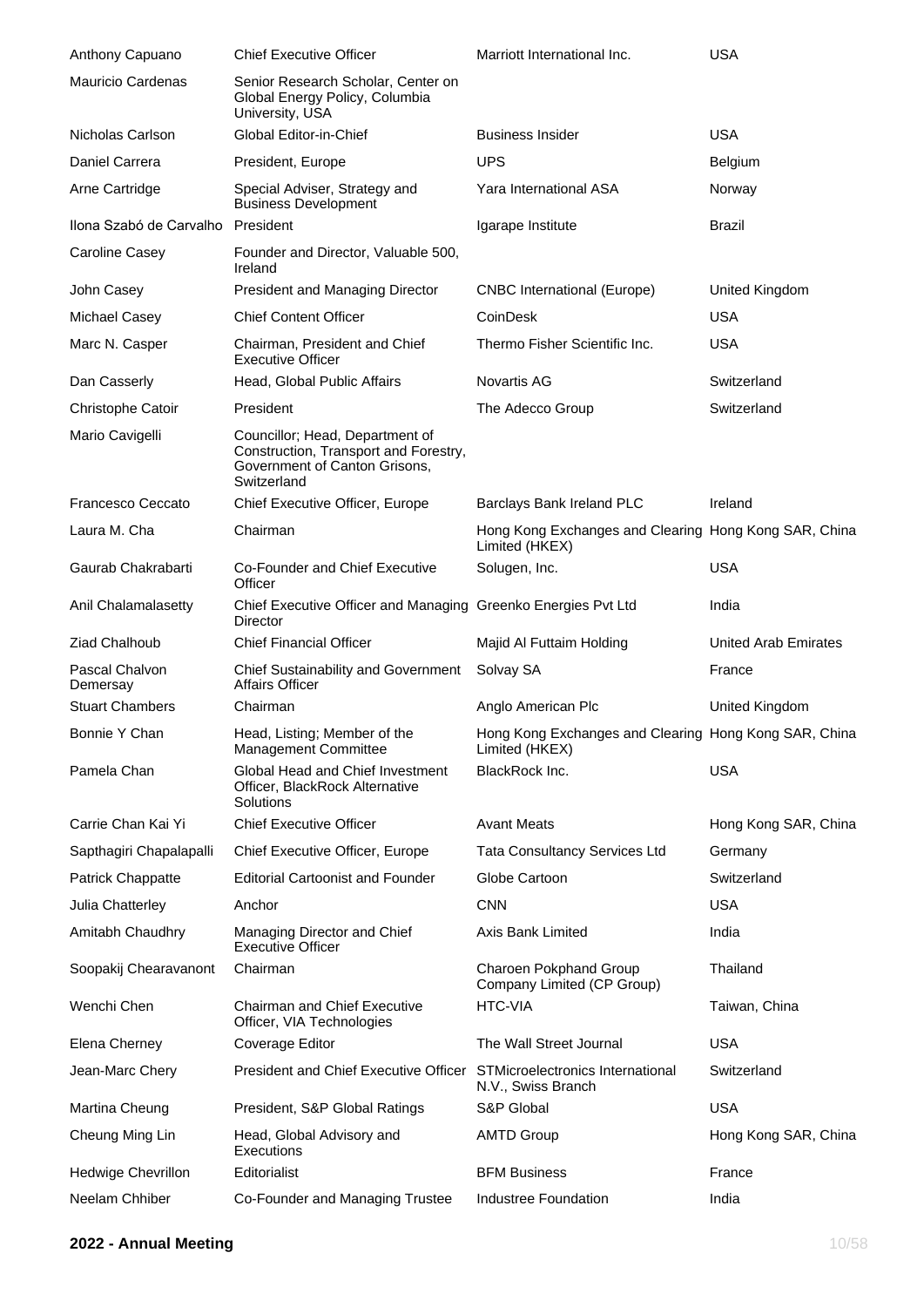| Young Cho Chi                  | President and Chief Innovation Officer Hyundai Motor Group                                                           |                                  | Republic of Korea    |
|--------------------------------|----------------------------------------------------------------------------------------------------------------------|----------------------------------|----------------------|
| Giulia Chierchia               | Executive Vice-President, Strategy,<br>Sustainability and Ventures                                                   | bp Plc                           | United Kingdom       |
| John Chipman                   | Director-General and Chief Executive,<br>International Institute for Strategic<br>Studies (IISS), United Kingdom     |                                  |                      |
| Alex Cho                       | President, Personal Systems                                                                                          | HP Inc.                          | <b>USA</b>           |
| Calvin Choi                    | Chairman                                                                                                             | <b>AMTD Group</b>                | Hong Kong SAR, China |
| Leda Chong                     | Senior Vice-President, Government<br>Programme and Sales                                                             | Gulfstream Aerospace Corporation | <b>USA</b>           |
| Bernadette "Maya"<br>Chorengel | Co-Managing Partner, The Rise Fund TPG Global LLC                                                                    |                                  | <b>USA</b>           |
| Bechara Choucair               | <b>Chief Health Officer</b>                                                                                          | Kaiser Permanente                | <b>USA</b>           |
| Victor L. L. Chu               | Chairman and Chief Executive Officer First Eastern Investment Group                                                  |                                  | Hong Kong SAR, China |
| MingJie Chua                   | <b>Chief Executive Officer</b>                                                                                       | Evyd Technology                  | Singapore            |
| Carlo Cimbri                   | Chairman                                                                                                             | Unipol Gruppo SpA                | Italy                |
| Helen E. Clark                 | Board Chair, Partnership for<br>Maternal, Newborn & Child Health,<br>World Health Organization (WHO),<br>Switzerland |                                  |                      |
| <b>Piers Clark</b>             | Chairman                                                                                                             | Isle Group                       | United Kingdom       |
| <b>Teresa Clarke</b>           | <b>Chairman and Executive Editor</b>                                                                                 | Africa.com                       | <b>USA</b>           |
| Marcelo Claure                 | Chairman and Chief Executive Officer Claure Capital                                                                  |                                  | <b>USA</b>           |
| Annette Clayton                | Chief Executive Officer and<br>President, North America Operations                                                   | <b>Schneider Electric</b>        | <b>USA</b>           |
| Sean de Cleene                 | Head, Food Systems Initiative;<br>Member of the Executive Committee                                                  | World Economic Forum             | Switzerland          |
| Nick Clegg                     | President, Global Affairs                                                                                            | Meta Platforms Inc.              | <b>USA</b>           |
| Sanford Climan                 | President                                                                                                            | Entertainment Media Ventures     | <b>USA</b>           |
| Luciana Coelho                 | Deputy Managing Editor                                                                                               | Folha de São Paulo               | Brazil               |
| Sean Cohan                     | Chief Growth Officer and President,<br>International and Strategy                                                    | Nielsen                          | <b>USA</b>           |
| Andrew. L Cohen                | Executive Chairman, Global Private<br>Bank and Global Chair, Investment<br>Banking                                   | JPMorgan Chase & Co.             | United Kingdom       |
| Jared Cohen                    | Founder and Chief Executive Officer                                                                                  | Jigsaw                           | <b>USA</b>           |
| Patricia Cohen                 | <b>Global Economics Correspondent</b>                                                                                | The New York Times               | <b>USA</b>           |
| Stephen Cohen                  | Senior Managing Director; Head,<br>Europe, Middle East and Africa                                                    | BlackRock Inc.                   | United Kingdom       |
| Tim Cohen                      | <b>Columnist and Editor</b>                                                                                          | The Daily Maverick               | South Africa         |
| Al Collins                     | Group President, Corporate<br>Development and Sustainability                                                         | <b>Fluor Corporation</b>         | <b>USA</b>           |
| Paul Compton                   | President                                                                                                            | <b>Barclays</b>                  | United Kingdom       |
| Robert Condon                  | Head, Government Relations and<br>Public Policy, Europe, Middle East<br>and Africa                                   | VMware Inc.                      | United Kingdom       |
| Harry Milton Conger IV         | Executive Vice-President and Chief<br><b>Operating Officer</b>                                                       | <b>Teck Resources Limited</b>    | Canada               |
| David E. Constable             | Chairman and Chief Executive Officer Fluor Corporation                                                               |                                  | <b>USA</b>           |
| Al Cook                        | Executive Vice-President,<br>International Exploration and<br>Production                                             | Equinor ASA                      | United Kingdom       |
| Simon Cooper                   | Chief Executive Officer, Corporate,<br>Commercial and Institutional Banking,<br>and Europe and Americas              | <b>Standard Chartered Bank</b>   | Singapore            |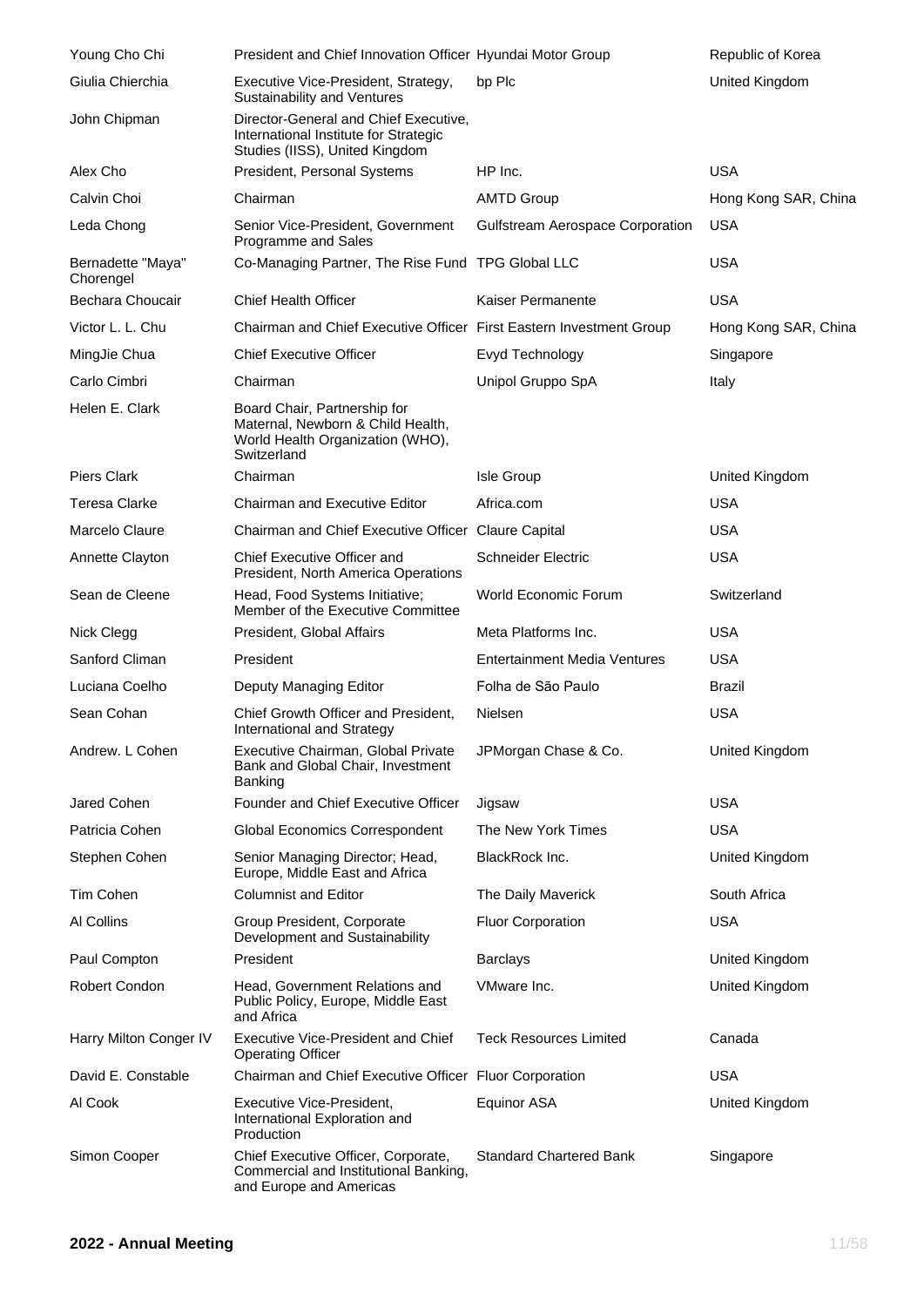| Diego Coppel Sullivan         | Partner and Member of the Board                                                                           | Coppel SA de CV                                                         | Mexico                      |
|-------------------------------|-----------------------------------------------------------------------------------------------------------|-------------------------------------------------------------------------|-----------------------------|
| Liz Corbin                    | Deputy Director, Media; Head, News                                                                        | European Broadcasting Union<br>(EBU)                                    | Switzerland                 |
| Kristina Cornèr               | Editor-in-Chief                                                                                           | Cointelegraph                                                           | Italy                       |
| <b>Yinon Costica</b>          | Co-Founder and Vice-President,<br>Product                                                                 | Wiz, Inc.                                                               | <b>USA</b>                  |
| <b>Hilary Cottam</b>          | Social Entrepreneur, Centre for the<br>Fifth Social Revolution, United<br>Kingdom                         |                                                                         |                             |
| Jean-Philippe Courtois        | Executive Vice President & President, LinkedIn Corporation<br><b>National Transformation Partnerships</b> |                                                                         | France                      |
| <b>Elizabeth Cousens</b>      | <b>President and Chief Executive</b><br>Officer, United Nations Foundation,<br><b>USA</b>                 |                                                                         |                             |
| Victoria Robyn Cowley         | Group Chief Communications Officer                                                                        | Hong Kong Exchanges and Clearing Hong Kong SAR, China<br>Limited (HKEX) |                             |
| Chris Cox                     | <b>Chief Product Officer</b>                                                                              | Meta Platforms Inc.                                                     | <b>USA</b>                  |
| Aron Cramer                   | President and Chief Executive Officer BSR                                                                 |                                                                         | <b>USA</b>                  |
| Ena Cratsenburg               | <b>Chief Business Officer</b>                                                                             | Ginkgo Bioworks                                                         | <b>USA</b>                  |
| Michele Crisostomo            | Chair of the Board of Directors and of Enel SpA<br>Corporate Governance and<br>Sustainability             |                                                                         | Italy                       |
| Samantha Cristoforetti        | Astronaut, European Space Agency<br>(ESA), France                                                         |                                                                         |                             |
| <b>Gerhard Cromme</b>         | Chairman of the Advisory Board                                                                            | Aroundtown SA                                                           | Germany                     |
| Carol Cruickshank             | Partner, Americas Leadership                                                                              | Kearney                                                                 | Canada                      |
| Daniel Cruise                 | Senior Adviser                                                                                            | <b>Global Asset Capital</b>                                             | <b>USA</b>                  |
| Deb Cupp                      | President, North America                                                                                  | Microsoft Corp.                                                         | <b>USA</b>                  |
| Geoff Cutmore                 | Anchor                                                                                                    | <b>CNBC</b>                                                             | United Kingdom              |
| Stephanie Czerny              | Managing Director, DLD Media                                                                              | Hubert Burda Media                                                      | Germany                     |
| Amr A. Al-Dabbagh             | Chairman and Chief Executive Officer Al Dabbagh Group Holding Co. Ltd                                     |                                                                         | Saudi Arabia                |
| Khalid Al Dabbagh             | Chairman                                                                                                  | Saudi Basic Industries Corporation<br>(SABIC)                           | Saudi Arabia                |
| Stephen Dainton               | Global Head, Markets                                                                                      | <b>Barclays</b>                                                         | United Kingdom              |
| Diana Daiub                   | Global Shaper, Kyiv Hub                                                                                   |                                                                         | Ukraine                     |
| Rana Dajani                   | Founder and Director, We Love<br>Reading, Taghyeer, Jordan                                                |                                                                         |                             |
| Ray Dalio                     | Founder, Co-Chairman and Co-Chief<br>Investment Officer                                                   | <b>Bridgewater Associates LP</b>                                        | <b>USA</b>                  |
| Pascal Daloz                  | <b>Chief Operating Officer</b>                                                                            | Dassault Systèmes SE                                                    | France                      |
| Alejandro René Daly<br>Rivero | Global Shaper, Bogota Hub                                                                                 |                                                                         | Colombia                    |
| Rose Damen                    | <b>Managing Director</b>                                                                                  | Damen Yachting                                                          | Netherlands                 |
| <b>Brian Dames</b>            | <b>Chief Executive Officer</b>                                                                            | African Rainbow Energy and Power                                        | South Africa                |
| Abdulla Bin Damithan          | CEO & Managing Director DP World<br>UAE & Jafza                                                           | DP World Limited                                                        | <b>United Arab Emirates</b> |
| Patricia Danzi                | Director-General, Swiss Agency for<br>Development and Cooperation<br>(SDC), Switzerland                   |                                                                         |                             |
| David Dao                     | Global Shaper, Zurich Hub                                                                                 |                                                                         | Switzerland                 |
| Khadim Al Darei               | Vice-Chairman and Co-Founder                                                                              | Al Dahra Holding                                                        | <b>United Arab Emirates</b> |
| <b>Ernest Darkoh</b>          | <b>Founding Partner</b>                                                                                   | <b>BroadReach Healthcare</b>                                            | South Africa                |
| John Darsie                   | Partner; Head, Business<br>Development                                                                    | <b>SkyBridge Capital</b>                                                | <b>USA</b>                  |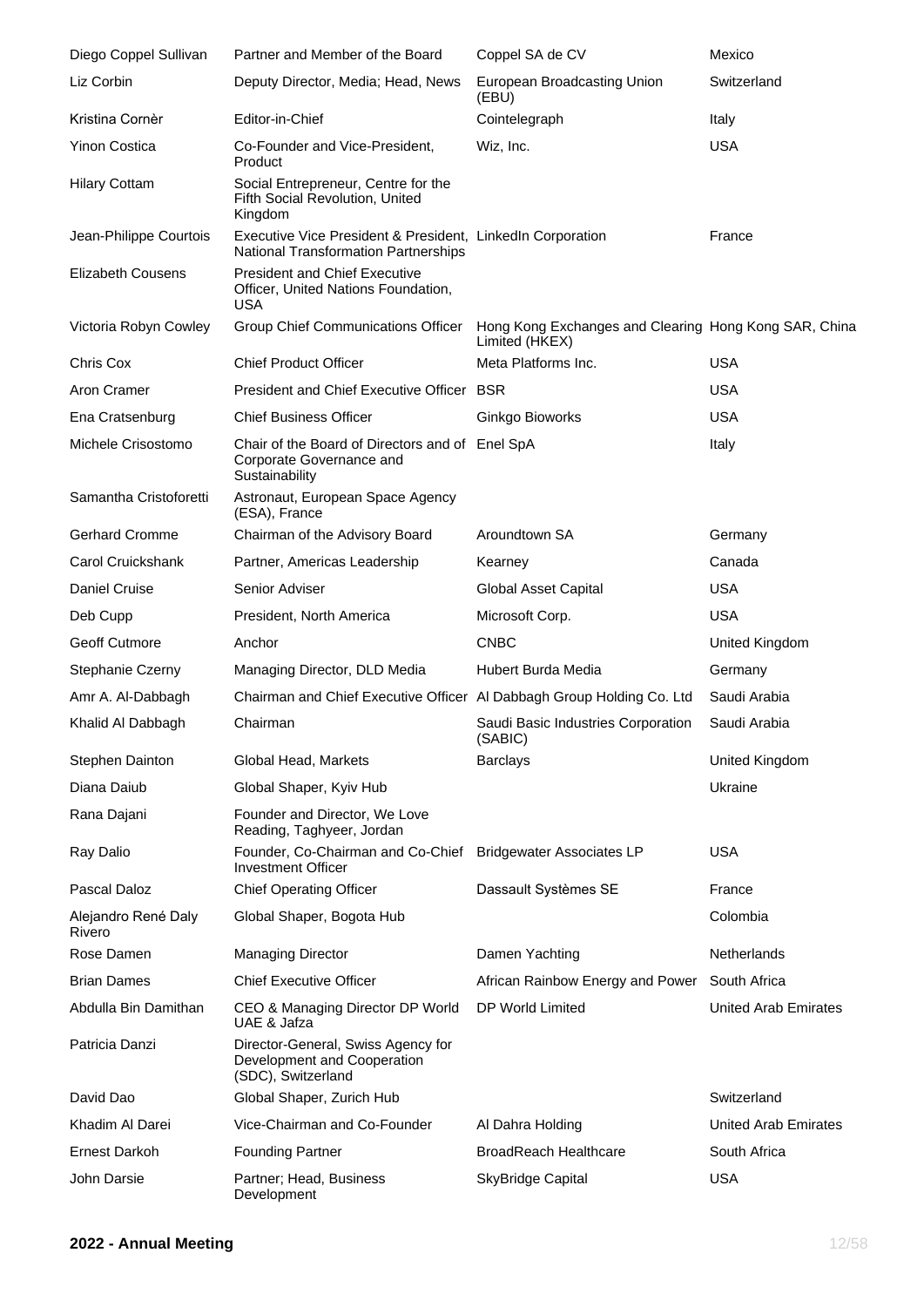| Mazen S. Darwazeh         | Executive Vice-Chairman; President, Hikma Pharmaceuticals LLC<br>Middle East and North Africa                |                                  | Jordan                |
|---------------------------|--------------------------------------------------------------------------------------------------------------|----------------------------------|-----------------------|
| Ani Dasgupta              | <b>President and Chief Executive</b><br>Officer, World Resources Institute,<br>USA                           |                                  |                       |
| Paul Daugherty            | Group Chief Executive, Technology;<br>Chief Technology Officer                                               | Accenture                        | <b>USA</b>            |
| Jonathan Davidson         | Executive Vice-President and<br>General Manager, Cisco Mass-Scale<br>Infrastructure                          | Cisco Systems, Inc.              | USA                   |
| Amelia Davis              | Specialist, Knowledge Communities,<br>Global Programming, World<br>Economic Forum                            |                                  |                       |
| Hussain Dawood            | Group Chairman                                                                                               | Dawood Hercules Corporation      | Pakistan              |
| Shahzada Dawood           | Vice-Chairman                                                                                                | <b>Engro Corporation Limited</b> | Pakistan              |
| Gabriel De Alba           | Chairman                                                                                                     | <b>Frontera Energy</b>           | Canada                |
| Marco De Benedetti        | Managing Director and Co-Head,<br>European Buyout Group                                                      | The Carlyle Group                | <b>USA</b>            |
| Jos De Blok               | Founder, Buurtzorg (neighborhood<br>nursing), Netherlands                                                    |                                  |                       |
| Francesco De Ferrari      | Chief Executive Officer, Wealth<br>Management; Member of the<br><b>Executive Board</b>                       | Credit Suisse AG                 | Switzerland           |
| Theo De Jager             | President, World Farmers'<br>Organisation, Italy                                                             |                                  |                       |
| <b>Bart De Smet</b>       | Chairman                                                                                                     | Ageas SA/NV                      | Belgium               |
| Thierry Déau              | <b>Chief Executive Officer</b>                                                                               | Meridiam                         | France                |
| Alain Dehaze              | <b>Chief Executive Officer</b>                                                                               | Adecco Group AG                  | Switzerland           |
| Kevin Dehoff              | <b>President and Chief Executive</b><br><b>Officer, Connected Enterprise</b>                                 | Honeywell International Inc.     | <b>USA</b>            |
| Kriss Deiglmeier          | Chief Social Impact Officer                                                                                  | Splunk Inc.                      | <b>USA</b>            |
| Rafael Del Pino           | <b>Executive Chairman</b>                                                                                    | <b>Ferrovial SA</b>              | Spain                 |
| Kevin Delaney             | <b>Editor-in-Chief and Chief Executive</b><br>Officer                                                        | Charter Works Inc.               | <b>USA</b>            |
| Kyle Delaney              | President and Chief Commercial<br>Officer                                                                    | <b>Bridgewater Associates LP</b> | USA                   |
| <b>Thierry Delaporte</b>  | Chief Executive Officer and Managing Wipro Limited<br>Director                                               |                                  | France                |
| Marie-Laure Delarue       | Global Vice-Chair, Assurance                                                                                 | EY                               | France                |
| Agustin Delgado           | Chief Innovation and Sustainability<br>Officer                                                               | Iberdrola SA                     | Spain                 |
| <b>Charles Delingpole</b> | Founder and Chief Executive Officer                                                                          | ComplyAdvantage                  | <b>United Kingdom</b> |
| Michael S. Dell           | Chairman and Chief Executive Officer Dell Technologies                                                       |                                  | <b>USA</b>            |
| Lorena Dellagiovanna      | Vice-President; Executive Officer;<br>Chief Sustainability Officer; Chief<br>Diversity and Inclusion Officer | Hitachi Ltd                      | Japan                 |
| Christophe Deloire        | Secretary-General                                                                                            | <b>Reporters Without Borders</b> | France                |
| Linda Dempsey             | Vice-President, Public Affairs                                                                               | CF Industries Holdings Inc.      | <b>USA</b>            |
| Francis deSouza           | President and Chief Executive Officer Illumina Inc.                                                          |                                  | <b>USA</b>            |
| Sachin Dev Duggal         | <b>Chief Executive Officer</b>                                                                               | Engineer.ai                      | <b>USA</b>            |
| Vilas Dhar                | President and Trustee, Patrick J.<br>McGovern Foundation, USA                                                |                                  |                       |
| Arjun Dhawan              | Vice-Chairman                                                                                                | <b>HCC Ltd</b>                   | India                 |
| Radhika Dhingra           | Curator, Pune Hub                                                                                            |                                  | India                 |
| Radha Dhir                | Chief Executive Officer and Country<br>Head                                                                  | JLL India                        | India                 |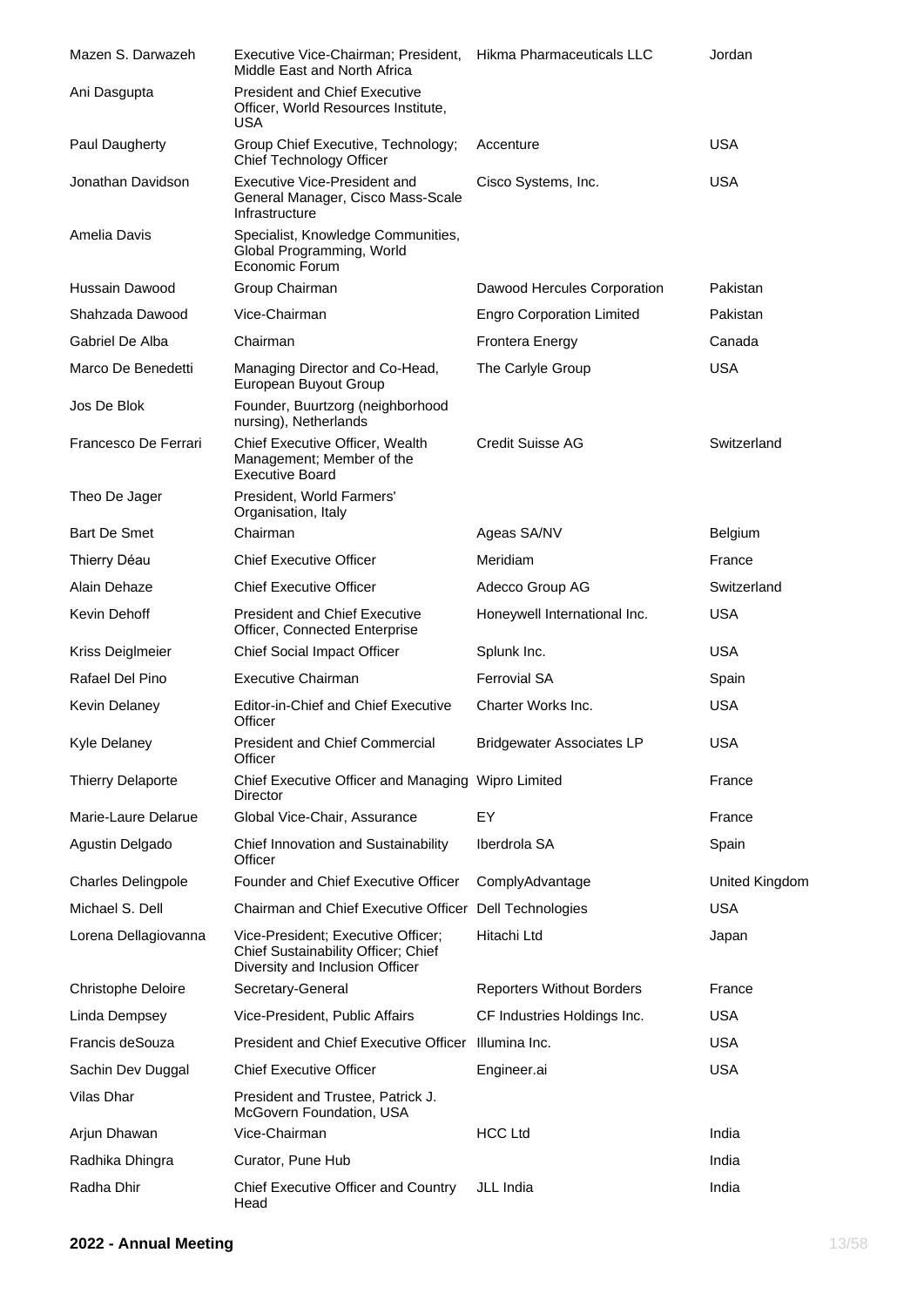| Carmine Di Sibio                    | Global Chairman and Chief Executive EY<br>Officer                                               |                                                                                                 | <b>USA</b>                 |
|-------------------------------------|-------------------------------------------------------------------------------------------------|-------------------------------------------------------------------------------------------------|----------------------------|
| Suzanne DiBianca                    | Chief Impact Officer                                                                            | Salesforce                                                                                      | <b>USA</b>                 |
| <b>Tyler Dickson</b>                | Global Co-Head, Banking, Capital<br>Markets and Advisory                                        | Citi                                                                                            | <b>USA</b>                 |
| Markus Diem Meier                   | Co-Editor-in-Chief                                                                              | HandelsZeitung                                                                                  | Switzerland                |
| <b>Herbert Diess</b>                | <b>Chief Executive Officer</b>                                                                  | Volkswagen AG                                                                                   | Germany                    |
| Yuan Ding                           | Vice-President and Dean                                                                         | China Europe International<br><b>Business School (CEIBS)</b>                                    | People's Republic of China |
| Dante Disparte                      | Chief Strategy Officer; Head, Global<br>Policy                                                  | Circle Internet Financial, LLC                                                                  | <b>USA</b>                 |
| Denelle Dixon                       | <b>Chief Executive Officer</b>                                                                  | <b>Stellar Development Foundation</b>                                                           | <b>USA</b>                 |
| Patrick Khulekani<br><b>Dlamini</b> | Chief Executive Officer and Managing<br>Director                                                | Development Bank of Southern<br>Africa                                                          | South Africa               |
| Paula J. Dobriansky                 | Senior Fellow, Future of Diplomacy<br>Project                                                   | Belfer Center for Science and<br>International Affairs, Harvard<br>Kennedy School of Government | <b>USA</b>                 |
| Anthony Doeh                        | Partner                                                                                         | Softbank Investment Advisers (UK)<br>Ltd                                                        | United Kingdom             |
| Arzuhan Dogan<br>Yalcindag          | Member of the Board                                                                             | Dogan Şirketler Grubu Holding A.S                                                               | Turkey                     |
| Sean Doherty                        | Head, International Trade and<br>Investment; Member of the Executive<br>Committee               | <b>World Economic Forum</b>                                                                     | Switzerland                |
| Ray Dolan                           | Director of the Board                                                                           | American Tower Corporation                                                                      | <b>USA</b>                 |
| Lisa Donahue                        | Managing Director and Member of<br>the Management Committee                                     | AlixPartners                                                                                    | <b>USA</b>                 |
| Leslie Donato                       | <b>Executive Vice-President and Chief</b><br><b>Strategy Officer</b>                            | AmeriSourceBergen Corporation                                                                   | USA                        |
| <b>Thomas Donilon</b>               | Chairman, BlackRock Investment<br>Institute                                                     | <b>BlackRock Inc.</b>                                                                           | USA                        |
| Susan Doniz                         | Chief Information Officer; Senior Vice- The Boeing Company<br>President, Information Technology |                                                                                                 | <b>USA</b>                 |
| Andrea Donkor                       | Senior Vice-President, Regulatory<br>and Customer Practices                                     | PayPal                                                                                          | <b>USA</b>                 |
| Paul Donofrio                       | Vice-Chair                                                                                      | <b>Bank of America</b>                                                                          | <b>USA</b>                 |
| Dorit Dor                           | Chief Product and Technology Officer Check Point Software Technologies                          | Ltd                                                                                             | Israel                     |
| <b>Christian Dorer</b>              | Editor-in-Chief                                                                                 | <b>Blick-Gruppe</b>                                                                             | Switzerland                |
| Cheryl L. Dorsey                    | President                                                                                       | <b>Echoing Green</b>                                                                            | <b>USA</b>                 |
| Wiebe Draijer                       | Chairman of the Managing Board                                                                  | Rabobank Group                                                                                  | Netherlands                |
| David Droga                         | <b>Chief Executive Officer and Creative</b><br>Chairman, Accenture Interactive                  | Accenture                                                                                       | <b>USA</b>                 |
| Kerry Dryburgh                      | Executive Vice-President, People and bp Plc<br>Culture; Chief People Officer                    |                                                                                                 | United Kingdom             |
| Andrew D'Souza                      | Partner, Head of Market Strategy                                                                | Lord, Abbett & Co. LLC                                                                          | <b>USA</b>                 |
| Henrique Dubugras                   | Co-Chief Executive Officer                                                                      | Brex Inc.                                                                                       | <b>USA</b>                 |
| Poul Due Jensen                     | Group President and Chief Executive<br>Officer                                                  | Grundfos A/S                                                                                    | Denmark                    |
| Jacob Duer                          | <b>President and Chief Executive</b><br>Officer, Alliance to End Plastic Waste,<br>Singapore    |                                                                                                 |                            |
| <b>Bertrand Dumazy</b>              | Chairman and Chief Executive Officer Edenred SE                                                 |                                                                                                 | France                     |
| Marco Dunand                        | <b>Chief Executive Officer</b>                                                                  | Mercuria Energy Group Holding SA                                                                | Switzerland                |
| Stephen Dunbar-<br>Johnson          | President, International                                                                        | The New York Times                                                                              | France                     |
| Joy Dunn                            | Head, Operations                                                                                | <b>Commonwealth Fusion Systems</b>                                                              | <b>USA</b>                 |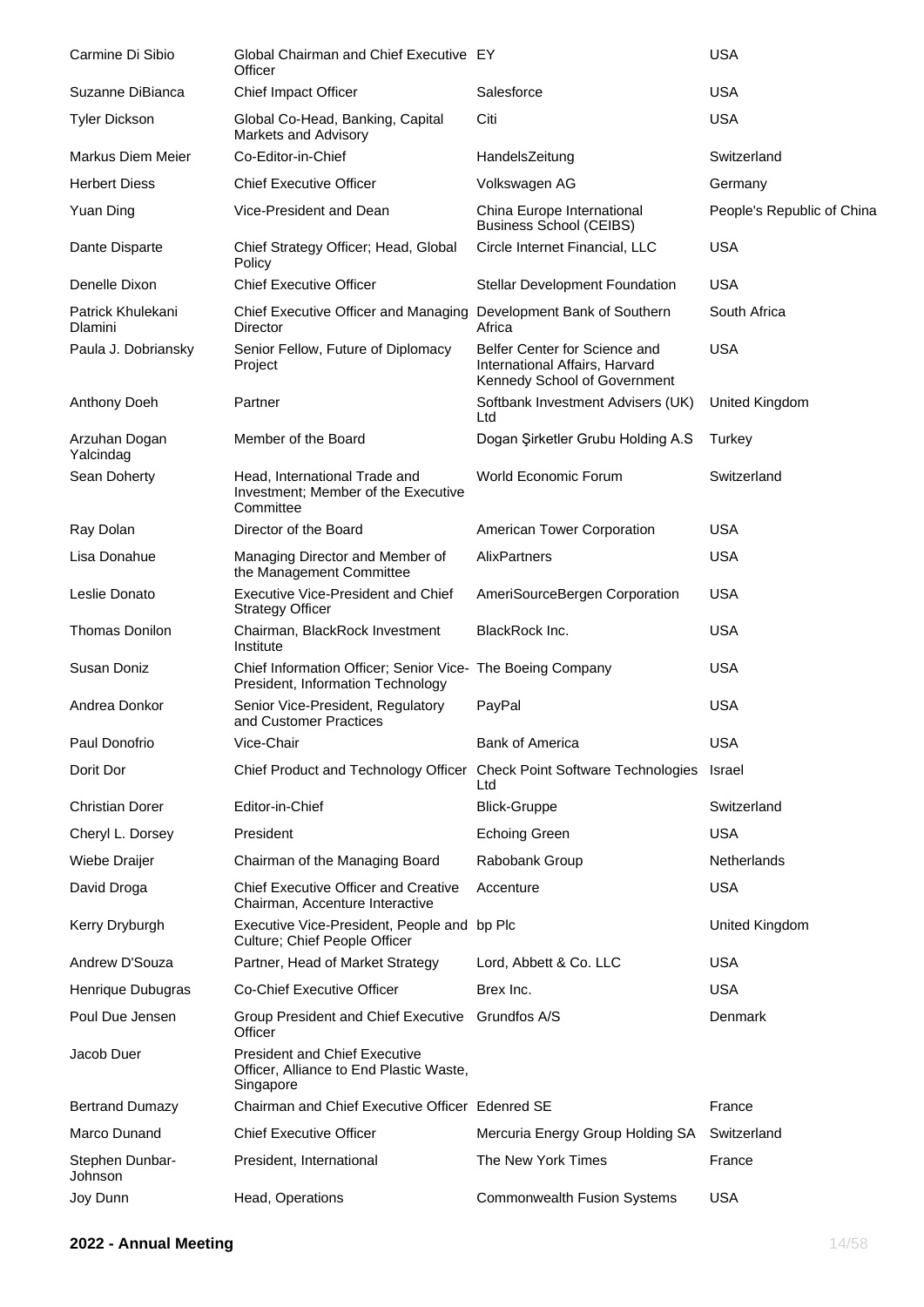| Melanie Dunn                 | <b>Chief Communications Officer</b>                                                                                | <b>Qatar Investment Authority</b>             | Qatar          |
|------------------------------|--------------------------------------------------------------------------------------------------------------------|-----------------------------------------------|----------------|
| Myriam Dunn Cavelty          | Deputy Head, Research and<br>Teaching; Senior Lecturer, Center for<br>Security Studies, ETH Zürich,<br>Switzerland |                                               |                |
| Mirek Dusek                  | Head of Europe, Eurasia and the<br>Middle East; ExCom Member                                                       | World Economic Forum                          | Switzerland    |
| John Dutton                  | Head, Uplink; Member of the<br><b>Executive Committee</b>                                                          | World Economic Forum                          | Switzerland    |
| Jean-Pascal Duvieusart       | Member of the Board; Chief<br>Executive Officer, Home Credit                                                       | PPF Group                                     | Czech Republic |
| Morten Dyrholm               | Senior Vice-President,<br>Communications, Sustainability and<br><b>Public Affairs</b>                              | Vestas Wind Systems A/S                       | Denmark        |
| Victor Dzau                  | President, National Academy of<br>Medicine, USA                                                                    |                                               |                |
| Jen Easterly                 | Director, Cybersecurity and<br>Infrastructure Security Agency, USA                                                 |                                               |                |
| Reginaldo Ecclissato         | Chief Supply Chain and Business<br><b>Operations Officer</b>                                                       | Unilever                                      | United Kingdom |
| Isabella Eckerle             | Associate Professor, Department of<br>Medicine, University of Geneva,<br>Switzerland                               |                                               |                |
| Makiko Eda                   | Chief Representative Officer, Japan                                                                                | World Economic Forum Japan                    | Japan          |
| Richard W. Edelman           | <b>Chief Executive Officer</b>                                                                                     | Daniel J. Edelman, Inc.                       | <b>USA</b>     |
| Jamil Edmond Anderlini       | Editor-in-Chief, Europe                                                                                            | Politico                                      | Belgium        |
| Ian Leslie Edwards           | <b>Chief Executive Officer</b>                                                                                     | SNC-Lavalin Group Inc.                        | Canada         |
| Matthias Egger               | President, Research Council, Swiss<br>National Science Foundation (SNSF),<br>Switzerland                           |                                               |                |
|                              |                                                                                                                    |                                               |                |
| Sara Eisen                   | Co-Anchor, Squawk on the Street and CNBC<br>Closing Bell                                                           |                                               | <b>USA</b>     |
| Martin Eisenhut              | Managing Director, Germany, Austria Kearney GmbH<br>and Switzerland                                                |                                               | Germany        |
| Stuart E. Eizenstat          | Partner and Head, International<br><b>Trade and Finance</b>                                                        | Covington & Burling LLP                       | USA            |
| Erik Ekudden                 | Chief Technology Officer                                                                                           | Telefonaktiebolaget LM Ericsson               | Sweden         |
| <b>Howard Elias</b>          | President, Services and Digital                                                                                    | Dell Technologies                             | <b>USA</b>     |
| Johan Eliasch                | Chairman                                                                                                           | <b>HEAD</b>                                   | United Kingdom |
| Lawrence Elliott             | <b>Economics Editor</b>                                                                                            | The Guardian                                  | United Kingdom |
| Sarah Kate Ellis             | President and Chief Executive Officer GLAAD                                                                        |                                               | USA            |
| <b>Tim Ellis</b>             | <b>Chief Executive Officer</b>                                                                                     | <b>Relativity Space</b>                       | <b>USA</b>     |
| Eduardo Elsztain             | Chairman                                                                                                           | <b>IRSA</b> Inversiones y<br>Representaciones | Argentina      |
| Charles Émond                | President and Chief Executive Officer Caisse de dépôt et placement du                                              | Québec                                        | Canada         |
| Karim Engelmark<br>Cassimjee | <b>Chief Executive Officer</b>                                                                                     | EnginZyme                                     | Sweden         |
| Martin Engström              | <b>Founder and Executive Director</b>                                                                              | <b>Verbier Festival</b>                       | Switzerland    |
| Ryan Erenhouse               | Head, External Affairs and Public<br>Impact; Member of the Executive<br><b>Management Group</b>                    | The Western Union Company                     | <b>USA</b>     |
| Øyvind Eriksen               | President and Chief Executive Officer Aker ASA                                                                     |                                               | Norway         |
| Sergio P. Ermotti            | Chairman of the Board of Directors                                                                                 | Swiss Reinsurance Company Ltd                 | Switzerland    |
| Marc Erzberger               | <b>Senior Partner</b>                                                                                              | Egon Zehnder International (Suisse)<br>SА     | Switzerland    |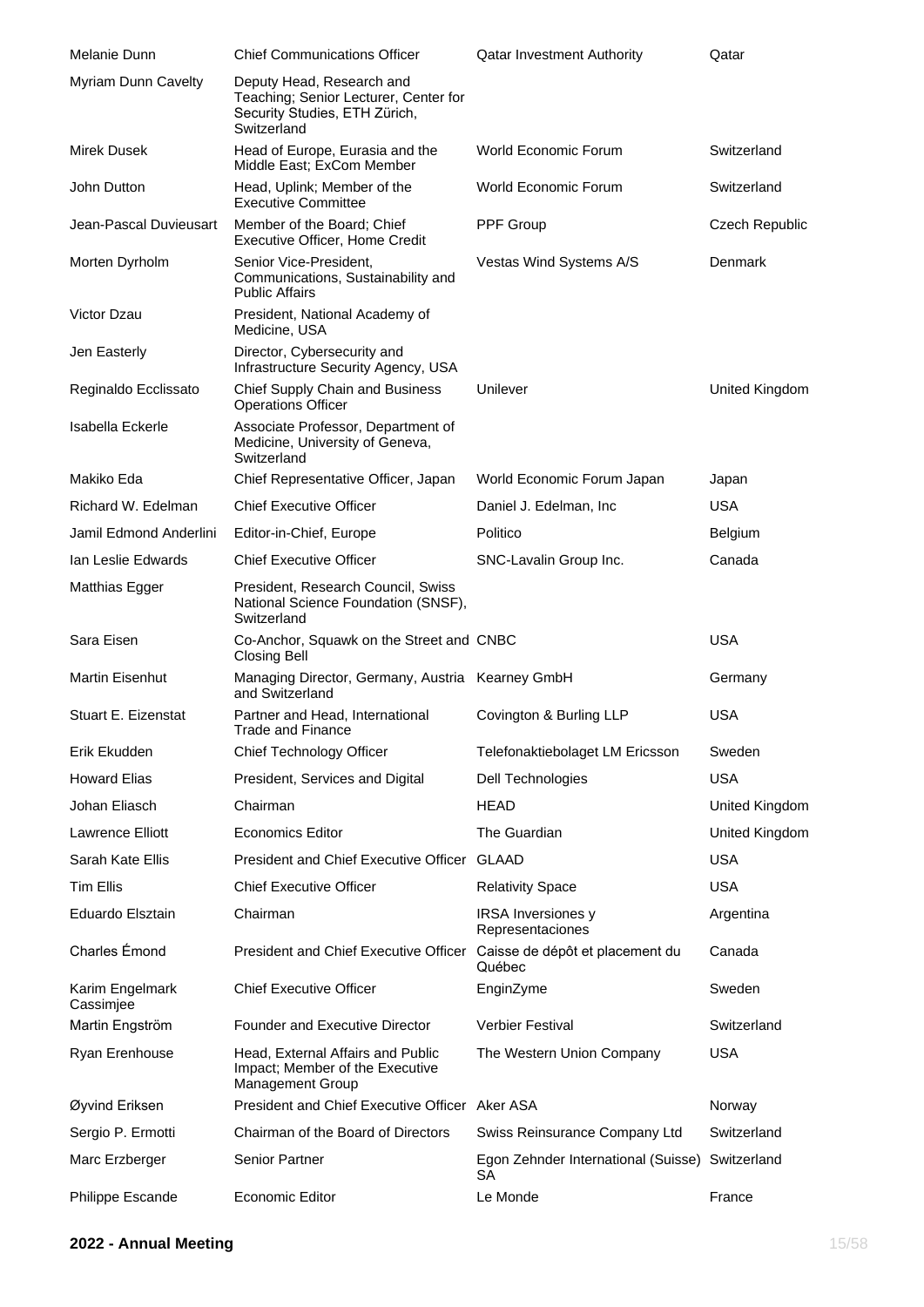| Martín Escobari Lifchitz    | Co-President, Managing Director,<br>Head of Latin America                                                                          | <b>General Atlantic</b>                             | <b>USA</b>                 |
|-----------------------------|------------------------------------------------------------------------------------------------------------------------------------|-----------------------------------------------------|----------------------------|
| Keyvan Esfarjani            | Executive Vice-President, Chief<br>Global Operations Officer and<br>General Manager, Manufacturing,<br>Supply Chain and Operations | Intel Corporation                                   | <b>USA</b>                 |
| Misha Esipov                | <b>Chief Executive Officer</b>                                                                                                     | Nova Credit Inc                                     | <b>USA</b>                 |
| Jim Esposito                | Global Co-Head, Investment Banking<br><b>Division</b>                                                                              | The Goldman Sachs Group Inc.                        | USA                        |
| André Esteves               | <b>Chairman and Senior Partner</b>                                                                                                 | <b>Banco BTG Pactual SA</b>                         | Brazil                     |
| Sophie Estienne             | Editor-in-Chief, Global Business                                                                                                   | Agence France Presse (AFP)                          | France                     |
| Vijay Eswaran               | <b>Executive Chairman</b>                                                                                                          | QI Group                                            | Malaysia                   |
| Saeed Al Eter               | Chair, Government Media Office,<br><b>United Arab Emirates</b>                                                                     |                                                     |                            |
| James Etheredge             | Chief Executive Officer, North<br>America                                                                                          | Accenture                                           | <b>USA</b>                 |
| <b>Michael Ettinger</b>     | Senior Vice-President, Corporate and<br>Legal Affairs; Chief of Staff                                                              | Henry Schein Inc.                                   | <b>USA</b>                 |
| <b>Richard Ettl</b>         | Chief Executive Officer, Co-Founder                                                                                                | SkyCell AG                                          | Switzerland                |
| J. Michael Evans            | President                                                                                                                          | Alibaba Group Holding Limited                       | USA                        |
| Ambrose Evans-<br>Pritchard | <b>Editor, International Business</b>                                                                                              | The Daily Telegraph                                 | United Kingdom             |
| Simon Evenett               | Founder, St. Gallen Endowment for<br>Prosperity through Trade, Switzerland                                                         |                                                     |                            |
| Aiman Ezzat                 | <b>Chief Executive Officer</b>                                                                                                     | Capgemini SE                                        | France                     |
| <b>Emmanuel Faber</b>       | Chair, International Sustainability<br>Standards Board, IFRS Foundation,<br>United Kingdom                                         |                                                     |                            |
| Hanneke Faber               | President, Foods and Refreshment<br><b>Division</b>                                                                                | Unilever                                            | <b>Netherlands</b>         |
| Peter Fabian                | Councillor, Department of Economy,<br>Infrastructure and Environment,<br>Canton of Lucerne, Switzerland                            |                                                     |                            |
| Claudio Facchin             | President and Chief Executive Officer Hitachi Energy                                                                               |                                                     | Switzerland                |
| Ben Fajzullin               | Senior News Anchor                                                                                                                 | Deutsche Welle                                      | Germany                    |
| Rene Falch Olesen           | <b>Group Chief Commercial Officer</b>                                                                                              | DSV A/S                                             | Denmark                    |
| Manuel Falcó                | Global Co-Head, Banking, Capital<br>Markets and Advisory                                                                           | Citi                                                | United Kingdom             |
| Jon Charles Farney          | Senior Vice-President, Treasurer and<br><b>Chief Financial Officer</b>                                                             | State Farm Mutual Automobile<br>Insurance Companies | <b>USA</b>                 |
| Jeremy Farrar               | Director                                                                                                                           | <b>Wellcome Trust</b>                               | United Kingdom             |
| Gianrico Farrugia           | President and Chief Executive Officer Mayo Clinic                                                                                  |                                                     | <b>USA</b>                 |
| Lucy Fato                   | Executive Vice-President; General<br>Counsel; Global Head,<br><b>Communications and Government</b><br><b>Affairs</b>               | <b>AIG</b>                                          | <b>USA</b>                 |
| Kim Fausing                 | President and Chief Executive Officer Danfoss A/S                                                                                  |                                                     | Denmark                    |
| Douglas Feagin              | Senior Vice-President                                                                                                              | Ant Group                                           | People's Republic of China |
| Mario Fehr                  | Councillor, Canton of Zurich,<br>Switzerland                                                                                       |                                                     |                            |
| Jennifer Felch              | Chief Digital Officer and Chief<br><b>Information Officer</b>                                                                      | Dell Technologies                                   | <b>USA</b>                 |
| <b>Edward Felsenthal</b>    | Editor-in-Chief and Chief Executive<br>Officer                                                                                     | <b>TIME</b>                                         | <b>USA</b>                 |
| Chano Fernandez             | Co-Chief Executive Officer                                                                                                         | Workday Inc.                                        | United Kingdom             |
| Warren Jude Fernandez       | Editor-in-Chief                                                                                                                    | The Straits Times                                   | Singapore                  |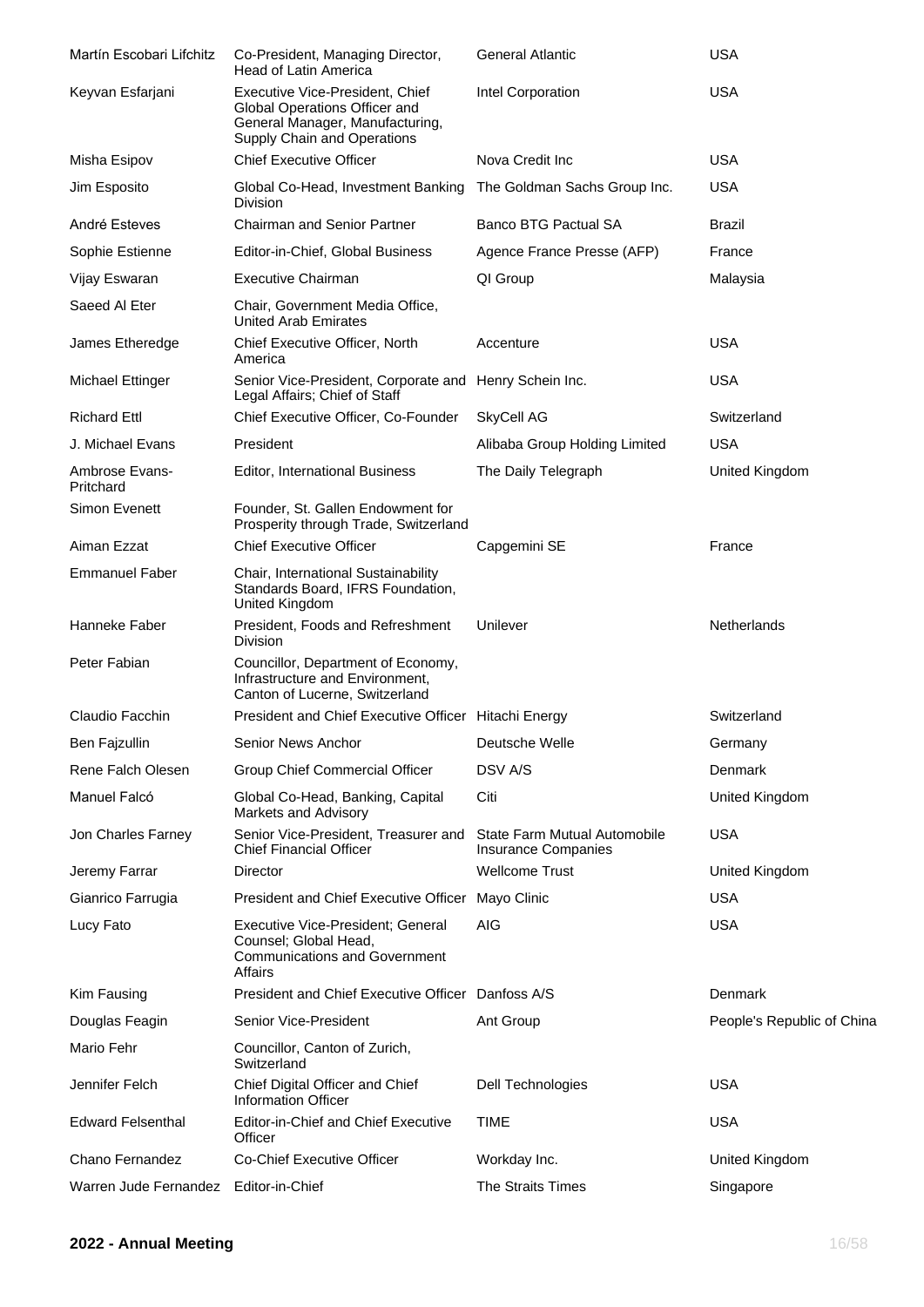|                           | Luiz Fernando do Amaral Chief Executive Officer, Science<br>Based Targets initiative (SBTi), USA                          |                                   |                       |
|---------------------------|---------------------------------------------------------------------------------------------------------------------------|-----------------------------------|-----------------------|
| <b>Othmar Filliger</b>    | Cantonal Councillor; Director of<br>Economic Affairs, Canton of<br>Nidwalden, Switzerland                                 |                                   |                       |
| Joshua Fink               | <b>Managing Partner</b>                                                                                                   | Luma Bio                          | <b>USA</b>            |
| Marco Fiorese             | Co-Founder and Chief Executive<br>Officer                                                                                 | Ivita Health Investment Group LLC | <b>USA</b>            |
| Kay Firth-Butterfield     | Head of Artificial Intelligence and<br>Machine Learning; Member of the<br><b>Executive Committee</b>                      | <b>World Economic Forum LLC</b>   | <b>USA</b>            |
| <b>Fabienne Fischer</b>   | State Councillor, Department of<br>Economic Development of Geneva,<br>Switzerland                                         |                                   |                       |
| Peter A. Fischer          | <b>Chief Economist</b>                                                                                                    | Neue Zürcher Zeitung (NZZ)        | Switzerland           |
| <b>Roland Fischer</b>     | Group Chief Executive Officer                                                                                             | OC Oerlikon Management AG         | Switzerland           |
| Erin Fitzgerald           | Chief Executive Officer, U.S. Farmers<br>& Ranchers in Action, USA                                                        |                                   |                       |
| Pierre Fitzgibbon         | Minister of Economy and Innovation<br>of Québec                                                                           | Investissement Québec             | Canada                |
| Dawn Fitzpatrick          | <b>Chief Executive Officer and Chief</b><br><b>Investment Officer</b>                                                     | Soros Fund Management LLC         | <b>USA</b>            |
| <b>Fabien Fivaz</b>       | Member of the National Council of<br>Switzerland                                                                          |                                   |                       |
| Martin L. Flanagan        | President and Chief Executive Officer Invesco Ltd                                                                         |                                   | <b>USA</b>            |
| <b>Stephanie Flanders</b> | Senior Executive Editor, Economics                                                                                        | <b>Bloomberg LP</b>               | <b>United Kingdom</b> |
| <b>Bruce Flatt</b>        | <b>Chief Executive Officer</b>                                                                                            | Brookfield Asset Management Inc.  | Canada                |
| Jim Flatt                 | Chief Executive Officer and Co-<br>Founder                                                                                | <b>Brightseed Bio</b>             | <b>USA</b>            |
| Alan Fleischmann          | Founder, Chairman and Chief<br><b>Executive Officer</b>                                                                   | Laurel Strategies                 | <b>USA</b>            |
| <b>Richard Fletcher</b>   | <b>Business Editor</b>                                                                                                    | The Times                         | United Kingdom        |
| <b>Richard Florizone</b>  | <b>President and Chief Executive</b><br>Officer, International Institute for<br>Sustainable Development (IISD),<br>Canada |                                   |                       |
| Yves Flückiger            | Rector, University of Geneva,<br>Switzerland                                                                              |                                   |                       |
| Nathalie Fontanet         | State Councillor, Department of<br>Finance and Human Resources of<br>Geneva, Switzerland                                  |                                   |                       |
| <b>Charles Forelle</b>    | <b>Financial Editor</b>                                                                                                   | The Wall Street Journal           | <b>USA</b>            |
| Rana Foroohar             | Global Business Columnist and<br>Associate Editor                                                                         | The Financial Times               | USA                   |
| <b>Andrew Forrest</b>     | Chairman and Founder                                                                                                      | Fortescue Metals Group Limited    | Australia             |
| Mark Foster               | Chairman, IBM Consulting                                                                                                  | <b>IBM Corporation</b>            | <b>USA</b>            |
| <b>Patrick Foulis</b>     | <b>Business Affairs Editor</b>                                                                                            | The Economist                     | <b>United Kingdom</b> |
| Leila Fourie              | Group Chief Executive Officer                                                                                             | <b>JSE Limited</b>                | South Africa          |
| Janet Foutty              | Executive Chair, US                                                                                                       | Deloitte                          | <b>USA</b>            |
| Jacky Fox                 | Managing Director, Accenture<br>Security                                                                                  | Accenture                         | Ireland               |
| <b>Adaire Fox-Martin</b>  | President, Google Cloud International Google                                                                              |                                   | <b>USA</b>            |
| <b>Tracy Francis</b>      | <b>Senior Partner</b>                                                                                                     | McKinsey & Company                | Brazil                |
| John Frank                | Senior Vice-President, Chief Public<br>Affairs Officer                                                                    | Illumina Inc.                     | <b>USA</b>            |
| <b>Becky Frankiewicz</b>  | President, North America                                                                                                  | ManpowerGroup Inc.                | <b>USA</b>            |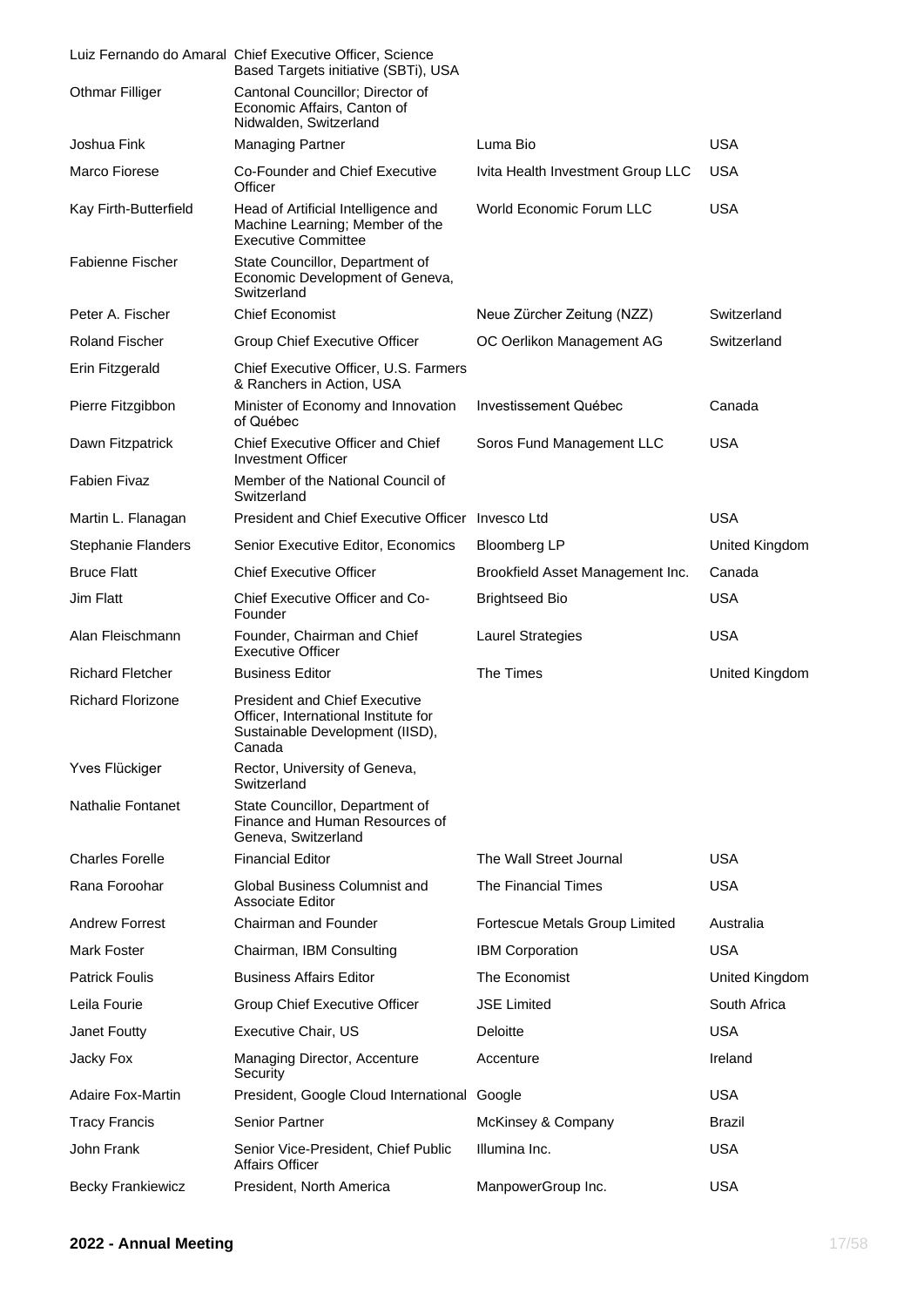| Sarah Franklin            | President, Chief Marketing Officer                                                                                               | Salesforce                                    | <b>USA</b>                  |
|---------------------------|----------------------------------------------------------------------------------------------------------------------------------|-----------------------------------------------|-----------------------------|
| Christoph Franz           | Chairman                                                                                                                         | F. Hoffmann-La Roche Ltd                      | Switzerland                 |
| Jane Fraser               | <b>Chief Executive Officer</b>                                                                                                   | Citi                                          | <b>USA</b>                  |
| Simon Freakley            | <b>Chief Executive Officer</b>                                                                                                   | <b>AlixPartners</b>                           | <b>USA</b>                  |
| David Fredrickson         | Executive Vice-President, Oncology<br><b>Business Unit</b>                                                                       | AstraZeneca Plc                               | <b>USA</b>                  |
| Sir Lawrence Freedman     | Emeritus Professor of War Studies,<br>King's College London, United<br>Kingdom                                                   |                                               |                             |
| Barbara Frei              | <b>Executive Vice-President and Chief</b><br>Executive Officer, Industrial<br>Automation                                         | <b>Schneider Electric</b>                     | Switzerland                 |
| <b>Laurent Freixe</b>     | <b>Executive Vice-President and Chief</b><br>Executive Officer, Zone Latin America                                               | Nestlé                                        | Switzerland                 |
| <b>Barry French</b>       | Chief Marketing and Communications Inmarsat Global Ltd<br>Officer                                                                |                                               | United Kingdom              |
| Rainer-Marc Frey          | Chairman                                                                                                                         | Horizon21 AG                                  | Switzerland                 |
| Ina Fried                 | Chief Technology Correspondent,<br>Axios, USA                                                                                    |                                               |                             |
| Peter Friedli             | President                                                                                                                        | Friedli Corporate Finance                     | Switzerland                 |
| Adena Friedman            | President and Chief Executive Officer Nasdaq Inc.                                                                                |                                               | <b>USA</b>                  |
| Thomas L. Friedman        | Columnist, Foreign Affairs                                                                                                       | The New York Times                            | <b>USA</b>                  |
| <b>Scott Frisch</b>       | <b>Executive Vice-President and Chief</b><br>Operating Officer, AARP, USA                                                        |                                               |                             |
| Michael Froman            | Vice-Chairman and President,<br><b>Strategic Growth</b>                                                                          | Mastercard                                    | <b>USA</b>                  |
| Nigel Frudd               | Senior Executive Vice-President;<br>Chairman, Overseas Mergers and<br>Acquisitions                                               | Sompo Holdings Inc.                           | Japan                       |
| <b>Christian Frutiger</b> | Assistant Director-General, Head of<br>Global Cooperation, Swiss Agency for<br>Development and Cooperation<br>(SDC), Switzerland |                                               |                             |
| Kusai Fteita              | Outgoing Curator, Tripoli Hub                                                                                                    |                                               | Libya                       |
| Federico Fubini           | Deputy Editor-in-Chief                                                                                                           | Corriere Della Sera                           | Italy                       |
| Andrea Fuder              | Executive Vice-President; Chief<br><b>Purchasing Officer</b>                                                                     | AB Volvo                                      | Sweden                      |
| Maria Fujihara            | <b>Chief Executive Officer</b>                                                                                                   | SINAI Technologies                            | <b>USA</b>                  |
| Akio Fujii                | Chair, Editorial Board                                                                                                           | Nikkei Inc.                                   | Japan                       |
| Teruo Fujii               | President, University of Tokyo, Japan                                                                                            |                                               |                             |
| <b>Ric Fulop</b>          | Chief Executive Officer and Co-<br>Founder                                                                                       | Desktop Metal Inc.                            | <b>USA</b>                  |
| Jason Furman              | Aetna Professor of the Practice of<br>Economic Policy, Harvard Kennedy<br>School of Government, USA                              |                                               |                             |
| <b>Zev Furst</b>          | Chairman and Chief Executive Officer First International Resources LLC                                                           |                                               | <b>USA</b>                  |
| Hidenori Furuta           | Representative Director, Chief<br><b>Operating Officer</b>                                                                       | Fujitsu Limited                               | Japan                       |
| Omar A. Al Futtaim        | Vice-Chairman and Chief Executive<br>Officer                                                                                     | Al Futtaim Private Company LLC                | <b>United Arab Emirates</b> |
| J. Erik Fyrwald           | <b>Chief Executive Officer</b>                                                                                                   | Syngenta Crop Protection AG                   | Switzerland                 |
| Prasad G.V.               | Co-Chairman and Managing Director                                                                                                | Dr Reddy's Laboratories Limited               | India                       |
| Yakir Gabay               | Founder and Deputy Chairman of the Aroundtown SA<br>Advisory Board                                                               |                                               | Luxembourg                  |
| M. Shafik Gabr            | Chairman and Managing Director                                                                                                   | ARTOC Group for Investment and<br>Development | Egypt                       |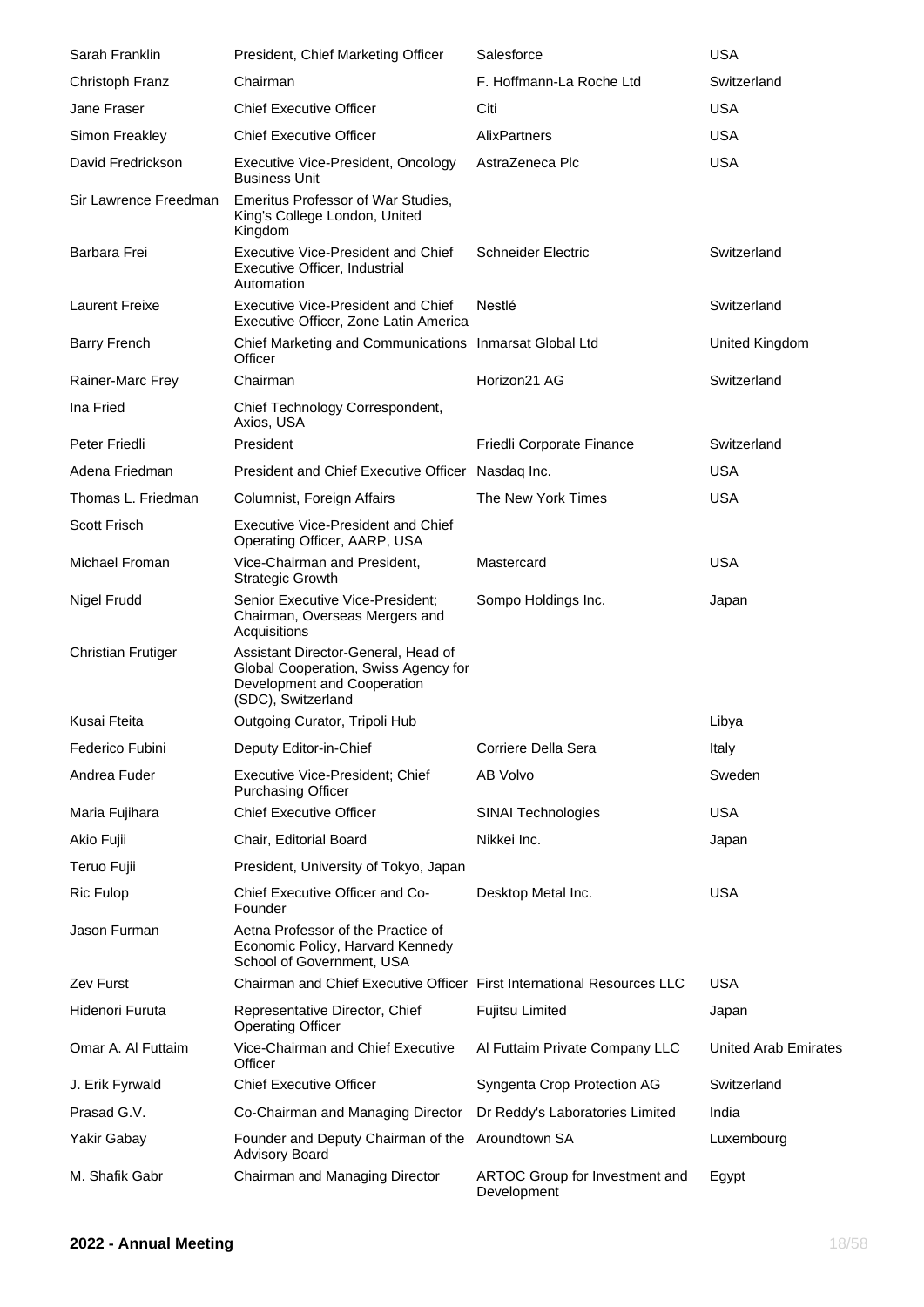| Orit Gadiesh                | Chairman                                                                                         | Bain & Company Inc.                                  | United Kingdom       |
|-----------------------------|--------------------------------------------------------------------------------------------------|------------------------------------------------------|----------------------|
| Ashish Gadnis               | <b>Chief Executive Officer</b>                                                                   | <b>BanQu</b>                                         | <b>USA</b>           |
| <b>Chantal Gaemperle</b>    | Group Executive Vice-President,<br>Human Resources and Synergies                                 | LVMH Moët Hennessy - Louis<br>Vuitton                | France               |
| <b>Elizabeth Gaines</b>     | <b>Chief Executive Officer</b>                                                                   | Fortescue Metals Group Limited                       | Australia            |
| Sandro Galea                | Dean and Robert A. Knox Professor,<br>Boston University School of Public<br>Health, USA          |                                                      |                      |
| Jayadev Galla               | Co-Founder and Chairman                                                                          | Amara Raja Group                                     | India                |
| Ricardo A. Gallo            | <b>Chief Executive Officer</b>                                                                   | J. Safra Holding                                     | Switzerland          |
| Alessandra Galloni          | Editor-in-Chief                                                                                  | <b>Thomson Reuters</b>                               | United Kingdom       |
| Nicola Galombik             | <b>Executive Director</b>                                                                        | Yellowwoods Holdings Sarl                            | South Africa         |
| <b>Hadley Gamble</b>        | Reporter and Anchor                                                                              | <b>CNBC</b>                                          | United Kingdom       |
| Cristina Gamboa             | <b>Chief Executive Officer</b>                                                                   | World Green Building Council                         | United Kingdom       |
| Jianhua Gan                 | President, Central and Eastern<br>Europe and Nordic Region                                       | Huawei Technologies Co. Ltd                          | Poland               |
| Gang Ye                     | Group Chief Operating Officer and<br>Co-Founder                                                  | Sea Limited                                          | Singapore            |
| Jordi Garcia Tabernero      | Global Head, Sustainability,<br>Reputation and Institutional Relations                           | Naturgy                                              | Spain                |
| Belen Garijo                | Chair of the Executive Board and<br><b>Chief Executive Officer</b>                               | Merck KGaA                                           | Germany              |
| <b>Brad Garlinghouse</b>    | <b>Chief Executive Officer</b>                                                                   | Ripple                                               | <b>USA</b>           |
| Katherine Garrett-Cox       | Chief Executive Officer, GIB Asset<br>Management                                                 | Gulf International Bank (UK)                         | United Kingdom       |
| William H. Gates            | Co-Chair                                                                                         | <b>Bill &amp; Melinda Gates Foundation</b>           | <b>USA</b>           |
| Julien Gattoni              | Managing Director; Chief Financial<br>Officer                                                    | World Economic Forum                                 | Switzerland          |
| Antonia Gawel               | Head, Climate Action; Deputy Head,<br><b>Platform for Public Goods</b>                           | World Economic Forum                                 | Switzerland          |
| Leanne Geale                | Executive Vice-President, General<br>Counsel, Corporate Governance and<br>Compliance             | Nestlé                                               | Switzerland          |
| John Gedmark                | <b>Chief Executive Officer</b>                                                                   | Astranis Space Technologies Corp                     | <b>USA</b>           |
| <b>Frank Geels</b>          | Professor of System Innovation,<br>University of Manchester, United<br>Kingdom                   |                                                      |                      |
| Horst F. Geicke             | <b>Founding Partner</b>                                                                          | <b>PAG Holdings Limited</b>                          | Hong Kong SAR, China |
| <b>Michael Gelchie</b>      | <b>Chief Executive Officer</b>                                                                   | Louis Dreyfus Holding BV                             | Netherlands          |
| Pat Gelsinger               | <b>Chief Executive Officer</b>                                                                   | Intel Corporation                                    | <b>USA</b>           |
| Julie Gerdeman              | <b>Chief Executive Officer</b>                                                                   | Everstream Analytics                                 | <b>USA</b>           |
| David R. Gergen             | Founding Director, Center for Public<br>Leadership, Harvard Kennedy School<br>of Government, USA |                                                      |                      |
| Olaf Gersemann              | <b>Chief Business Editor</b>                                                                     | Welt am Sonntag                                      | Germany              |
| Sasan Ghandehari            | <b>Protector and Chief Adviser</b>                                                               | <b>HP Trust</b>                                      | United Kingdom       |
| Gargee Ghosh                | President, Global Policy and<br>Advocacy, Bill & Melinda Gates<br>Foundation, USA                |                                                      |                      |
| Fabiola Gianotti            | Director-General                                                                                 | European Organization for Nuclear<br>Research (CERN) | Switzerland          |
| Thomas P. (Todd)<br>Gibbons | <b>Chief Executive Officer</b>                                                                   | <b>BNY Mellon</b>                                    | <b>USA</b>           |
| Nili Gilbert                | Vice-Chairwoman                                                                                  | <b>Carbon Direct</b>                                 | <b>USA</b>           |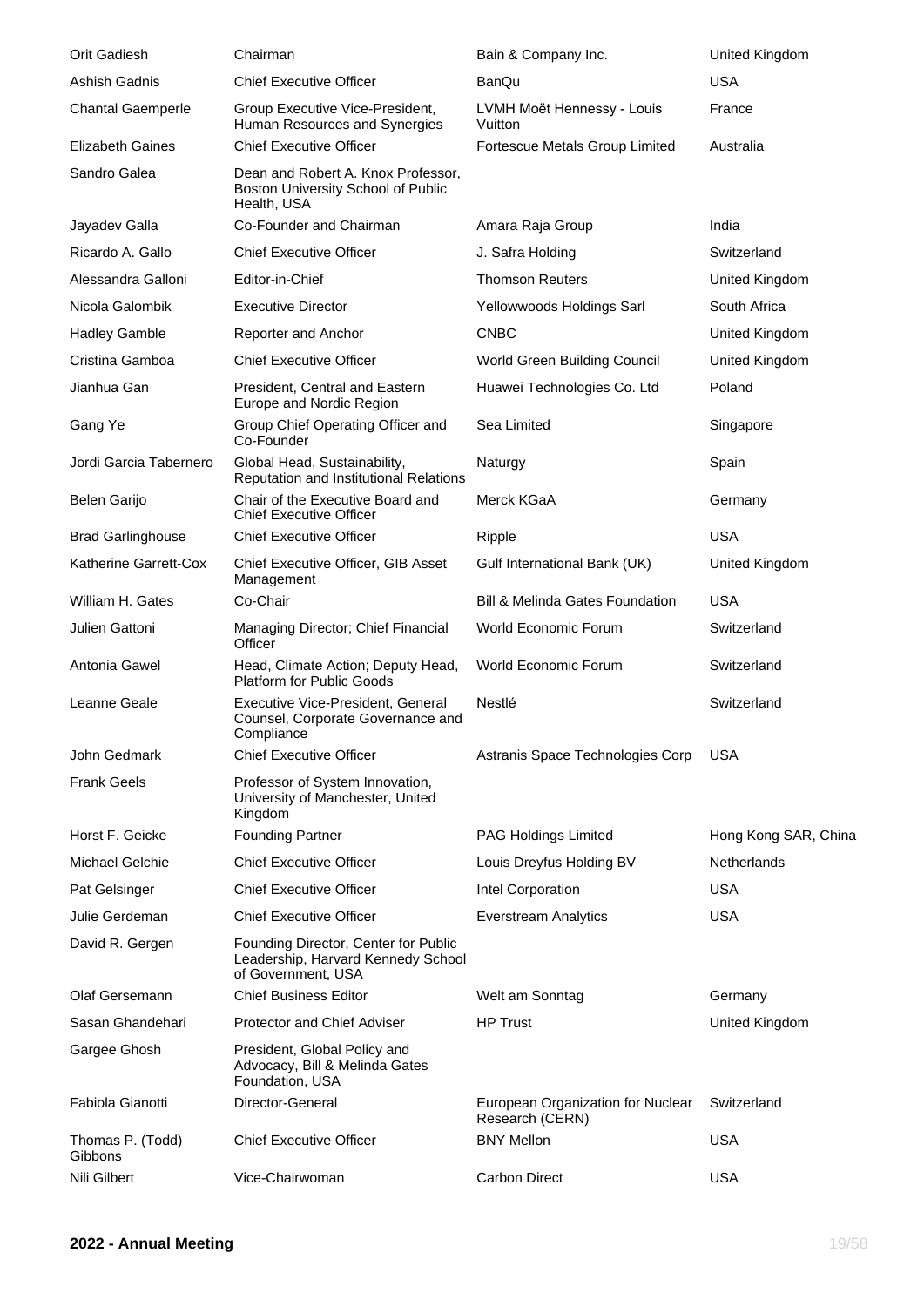| <b>Chris Giles</b>             | <b>Economics Editor</b>                                                                                                            | <b>The Financial Times</b>                                                    | United Kingdom             |
|--------------------------------|------------------------------------------------------------------------------------------------------------------------------------|-------------------------------------------------------------------------------|----------------------------|
| <b>Bastien Girod</b>           | Member of Parliament, Switzerland                                                                                                  |                                                                               |                            |
| Jean-Louis Girodolle           | Chief Executive Officer, Investment<br>Banking, France                                                                             | Lazard                                                                        | France                     |
| David Gitlin                   | Chairman and Chief Executive Officer Carrier Global                                                                                |                                                                               | <b>USA</b>                 |
| <b>Avie Glazer</b>             | Chairman                                                                                                                           | <b>Manchester United Football Club</b><br>Limited                             | United Kingdom             |
| Yannick Glemarec               | Executive Director, Green Climate<br>Fund, Republic of Korea                                                                       |                                                                               |                            |
| Richard J. Gnodde              | <b>Chief Executive Officer</b>                                                                                                     | Goldman Sachs International                                                   | United Kingdom             |
| Malte Godbersen                | Head, Technology and Digital<br>Services; Member of the Executive<br>Committee                                                     | World Economic Forum                                                          | Switzerland                |
| <b>Blaise Goetschin</b>        | <b>Chief Executive Officer</b>                                                                                                     | The Swiss Bank of Geneva (BCGE) Switzerland                                   |                            |
| Phillip Atiba Goff             | Co-Founder and President, Center for<br>Policing Equity, USA                                                                       |                                                                               |                            |
| <b>Timothy Gokey</b>           | <b>Chief Executive Officer</b>                                                                                                     | Broadridge Financial Solutions Inc.                                           | USA                        |
| Kenneth Goldman                | President                                                                                                                          | Hillspire                                                                     | <b>USA</b>                 |
| Michael Goltzman               | Vice-President, Global Public Policy<br>and Sustainability                                                                         | The Coca-Cola Company                                                         | <b>USA</b>                 |
| Luisa Gómez Bravo              | Global Head, Corporate and<br><b>Investment Banking</b>                                                                            | <b>BBVA SA</b>                                                                | Spain                      |
| Pedro Gabriel Gomez<br>Pensado | Head of Oil and Gas Industry                                                                                                       | <b>World Economic Forum</b>                                                   | Switzerland                |
| Gong Yingying                  | Chief Executive Officer, Chairwoman<br>and Founder                                                                                 | Yidu Tech Inc.                                                                | People's Republic of China |
| Arancha Gonzalez Laya          | Dean, Paris School of International<br>Affairs (PSIA), Sciences Po, France                                                         |                                                                               |                            |
| Alicia Gonzalez Vicente        | Correspondent, International<br>Economy                                                                                            | El País                                                                       | Spain                      |
| Roy Gori                       | President and Chief Executive Officer Manulife                                                                                     |                                                                               | Canada                     |
| Sven Gösmann                   | Editor-in-Chief                                                                                                                    | DPA - Deutsche Presse Agentur                                                 | Germany                    |
| Masahiro Goto                  | Representative Director, Deputy<br>President; Global Head, Investment<br>Banking                                                   | Nomura Securities Co. Ltd                                                     | Japan                      |
| Stephen P. Gottesfeld          | Executive Vice-President, Chief<br>Sustainable and External Affairs<br>Officer                                                     | <b>Newmont Corporation</b>                                                    | <b>USA</b>                 |
| <b>Thomas Gottstein</b>        | <b>Chief Executive Officer</b>                                                                                                     | <b>Credit Suisse AG</b>                                                       | Switzerland                |
| Andre Goy                      | Physician in Chief, Hackensack<br>Meridian Health Oncology Care<br>Transformation Service; Chairman<br>and Chief Physician Officer | John Theurer Cancer Center,<br><b>Hackensack University Medical</b><br>Center | <b>USA</b>                 |
| John Graham                    | President and Chief Executive Officer                                                                                              | Canada Pension Plan Investment<br>Board                                       | Canada                     |
| Mats Granryd                   | Chairman-elect                                                                                                                     | <b>Vattenfall AB</b>                                                          | Sweden                     |
| Adam Grant                     | Saul P. Steinberg Professor of<br>Management and Psychology,<br>Wharton School, University of<br>Pennsylvania, USA                 |                                                                               |                            |
| Lynda Gratton                  | Professor of Management Practice,<br>London Business School, United<br>Kingdom                                                     |                                                                               |                            |
| Peter T. Grauer                | Chairman                                                                                                                           | <b>Bloomberg LP</b>                                                           | <b>USA</b>                 |
| Urs Gredig                     | Moderator                                                                                                                          | <b>Swiss Television SRF</b>                                                   | Switzerland                |
| <b>Robert Greenhill</b>        | Executive Chair                                                                                                                    | Global Canada                                                                 | Canada                     |
| Alistair Grenfell              | President, Europe, Middle East,<br>Africa and South Asia                                                                           | <b>IQVIA</b>                                                                  | United Kingdom             |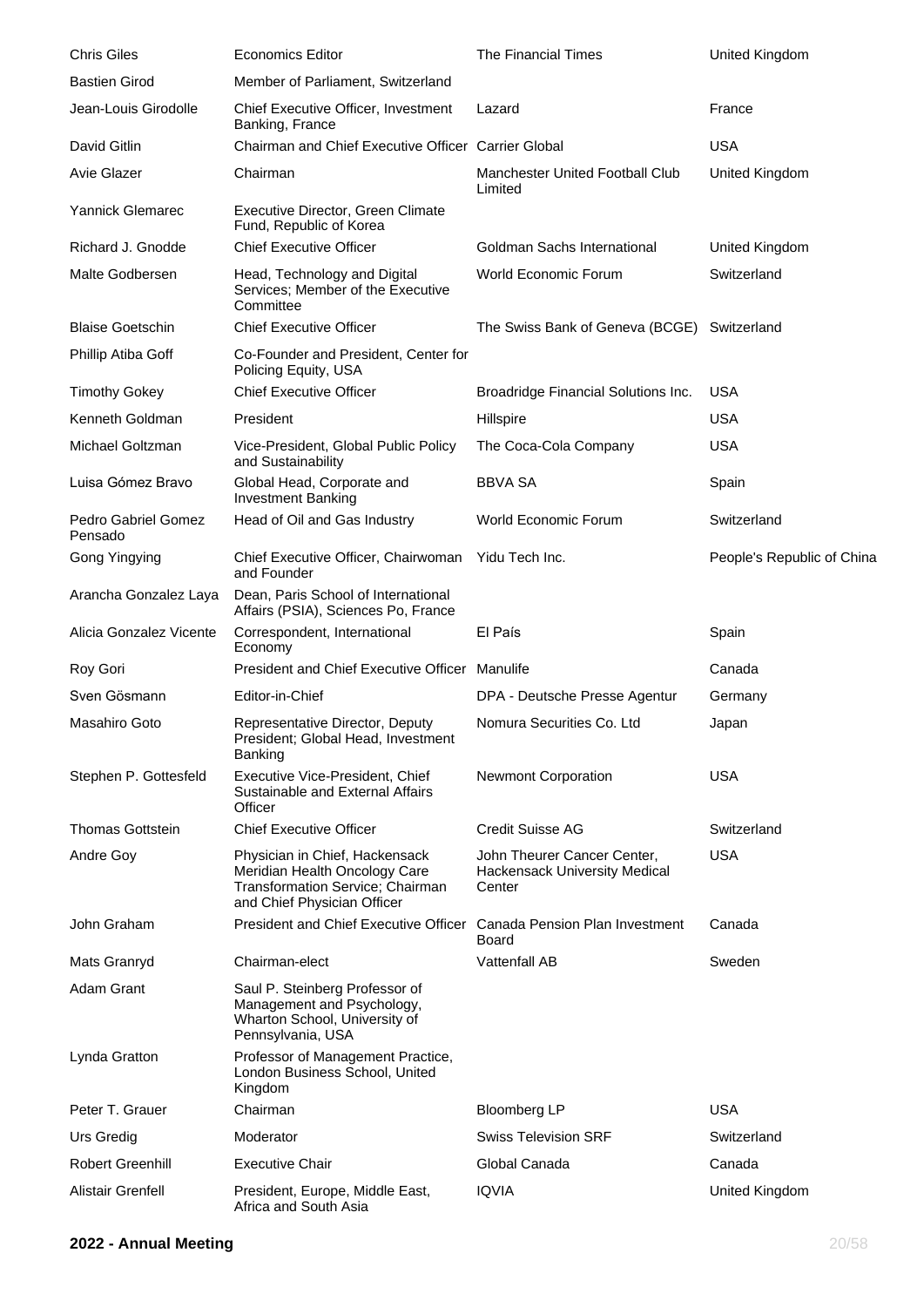| <b>Franck Greverie</b>            | <b>Chief Portfolio Officer</b>                                                 | Capgemini SE                                    | France                      |
|-----------------------------------|--------------------------------------------------------------------------------|-------------------------------------------------|-----------------------------|
| Jürgen Griesbeck                  | <b>Founder and Chief Executive Officer</b>                                     | streetfootballworld                             | Germany                     |
| <b>Hector Grisi</b>               | Regional Head, North America and<br>Executive Chairman, Santander<br>Mexico    | <b>Banco Santander SA</b>                       | Mexico                      |
| Ronghui Gu                        | <b>Founder and Chief Executive Officer</b>                                     | <b>Certified Kernel Tech LLC</b>                | <b>USA</b>                  |
| <b>Eynat Guez</b>                 | Chief Executive Officer and Co-<br>Founder                                     | Papaya Global                                   | Israel                      |
| <b>Matthew Guffey</b>             | President, Global Strategy                                                     | <b>UPS</b>                                      | <b>USA</b>                  |
| Niklaus-Samuel Gugger             | Member of the National Council,<br>Swiss Parliament, Switzerland               |                                                 |                             |
| Béatrice Guillaume-<br>Grabisch   | Head, Group Human Resources and<br><b>Business Services</b>                    | Nestlé                                          | Switzerland                 |
| Eric Gujer                        | Editor-in-Chief                                                                | Neue Zürcher Zeitung (NZZ)                      | Switzerland                 |
| Ajit Gulabchand                   | Chairman and Managing Director                                                 | <b>HCC Ltd</b>                                  | India                       |
| Vijay A Guntur                    | President                                                                      | <b>HCL Technologies Ltd</b>                     | India                       |
| Anshu Gupta                       | Founder                                                                        | Goonj                                           | India                       |
| Jan Gupta                         | Executive Vice-President and<br>Member of the Executive Committee              | Adecco Group AG                                 | Switzerland                 |
| Shekhar Gupta                     | Chairman and Editor-in-Chief                                                   | <b>ThePrint</b>                                 | India                       |
| Tariq Al Gurg                     | Chief Executive Officer, Dubai Cares,<br><b>United Arab Emirates</b>           |                                                 |                             |
| <b>Chander Prakash</b><br>Gurnani | Managing Director and Chief<br><b>Executive Officer</b>                        | <b>Tech Mahindra Limited</b>                    | India                       |
| Sri Krishnan Guru-<br>Murthy      | Presenter                                                                      | <b>Channel 4 News</b>                           | United Kingdom              |
| <b>Niklas Gustafsson</b>          | Head, Public Policy and Regulatory<br>Affairs                                  | AB Volvo                                        | Sweden                      |
| Kate Gutmann                      | President, International, Healthcare<br>and Supply; Executive Vice-President   | <b>UPS</b>                                      | <b>USA</b>                  |
| <b>Gregory Guyett</b>             | Co-Chief Executive Officer, Global<br><b>Banking and Markets</b>               | <b>HSBC</b>                                     | United Kingdom              |
| Michael Guyette                   | President and Chief Executive Officer VSP Vision                               |                                                 | <b>USA</b>                  |
| Hicham El Habti                   | President, Mohammed VI Polytechnic OCP Group<br>University                     |                                                 | Morocco                     |
| Jamil El Hage                     | Head, Business News                                                            | Al Arabiya                                      | <b>United Arab Emirates</b> |
| Carl Erik Hagen                   | Member of the Board                                                            | Canica AS                                       | Switzerland                 |
| Stein Erik Hagen                  | Chairman                                                                       | Orkla ASA                                       | Norway                      |
| Caroline Hagen Kjos               | Chairman                                                                       | Canica AS                                       | Norway                      |
| Nikola Hagleitner                 | <b>Chief Sales Officer</b>                                                     | Deutsche Post DHL Group                         | Germany                     |
| Carl-Johan Hagman                 | <b>Chief Executive Officer</b>                                                 | Stena AB                                        | Sweden                      |
| Doo Hee Hahn                      | <b>Chief Executive Officer</b>                                                 | Hanwha Asset Management Co Ltd                  | Republic of Korea           |
| Marwan Bin Haidar                 | Executive Vice-President, Innovation<br>and the Future                         | Dubai Electricity and Water<br>Authority (DEWA) | <b>United Arab Emirates</b> |
| Mike Haigh                        | Chair of the Executive Board                                                   | Mott MacDonald Group Limited                    | United Kingdom              |
| Lamya Al Haj                      | Associate Professor of Molecular<br>Biology, Sultan Qaboos University,<br>Oman |                                                 |                             |
| Samer Haj Yehia                   | Chairman of the Board                                                          | Bank Leumi Le-Israel BM                         | Israel                      |
| <b>Victor Halberstadt</b>         | Professor of Economics                                                         | Leiden University                               | <b>Netherlands</b>          |
| Martha Hall Findlay               | <b>Chief Sustainability Officer</b>                                            | Suncor Energy Inc.                              | Canada                      |
| O. Andreas Halvorsen              | Founder and Chief Executive Officer                                            | Viking Global Investors LP                      | <b>USA</b>                  |
| Mohamad Ali Hamade                | <b>Chief Executive Officer</b>                                                 | <b>Amanat Holdings</b>                          | <b>United Arab Emirates</b> |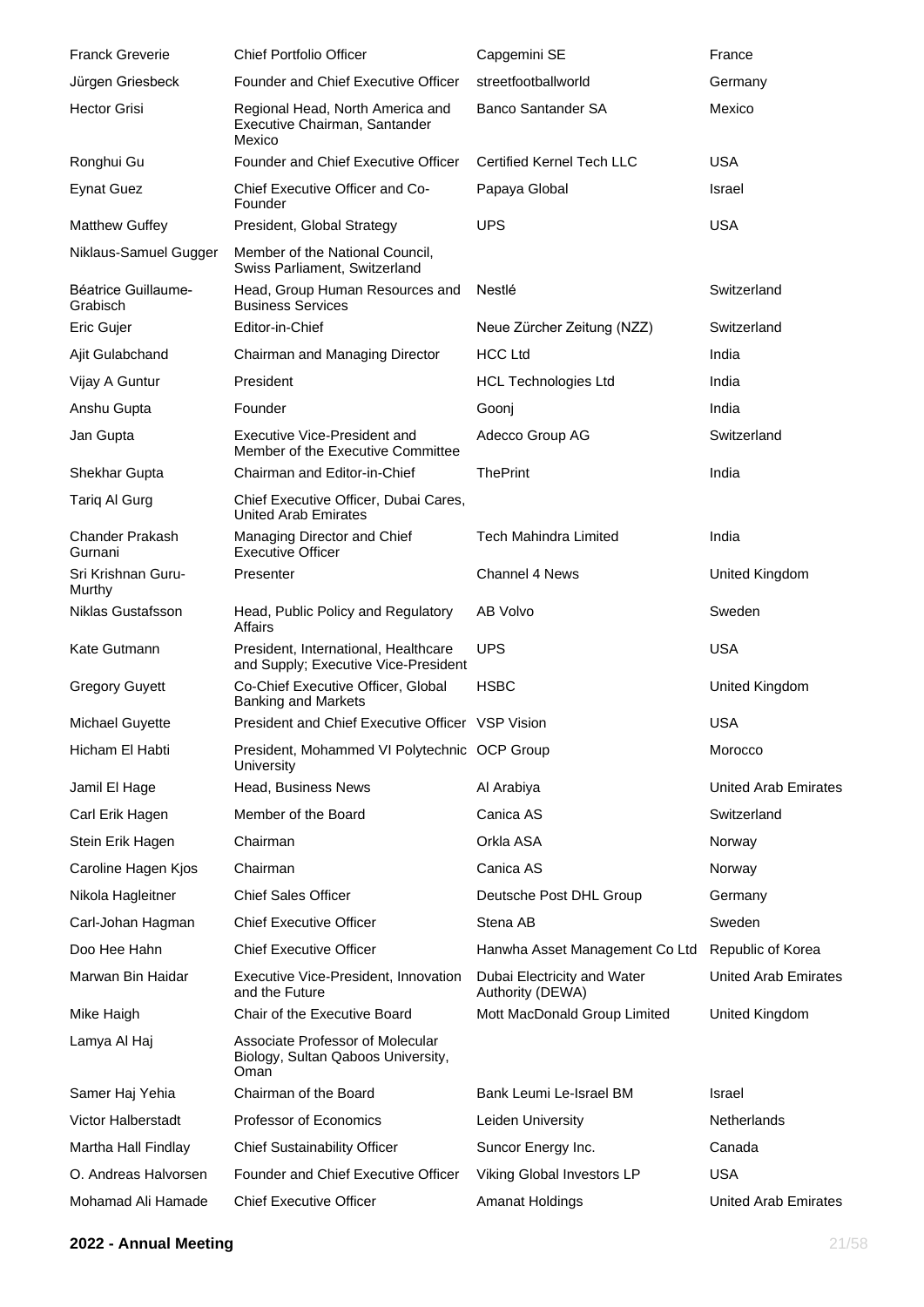| Hisham Hamdan                         | <b>Executive Director, Investments</b>                                                                                                   | Khazanah Nasional Berhad                             | Malaysia                    |
|---------------------------------------|------------------------------------------------------------------------------------------------------------------------------------------|------------------------------------------------------|-----------------------------|
| <b>Ralph Hamers</b>                   | Group Chief Executive Officer                                                                                                            | <b>UBS AG</b>                                        | Switzerland                 |
| Ahmed Ali Al-Hammadi                  | Chief Investment Officer, Europe,<br>Russia and Turkey                                                                                   | <b>Qatar Investment Authority</b>                    | Qatar                       |
| Mohammad Ali Al<br>Shorafa Al Hammadi | Chairman, Abu Dhabi Department of<br>Economic Development, United Arab<br>Emirates                                                       |                                                      |                             |
|                                       | Mohammed Al Hammadi Managing Director and Chief<br><b>Executive Officer</b>                                                              | <b>Emirates Nuclear Energy</b><br>Corporation (ENEC) | <b>United Arab Emirates</b> |
| <b>Tawfik Hammoud</b>                 | Chief Client Officer and Chairman,<br><b>Industry Practices</b>                                                                          | <b>Boston Consulting Group</b>                       | Canada                      |
| Hahrie Han                            | <b>Stavros Niarchos Foundation</b><br>Professor of Political Science;<br>Director, SNF Agora Institute, Johns<br>Hopkins University, USA |                                                      |                             |
| Nadine Hani                           | Senior Presenter                                                                                                                         | Al Arabiya                                           | United Arab Emirates        |
| Joanne Hannaford                      | Chief Technology and Operations<br>Officer                                                                                               | Credit Suisse AG                                     | Switzerland                 |
| Tim Hanstad                           | Chief Executive Officer, The Chandler<br>Foundation, USA                                                                                 |                                                      |                             |
| James Harding                         | Co-Founder and Editor                                                                                                                    | Tortoise Media Ltd                                   | United Kingdom              |
| Suni Harford                          | Member of the Group Executive<br>Board; President, Asset Management                                                                      | <b>UBS AG</b>                                        | Switzerland                 |
| Donald R. Harkleroad                  | President                                                                                                                                | The Bristol Company                                  | <b>USA</b>                  |
| Matthew J. Harrington                 | <b>Global President</b>                                                                                                                  | Daniel J. Edelman, Inc.                              | <b>USA</b>                  |
| Alex Harris                           | Associate Director, Government<br>Relations and Strategic Partnerships,<br>Wellcome Trust, United Kingdom                                |                                                      |                             |
| <b>Josh Harris</b>                    | <b>Executive Vice-President</b>                                                                                                          | Palantir Technologies                                | United Kingdom              |
| Karen Harris                          | Managing Director, Macro Trends<br>Group                                                                                                 | Bain & Company Inc.                                  | <b>USA</b>                  |
| <b>Brett Harrison</b>                 | President                                                                                                                                | <b>FTX</b>                                           | <b>USA</b>                  |
| Dharsono Hartono                      | <b>Chief Executive Officer</b>                                                                                                           | PT Rimba Makmur Utama                                | Indonesia                   |
| Yuki Hasegawa                         | General Manager, Tohoku General<br>HQ                                                                                                    | The Yomiuri Shimbun                                  | Japan                       |
| Takeshi Hashimoto                     | President and Chief Executive Officer Mitsui O.S.K. Lines, Ltd                                                                           |                                                      | Japan                       |
| <b>Richard Hatchett</b>               | Chief Executive Officer, Coalition for<br>Epidemic Preparedness and<br>Innovations (CEPI), Norway                                        |                                                      |                             |
| Elizabeth Hausler                     | Founder and Chief Executive Officer                                                                                                      | <b>Build Change</b>                                  | <b>USA</b>                  |
| Jonathan Hausman                      | Senior Managing Director; Head,<br><b>Global Investment Strategy</b>                                                                     | <b>Ontario Teachers' Pension Plan</b>                | Canada                      |
| Ricardo Hausmann                      | Founder and Director, Growth Lab,<br>Harvard University, USA                                                                             |                                                      |                             |
| Luke Haverhals                        | Founder & CEO                                                                                                                            | Natural Fiber Welding                                | <b>USA</b>                  |
| <b>Taylor Hawkins</b>                 | Advisory Council, Sydney Hub                                                                                                             |                                                      | Australia                   |
| Tatsuya Hayashi                       | Partner                                                                                                                                  | Unison Capital Inc.                                  | Japan                       |
| John A. Hayes                         | Chairman                                                                                                                                 | <b>Ball Corporation</b>                              | <b>USA</b>                  |
| Aongus Hegarty                        | <b>President, International Markets</b>                                                                                                  | Dell Technologies                                    | Ireland                     |
| Per Heggenes                          | <b>Chief Executive Officer</b>                                                                                                           | <b>IKEA Foundation</b>                               | Netherlands                 |
| Freeke Heijman                        | Co-Founder and Director, Ecosystem<br>Development, Quantum Delta,<br>Netherlands                                                         |                                                      |                             |
| <b>Matthias Heim</b>                  | <b>Economics Editor</b>                                                                                                                  | <b>SRG SSR</b>                                       | Switzerland                 |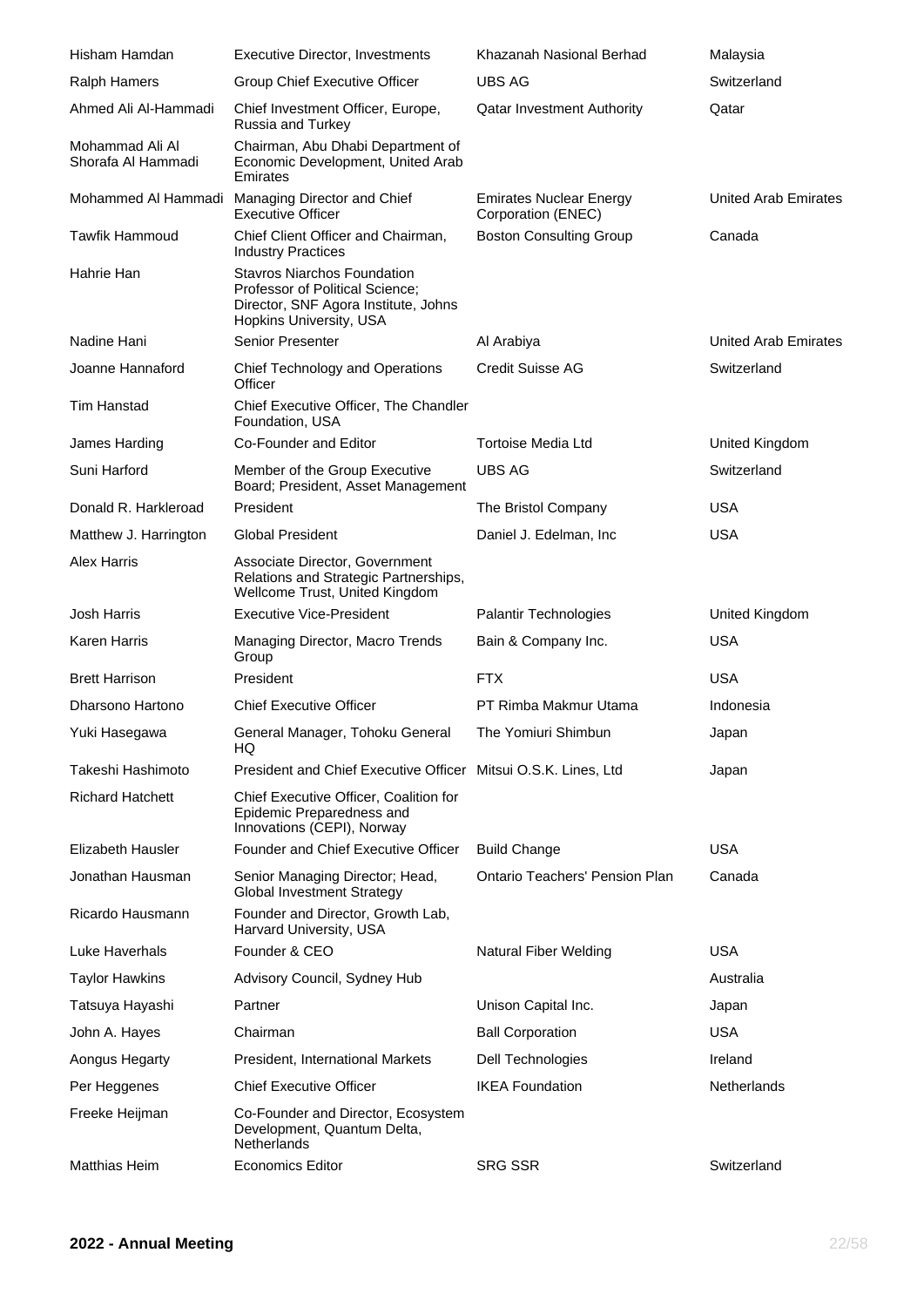| Virginie Helias        | <b>Chief Sustainability Officer</b>                                                                      | Procter & Gamble International<br><b>Operations SA</b> | Switzerland    |
|------------------------|----------------------------------------------------------------------------------------------------------|--------------------------------------------------------|----------------|
| Helena Helmersson      | <b>Chief Executive Officer</b>                                                                           | H&M Hennes & Mauritz GBC AB                            | Sweden         |
| Michael Hengartner     | President, ETH Board, Switzerland                                                                        |                                                        |                |
| Marco Adrian Hernández | Impact Officer, Mexico City Hub                                                                          |                                                        | Mexico         |
| Scott Herren           | <b>Executive Vice-President and Chief</b><br><b>Financial Officer</b>                                    | Cisco Systems, Inc.                                    | <b>USA</b>     |
| Katharina Herrmann     | Member of the Executive Board                                                                            | Hubert Burda Media                                     | Germany        |
| Peter Herweck          | <b>Chief Executive Officer</b>                                                                           | <b>AVEVA Group Plc</b>                                 | United Kingdom |
| Celine Herweijer       | Group Chief Sustainability Officer                                                                       | <b>HSBC</b>                                            | United Kingdom |
| Clay Heskett           | <b>Global Managing Partner</b>                                                                           | L.E.K. Consulting Group                                | United Kingdom |
| Renat Heuberger        | Chief Executive Officer and Co-<br>Founder                                                               | South Pole                                             | Switzerland    |
| Uwe J. Heuser          | Publisher, ZEIT für Unternehmen;<br>Editor, GREEN                                                        | Die Zeit                                               | Germany        |
| Rob Heyvaert           | <b>Founder and Chief Executive Officer</b>                                                               | <b>Motive Partners</b>                                 | United Kingdom |
| Jenni Hibbert          | Global Managing Partner; Head,<br>Search Go-To-Market                                                    | Heidrick & Struggles                                   | United Kingdom |
| Jack Hidary            | <b>Chief Executive Officer</b>                                                                           | SB Technology, Inc.                                    | <b>USA</b>     |
| Nicolas Hieronimus     | <b>Chief Executive Officer</b>                                                                           | L'Oréal                                                | France         |
| Kenji Higashi          | <b>Executive Vice-President</b>                                                                          | Spiber Inc.                                            | Japan          |
| Philipp M. Hildebrand  | Vice-Chairman                                                                                            | BlackRock Inc.                                         | United Kingdom |
| <b>Andrew Hill</b>     | Senior Business Writer, FT                                                                               | The Financial Times                                    | United Kingdom |
| Helianti Hilman        | Founder and Executive Chairperson                                                                        | JAVARA                                                 | Indonesia      |
| Sean Hinton            | Founder and Chief Executive Officer                                                                      | <b>SkyHive</b>                                         | Canada         |
| Karin von Hippel       | Director-General, Royal United<br>Services Institute, United Kingdom                                     |                                                        |                |
| Deirdre Hipwell        | European Business Team Leader                                                                            | <b>Bloomberg News</b>                                  | Germany        |
| Yasuteru Hirai         | Member of the Board and Executive<br>Vice-President                                                      | Mitsubishi Corporation                                 | Japan          |
| Martina Hirayama       | State Secretary for Education and<br>Research and Innovation of<br>Switzerland                           |                                                        |                |
| Jean Hobby             | Member of the Board of Directors                                                                         | <b>Hewlett Packard Enterprise</b>                      | <b>USA</b>     |
| Hock Kuan Cheo         | <b>Chief Executive Officer</b>                                                                           | <b>Temasek Trust</b>                                   | Singapore      |
| Rob ten Hoedt          | Executive Vice-President; President,<br>Europe, Middle East and Africa<br>(EMEA) and Asia-Pacific (APAC) | <b>Medtronic Plc</b>                                   | Switzerland    |
| Christy Hoffman        | <b>General Secretary</b>                                                                                 | <b>UNI Global Union</b>                                | Switzerland    |
| Andre Hoffmann         | Chairman                                                                                                 | Massellaz SA                                           | Switzerland    |
| Alec Hogg              | Editor                                                                                                   | Biznews.com                                            | South Africa   |
| Rupal Shah Hollenbeck  | <b>Chief Commercial Officer</b>                                                                          | <b>Check Point Software Technologies</b><br>Ltd        | Israel         |
| Vicki Hollub           | <b>President and Chief Executive Officer</b>                                                             | Occidental Petroleum Corporation                       | <b>USA</b>     |
| Tina Holmes            | Chief of Staff                                                                                           | Mayo Clinic                                            | <b>USA</b>     |
| Peter Holmes à Court   | Special Correspondent                                                                                    | <b>Australian Financial Review</b>                     | Australia      |
| Lars Holmquist         | Executive Vice-President,<br>Sustainability and Communications                                           | Tetra Pak International SA                             | Switzerland    |
| Svein Tore Holsether   | <b>President and Chief Executive Officer</b>                                                             | Yara International ASA                                 | Norway         |
| Jonathan Holt          | <b>Chief Executive Officer</b>                                                                           | <b>KPMG</b>                                            | United Kingdom |
| Stefan von Holtzbrinck | <b>Chief Executive Officer</b>                                                                           | Holtzbrinck Publishing Group                           | Germany        |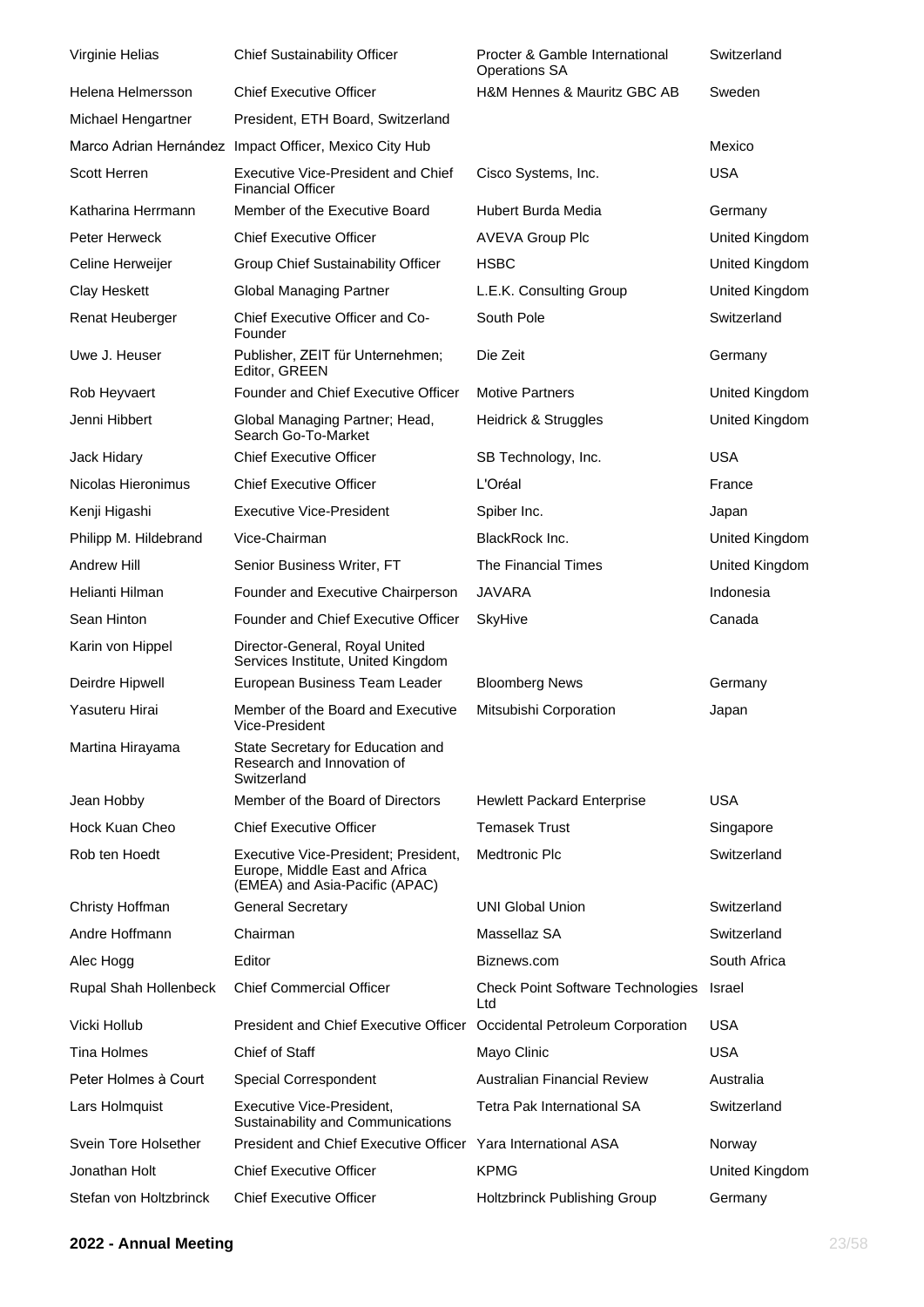| Madeleine von Holzen    | Editor-in-Chief                                                                                                                           | Le Temps                                                | Switzerland                |
|-------------------------|-------------------------------------------------------------------------------------------------------------------------------------------|---------------------------------------------------------|----------------------------|
| Arthur Honegger         | Anchor                                                                                                                                    | <b>SRG SSR</b>                                          | Switzerland                |
| Yutaka Honzawa          | Member of the Board                                                                                                                       | Ezaki Glico Co., Ltd.                                   | Japan                      |
| Yoshito Hori            | Founder and President, GLOBIS<br>University; Founding Partner,<br><b>GLOBIS Capital Partners; Chairman</b><br>and Chief Executive Officer | <b>GLOBIS Corporation</b>                               | Japan                      |
| Pascal Hornung          | Mayor, Commune de Cologny,<br>Switzerland                                                                                                 |                                                         |                            |
| Kentaro Hosomi          | Executive Vice-President; Chief<br>Regional Officer, Europe, Middle East Ltd. (MHI-EMEA)<br>and Africa                                    | Mitsubishi Heavy Industries EMEA,                       | United Kingdom             |
| Justin Hotard           | Executive Vice-President and<br>General Manager, High Performance<br>Computing and Artificial Intelligence                                | <b>Hewlett Packard Enterprise</b>                       | <b>USA</b>                 |
| Hassan El Houry         | Group Chief Executive Officer                                                                                                             | National Aviation Services (NAS)                        | Kuwait                     |
| Patricia A. House       | Vice-Chairman                                                                                                                             | C <sub>3</sub> AI                                       | <b>USA</b>                 |
| Frans van Houten        | Chief Executive Officer, Co-Chair<br><b>PACE</b>                                                                                          | <b>Royal Philips</b>                                    | <b>Netherlands</b>         |
| Andrew Howard           | Senior Vice-President; Chief<br><b>Executive Officer</b>                                                                                  | Kudelski Security - Kudelski Group                      | <b>USA</b>                 |
| Hu Shuli                | Publisher                                                                                                                                 | Caixin Media                                            | People's Republic of China |
| Sjoerd Hubben           | Senior Vice-President, Global<br>Corporate Affairs                                                                                        | AstraZeneca                                             | Switzerland                |
| Paul Hudson             | <b>Chief Executive Officer</b>                                                                                                            | Sanofi                                                  | France                     |
| Kristin Hughes          | Director, Global Plastic Action<br>Partnership; Member of the Executive<br>Committee                                                      | World Economic Forum                                    | Switzerland                |
| Mark Hughes             | President, Security                                                                                                                       | DXC Technology                                          | United Kingdom             |
| Khalid Humaidan         | Chief Executive Officer, Bahrain<br>Economic Development Board,<br><b>Bahrain</b>                                                         |                                                         |                            |
| <b>Constance Hunter</b> | Executive Vice-President; Global<br>Head, Strategy and Environmental,<br>Social and Governance                                            | <b>AIG</b>                                              | <b>USA</b>                 |
| Harry Hurst             | <b>Founder and Co-Chief Executive</b><br>Officer                                                                                          | Pipe                                                    | <b>USA</b>                 |
| <b>Thomas Hurter</b>    | Member of the National Council of<br>Switzerland                                                                                          |                                                         |                            |
| Aygun Huseynova         | Adviser to the Acting President                                                                                                           | SOCAR (State Oil Company of the<br>Azerbaijan Republic) | Azerbaijan                 |
| Glenn H. Hutchins       | Chairman                                                                                                                                  | North Island                                            | <b>USA</b>                 |
| Angela Hwang            | Group President, Pfizer<br><b>Biopharmaceuticals Group</b>                                                                                | Pfizer, Inc.                                            | <b>USA</b>                 |
| Masayuki Hyodo          | Director, President and Chief<br><b>Executive Officer</b>                                                                                 | Sumitomo Corporation                                    | Japan                      |
| Hisayuki Idekoba        | President, Chief Executive Officer<br>and Representative Director of the<br><b>Board</b>                                                  | Recruit Holdings Co. Ltd                                | Japan                      |
| Stephanie Ifayemi       | Global Shaper, London Hub                                                                                                                 |                                                         | United Kingdom             |
| Khaled Igué             | <b>Founder and President</b>                                                                                                              | Club 2030 Afrique                                       | France                     |
| Andrea Illy             | Chairman                                                                                                                                  | illycaffè SpA                                           | Italy                      |
| Josu Jon Imaz           | <b>Chief Executive Officer</b>                                                                                                            | Repsol SA                                               | Spain                      |
| Fleisch                 | Marie-Gabrielle Ineichen- State Secretary for Economic Affairs<br>of Switzerland                                                          |                                                         |                            |
| Gianni Infantino        | President, Fédération Internationale<br>de Football Association (FIFA),<br>Switzerland                                                    |                                                         |                            |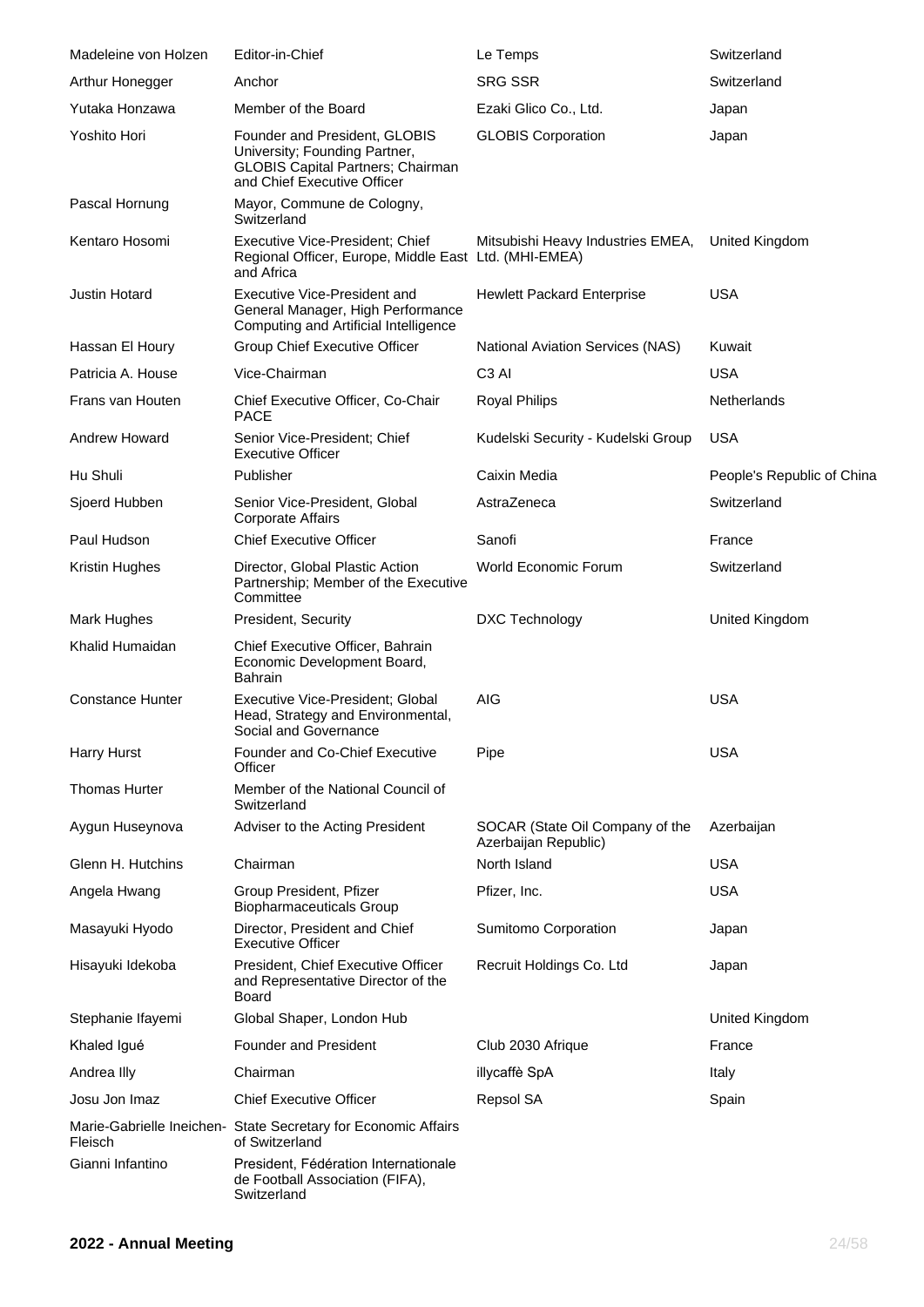| Zara Ingilizian                        | Head of Shaping the Future of<br>Consumption; Member of the<br><b>Executive Committee</b>                               | World Economic Forum LLC                                               | <b>USA</b>                  |
|----------------------------------------|-------------------------------------------------------------------------------------------------------------------------|------------------------------------------------------------------------|-----------------------------|
| Karolina Inhinova                      | Global Shaper, Kyiv Hub                                                                                                 |                                                                        | Ukraine                     |
| Julie Inman Grant                      | eSafety Commissioner, Office of the<br>eSafety Commissioner, Australia                                                  |                                                                        |                             |
| Greg Ip                                | <b>Chief Economics Commentator</b>                                                                                      | The Wall Street Journal                                                | <b>USA</b>                  |
| Islam Iqbal                            | Curator, Kabul Hub                                                                                                      |                                                                        | Afghanistan                 |
| Delfina Irazusta                       | Founder and Executive Director,<br>Asociacion Civil Red de Innovacion<br>Local (Local Innovation Network),<br>Argentina |                                                                        |                             |
| Wolfgang Ischinger                     | Chairman, Munich Security<br>Conference, Germany                                                                        |                                                                        |                             |
| Tsutomu Ishiai                         | <b>Senior Staff Writer</b>                                                                                              | Asahi Shimbun                                                          | Japan                       |
| Norihiko Ishiguro                      | Senior Executive Vice-President;<br>Member of the Board                                                                 | <b>NEC Corporation</b>                                                 | Japan                       |
| Naoko Ishii                            | <b>Senior Executive Fellow</b>                                                                                          | Mitsubishi Chemical Corporation                                        | Japan                       |
| Omar Ishrak                            | Chairman of the Board                                                                                                   | Intel Corporation                                                      | <b>USA</b>                  |
| Laila Iskandar                         | Founder and Member of the Board                                                                                         | <b>CID Consulting</b>                                                  | Egypt                       |
| Natalia Iskovych                       | Curator, Lviv Hub                                                                                                       |                                                                        | Ukraine                     |
| Faisal Islam                           | <b>Economics Editor</b>                                                                                                 | <b>British Broadcasting Corporation</b><br>(BBC)                       | United Kingdom              |
| Philippe Isler                         | Director, Global Alliance for Trade<br>Facilitation; Member of the ExCom                                                | World Economic Forum                                                   | Switzerland                 |
| Ahmed Ismail                           | Chief Executive Officer, Majid Al<br><b>Futtaim Properties</b>                                                          | Majid Al Futtaim Holding                                               | <b>United Arab Emirates</b> |
| Jayasree K. Iyer                       | <b>Chief Executive Officer</b>                                                                                          | Access to Medicine Foundation                                          | Netherlands                 |
| Ramesh Iyer                            | Vice-Chairman and Managing<br>Director                                                                                  | Mahindra & Mahindra Financial<br>Services                              | India                       |
| Bahia E. M. Jaafar                     | Deputy Chairman and Deputy Chief<br><b>Executive Officer</b>                                                            | The Kuwaiti Danish Dairy Company<br><b>KCSC</b>                        | Kuwait                      |
| Mohammad Jaafar                        | Chairman and Chief Executive Officer The Kuwaiti Danish Dairy Company Kuwait                                            | <b>KCSC</b>                                                            |                             |
| Selina Jackson                         | Senior Vice-President, Global<br>Government Relations and Public<br>Policy                                              | Procter & Gamble                                                       | <b>USA</b>                  |
| Kenneth M. Jacobs                      | Chairman of the Board of Directors<br>and Chief Executive Officer                                                       | Lazard                                                                 | <b>USA</b>                  |
| Mikaela Jade                           | Founder and Chief Executive Officer                                                                                     | Indigital                                                              | Australia                   |
| Badr Jafar                             | <b>Chief Executive Officer</b>                                                                                          | <b>Crescent Enterprises</b>                                            | <b>United Arab Emirates</b> |
| Anurag Jain                            | Secretary, Department for Promotion<br>of Industry and Internal Trade, India                                            |                                                                        |                             |
| Jan Jambon                             | Minister-President of Flanders,<br>Belgium                                                                              |                                                                        |                             |
| Lady Mariéme Jamme                     | Founder and Chief Executive Officer                                                                                     | iamtheCODE                                                             | United Kingdom              |
| Merit Janow                            | Chairman                                                                                                                | Mastercard                                                             | <b>USA</b>                  |
| Lourens Francois Janse<br>van Rensburg | Global Head, Corporate and<br>Institutional Banking                                                                     | <b>Investec Bank PLC</b>                                               | South Africa                |
| Michael A. Jarlner                     | <b>International Editor</b>                                                                                             | Politiken.dk                                                           | Denmark                     |
| Lucita Jasmin                          | Chief Sustainability Officer, Fiber<br><b>Business</b>                                                                  | Asia Pacific Resources International Indonesia<br>Holdings Ltd (APRIL) |                             |
| Jan Jenisch                            | <b>Chief Executive Officer</b>                                                                                          | Holcim Ltd                                                             | Switzerland                 |
| Huw Jenkins                            | Vice-Chairman and Member of the<br><b>Board of Directors</b>                                                            | <b>BTG Pactual (UK) Limited</b>                                        | United Kingdom              |
| Jo Ann Jenkins                         | <b>Chief Executive Officer</b>                                                                                          | AARP                                                                   | <b>USA</b>                  |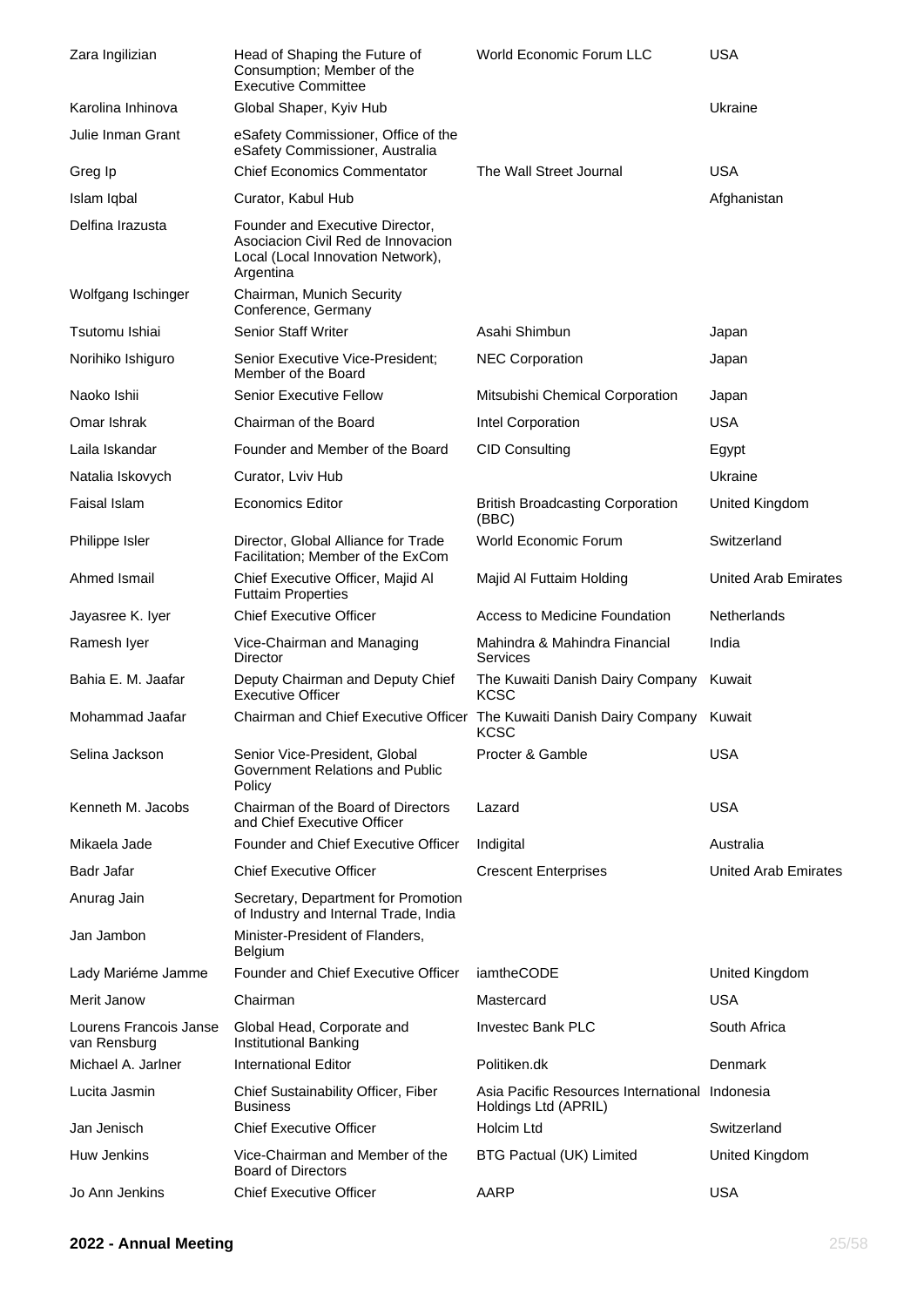| Saeju Jeong            | Co-Founder and Chief Executive<br>Officer                                                  | Noom Inc                           | <b>USA</b>                  |
|------------------------|--------------------------------------------------------------------------------------------|------------------------------------|-----------------------------|
| Barun Jha              | <b>National Editor</b>                                                                     | Press Trust of India               | India                       |
| Atoka Jo               | Global Shaper, Yokohama Hub                                                                |                                    | Japan                       |
| Björn Johansson        | Chairman                                                                                   | Dr Bjorn Johansson Associates Inc. | Switzerland                 |
| Leif Johansson         | Chairman of the Board                                                                      | AstraZeneca AB                     | Sweden                      |
| Ajit Johnson           | Head, Business Strategy and<br>Marketing                                                   | Lulu Financial Group               | <b>United Arab Emirates</b> |
| Peggy Johnson          | <b>Chief Executive Officer</b>                                                             | Magic Leap, Inc.                   | <b>USA</b>                  |
| Leslie Johnston        | Chief Executive Officer, Laudes<br>Foundation, Switzerland                                 |                                    |                             |
| Damon Jones            | <b>Chief Communications Officer</b>                                                        | Procter & Gamble                   | <b>USA</b>                  |
| Alan Jope              | <b>Chief Executive Officer</b>                                                             | Unilever                           | United Kingdom              |
| Mohit Joshi            | President                                                                                  | Infosys Ltd                        | United Kingdom              |
| Khaled Juffali         | Chairman                                                                                   | E. A. Juffali and Brothers         | Saudi Arabia                |
| Jeremy Jurgens         | <b>Managing Director</b>                                                                   | World Economic Forum               | Switzerland                 |
| Petra Justenhoven      | Chair, Europe; Senior Partner-elect                                                        | PwC                                | Germany                     |
| Blanca Juti            | Chief Corporate Affairs and<br><b>Engagement Officer</b>                                   | L'Oréal                            | France                      |
| Ilham Kadri            | Chief Executive Officer and Chairman Solvay SA<br>of the Executive Committee               |                                    | Belgium                     |
| Joe Kaeser             | Chairman of the Supervisory Board                                                          | Siemens Energy AG                  | Germany                     |
| Adam Kahane            | Director                                                                                   | <b>Reos Partners</b>               | Canada                      |
| Marc Kahn              | Group Executive for People, Strategy<br>and Environmental, Social and<br>Governance        | <b>Investec Bank PLC</b>           | United Kingdom              |
| Agnes Matilda Kalibata | President, Alliance for a Green<br>Revolution in Africa (AGRA), Kenya                      |                                    |                             |
| Ajay Kalsi             | Founder and Chief Executive Officer                                                        | Indus Group                        | United Kingdom              |
| Amit Kalyani           | Deputy Managing Director                                                                   | <b>Bharat Forge Ltd</b>            | India                       |
| Nikhil Kamath          | Co-Founder                                                                                 | Zerodha Broking Ltd                | India                       |
| Shiro Kambe            | Senior Executive Vice-President,<br>Corporate Executive Officer                            | Sony Group Corporation             | Japan                       |
| Shobana Kamineni       | Executive Vice-Chairperson                                                                 | Apollo Hospitals Enterprise Ltd    | India                       |
| Matthew K. Kaminski    | Editor-in-Chief                                                                            | Politico                           | <b>USA</b>                  |
| Donald Perry Kanak     | Chairman, Growth Markets                                                                   | <b>Prudential Plc</b>              | United Kingdom              |
| Aminata Kane Ndiaye    | Senior Adviser, Amadou Mahtar<br>Mbow Foundation, Senegal                                  |                                    |                             |
| Adam Kansler           | President, Financial Markets                                                               | <b>IHS Markit</b>                  | <b>USA</b>                  |
| Amitabh Kant           | Chief Executive Officer, NITI Aayog,<br>India                                              |                                    |                             |
| Rahul Kanwal           | News Director, India Today and<br>Aajtak                                                   | The India Today Group              | India                       |
| Neeraj Kanwar          | Vice-Chairman and Managing<br>Director                                                     | Apollo Tyres Ltd                   | India                       |
| Tanuj Kapilashrami     | Chief Human Resources Officer                                                              | <b>Standard Chartered Bank</b>     | United Kingdom              |
| Rishi Kapoor           | <b>Co-Chief Executive Officer</b>                                                          | <b>Investcorp Holdings</b>         | Bahrain                     |
| Vimal Kapur            | <b>President and Chief Executive</b><br>Officer, Performance Materials and<br>Technologies | Honeywell International Inc.       | <b>USA</b>                  |
| Aaron Karczmer         | Executive Vice-President; Head, Risk, PayPal<br>Legal, and Customer Operations             |                                    | <b>USA</b>                  |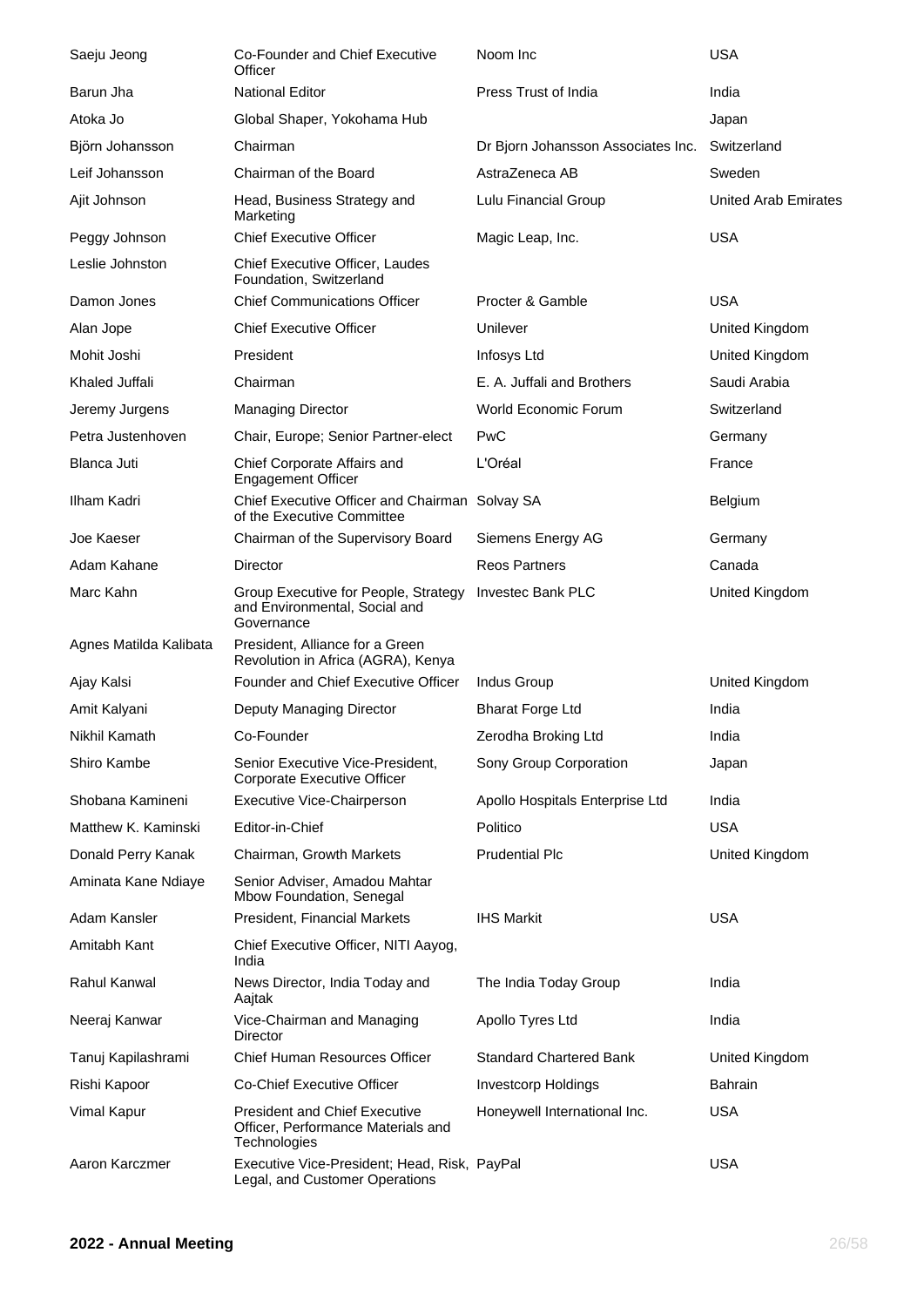| Karen Karniol-Tambour            | Co-Chief Investment Officer,<br>Sustainability                                                               | <b>Bridgewater Associates LP</b>            | <b>USA</b>                  |
|----------------------------------|--------------------------------------------------------------------------------------------------------------|---------------------------------------------|-----------------------------|
| Alex Karp                        | Chief Executive Officer and Co-<br>Founder                                                                   | Palantir Technologies Inc.                  | <b>USA</b>                  |
| Michael James Kasbar             | Chairman and Chief Executive Officer World Fuel Services Corporation                                         |                                             | <b>USA</b>                  |
| Manuela Kasper-<br>Claridge      | Editor-in-Chief                                                                                              | Deutsche Welle                              | Germany                     |
| <b>Francine Katsoudas</b>        | Executive Vice-President and Chief<br>People, Policy and Purpose Officer                                     | Cisco Systems, Inc.                         | <b>USA</b>                  |
| <b>Ariel Katz</b>                | Chief Executive Officer and Co-<br>Founder                                                                   | H1insights, Inc.                            | <b>USA</b>                  |
| Brian Kaufmann                   | Head, Private Investments; Portfolio<br>Manager; Member of the<br><b>Management Committee</b>                | Viking Global Investors LP                  | <b>USA</b>                  |
| Pascal Kaufmann                  | President and Founder, Mindfire,<br>Switzerland                                                              |                                             |                             |
| Sunil Kaushal                    | Regional Chief Executive, Africa and<br>Middle East                                                          | <b>Standard Chartered Bank</b>              | <b>United Arab Emirates</b> |
| Kevin Kawasaki                   | <b>Executive Vice-President, Business</b><br>Development                                                     | Palantir Technologies Inc.                  | <b>USA</b>                  |
| Tatsuo Kawasaki                  | Co-Founder and Partner                                                                                       | Unison Capital Inc.                         | Japan                       |
| Paul Keary                       | <b>Chief Executive Officer</b>                                                                               | <b>Teneo Holdings</b>                       | <b>USA</b>                  |
| Tom Keene                        | Managing Editor                                                                                              | <b>Bloomberg Television &amp; Radio</b>     | <b>USA</b>                  |
| Conrad Keijzer                   | <b>Chief Executive Officer</b>                                                                               | <b>Clariant International Ltd</b>           | Switzerland                 |
| Kairat Kelimbetov                | Governor, Astana International<br>Financial Centre Authority,<br>Kazakhstan                                  |                                             |                             |
| Harry Kellan                     | <b>Chief Financial Officer</b>                                                                               | <b>FirstRand Ltd</b>                        | South Africa                |
| Colm Kelleher                    | Chairman                                                                                                     | <b>UBS AG</b>                               | Switzerland                 |
| Jason Kelly                      | <b>Chief Executive Officer</b>                                                                               | Ginkgo Bioworks                             | <b>USA</b>                  |
| Chris Kemp                       | Founder, Chairman and Chief<br><b>Executive Officer</b>                                                      | Astra                                       | <b>USA</b>                  |
| <b>Frederick Kempe</b>           | <b>President and Chief Executive</b><br>Officer, Atlantic Council, USA                                       |                                             |                             |
| David Kenny                      | <b>Chief Executive Officer</b>                                                                               | Nielsen                                     | <b>USA</b>                  |
| Vanessa Kerry                    | Co-Founder and Chief Executive<br>Officer                                                                    | Seed Global Health                          | <b>USA</b>                  |
| Melih Keyman                     | Founder                                                                                                      | Keytrade AG                                 | Switzerland                 |
| Roula Khalaf                     | Editor                                                                                                       | The Financial Times                         | United Kingdom              |
| Abdulla Al Khalifa               | <b>Chief Executive Officer</b>                                                                               | Qatar National Bank Q.P.S.C.                | Qatar                       |
| H.H. Sheikh Salman Al<br>Khalifa | Honorary Chairman                                                                                            | The Bahrain Petroleum Company<br><b>BSC</b> | <b>Bahrain</b>              |
| Iqbal Khan                       | Co-President, Global Wealth<br>Management                                                                    | <b>UBS AG</b>                               | Switzerland                 |
| Ajay Khanna                      | Group Global Chief, Strategic and<br>Public Affairs; Global Group<br>Ombudsman                               | Jubilant Bhartia Group                      | India                       |
| Deeptha Khanna                   | Chief Business Leader, Personal<br>Health; Executive Vice-President and<br>Member of the Executive Committee | <b>Royal Philips</b>                        | Netherlands                 |
| Dinesh Kumar Khara               | Chairman                                                                                                     | State Bank of India                         | India                       |
| Asha Kharga                      | <b>Chief Customer and Brand Officer</b>                                                                      | Mahindra Group                              | India                       |
| Shireen El Khatib                | Chief Executive Officer, Shopping<br>Malls                                                                   | Majid Al Futtaim Holding                    | United Arab Emirates        |
| Jamil El Khazen                  | <b>Chief Executive Officer</b>                                                                               | Jamyco Holding SA                           | Switzerland                 |
| Pratap Khedkar                   | <b>Chief Executive Officer</b>                                                                               | <b>ZS Associates Inc</b>                    | <b>USA</b>                  |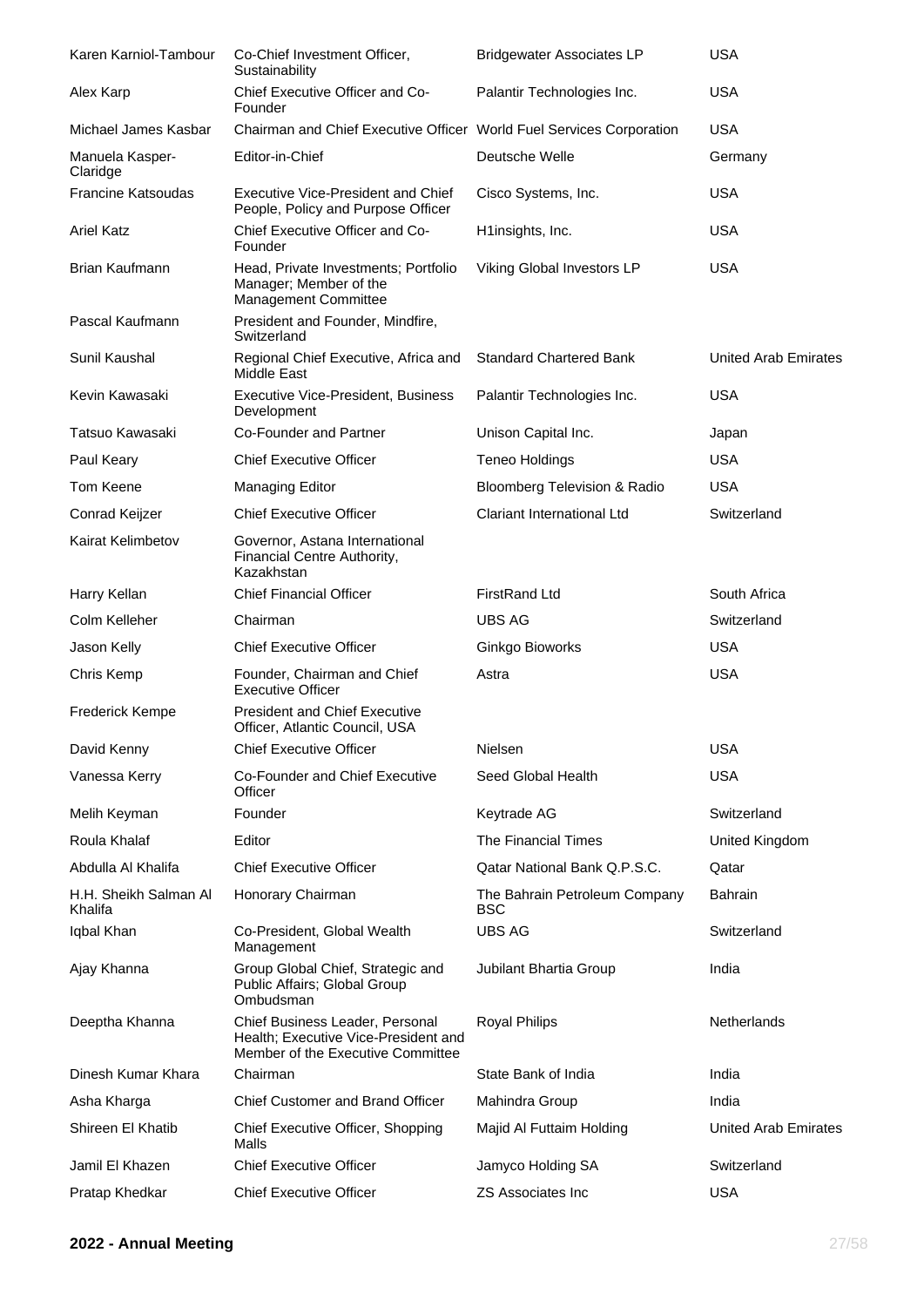| Rishi Khosla OBE      | Co-Founder and Chief Executive<br>Officer                                                     | OakNorth Bank plc                                     | United Kingdom              |
|-----------------------|-----------------------------------------------------------------------------------------------|-------------------------------------------------------|-----------------------------|
| Saji Khoury           | Director, Business Development                                                                | <b>Consolidated Contractors Company</b><br>(CCC)      | Greece                      |
| Samer S. Khoury       | Chairman                                                                                      | <b>Consolidated Contractors Company</b><br>(CCC)      | Greece                      |
| Dong Kwan Kim         | Chief Executive Officer, Hanwha<br>Solutions                                                  | Hanwha Solutions Corporation                          | Republic of Korea           |
| Hye Young KIM         | Vice-President; Head, Business<br>Development, Smart City                                     | Hyundai Motor Group                                   | Republic of Korea           |
| Charles Kim Hee-Cheul | Chief Executive Officer, Hanwha<br>Energy and Hanwha Impact                                   | Hanwha Group                                          | Republic of Korea           |
| David Kim Young-Hoon  | Chairman and Chief Executive Officer Daesung Group                                            |                                                       | Republic of Korea           |
| Donnie King           | President and Chief Executive Officer Tyson Foods Inc.                                        |                                                       | <b>USA</b>                  |
| Yasushi Kinoshita     | Chairman                                                                                      | Development Bank of Japan Inc.<br>(DBJ)               | Japan                       |
| Grandhi Kiran Kumar   | Corporate Chairman                                                                            | <b>GMR Infrastructure Limited</b>                     | India                       |
| Julia Kiryanova       | <b>Chief Executive Officer</b>                                                                | <b>PJSC Smart-Holding</b>                             | Ukraine                     |
| Henry A. Kissinger    | Chairman                                                                                      | Kissinger Associates Inc.                             | USA                         |
| Stefan Klebert        | <b>Chief Executive Officer</b>                                                                | <b>GEA Group Aktiengesellschaft</b>                   | Germany                     |
| Kimberly Klebolte     | Global Shaper, Berlin Hub                                                                     |                                                       | Germany                     |
| Christian Klein       | <b>Chief Executive Officer</b>                                                                | SAP SE                                                | Germany                     |
| Wolfgang Kleinwachter | Professor Emeritus for Internet Policy<br>and Regulation, University of Aarhus,<br>Denmark    |                                                       |                             |
| Karl Kleissner        | Co-Founder                                                                                    | Toniic                                                | <b>USA</b>                  |
| Alexander Klimburg    | Head, Centre for Cybersecurity,<br>Member of the Executive committee,<br>World Economic Forum |                                                       |                             |
| Wladimir Klitschko    | Chairman, Klitschko Foundation,<br>Ukraine                                                    |                                                       |                             |
| David Knibbe          | Chairman of the Executive Board and NN Group<br><b>Chief Executive Officer</b>                |                                                       | Netherlands                 |
| Edward S. Knight      | Vice-Chairman                                                                                 | Nasdaq Inc.                                           | <b>USA</b>                  |
| Carsten Knobel        | <b>Chief Executive Officer</b>                                                                | Henkel AG & Co. KGaA                                  | Germany                     |
| Paul Knopp            | US Chair and Chief Executive Officer                                                          | <b>KPMG</b>                                           | <b>USA</b>                  |
| <b>Brice Koch</b>     | <b>President and Chief Executive</b><br>Officer, Hitachi Astemo                               | Hitachi Ltd                                           | Japan                       |
| Kathryn Koch          | Chief Investment Officer of Public<br>Equity, Goldman Sachs Asset<br>Management               | The Goldman Sachs Group Inc.                          | <b>USA</b>                  |
| <b>Matthew Koder</b>  | President, Global Corporate and<br><b>Investment Banking</b>                                  | <b>Bank of America</b>                                | <b>USA</b>                  |
| Andreas Koenig        | <b>Chief Executive Officer</b>                                                                | ProGlove (Workaround GmbH)                            | Germany                     |
| Annie Koh             | Director of the Board                                                                         | <b>AMTD Group</b>                                     | Singapore                   |
| David Koh             | Commissioner of Cybersecurity and<br><b>Chief Executive</b>                                   | Cyber Security Agency of Singapore Singapore          |                             |
| Nupur Ruchika Kohli   | Advisory Council, Amsterdam Hub                                                               |                                                       | <b>Netherlands</b>          |
| Shweta Rajpal Kohli   | <b>Chief Public Policy Officer</b>                                                            | Sequoia Capital India LLP                             | India                       |
| <b>Steve Koltes</b>   | Co-Founder and Co-Chair                                                                       | <b>CVC Capital Partners Group</b><br>Services Limited | United Kingdom              |
| Madhu Koneru          | Founder and Chief Executive Officer                                                           | <b>Kcap Holdings</b>                                  | <b>United Arab Emirates</b> |
| Joseph Konzelmann     | Partner; Global Head, Client and<br><b>Capital Formation Group</b>                            | <b>TPG Global LLC</b>                                 | <b>USA</b>                  |
| Georg Kopetz          | Founder and Chief Executive Officer                                                           | <b>TTTech Auto AG</b>                                 | Austria                     |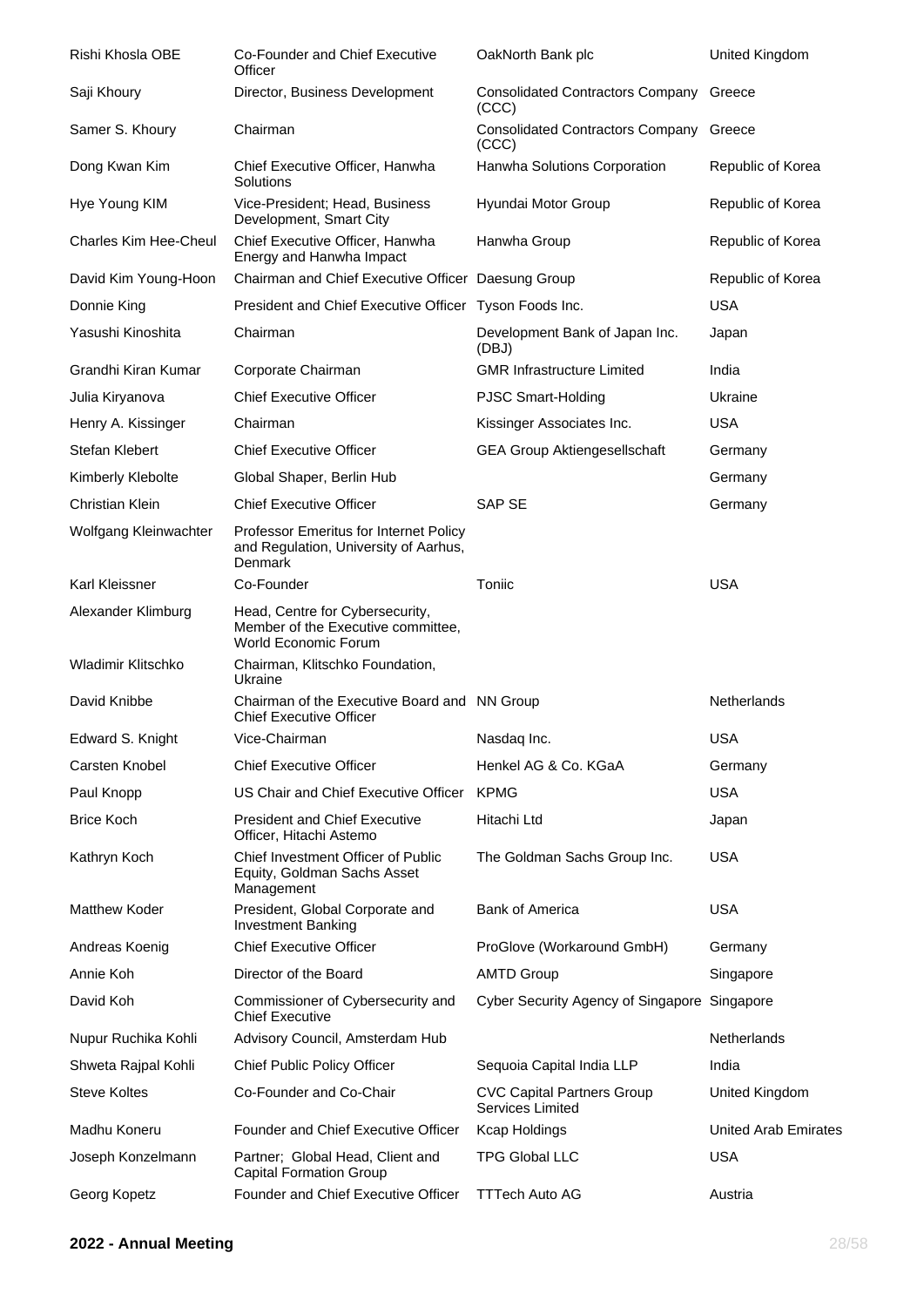| Roger Köppel            | Member of the National Council of<br>Switzerland                                                                   |                                                             |                     |
|-------------------------|--------------------------------------------------------------------------------------------------------------------|-------------------------------------------------------------|---------------------|
| Serhii Kostin           | <b>Founder and President</b>                                                                                       | The Way Home                                                | Ukraine             |
| Pranav Kothari          | Chief Executive Officer, Educational<br>Initiatives, India                                                         |                                                             |                     |
| Trisha Kothari          | <b>Chief Executive Officer</b>                                                                                     | Unit <sub>21</sub>                                          | <b>USA</b>          |
| Chaiwat Kovavisarach    | President and Chief Executive Officer The Bangchak Corporation Public                                              | Company Ltd                                                 | Thailand            |
| Wolfgang Krach          | Editor-in-Chief                                                                                                    | Süddeutsche Zeitung GmbH                                    | Germany             |
| Jonathan Krane          | <b>Chief Executive Officer</b>                                                                                     | <b>KraneShares</b>                                          | <b>USA</b>          |
| <b>Margery Kraus</b>    | Founder and Executive Chairman                                                                                     | APCO Worldwide Inc.                                         | <b>USA</b>          |
| Markus Krebber          | <b>Chief Executive Officer</b>                                                                                     | RWE AG                                                      | Germany             |
| Leela de Kretser        | Global Breaking News Editor                                                                                        | <b>Thomson Reuters</b>                                      | <b>USA</b>          |
| Arvind Krishna          | Chairman and Chief Executive Officer IBM Corporation                                                               |                                                             | <b>USA</b>          |
| Ramya Krishnaswamy      | Head, Institutional Communities and<br><b>ESG Initiative; Member, Executive</b><br>Committee, World Economic Forum |                                                             |                     |
| Ricards Krizanovskis    | Curator, Riga Hub                                                                                                  |                                                             | Latvia              |
| Anna Krutikov           | Head, Sustainable Development                                                                                      | Glencore International AG                                   | Switzerland         |
| André Kudelski          | Chairman of the Board and Chief<br>Executive Officer                                                               | Kudelski Group                                              | Switzerland         |
| <b>B Kalyan Kumar</b>   | Global Chief Technology Officer and<br>Head, Ecosystems                                                            | <b>HCL Technologies Ltd</b>                                 | United Kingdom      |
| Raj Kumar               | President and Editor-in-Chief                                                                                      | Devex                                                       | <b>USA</b>          |
| Ravi Kumar S.           | President                                                                                                          | Infosys Ltd                                                 | <b>USA</b>          |
| Hiroko Kuniya           | Executive Director, Sustainable<br>Development Goals (SDGs) Project                                                | Asahi Shimbun                                               | Japan               |
| Lynn Kuok               | Shangri-La Dialogue Senior Fellow<br>for Asia-Pacific Security                                                     | International Institute for Strategic<br>Studies (Asia) Ltd | Singapore           |
| Daniel Kurtz-Phelan     | Editor-in-Chief                                                                                                    | <b>Foreign Affairs</b>                                      | <b>USA</b>          |
| <b>Jared Kushner</b>    | Founder and Chief Executive Officer                                                                                | <b>Affinity Partners</b>                                    | <b>USA</b>          |
| Matthew Kuta            | President, Chief Operating Officer,<br>Co-Founder                                                                  | Voyager Space                                               | <b>USA</b>          |
| Louai Kuzbari           | <b>Chief Executive Officer</b>                                                                                     | Vimpex Handels GmbH                                         | Austria             |
| <b>William Kwende</b>   | Founder                                                                                                            | <b>Serious Shea SARL</b>                                    | <b>Burkina Faso</b> |
| Hue La                  | Community Champion, Ho Chi Minh<br>City Hub                                                                        |                                                             | Viet Nam            |
| Richard "Rick" Lacaille | Chief Investment Officer; Senior<br>Investment Adviser, Environmental,<br>Social and Governance                    | <b>State Street Corporation</b>                             | <b>USA</b>          |
| Romeo Lacher            | Chairman of the Board of Directors                                                                                 | Bank Julius Baer & Co. Ltd                                  | Switzerland         |
| Francine Lacqua         | Editor-at-Large and Presenter                                                                                      | <b>Bloomberg Television</b>                                 | United Kingdom      |
| Peter Lacy              | <b>Global Sustainability Services Lead</b><br>and Chief Responsibility Officer                                     | Accenture (UK) Ltd.                                         | United Kingdom      |
| Ramon Laguarta          | Chairman and Chief Executive Officer PepsiCo Inc.                                                                  |                                                             | <b>USA</b>          |
| Dávid Lakatos           | <b>Chief Product Officer</b>                                                                                       | Formlabs                                                    | <b>USA</b>          |
| Jean-Christophe Laloux  | Director-General, Lending Operations European Investment Bank (EIB)                                                |                                                             | Luxembourg          |
| Marco Lambertini        | Director-General                                                                                                   | <b>WWF</b> International                                    | Switzerland         |
| Marie Lam-Frendo        | Chief Executive Officer, Global<br>Infrastructure Hub, Australia                                                   |                                                             |                     |
| Mark Landler            | London Bureau Chief, New York<br>Times, USA                                                                        |                                                             |                     |
| Laura Lane              | Chief Corporate Affairs Officer                                                                                    | <b>UPS</b>                                                  | <b>USA</b>          |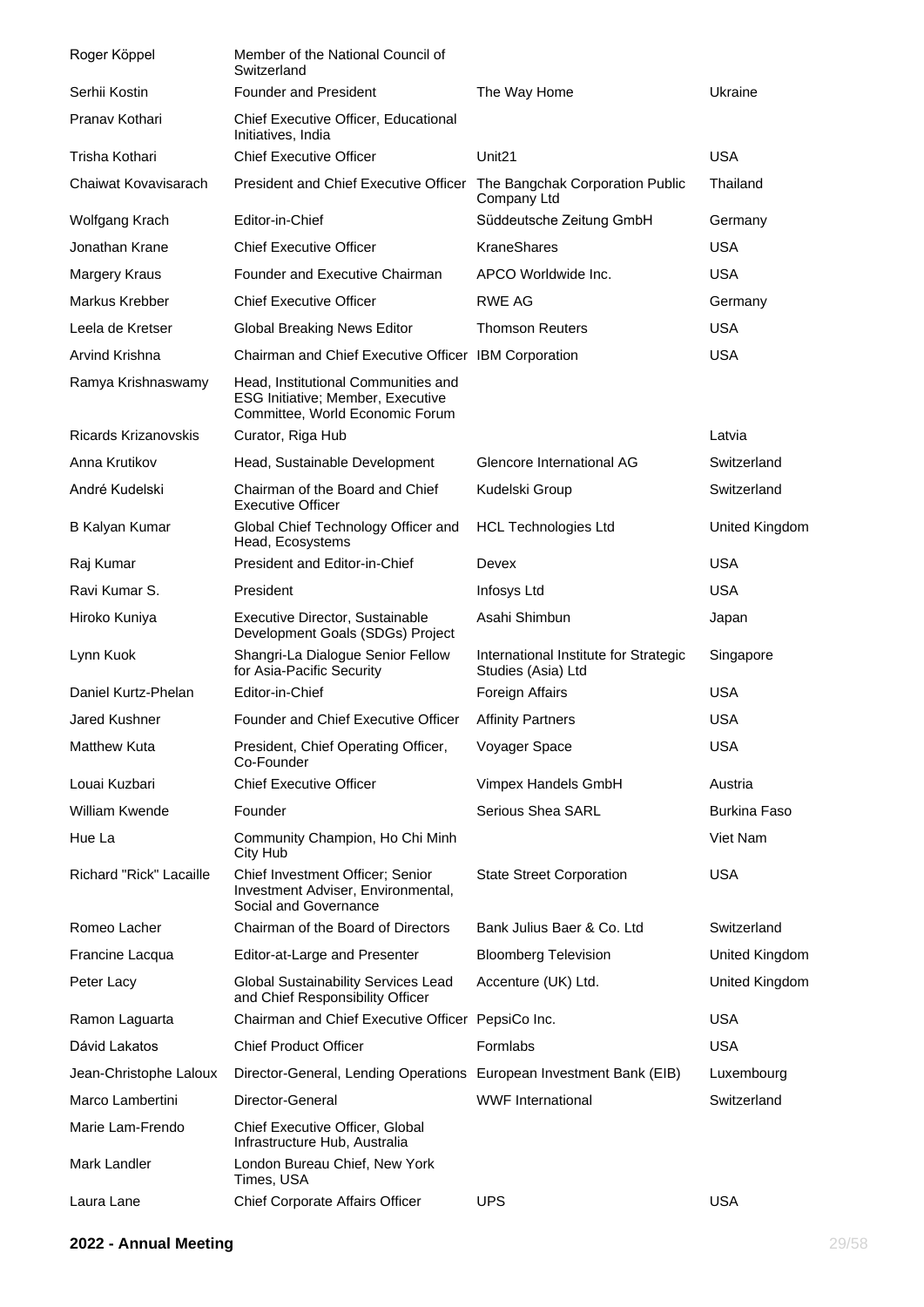| Christian Lanng          | Chief Executive Officer, Chairman<br>and Co-Founder                                                                              | Tradeshift                     | <b>USA</b>                 |
|--------------------------|----------------------------------------------------------------------------------------------------------------------------------|--------------------------------|----------------------------|
| Othman Laraki            | Co-Founder and Chief Executive<br>Officer                                                                                        | <b>Color Health</b>            | <b>USA</b>                 |
| Jean Daniel LaRock       | <b>President and Chief Executive</b><br>Officer, Network for Teaching<br>Entrepreneurship (NFTE), USA                            |                                |                            |
| Fernanda Lopes Larsen    | Executive Vice-President, Africa and<br>Asia                                                                                     | Yara International ASA         | Norway                     |
| Heidi Larson             | Professor of Anthropology, Risk and<br>Decision Science, London School of<br>Hygiene and Tropical Medicine,<br>United Kingdom    |                                |                            |
| Andrea Latino            | Founding Curator and Curator,<br>Lausanne Hub                                                                                    |                                | Switzerland                |
| Almar Latour             | Chief Executive Officer, Publisher,<br><b>Wall Street Journal</b>                                                                | Dow Jones & Company Inc.       | <b>USA</b>                 |
| Peter Laugharn           | President and Chief Executive Officer Conrad N. Hilton Foundation                                                                |                                | <b>USA</b>                 |
| Dave Lawler              | World Editor                                                                                                                     | Axios                          | <b>USA</b>                 |
| Octavio de Lazari Junior | <b>Chief Executive Officer</b>                                                                                                   | Banco Bradesco SA              | Brazil                     |
| Malo Le Masson           | Head, Strategy and Global Product<br>Planning                                                                                    | Hero Group                     | India                      |
| Olivier Le Peuch         | <b>Chief Executive Officer</b>                                                                                                   | Schlumberger Ltd               | <b>USA</b>                 |
| Jim Leape                | William and Eva Price Senior Fellow,<br>Woods Institute; Co-Director, Center<br>for Ocean Solutions, Stanford<br>University, USA |                                |                            |
| Joo-Ok Lee               | Head, Regional Agenda, Asia-Pacific; World Economic Forum<br>Member of the Executive Committee                                   |                                | Switzerland                |
| Kai-Fu Lee               | Chairman and Chief Executive Officer Sinovation Management Limited                                                               |                                | People's Republic of China |
| Peter Lee                | Executive Chairman, WorldQuant<br>Predictive                                                                                     | <b>WorldQuant LLC</b>          | <b>USA</b>                 |
| Robert M. Lee            | Chief Executive Officer and Co-<br>Founder                                                                                       | Dragos                         | <b>USA</b>                 |
| Sooinn Lee               | Co-Founder and Chief Executive<br>Officer, Enuma, USA                                                                            |                                |                            |
| Thierry Léger            | Group Chief Underwriting Officer                                                                                                 | Swiss Re Management Ltd        | Switzerland                |
| Axel P. Lehmann          | Chairman of the Board of Directors                                                                                               | <b>Credit Suisse AG</b>        | Switzerland                |
| Barnabas Lekganyane      | Bishop, Zion Christian Church, South<br>Africa                                                                                   |                                |                            |
| Frédéric Lelièvre        | Chief Executive Officer and Editor-in- L'Agefi<br>Chief                                                                          |                                | Switzerland                |
| Mark Leonard             | Director, European Council on<br>Foreign Relations (ECFR), United<br>Kingdom                                                     |                                |                            |
| Maria Leptin             | President, European Research<br>Council, Belgium                                                                                 |                                |                            |
| John Markus Lervik       | <b>Chief Executive Officer</b>                                                                                                   | Cognite AS                     | Norway                     |
| <b>Rich Lesser</b>       | Global Chair                                                                                                                     | <b>Boston Consulting Group</b> | <b>USA</b>                 |
| Livia Leu                | State Secretary for Foreign Affairs of<br>Switzerland                                                                            |                                |                            |
| <b>Helena Leurent</b>    | Director-General, Consumers<br>International, Switzerland                                                                        |                                |                            |
| <b>Thomas Leurent</b>    | <b>Chief Executive Officer</b>                                                                                                   | Akselos SA                     | Switzerland                |
| Lawrence Leuschner       | Chief Executive Officer & Co-Founder TIER Mobility SE                                                                            |                                | Germany                    |
| <b>Christian Levin</b>   | President and Chief Executive Officer Scania AB                                                                                  |                                | Sweden                     |
| Marne Levine             | <b>Chief Business Officer</b>                                                                                                    | Meta Platforms Inc.            | <b>USA</b>                 |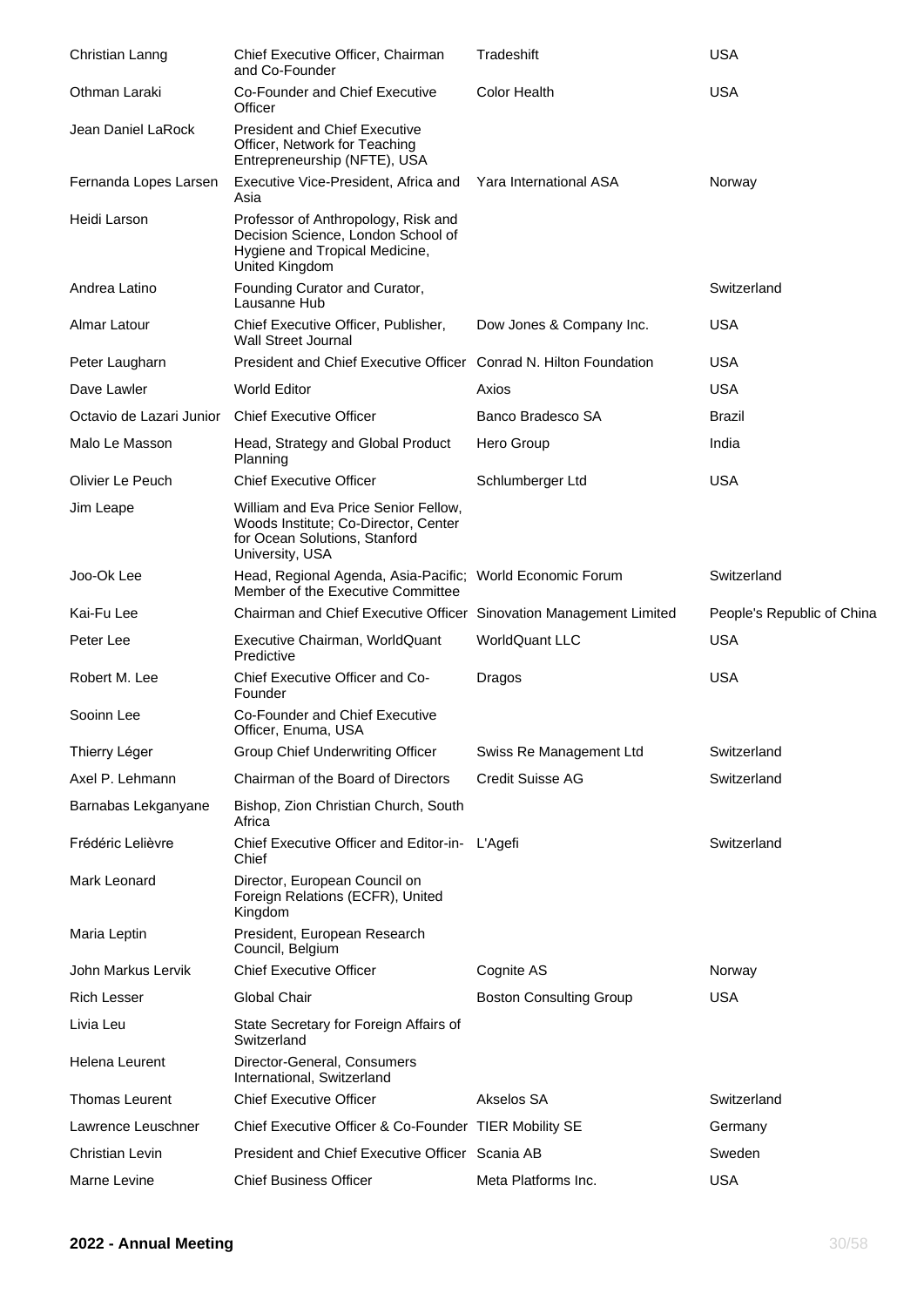| Cindy Levy                                           | Senior Partner; Leader, Global Risks<br>Practice                                                 | McKinsey & Company                                                                                   | United Kingdom             |
|------------------------------------------------------|--------------------------------------------------------------------------------------------------|------------------------------------------------------------------------------------------------------|----------------------------|
| Maurice Lévy                                         | Chairman of the Supervisory Board                                                                | <b>Publicis Groupe</b>                                                                               | France                     |
| <b>Edward Lewin</b>                                  | Vice-President, Government and<br><b>Public Affairs</b>                                          | The LEGO Group A/S                                                                                   | Denmark                    |
| Peng Li                                              | President, West European Region                                                                  | Huawei Technologies Co. Ltd                                                                          | Germany                    |
| Xin Li                                               | Managing Director, Caixin Global                                                                 | Caixin Media                                                                                         | People's Republic of China |
| Li Shengjiang                                        | <b>Editorial Director, Europe</b>                                                                | Xinhua News Agency                                                                                   | People's Republic of China |
| H.S.H. Prince Maximilian<br>von und zu Liechtenstein | Chairman of the Board                                                                            | <b>LGT Group</b>                                                                                     | Liechtenstein              |
| Tzu Mi Liew                                          | Chief Investment Officer, Fixed<br>Income                                                        | GIC Private Limited (Government of Singapore<br>Singapore Investment Corporation<br>Private Limited) |                            |
| Boon Heng Lim                                        | Chairman                                                                                         | Temasek International Pte Ltd                                                                        | Singapore                  |
| Chow-Kiat Lim                                        | <b>Chief Executive Officer</b>                                                                   | GIC Private Limited (Government of<br>Singapore Investment Corporation<br>Private Limited)           | Singapore                  |
| Lin Lin                                              | Director, Financial Standards                                                                    | Saudi Basic Industries Corporation<br>(SABIC)                                                        | People's Republic of China |
| William Lin                                          | Executive Vice-President, Regions,<br><b>Cities and Solutions</b>                                | bp Plc                                                                                               | United Kingdom             |
| Lin Xueling                                          | <b>Executive Producer</b>                                                                        | Channel NewsAsia                                                                                     | Singapore                  |
| José Linares Perou                                   | Global Head, Corporate and<br><b>Investment Banking</b>                                          | Banco Santander SA                                                                                   | Spain                      |
| Christoph Lindenmeyer                                | Chief Executive Officer and Vice-<br>Chairman, AO Research Institute<br>Davos (ARI), Switzerland |                                                                                                      |                            |
| Natan Linder                                         | <b>Chief Executive Officer</b>                                                                   | Tulip Interfaces Inc.                                                                                | <b>USA</b>                 |
| John Lindfors                                        | <b>Managing Partner</b>                                                                          | <b>DST Global Advisors Limited</b>                                                                   | Hong Kong SAR, China       |
| Don Lindsay                                          | President and Chief Executive Officer Teck Resources Limited                                     |                                                                                                      | Canada                     |
| Sir Iain Lindsay                                     | Senior Adviser to the Managing<br>Board, Bahrain Economic<br>Development Board, Bahrain          |                                                                                                      |                            |
| Ling Hai                                             | Co-President, International Markets                                                              | Mastercard                                                                                           | United Kingdom             |
| Stephanie Linnartz                                   | President                                                                                        | Marriott International Inc.                                                                          | <b>USA</b>                 |
| Laura Liswood                                        | Secretary-General                                                                                | Council of Women World Leaders                                                                       | <b>USA</b>                 |
| Alex Liu                                             | Managing Partner and Chairman                                                                    | Kearney                                                                                              | <b>USA</b>                 |
| Liu Ruoxi                                            | Advisory Council, Beijing Hub                                                                    |                                                                                                      | People's Republic of China |
| David Livingston                                     | Senior Advisor, US Department of<br>State, USA                                                   |                                                                                                      |                            |
| David Livingstone                                    | Managing Director, Chief Executive<br>Officer, Europe, Middle East and<br>Africa                 | Citi                                                                                                 | United Kingdom             |
| Moses Lo                                             | <b>Chief Executive Officer</b>                                                                   | Xendit Incorporated                                                                                  | <b>USA</b>                 |
| Sri Prakash Lohia                                    | Chairman                                                                                         | Indorama Ventures Public Company United Kingdom<br>Limited                                           |                            |
| Suchitra Lohia                                       | Deputy Group Chief Executive Officer                                                             | Indorama Ventures Public Company Thailand<br>Limited                                                 |                            |
| Yashovardhan Lohia                                   | <b>Executive Director and Chief</b><br><b>Sustainability Officer</b>                             | Indorama Ventures Public Company Thailand<br>Limited                                                 |                            |
| Derrick Loi                                          | General Manager, International<br>Business, Digital Technologies                                 | Ant Group                                                                                            | Singapore                  |
| Michelle Longmire                                    | Co-Founder and Chief Executive<br>Officer                                                        | Medable, Inc.                                                                                        | <b>USA</b>                 |
| Rakesh Loonkar                                       | <b>President and Founder</b>                                                                     | <b>Transmit Security</b>                                                                             | <b>USA</b>                 |
| Jake Loosararian                                     | <b>Chief Executive Officer</b>                                                                   | Gecko Robotics, Inc.                                                                                 | <b>USA</b>                 |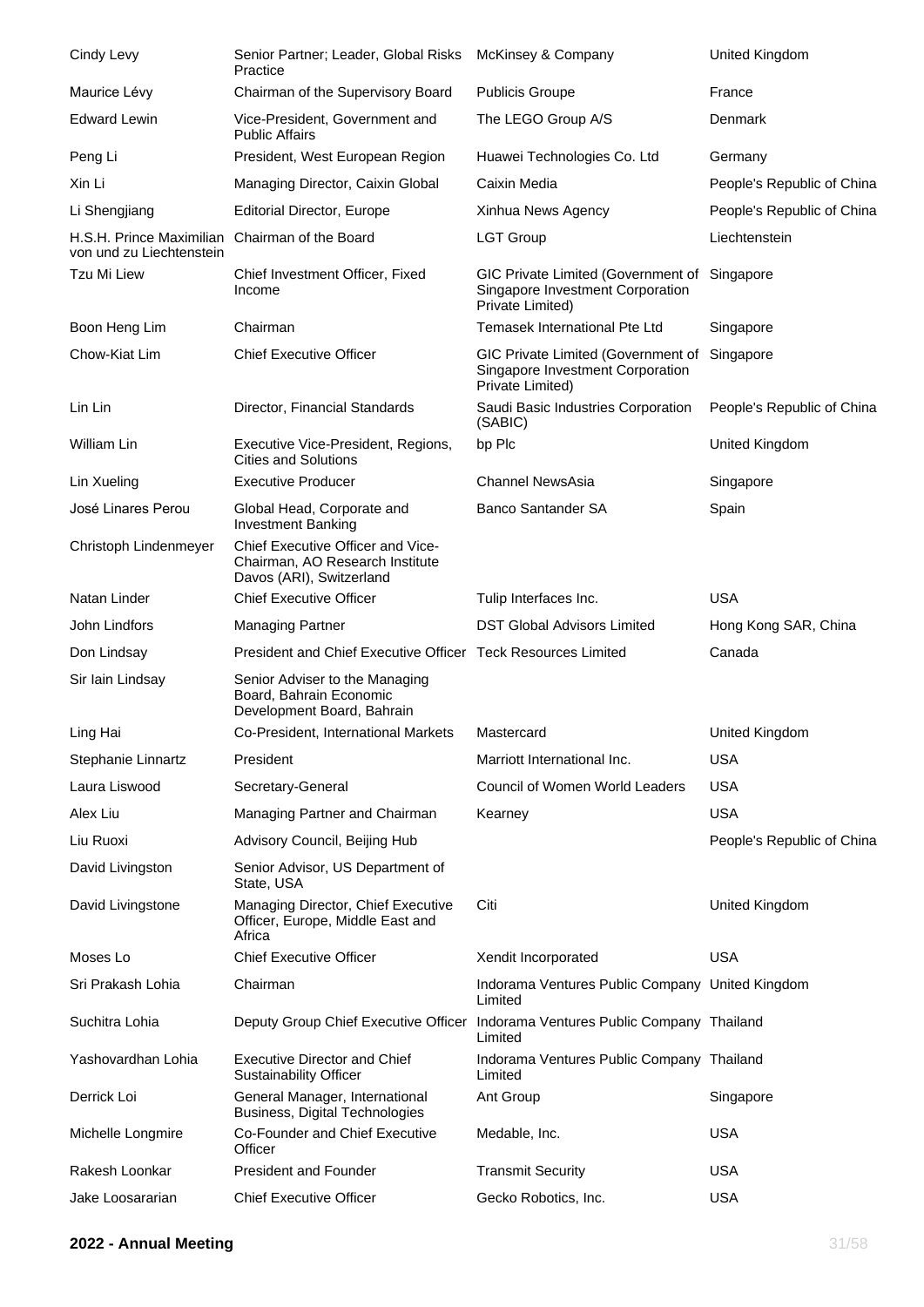| Abdulla Nasser Lootah                                      | Director General of the Prime Minister<br>Office of the United Arab Emirates                     |                                                   |                |
|------------------------------------------------------------|--------------------------------------------------------------------------------------------------|---------------------------------------------------|----------------|
| Paul Lorentz                                               | <b>President and Chief Executive</b><br>Officer, Global Wealth and Asset<br>Management           | Manulife                                          | Canada         |
| <b>Enrique Lores</b>                                       | President and Chief Executive Officer HP Inc.                                                    |                                                   | <b>USA</b>     |
| Raymond Loretan                                            | <b>Executive Chairman</b>                                                                        | <b>Swiss Medical Network SA</b>                   | Switzerland    |
| <b>Christian Lucas</b>                                     | Co-Head, Europe, Middle East and<br>Africa                                                       | Silver Lake Europe LLP                            | United Kingdom |
| Steffen Pierini Lüders                                     | Senior Vice-President,<br>Communications, Public Affairs and<br>International Collaborations     | Novo Nordisk Foundation                           | Denmark        |
| Kristen Ludgate                                            | Chief People Office                                                                              | HP Inc.                                           | <b>USA</b>     |
| Dave Luken                                                 | <b>Chief Executive Officer</b>                                                                   | Skidata - Kudelski Group                          | Austria        |
| Renato Lulia Jacob                                         | Partner; Executive Officer; Group<br>Head, Investor Relations and Market<br>Intelligence         | Itaú Unibanco SA                                  | Brazil         |
| Pekka Lundmark                                             | President and Chief Executive Officer Nokia Corporation                                          |                                                   | Finland        |
| <b>Martin Lundstedt</b>                                    | President and Chief Executive Officer AB Volvo                                                   |                                                   | Sweden         |
| Yo-Yo Ma                                                   | Cellist                                                                                          |                                                   | <b>USA</b>     |
| Philippe Mabille                                           | Editor-in-Chief                                                                                  | La Tribune                                        | France         |
| Manny Maceda                                               | <b>Chief Executive Officer</b>                                                                   | Bain & Company Inc.                               | <b>USA</b>     |
| Catherine MacGregor                                        | <b>Chief Executive Officer</b>                                                                   | <b>ENGIE Group</b>                                | France         |
| Alexander Machkevitch                                      | Chairman of the Board of Directors                                                               | Eurasian Resources Group Sàrl                     | Luxembourg     |
| David MacLennan                                            | <b>Board Chair and Chief Executive</b><br>Officer                                                | Cargill                                           | <b>USA</b>     |
| Stephen P. MacMillan                                       | Chairman, President and Chief<br><b>Executive Officer</b>                                        | Hologic Inc.                                      | <b>USA</b>     |
| Masha Macpherson                                           | News Editor and Senior Producer                                                                  | <b>Associated Press Television News</b><br>(APTN) | France         |
| Amr Al Madani                                              | <b>Chief Executive Officer</b>                                                                   | The Royal Commission of AIUIa                     | Saudi Arabia   |
| Anne Madden                                                | Senior Vice-President and General<br>Counsel                                                     | Honeywell International Inc.                      | <b>USA</b>     |
| Christoph Mäder                                            | President, economiesuisse (Swiss<br><b>Business Federation), Switzerland</b>                     |                                                   |                |
| Nita Madhav                                                | Chief Executive Officer, Metabiota,<br><b>USA</b>                                                |                                                   |                |
| Kalidas Madhavpeddi                                        | Chairman                                                                                         | Glencore International AG                         | Switzerland    |
| Michael D. Madnick                                         | Chief Executive Officer, Mountain<br>Philanthropies, USA                                         |                                                   |                |
|                                                            | Fatima-Zahra Ma-el-ainin Advisory Council, Rabat Hub                                             |                                                   | Morocco        |
| Jongisa Magagula                                           | Executive Director, Investor Relations African Rainbow Minerals<br>and New Business Development  |                                                   | South Africa   |
| Håkon Mageli                                               | Executive Vice-President, Corporate<br><b>Communications and Corporate</b><br><b>Affairs</b>     | Orkla ASA                                         | Norway         |
| Jeff Maggioncalda                                          | <b>Chief Executive Officer</b>                                                                   | Coursera Inc.                                     | USA            |
| Phuthi Mahanyele-<br>Dabengwa                              | Chief Executive Officer, South Africa                                                            | Naspers Limited                                   | South Africa   |
| Kishore Mahbubani                                          | Distinguished Fellow, Asia Research<br>Institute, National University of<br>Singapore, Singapore |                                                   |                |
| Mansoor Bin Ebrahim Al- Chief Executive Officer<br>Mahmoud |                                                                                                  | <b>Qatar Investment Authority</b>                 | Qatar          |
| Sylvia Makario                                             | Global Shaper, Kigali Hub                                                                        |                                                   | Rwanda         |
| Subhash Makhija                                            | <b>Chief Executive Officer</b>                                                                   | <b>GEP</b>                                        | <b>USA</b>     |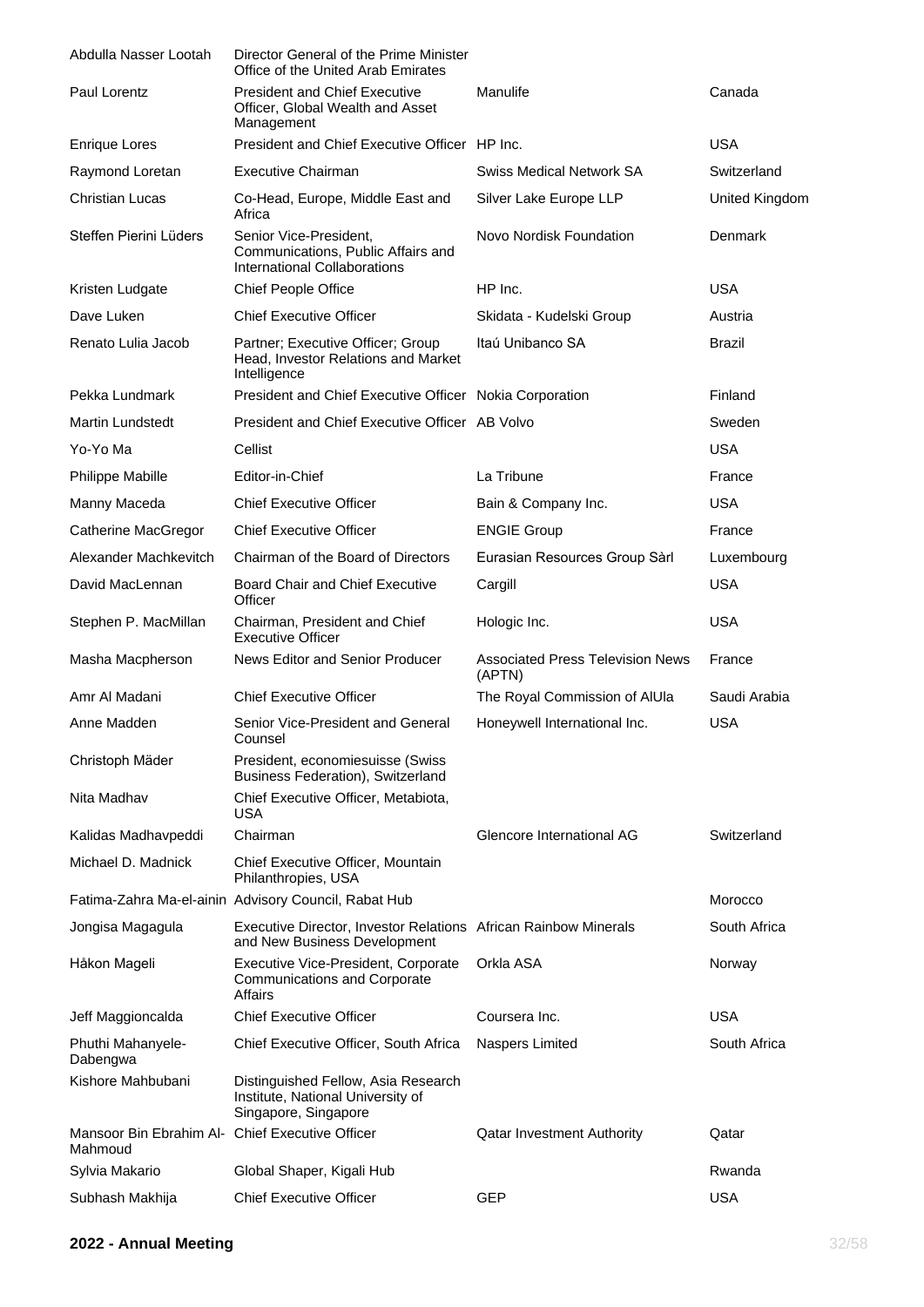| <b>Trish Malarkey</b>                 | <b>Chief Innovation Officer</b>                                                                 | Royal DSM NV                                           | Netherlands           |
|---------------------------------------|-------------------------------------------------------------------------------------------------|--------------------------------------------------------|-----------------------|
| Saif Malhem                           | Advisory Council, Montreal Hub                                                                  |                                                        | Canada                |
| <b>Thierry Malleret</b>               | Founder and Managing Partner                                                                    | <b>Monthly Barometer</b>                               | France                |
| Adriana Mallet                        | CEO and Co-Founder, SAS Brasil,<br>Brazil                                                       |                                                        |                       |
| Lord Mark Malloch-<br><b>Brown</b>    | President, Open Society Foundations,<br>USA                                                     |                                                        |                       |
| Milton Maluhy Filho                   | <b>Chief Executive Officer</b>                                                                  | Itaú Unibanco SA                                       | <b>Brazil</b>         |
| <b>Israfil Mammadov</b>               | Chief Executive Officer, State Oil<br>Fund of the Republic of Azerbaijan<br>(SOFAZ), Azerbaijan |                                                        |                       |
| M. Arsjad Rasjid P.<br>Mangkuningrat  | Chairman                                                                                        | Indonesian Chamber of Commerce<br>and Industry (KADIN) | Indonesia             |
| Lwazi Manzi                           | Head of the Secretariat, African Union<br>Commission on COVID-19, Durban                        |                                                        |                       |
| Victor Mapunga                        | <b>Chief Executive Officer</b>                                                                  | FlexFinTx                                              | Zimbabwe              |
| Gabriel Marcolongo                    | Founder and Chief Executive Officer,<br>Incluyeme.com, Argentina                                |                                                        |                       |
| Stefan Marcu                          | Senior Partner and Leader, Eastern<br>Europe                                                    | Kearney Inc.                                           | Poland                |
| Nicolas Mariscal<br>Torroella         | Chairman of the Board                                                                           | Marhnos SA de CV                                       | Mexico                |
| Chris Marlin                          | <b>Executive Vice President for Strategy</b><br>and Business Operations                         | <b>CNN Worldwide</b>                                   | United Kingdom        |
| Rebecca Marmot                        | <b>Chief Sustainability Officer</b>                                                             | Unilever                                               | United Kingdom        |
| <b>William Marshall</b>               | Co-Founder and Chief Executive<br>Officer                                                       | Planet Labs PBC                                        | <b>USA</b>            |
| Roger Martella                        | Vice-President, Chief Sustainability<br>Officer                                                 | <b>GE</b>                                              | <b>USA</b>            |
| Jeffrey Martin                        | Chairman and Chief Executive Officer Sempra                                                     |                                                        | <b>USA</b>            |
| Lynn Martin                           | President                                                                                       | NYSE Group Inc.                                        | <b>USA</b>            |
| <b>Trevor Martin</b>                  | Chief Executive Officer and Co-<br>Founder                                                      | <b>Mammoth Biosciences</b>                             | <b>USA</b>            |
| Bernardus J. Marttin                  | Member of the Managing Board                                                                    | Rabobank Group                                         | Netherlands           |
| Magdalena Martullo-<br><b>Blocher</b> | Member of the National Council of<br>Switzerland                                                |                                                        |                       |
| Tonia Mastrobuoni                     | Correspondent                                                                                   | La Repubblica                                          | Germany               |
| <b>Geraldine Matchett</b>             | Co-Chief Executive Officer and Chief<br><b>Financial Officer</b>                                | Royal DSM NV                                           | Netherlands           |
| <b>Sunil Mathew</b>                   | Vice-President, Strategic Planning,<br>Analysis and Business Development                        | Occidental Petroleum Corporation                       | <b>USA</b>            |
| Rosalind Mathieson                    | Executive Editor, International<br>Government                                                   | <b>Bloomberg LP</b>                                    | <b>USA</b>            |
| Lindiwe Matlali                       | Chief Executive Officer, Africa Teen<br>Geeks, South Africa                                     |                                                        |                       |
| Hidekazu Matsumoto                    | Representative Director                                                                         | SG Holdings Co., Ltd.                                  | Japan                 |
| Shoukei Matsumoto                     | Chief Executive Officer, Buddhist<br>Monk, Future Buddhism Lab, Japan                           |                                                        |                       |
| <b>Vincent Mattera</b>                | <b>Chief Executive Officer</b>                                                                  | II-VI Incorporated                                     | <b>USA</b>            |
| Sebastian Matthes                     | Editor-in-Chief                                                                                 | Handelsblatt GmbH                                      | Germany               |
| <b>Richard Mattison</b>               | President, Sustainable1                                                                         | S&P Global                                             | <b>United Kingdom</b> |
| Calvo Mawela                          | Group Chief Executive Officer                                                                   | Multichoice Group Services (Pty) Ltd South Africa      |                       |
| Rhea Mazumdar Singhal                 | <b>Chief Executive Officer</b>                                                                  | Ecoware Solutions Private Limited                      | India                 |
| Mariana Mazzucato                     | Professor, University College London<br>(UCL), United Kingdom                                   |                                                        |                       |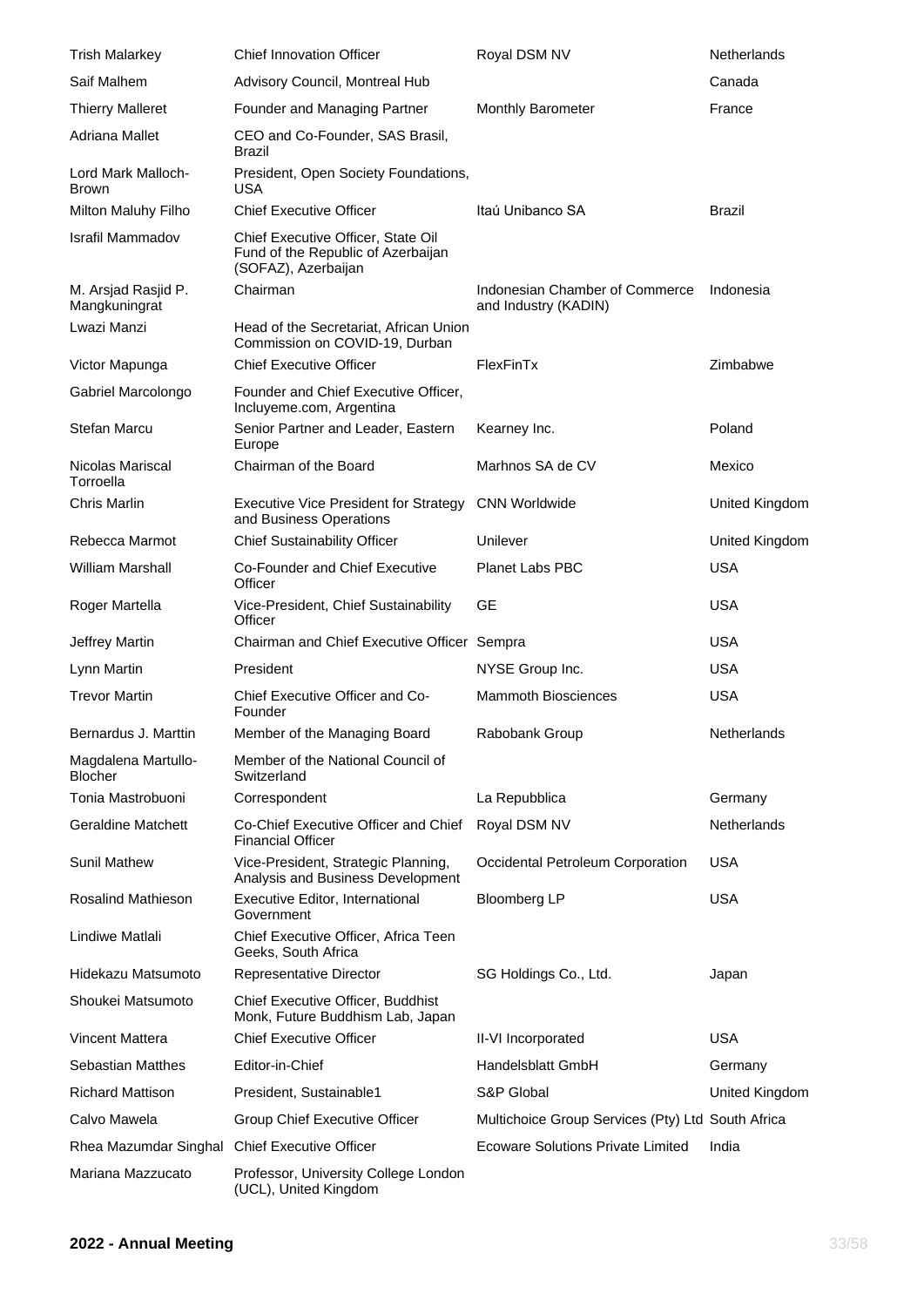| Andrew McAfee                        | Co-Director and Co-Founder, MIT<br>Initiative on the Digital Economy;<br><b>Principal Research Scientist</b> | Massachusetts Institute of<br>Technology (MIT) | <b>USA</b>            |
|--------------------------------------|--------------------------------------------------------------------------------------------------------------|------------------------------------------------|-----------------------|
| Douglas McCauley                     | Director, Benioff Ocean Initiative;<br>Professor, University of California,<br>Santa Barbara, USA            |                                                |                       |
| Mark McCombe                         | Senior Managing Director; Chief<br><b>Client Officer</b>                                                     | BlackRock Inc.                                 | <b>USA</b>            |
| Debra McCoy                          | Partner, Sustainability and<br>Responsibility                                                                | Bain & Company Inc.                            | <b>USA</b>            |
| Sam McCracken                        | Founder and General Manager, N7                                                                              | Nike Inc.                                      | <b>USA</b>            |
| Jeffrey McDermott                    | Global Co-Head, Investment Banking                                                                           | Nomura Securities International, Inc. USA      |                       |
| Adrian McDonald                      | President, Enterprise, Europe, Middle Dell Technologies<br>East and Africa (EMEA)                            |                                                | <b>USA</b>            |
| William McDonough                    | Adjunct Professor, Department of<br>Civil and Environmental Engineering,<br>Stanford University, USA         |                                                |                       |
| Anne McElvoy                         | <b>Executive Editor</b>                                                                                      | The Economist                                  | <b>United Kingdom</b> |
| <b>Robert McGinnis</b>               | Chief Executive Officer and Founder                                                                          | Prometheus Fuels Inc                           | <b>USA</b>            |
| Devin McGranahan                     | <b>Chief Executive Officer</b>                                                                               | The Western Union Company                      | <b>USA</b>            |
| Greg McIntosh                        | Executive Vice-President; Chief<br><b>Commercial Officer</b>                                                 | Iron Mountain Information<br>Management LLC    | Canada                |
| Michael E. McKelvy                   | President and Chief Executive Officer McDermott International, Ltd                                           |                                                | <b>USA</b>            |
| Tjada McKenna                        | Chief Executive Officer, Mercy Corps,<br><b>USA</b>                                                          |                                                |                       |
| Alan McKinnon                        | Professor of Logistics                                                                                       | Kühne Logistics University                     | Germany               |
| <b>Matthew McKnight</b>              | General Manager, Biosecurity                                                                                 | Ginkgo Bioworks                                | <b>USA</b>            |
| Walter R. Mead                       | Columnist                                                                                                    | Dow Jones & Company Inc.                       | <b>USA</b>            |
| William L. Meaney                    | President and Chief Executive Officer Iron Mountain Information                                              | Management LLC                                 | <b>USA</b>            |
| Sanjay Mehrotra                      | President and Chief Executive Officer Micron Technology Inc.                                                 |                                                | <b>USA</b>            |
| Gaurav Mehta                         | <b>Founder and Chief Executive Officer</b>                                                                   | Dharma Life                                    | India                 |
| Stephanie Mehta                      | <b>Chief Executive Officer</b>                                                                               | <b>Fast Company</b>                            | <b>USA</b>            |
| Viraj Mehta                          | Head, Regional Agenda, India and<br>South Asia; Member of the Executive<br>Committee                         | World Economic Forum                           | Switzerland           |
| <b>Christian Meissner</b>            | Chief Executive Officer, Investment<br>Bank                                                                  | <b>Credit Suisse AG</b>                        | <b>USA</b>            |
| Abdel-Latif El-Menawy                | Columnist, Chief Executive Officer<br>and Editor-in-Chief                                                    | Al-Masry Al-Youm                               | Egypt                 |
| Manoj Menda                          | Corporate Chairman                                                                                           | RMZ Corp.                                      | India                 |
| Nicola Mendelsohn                    | Vice-President, Global Business<br>Group                                                                     | Meta Platforms Inc.                            | <b>United Kingdom</b> |
| María Mendiluce                      | <b>Chief Executive Officer</b>                                                                               | We Mean Business Coalition                     | Switzerland           |
| Sara Menker                          | <b>Chief Executive Officer and Founder</b>                                                                   | Gro Intelligence                               | <b>USA</b>            |
| <b>Bernard Mensah</b>                | President, International                                                                                     | <b>Bank of America</b>                         | United Kingdom        |
| Zaheer Merchant                      | Director, Corporate and Legal Affairs                                                                        | QI Group of Companies                          | Singapore             |
| Stephan Mergenthaler                 | Head of Strategic Intelligence;<br>Member of the Executive Committee                                         | World Economic Forum                           | Switzerland           |
| Silvia Merlo                         | Chairman of the Board                                                                                        | Saipem SpA                                     | Italy                 |
| Paolo Merloni                        | <b>Executive Chairman</b>                                                                                    | <b>Ariston Group</b>                           | Italy                 |
| Joël Mesot                           | President, ETH Zurich, Switzerland                                                                           |                                                |                       |
| Mario Magalhães<br>Carvalho Mesquita | <b>Chief Economist</b>                                                                                       | Itaú Unibanco SA                               | <b>Brazil</b>         |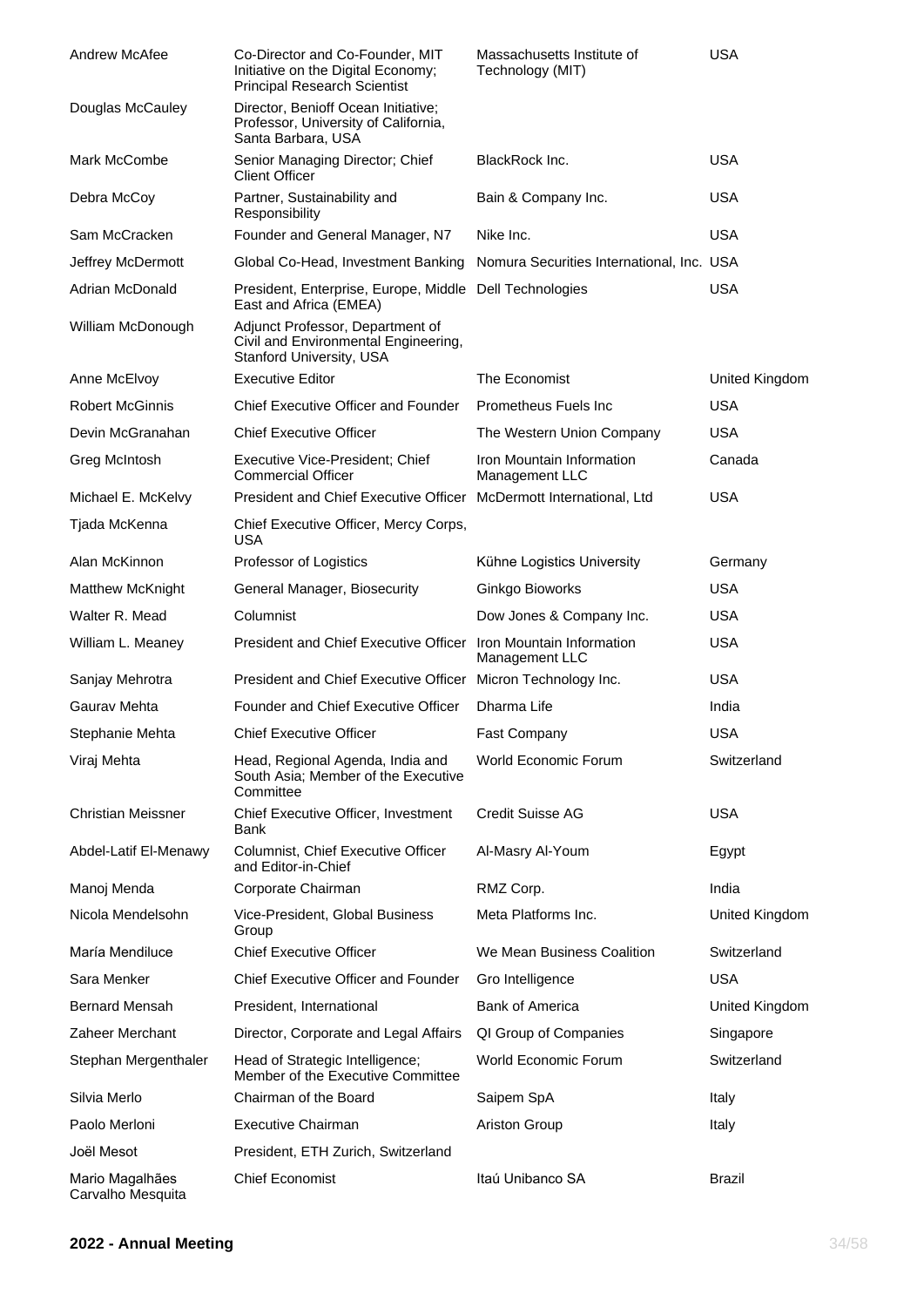| Nikhil Meswani                   | <b>Executive Director</b>                                                                                          | <b>Reliance Industries Limited</b>      | India                |
|----------------------------------|--------------------------------------------------------------------------------------------------------------------|-----------------------------------------|----------------------|
| <b>Helen Mets</b>                | Executive Vice-President Materials;<br><b>Chief Strategy Officer</b>                                               | Royal DSM NV                            | <b>Netherlands</b>   |
| Ann Mettler                      | Vice-President, Europe                                                                                             | Breakthrough Energy, LLC                | <b>USA</b>           |
| <b>Bruce Meyer</b>               | President, Jefferson Health                                                                                        | Jefferson Health                        | <b>USA</b>           |
| <b>Howard Meyers</b>             | Chairman                                                                                                           | Quexco Inc.                             | <b>USA</b>           |
| <b>Toshihiro Mibe</b>            | Director, President and<br>Representative Executive Officer;<br><b>Chief Executive Officer</b>                     | Honda Motor Co., Ltd                    | Japan                |
| Michael Miebach                  | <b>Chief Executive Officer</b>                                                                                     | Mastercard                              | <b>USA</b>           |
| Mathias Miedreich                | <b>Chief Executive Officer</b>                                                                                     | Umicore                                 | Belgium              |
| Val Miftakhov                    | <b>Chief Executive Officer</b>                                                                                     | Zeroavia                                | United Kingdom       |
| <b>Trevor Mihalik</b>            | <b>Executive Vice President and Chief</b><br><b>Financial Officer</b>                                              | Sempra                                  | <b>USA</b>           |
| Mauricio Machado de<br>Minas     | Member of the Board                                                                                                | Banco Bradesco SA                       | <b>Brazil</b>        |
| <b>Scott Minerd</b>              | Chairman, Investments                                                                                              | <b>Guggenheim Partners LLC</b>          | <b>USA</b>           |
| Safia L. Minney                  | Founder, Adviser                                                                                                   | People Tree                             | United Kingdom       |
| Zanny Minton Beddoes             | Editor-in-Chief                                                                                                    | The Economist                           | United Kingdom       |
| Francisco Miranda                | Editor-in-Chief, Portafolio, Colombia                                                                              |                                         |                      |
| Aditya Mittal                    | <b>Chief Executive Officer</b>                                                                                     | <b>ArcelorMittal Limited</b>            | United Kingdom       |
| Lakshmi N. Mittal                | <b>Executive Chairman</b>                                                                                          | <b>ArcelorMittal Limited</b>            | United Kingdom       |
| Rajan Bharti Mittal              | Vice-Chairman                                                                                                      | <b>Bharti Enterprises</b>               | India                |
| Sunil Bharti Mittal              | Chairman                                                                                                           | <b>Bharti Enterprises</b>               | India                |
| Shunichi Miyanaga                | Chairman of the Board                                                                                              | Mitsubishi Heavy Industries, Ltd.       | Japan                |
| Hirohiko Miyata                  | Senior Executive Managing Officer;<br>Chief Representative, Europe Bloc                                            | Mitsui & Co. Ltd                        | Japan                |
| Aymen Al Moayed                  | Minister of Youth and Sports of<br>Bahrain                                                                         |                                         |                      |
| Hala Al Moayyed                  | Vice-Chairman, Bahrain Economic<br>Development Board, Bahrain                                                      |                                         |                      |
| Alex Moczarski                   | President, International                                                                                           | Marsh & McLennan Companies              | USA                  |
| Nilesh Pramodkumar<br>Modi       | Board Member, Strand Life Sciences, Reliance Industries Limited<br>Reliance Investee Company                       |                                         | India                |
| Inna Modja                       | Land Ambassador, United Nations<br>Convention to Combat Desertification<br>(UNCCD), Bonn                           |                                         |                      |
| Gilles Moëc                      | <b>Chief Economist</b>                                                                                             | AXA SA                                  | France               |
| Ken Moelis                       | Chairman and Chief Executive Officer Moelis & Company                                                              |                                         | USA                  |
| Yousuf Mohamed Al-<br>Jaida      | <b>Chief Executive Officer</b>                                                                                     | <b>Qatar Financial Centre Authority</b> | Qatar                |
| <b>Mahmoud Mohieldin</b>         | UN High-Level Climate Action<br>Champion, COP27, Egypt, United<br>Nations, USA                                     |                                         |                      |
| Elisabeth "Liz" Mohn             | Honorary Member of the Board of<br>Trustees                                                                        | Bertelsmann Stiftung                    | Germany              |
| Rima Al Mokarrab                 | Chairperson                                                                                                        | Tamkeen                                 | United Arab Emirates |
| Waleed Al Mokarrab Al<br>Muhairi | Deputy Group Chief Executive<br>Officer; Chief Executive Officer,<br>Alternative Investments and<br>Infrastructure | Mubadala Investment Company             | United Arab Emirates |
| Geert Molenberghs                | Chair of the Leuven Statistics<br>Research Centre, University of<br>Leuven (KU Leuven), Belgium                    |                                         |                      |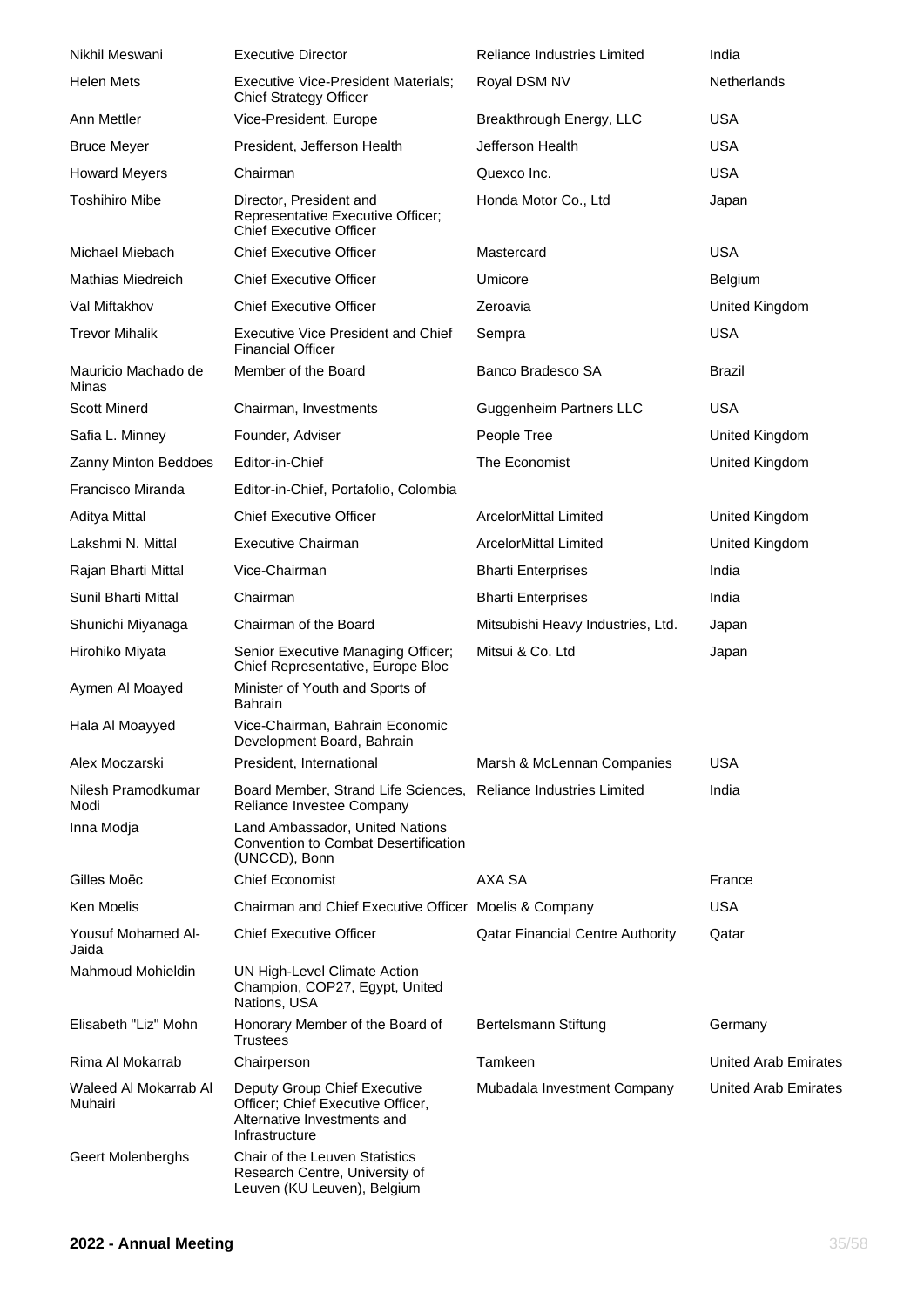| Precious Moloi-Motsepe                | Co-Founder and Chief Executive<br>Officer                                                                                                | Motsepe Foundation                                           | South Africa   |
|---------------------------------------|------------------------------------------------------------------------------------------------------------------------------------------|--------------------------------------------------------------|----------------|
| Corinne Momal-Vanian                  | Executive Director, Kofi Annan<br>Foundation, Switzerland                                                                                |                                                              |                |
| <b>Adrian Monck</b>                   | <b>Managing Director</b>                                                                                                                 | World Economic Forum                                         | Switzerland    |
| <b>Bernd Montag</b>                   | <b>Chief Executive Officer</b>                                                                                                           | Siemens Healthineers AG                                      | Germany        |
| Kate Moody                            | <b>Senior Business Editor</b>                                                                                                            | France 24                                                    | France         |
| <b>Cheryl Moore</b>                   | Director, Research Programmes,<br>Wellcome Trust, United Kingdom                                                                         |                                                              |                |
| Klaus Moosmayer                       | Chief Ethics, Risk and Compliance<br>Officer                                                                                             | Novartis AG                                                  | Switzerland    |
| <b>Beatrix Morath</b>                 | <b>Managing Director</b>                                                                                                                 | AlixPartners                                                 | Switzerland    |
| Francisco de Assis<br>Moreira E Silva | International Correspondent                                                                                                              | Valor Econômico                                              | Switzerland    |
| Luis Alberto Moreno                   | <b>Managing Director</b>                                                                                                                 | Allen & Company                                              | <b>USA</b>     |
| <b>Blake Moret</b>                    | Chairman and Chief Executive Officer Rockwell Automation Inc.                                                                            |                                                              | <b>USA</b>     |
| Takanori Morita                       | Executive Officer; Chief Executive,<br>Europe and Commonwealth of<br>Independent States (CIS); Chief<br><b>Executive Officer, Europe</b> | <b>ITOCHU Corporation</b>                                    | Japan          |
| Takayuki Morita                       | President, Chief Executive Officer<br>and Representative Director                                                                        | <b>NEC Corporation</b>                                       | Japan          |
| Robert E. Moritz                      | Global Chairman                                                                                                                          | PwC                                                          | <b>USA</b>     |
| Jennifer Morris                       | Chief Executive Officer, Nature<br>Conservancy, USA                                                                                      |                                                              |                |
| John Morrison                         | <b>Chief Executive Officer</b>                                                                                                           | The Institute for Human Rights and<br><b>Business (IHRB)</b> | United Kingdom |
| Peter Morse                           | President of the Board; Luksic<br><b>Scholars Foundation</b>                                                                             | Luksic Group                                                 | Chile          |
| Karabo Morule                         | Founder                                                                                                                                  | Capital Art                                                  | South Africa   |
| <b>Harry Moseley</b>                  | Global Chief Information Officer                                                                                                         | Zoom Video Communications, Inc.                              | <b>USA</b>     |
| Enyonam Nthabiseng<br>Mosia           | Chief Commercial Officer, Easy Solar,<br>Sierra Leone                                                                                    |                                                              |                |
| Lieve Mostrey                         | <b>Chief Executive Officer</b>                                                                                                           | Euroclear SA/NV                                              | Belgium        |
| Carlos Mota                           | Columnist                                                                                                                                | El Heraldo de Mexico                                         | Mexico         |
| Patrice Motsepe                       | Founder and Executive Chairman                                                                                                           | <b>African Rainbow Minerals</b>                              | South Africa   |
| <b>Tlhopane Motsepe</b>               | <b>Senior Executive</b>                                                                                                                  | <b>African Rainbow Minerals</b>                              | South Africa   |
| Henry Motte-Muñoz                     | Founder and Executive Chairman                                                                                                           | Edukasyon.ph                                                 | Philippines    |
| Maserame Mouyeme                      | Director, Group Marketing and<br><b>Corporate Affairs</b>                                                                                | Old Mutual Limited                                           | South Africa   |
| <b>Shahmar Movsumov</b>               | Member of the Supervisory Board,<br>State Oil Fund of the Republic of<br>Azerbaijan (SOFAZ), Azerbaijan                                  |                                                              |                |
| Brian T. Moynihan                     | Chairman and Chief Executive Officer Bank of America                                                                                     |                                                              | <b>USA</b>     |
| Ted Moynihan                          | Managing Partner, Financial Services Oliver Wyman (Marsh McLennan)                                                                       |                                                              | United Kingdom |
| Juergen Mueller                       | Chief Technology Officer                                                                                                                 | SAP SE                                                       | Germany        |
| Simon Mulcahy                         | President, Sustainability                                                                                                                | <b>TIME</b>                                                  | <b>USA</b>     |
| Patrik Müller                         | Editor-in-Chief                                                                                                                          | <b>CH Media</b>                                              | Switzerland    |
| <b>Christian Mumenthaler</b>          | Group Chief Executive Officer                                                                                                            | Swiss Reinsurance Company Ltd                                | Switzerland    |
| Theresa Münch                         | Correspondent                                                                                                                            | DPA - Deutsche Presse Agentur                                | Germany        |
| <b>Trevor Mundel</b>                  | President, Global Health Programme                                                                                                       | Bill & Melinda Gates Foundation                              | <b>USA</b>     |
| Pawan Munjal                          | Chairman and Chief Executive Officer Hero Group                                                                                          |                                                              | India          |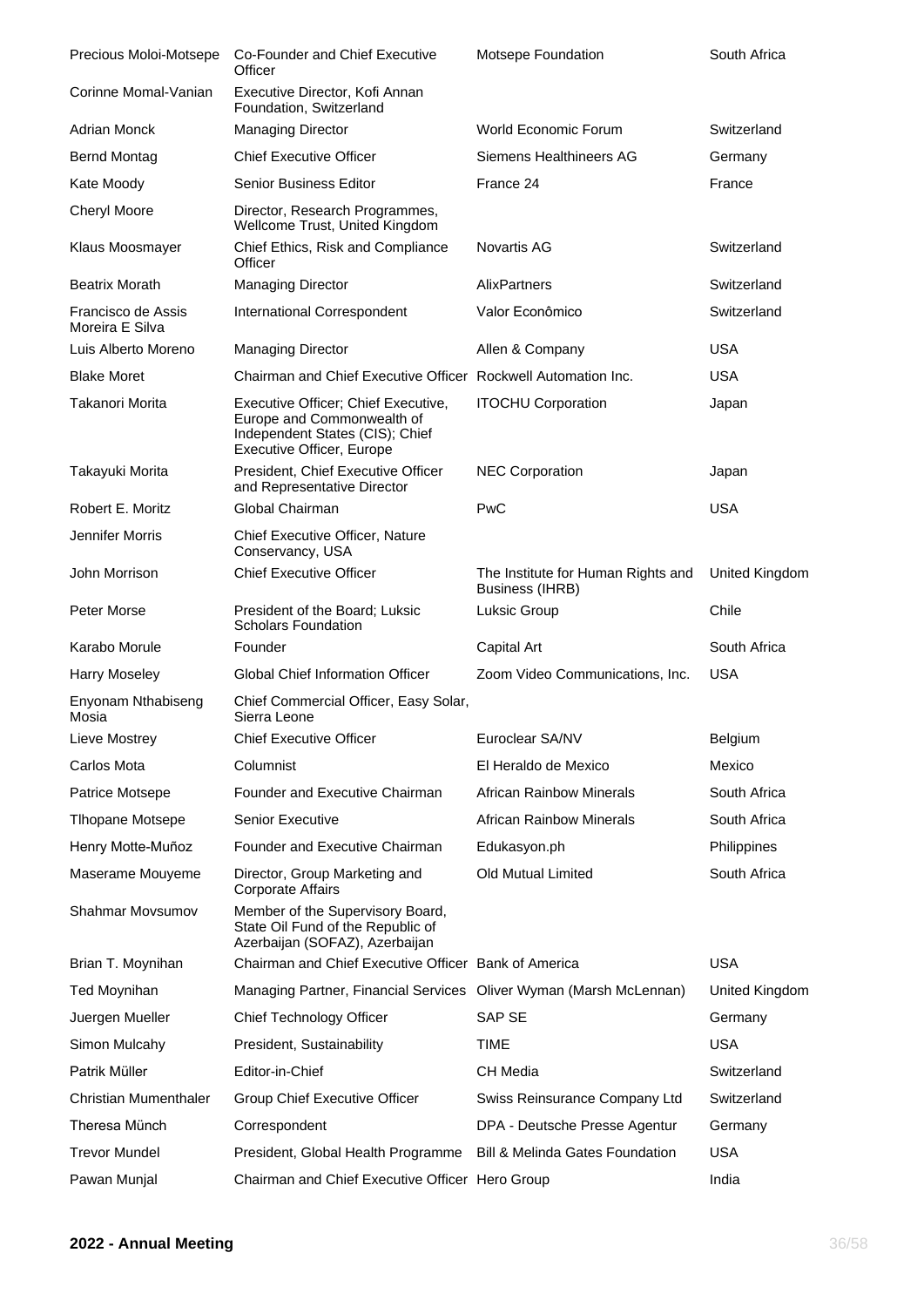| Gonzalo Muñoz                  | Conference of the Parties (COP)<br>Champion for Chile, COP25 High<br>Level Climate Champions, Chile                                             |                                                         |                      |
|--------------------------------|-------------------------------------------------------------------------------------------------------------------------------------------------|---------------------------------------------------------|----------------------|
| Nadia Murad                    | Nobel Peace Laureate; President,<br>Nadia's Initiative; Co-Founder, Global<br>Survivors Fund (GSF), Global<br>Survivors Fund (GSF), Switzerland |                                                         |                      |
| Noelle Murbach-Lami            | Vice-President, News and<br>Programming, Europe, Middle East<br>and Africa                                                                      | <b>CNBC</b> International (Europe)                      | United Kingdom       |
| Amanda Murphy                  | Head of Commercial Banking, South<br>and South East Asia Pacific                                                                                | <b>HSBC</b>                                             | Singapore            |
| Alan Murray                    | <b>Chief Executive Officer</b>                                                                                                                  | Fortune Media (USA) Corporation                         | <b>USA</b>           |
| <b>Matthew Murray</b>          | Editor-in-Chief                                                                                                                                 | The Wall Street Journal                                 | <b>USA</b>           |
| Neil Murray                    | Chief Executive Officer, Work<br>Dynamics                                                                                                       | JLL                                                     | <b>USA</b>           |
| Ziad Al Murshed                | <b>Chief Financial Officer</b>                                                                                                                  | Saudi Aramco                                            | Saudi Arabia         |
| Penelope Naas                  | President, International Public Affairs<br>and Sustainability                                                                                   | <b>UPS</b>                                              | <b>USA</b>           |
| Liz Nabakooza Kakooza          | Global Shaper, Kampala Hub                                                                                                                      |                                                         | Uganda               |
| David Nabarro                  | Co-Director of the Institute of Global<br>Health Innovation, Imperial College<br>London, United Kingdom                                         |                                                         |                      |
| Roshni Nadar Malhotra          | Chairperson                                                                                                                                     | <b>HCL Technologies Ltd</b>                             | India                |
| Satya Nadella                  | Chairman and Chief Executive Officer Microsoft Corp.                                                                                            |                                                         | <b>USA</b>           |
| <b>Gary Nagle</b>              | <b>Chief Executive Officer</b>                                                                                                                  | Glencore International AG                               | Switzerland          |
| Sandeep A. Naik                | <b>Managing Director</b>                                                                                                                        | General Atlantic Singapore Fund<br>Management Pte Ltd   | Singapore            |
| Moisés Naím                    | <b>Distinguished Fellow</b>                                                                                                                     | Carnegie Endowment for<br><b>International Peace</b>    | <b>USA</b>           |
| Chandran Nair                  | Founder and Chief Executive Officer                                                                                                             | Global Institute for Tomorrow                           | Hong Kong SAR, China |
| Rovshan Najaf                  | First Vice-President, Acting President SOCAR (State Oil Company of the                                                                          | Azerbaijan Republic)                                    | Azerbaijan           |
| Omar Najjar                    | Chief Programme Officer, Prince<br>Mohammed Bin Salman bin<br>Abdulaziz (MiSK) Foundation, Saudi<br>Arabia                                      |                                                         |                      |
| Fumitaka Nakahama              | Managing Executive Officer; Chief<br>Executive, Global Corporate and<br><b>Investment Banking</b>                                               | <b>MUFG Bank Ltd</b>                                    | Japan                |
| Vanessa Nakate                 | Founder, Rise Up Climate Movement,<br>Uganda                                                                                                    |                                                         |                      |
| Nadia Al Naki                  | <b>Chief Executive Officer</b>                                                                                                                  | Kuwait Industries Co. Holding                           | Kuwait               |
| Garth Louis Napier             | Managing Director, Old Mutual Insure Old Mutual Limited                                                                                         |                                                         | South Africa         |
| Vas Narasimhan                 | <b>Chief Executive Officer</b>                                                                                                                  | <b>Novartis AG</b>                                      | Switzerland          |
| Yuvraj Narayan                 | <b>Chief Financial Officer</b>                                                                                                                  | DP World Limited                                        | United Arab Emirates |
| <b>Elshad Nasirov</b>          | Vice-President                                                                                                                                  | SOCAR (State Oil Company of the<br>Azerbaijan Republic) | Azerbaijan           |
| Amin H. Nasser                 | <b>President and Chief Executive Officer</b>                                                                                                    | Saudi Aramco                                            | Saudi Arabia         |
| Sridhar Natarajan              | <b>Wall Street Reporter</b>                                                                                                                     | <b>Bloomberg LP</b>                                     | <b>USA</b>           |
| Daniel Nathrath                | Founder and Chief Executive Officer                                                                                                             | Ada Health                                              | Germany              |
| Fran Nav                       | Lead, Constituent Outreach                                                                                                                      | World Economic Forum                                    | Switzerland          |
| Eduardo Navarro de<br>Carvalho | Chief Corporate Affairs and<br><b>Sustainability Officer</b>                                                                                    | Telefonica SA                                           | Spain                |
| Sarita Nayyar                  | Managing Director; Chief Operating<br>Officer, USA                                                                                              | <b>World Economic Forum LLC</b>                         | <b>USA</b>           |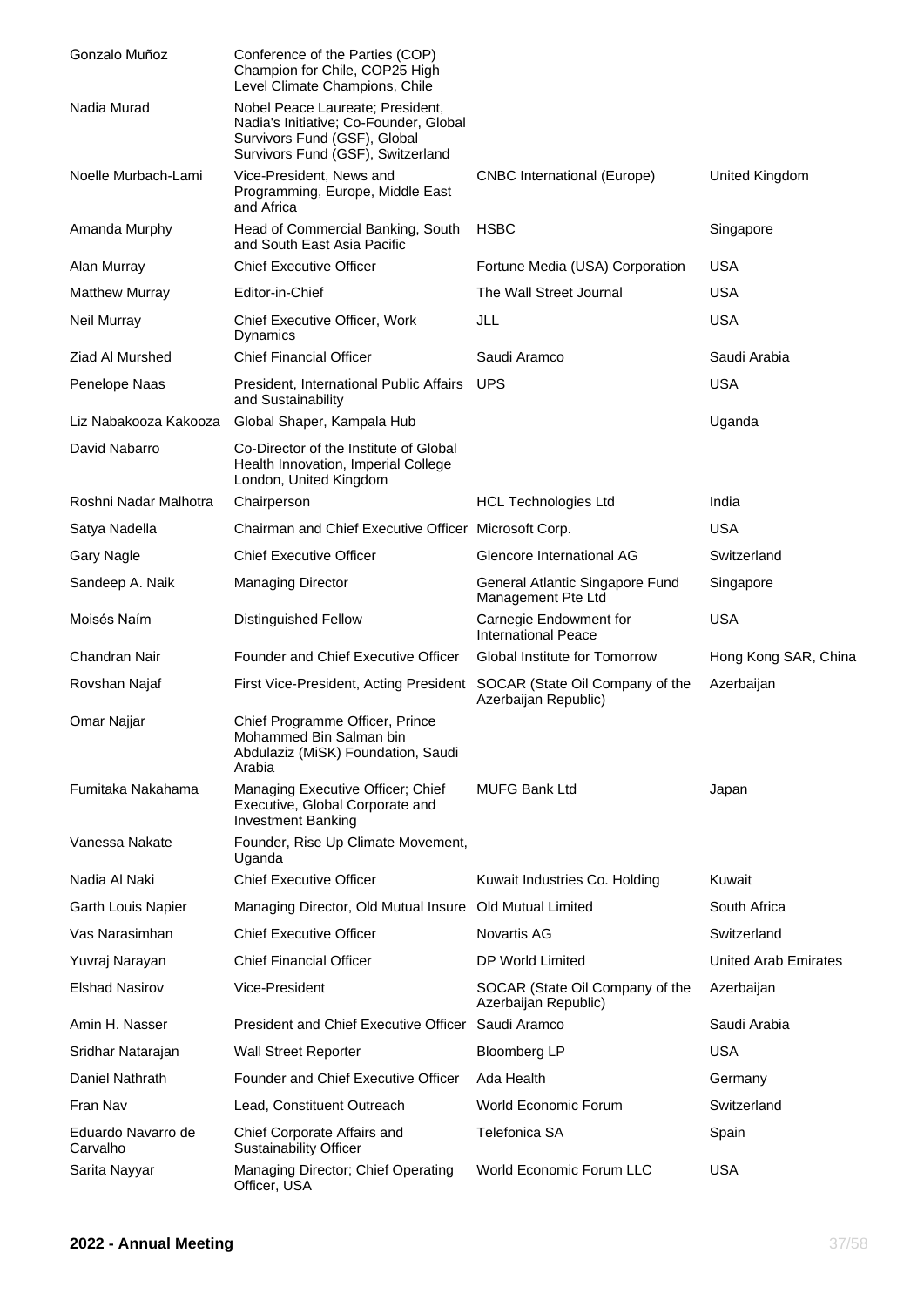| <b>Scott Neal</b>       | Senior Vice-President, Worldwide<br>Sales                                                      | <b>Gulfstream Aerospace Corporation</b>         | <b>USA</b>                 |
|-------------------------|------------------------------------------------------------------------------------------------|-------------------------------------------------|----------------------------|
| Cedrik Neike            | Member of the Managing Board                                                                   | Siemens AG                                      | Germany                    |
| John M. Neill           | Chairman and Group Chief Executive                                                             | Unipart Group of Companies                      | United Kingdom             |
| <b>Chris Nelson</b>     | President, Heating, Ventilating and<br>Air Conditioning (HVAC)                                 | <b>Carrier Global</b>                           | <b>USA</b>                 |
| Jane Nelson             | Director, Corporate Responsibility<br>Initiative, Harvard Kennedy School of<br>Government, USA |                                                 |                            |
| Mark Nelson             | Executive Vice-President,<br>Downstream and Chemicals                                          | <b>Chevron Corporation</b>                      | <b>USA</b>                 |
| Gim Huay Neo            | Managing Director, Centre for Nature<br>and Climate, World Economic Forum                      |                                                 |                            |
| Antonio Neri            | President and Chief Executive Officer Hewlett Packard Enterprise                               |                                                 | <b>USA</b>                 |
| <b>Michelle Nettles</b> | Chief People and Culture Officer                                                               | ManpowerGroup Inc.                              | <b>USA</b>                 |
| Laura M. Newinski       | Deputy Chair and Chief Operating<br>Officer                                                    | <b>KPMG</b>                                     | <b>USA</b>                 |
| Bronwyn Nielsen         | Founder and Chief Executive Officer                                                            | Nielsen Media and Associates                    | South Africa               |
| Tak Niinami             | <b>Chief Executive Officer</b>                                                                 | <b>Suntory Holdings Limited</b>                 | Japan                      |
| Ali Niknam              | Founder and Chief Executive Officer                                                            | bung                                            | <b>Netherlands</b>         |
| <b>Mads Nipper</b>      | <b>Chief Executive Officer</b>                                                                 | Ørsted                                          | Denmark                    |
| Hiroyuki Nishimura      | <b>Commentator and Editorial Board</b><br>Member                                               | Nikkei Inc.                                     | Japan                      |
| Fabrice Node-Langlois   | Editor-in-Chief, International<br>Economics                                                    | Le Figaro                                       | France                     |
| David Nothacker         | Chief Executive Officer and Co-<br>Founder                                                     | sennder Technologies GmbH                       | Germany                    |
| Renee Noto              | Partner and President                                                                          | <b>Brightstar Capital Partners</b>              | <b>USA</b>                 |
| Hussain J. AlNowais     | Chairman                                                                                       | Al Nowais Investments                           | United Arab Emirates       |
| Sithembile Ntombela     | Acting Chief Executive Officer, Brand<br>South Africa, South Africa                            |                                                 |                            |
| <b>Cherie Nursalim</b>  | Vice-Chairman                                                                                  | Giti Group                                      | People's Republic of China |
| <b>Rich Nuzum</b>       | President, Investments and<br>Retirement                                                       | Mercer (Marsh McLennan)                         | <b>USA</b>                 |
| Ndidi O. Nwuneli        | <b>Executive Chair, Sahel Consulting</b><br>Agriculture & Nutrition, Nigeria                   |                                                 |                            |
| Faraja Nyalandu         | Founder and Chief Executive Officer,<br>Shule Direct, Tanzania                                 |                                                 |                            |
| <b>Bruno Oberle</b>     | Director-General, International Union<br>for Conservation of Nature (IUCN),<br>Gland           |                                                 |                            |
| Jeremy O'Brien          | <b>Chief Executive Officer</b>                                                                 | PsiQuantum                                      | <b>USA</b>                 |
| Kathleen O'Connor       | Professor of Organizational<br>Behaviour, London Business School,<br>United Kingdom            |                                                 |                            |
| Kennedy Odede           | President, Chief Executive Officer<br>and Co-Founder                                           | <b>Shining Hope for Communities</b><br>(SHOFCO) | Kenya                      |
| Patrick Odier           | Chairman of the Board of Directors                                                             | Bank Lombard Odier & Co. Ltd                    | Switzerland                |
| Angela Oduor Lungati    | Executive Director, Ushahidi, South<br>Africa                                                  |                                                 |                            |
| <b>Thomas Ogilvie</b>   | <b>Chief Human Resources Officer</b>                                                           | Deutsche Post DHL Group                         | Germany                    |
| Kelly O'Grady           | Correspondent, Fox Business News,<br>United Kingdom                                            |                                                 |                            |
| Derek O'Halloran        | Head, Shaping the Future of Digital<br>Economy & New Value Creation;<br>Member, ExCom          | <b>World Economic Forum</b>                     | Switzerland                |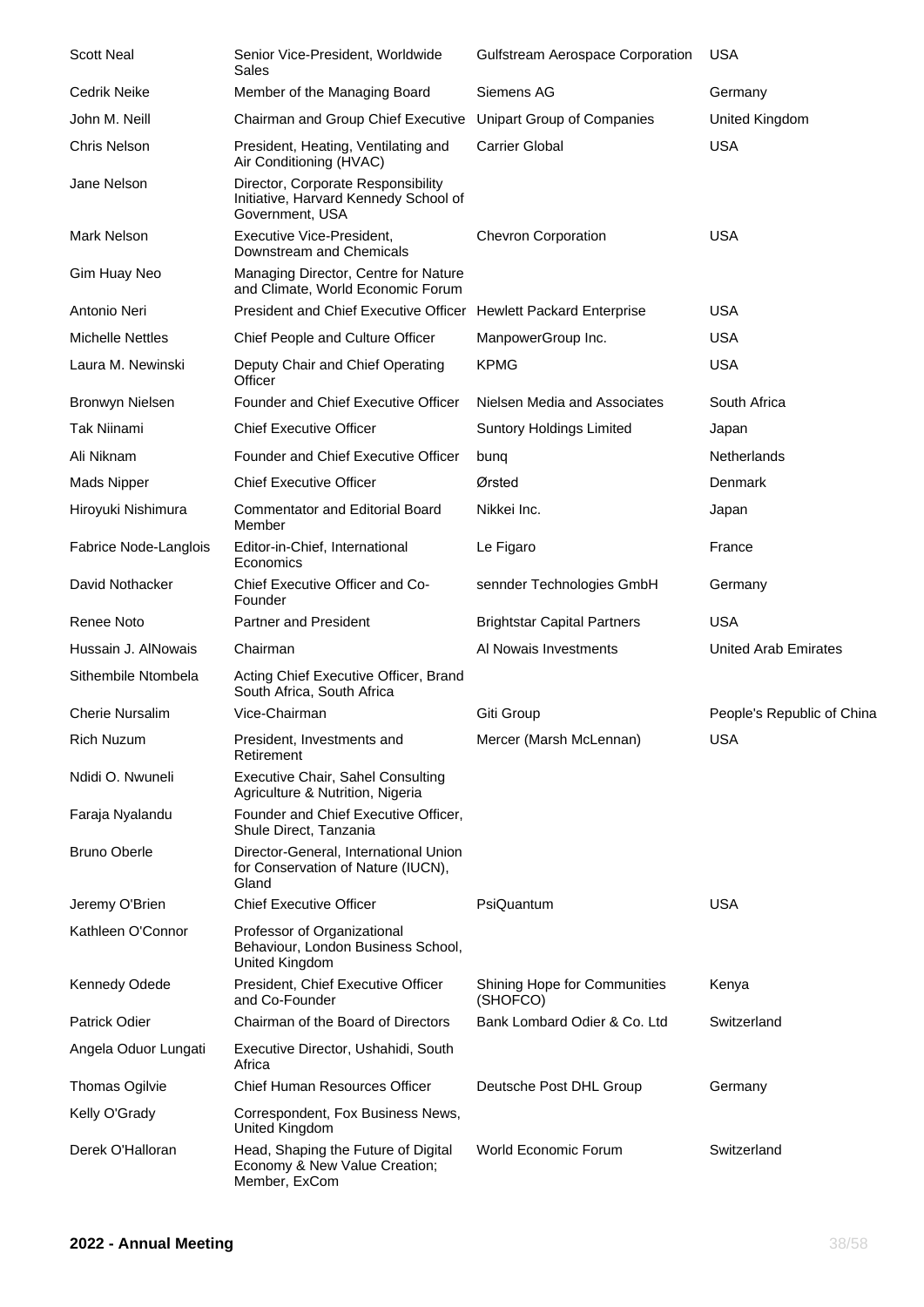| Moses Ojeisekhoba                      | <b>Chief Executive Officer</b>                                                                                                                             | Swiss Reinsurance Company Ltd               | Switzerland                 |
|----------------------------------------|------------------------------------------------------------------------------------------------------------------------------------------------------------|---------------------------------------------|-----------------------------|
| Sanda Ojiambo                          | <b>Chief Executive Officer and Executive</b><br>Director, United Nations Global<br>Compact, New York                                                       |                                             |                             |
| Mohamed Okash                          | Impact Officer, Mogadishu Hub                                                                                                                              |                                             | Somalia                     |
| Tom Okman                              | Co-Founder                                                                                                                                                 | <b>Nord Security</b>                        | Lithuania                   |
| Mikio Okumura                          | <b>President and Representative</b><br><b>Executive Officer</b>                                                                                            | Sompo Holdings Inc.                         | Japan                       |
| Lubna S. Olayan                        | <b>Chair of the Executive Committee</b>                                                                                                                    | <b>Olayan Financing Company</b>             | Saudi Arabia                |
| <b>Richard Oldfield</b>                | <b>Global Markets Leader</b>                                                                                                                               | PwC                                         | United Kingdom              |
| George Oliver                          | Chairman and Chief Executive Officer Johnson Controls                                                                                                      |                                             | <b>USA</b>                  |
| Jean-Marc Ollagnier                    | Chief Executive Officer, Europe                                                                                                                            | Accenture                                   | France                      |
| Umra Omar                              | <b>Founder and Executive Director</b>                                                                                                                      | Safari Doctors                              | Kenya                       |
| Martin O'Neill                         | Professor of Political Philosophy,<br>University of York, United Kingdom                                                                                   |                                             |                             |
| Tolu Oni                               | Director, Global Diet and Activity<br>Research Group and Network, MRC<br>Epidemiology Unit, University of<br>Cambridge, United Kingdom                     |                                             |                             |
| Ahmad Zulqarnain Onn                   | President and Group Chief Executive Permodalan Nasional Berhad (PNB) Malaysia                                                                              |                                             |                             |
| Makiko Ono                             | Managing Executive Officer, Chief<br><b>Sustainability Officer</b>                                                                                         | <b>Suntory Holdings Limited</b>             | Japan                       |
| Coen van Oostrom                       | Founder and Chief Executive Officer,<br><b>EDGE</b>                                                                                                        | OVG Real Estate B.V.                        | Netherlands                 |
| Anders Opedal                          | President and Chief Executive Officer Equinor ASA                                                                                                          |                                             | Norway                      |
| Mina Al-Oraibi                         | Editor-in-Chief                                                                                                                                            | The National                                | <b>United Arab Emirates</b> |
| Esteban Ordano                         | Founder and Chief Security Officer                                                                                                                         | Decentraland Foundation                     | Uruguay                     |
| Kathleen O'Reilly                      | Global Lead, Accenture Strategy                                                                                                                            | Accenture                                   | <b>USA</b>                  |
| Ahmet M. Oren                          | <b>Executive Chairman</b>                                                                                                                                  | Ihlas Holding SA                            | Turkey                      |
| Deborah Orida                          | Senior Managing Director; Global<br>Head, Real Assets; Chief<br>Sustainability Officer, Canada<br>Pension Plan Investment Board<br>(CPPIB), United Kingdom |                                             |                             |
| Ambrosie Bryant<br>Chukwueloka Orjiako | Chairman                                                                                                                                                   | Seplat Petroleum Development<br>Company Plc | Nigeria                     |
| Peter Orszag                           | Chief Executive Officer, Financial<br>Advisory                                                                                                             | Lazard                                      | USA                         |
| François Ortalo-Magné                  | Dean, London Business School,<br>United Kingdom                                                                                                            |                                             |                             |
| Salomey Osafo-Ampadu                   | Global Shaper, Accra Hub                                                                                                                                   |                                             | Ghana                       |
| Niklas Östberg                         | Co-Founder and Chief Executive<br>Officer                                                                                                                  | Delivery Hero                               | Germany                     |
| Meghan O'Sullivan                      | Jeane Kirkpatrick Professor of the<br>Practice of International Affairs;<br>Director, Geopolitics of Energy<br>Project, Harvard University, USA            |                                             |                             |
| Ahmed Ogwell Ouma                      | Deputy Director, Africa Centres for<br>Disease Control and Prevention<br>(Africa CDC), Ethiopia                                                            |                                             |                             |
|                                        | Hindou Oumarou Ibrahim President, Association for Indigenous<br>Women and Peoples of Chad<br>(AFPAT), Chad                                                 |                                             |                             |
| Sylvie Ouziel                          | Chief Executive Officer, Shared<br>Platforms                                                                                                               | <b>Publicis Groupe</b>                      | France                      |
| Jim Ovia                               | Chairman                                                                                                                                                   | Zenith Bank Plc                             | Nigeria                     |
| Ebru Özdemir                           | Chairperson of the Board                                                                                                                                   | Limak Holding                               | Turkey                      |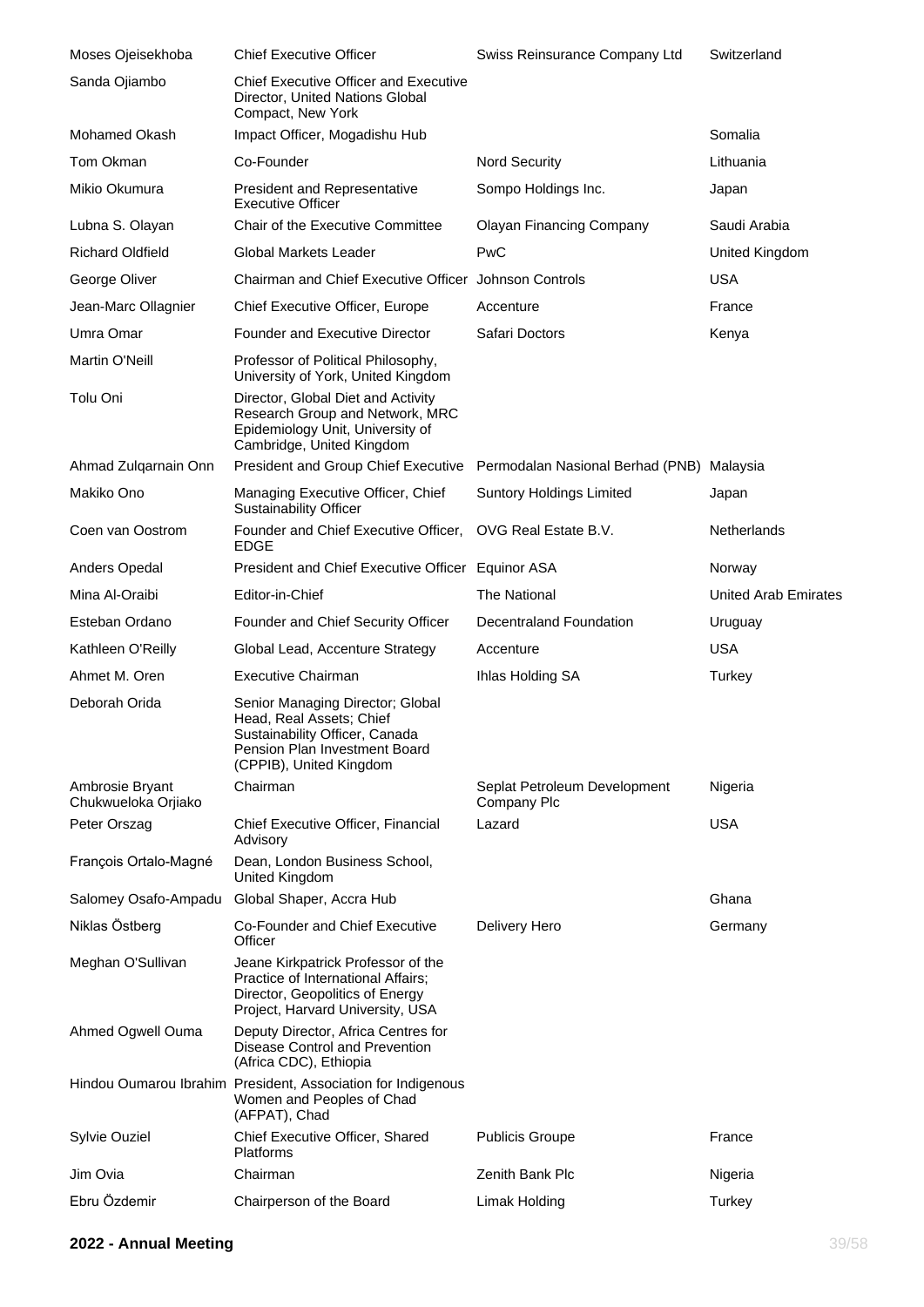| <b>Edwin Paalvast</b>               | Chief, International Markets                                                                                                                                                 | <b>Royal Philips</b>                                                 | <b>Netherlands</b>          |
|-------------------------------------|------------------------------------------------------------------------------------------------------------------------------------------------------------------------------|----------------------------------------------------------------------|-----------------------------|
| <b>Franz Paasche</b>                | <b>Chief Corporate Affairs Officer</b>                                                                                                                                       | PayPal                                                               | <b>USA</b>                  |
| Kahea Pacheco                       | Co-Director, Women's Earth Alliance,<br><b>USA</b>                                                                                                                           |                                                                      |                             |
| <b>Shahid Padinhare</b><br>Kodakatt | <b>Commercial Director</b>                                                                                                                                                   | Lulu Group International LLC                                         | <b>United Arab Emirates</b> |
| Paddy Padmanathan                   | Vice-Chairman and Chief Executive<br>Officer                                                                                                                                 | <b>ACWA POWER Company-Saudi</b><br><b>Listed Joint Stock Company</b> | Saudi Arabia                |
| Ben Page                            | <b>Chief Executive Officer</b>                                                                                                                                               | Ipsos Group GIE                                                      | France                      |
| <b>Amit Paley</b>                   | Chief Executive Officer and Executive The Trevor Project<br>Director                                                                                                         |                                                                      | <b>USA</b>                  |
| Nathalie Palladitcheff              | President and Chief Executive Officer Ivanhoé Cambridge                                                                                                                      |                                                                      | Canada                      |
| Megan Palmer                        | Executive Director, Bio Policy and<br>Leadership Initiatives; Adjunct<br>Professor, Department of<br>Bioengineering, Stanford University,<br><b>Stanford University, USA</b> |                                                                      |                             |
| Christy Pambianchi                  | Executive Vice-President; Chief<br>People Officer                                                                                                                            | Intel Corporation                                                    | <b>USA</b>                  |
| Sara Pantuliano                     | Chief Executive, ODI, United<br>Kingdom                                                                                                                                      |                                                                      |                             |
| Dimitri Papalexopoulos              | Chairman of the Group Executive<br>Committee                                                                                                                                 | <b>Titan Cement Company SA</b>                                       | Greece                      |
| Salil S. Parekh                     | Chief Executive Officer and Managing Infosys Limited<br>Director                                                                                                             |                                                                      | India                       |
| Rene Parker                         | <b>Chief Executive Officer</b>                                                                                                                                               | <b>RLabs</b>                                                         | South Africa                |
| Jon Domenic Parolini                | Councillor; Head, Department for<br>Economic and Social Affairs, Canton<br>of Grisons, Switzerland                                                                           |                                                                      |                             |
| Hadi Partovi                        | Founder and Chief Executive Officer                                                                                                                                          | Code.org                                                             | <b>USA</b>                  |
| <b>Shez Partovi</b>                 | Chief Innovation and Strategy Officer                                                                                                                                        | <b>Royal Philips</b>                                                 | <b>Netherlands</b>          |
| Solomiya Paslavska                  | Global Shaper, Lviv Hub                                                                                                                                                      |                                                                      | Ukraine                     |
| <b>Ashraf Patel</b>                 | Co-Founder                                                                                                                                                                   | Pravah and ComMutiny - The Youth India<br>Collective                 |                             |
| Imtiaz Patel                        | Chairman                                                                                                                                                                     | Multichoice Group Services (Pty) Ltd South Africa                    |                             |
| Lisha Patel                         | <b>Managing Director</b>                                                                                                                                                     | <b>Wellcome Trust</b>                                                | United Kingdom              |
| Sheela Patel                        | Director                                                                                                                                                                     | Society for the Promotion of Area<br><b>Resource Centres (SPARC)</b> | India                       |
| Gavin Patterson                     | President and Chief Revenue Officer                                                                                                                                          | Salesforce                                                           | <b>USA</b>                  |
| Rebecca Patterson                   | <b>Chief Investment Strategist</b>                                                                                                                                           | <b>Bridgewater Associates LP</b>                                     | <b>USA</b>                  |
| Simon Patterson                     | <b>Managing Director</b>                                                                                                                                                     | Silver Lake Europe LLP                                               | United Kingdom              |
| Jérôme Pécresse                     | Senior Vice-President, Energy<br>Transition                                                                                                                                  | GE                                                                   | France                      |
| Keld Louie Pedersen                 | <b>International Economics Editor</b>                                                                                                                                        | Morgenavisen Jyllands-Posten                                         | Denmark                     |
| Torben Möger Pedersen               | <b>Chief Executive Officer</b>                                                                                                                                               | PensionDanmark                                                       | Denmark                     |
| Claire Peng                         | Curator, Hong Kong Hub                                                                                                                                                       |                                                                      | Hong Kong SAR, China        |
| <b>Charlotte Pera</b>               | Vice-President, Strategy and<br>Programmes, Bezos Earth Fund, USA                                                                                                            |                                                                      |                             |
| Patrice Perche                      | Chief Revenue Officer and Executive Fortinet Inc.<br>Vice-President, Support                                                                                                 |                                                                      | <b>USA</b>                  |
| <b>Beatriz Perez</b>                | Senior Vice-President and Chief<br>Communications, Sustainability and<br><b>Strategic Partnerships Officer</b>                                                               | The Coca-Cola Company                                                | <b>USA</b>                  |
| <b>Bertrand Perez</b>               | Chief Operations Officer, Web 3.0<br>Technologies Foundation,<br>Switzerland                                                                                                 |                                                                      |                             |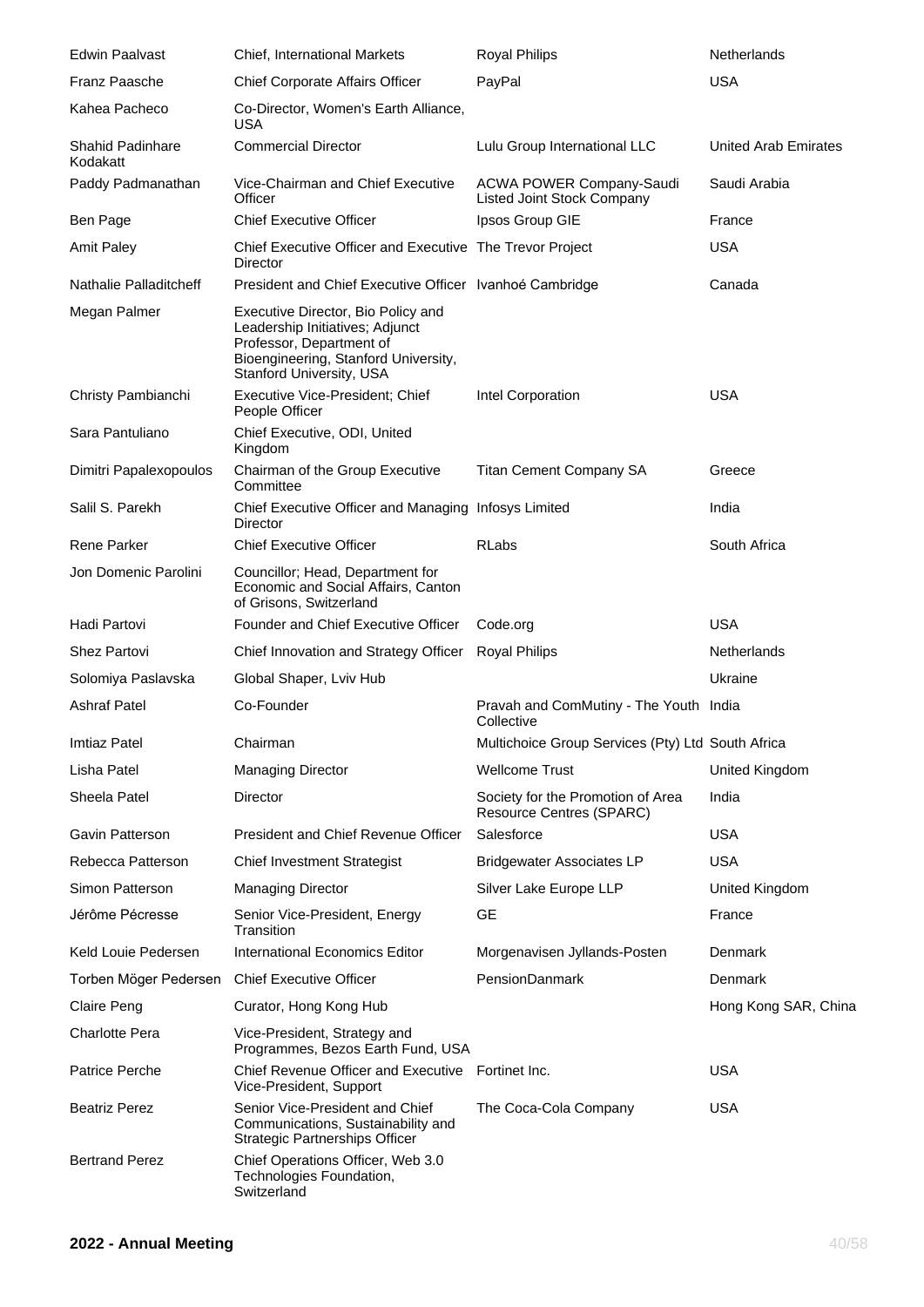| <b>Michael Perkinson</b> | Head, Asia Business Management                                                                         | <b>Guggenheim Partners LLC</b>   | <b>USA</b>     |
|--------------------------|--------------------------------------------------------------------------------------------------------|----------------------------------|----------------|
| Henry Ross Perot Jr      | Chairman of the Board                                                                                  | The Perot Companies              | <b>USA</b>     |
| <b>Alexey Pertin</b>     | Chairman of the Supervisory Board                                                                      | PJSC Smart-Holding               | Ukraine        |
| Michael Peter            | Chief Executive Officer, Mobility                                                                      | Siemens AG                       | Germany        |
| Ryan Petersen            | <b>Chief Executive Officer</b>                                                                         | Flexport, Inc.                   | <b>USA</b>     |
| <b>Glaucimar Peticov</b> | <b>Executive Director</b>                                                                              | Banco Bradesco SA                | Brazil         |
| <b>Franck Petitgas</b>   | Head, International                                                                                    | Morgan Stanley                   | United Kingdom |
| Peter Peyer              | Councillor; Head of the Department<br>Justice, Health and Safety Canton of<br>Grisons, Switzerland     |                                  |                |
| lan Phillips             | Vice-President, International News,<br>Associated Press (AP), USA                                      |                                  |                |
| Lance Pierce             | Chief Executive Officer, NetHope,<br>USA                                                               |                                  |                |
| Alexander Pigman         | Journalist                                                                                             | Agence France Presse (AFP)       | France         |
| <b>Victor Pinchuk</b>    | Founder                                                                                                | EastOne Group Limited            | United Kingdom |
| Peter Piot               | Handa Professor of Global Health,<br>London School of Hygiene and<br>Tropical Medicine, United Kingdom |                                  |                |
| <b>Graeme Pitkethly</b>  | <b>Chief Financial Officer</b>                                                                         | Unilever                         | United Kingdom |
| Renaud de Planta         | Chairman of the Group Executive<br>Committee                                                           | Banque Pictet & Cie SCA          | Switzerland    |
| Platon                   | Photographer and Founder                                                                               | The People's Portfolio           | <b>USA</b>     |
| Thomas Plenborg          | Chairman, DSV                                                                                          | Agility                          | Denmark        |
| Tom Plümmer              | Co-Founder and Chief Executive<br>Officer                                                              | Wingcopter GmbH                  | Germany        |
|                          |                                                                                                        |                                  |                |
| Chin Yee Png             | Deputy Chief Financial Officer                                                                         | Temasek International Pte Ltd    | Singapore      |
| Severin Podolak          | Head of Event Production; Member of<br>the Executive Committee, World<br>Economic Forum                |                                  |                |
| Marcel van Poecke        | Chairman                                                                                               | <b>VARO</b> Energy               | Switzerland    |
| Jacqueline Poh           | Managing Director, Singapore<br>Economic Development Board,<br>Singapore                               |                                  |                |
| Asahi Pompey             | President, Goldman Sachs<br>Foundation; Global Head, Corporate<br>Engagement                           | The Goldman Sachs Group Inc.     | <b>USA</b>     |
| Adar C. Poonawalla       | <b>Chief Executive Officer</b>                                                                         | Serum Institute of India Pvt Ltd | India          |
| Natasha Poonawalla       | Chairperson                                                                                            | Serum Life Sciences              | United Kingdom |
| Silviu Popovici          | Chief Executive Officer, Europe                                                                        | PepsiCo Inc.                     | Switzerland    |
| Andy Poppink             | Chief Executive Officer, Europe,<br>Middle East and Africa Markets                                     | JLL                              | Portugal       |
| <b>Ruth Porat</b>        | Senior Vice-President and Chief<br><b>Financial Officer</b>                                            | Google Inc.                      | <b>USA</b>     |
| Nicola Christine Port    | Chief Legal Officer, Member of the<br>Executive Committee, World<br>Economic Forum                     |                                  |                |
| <b>Benoit Potier</b>     | Chairman and Chief Executive Officer Air Liquide SA                                                    |                                  | France         |
| <b>Neil Potts</b>        | Vice-President, Content Policy                                                                         | Meta Platforms Inc.              | <b>USA</b>     |
| Dina Powell McCormick    | Global Head, Sustainability and<br>Inclusive Growth; Global Head,<br>Sovereign Business                | Goldman Sachs & Co. LLC          | <b>USA</b>     |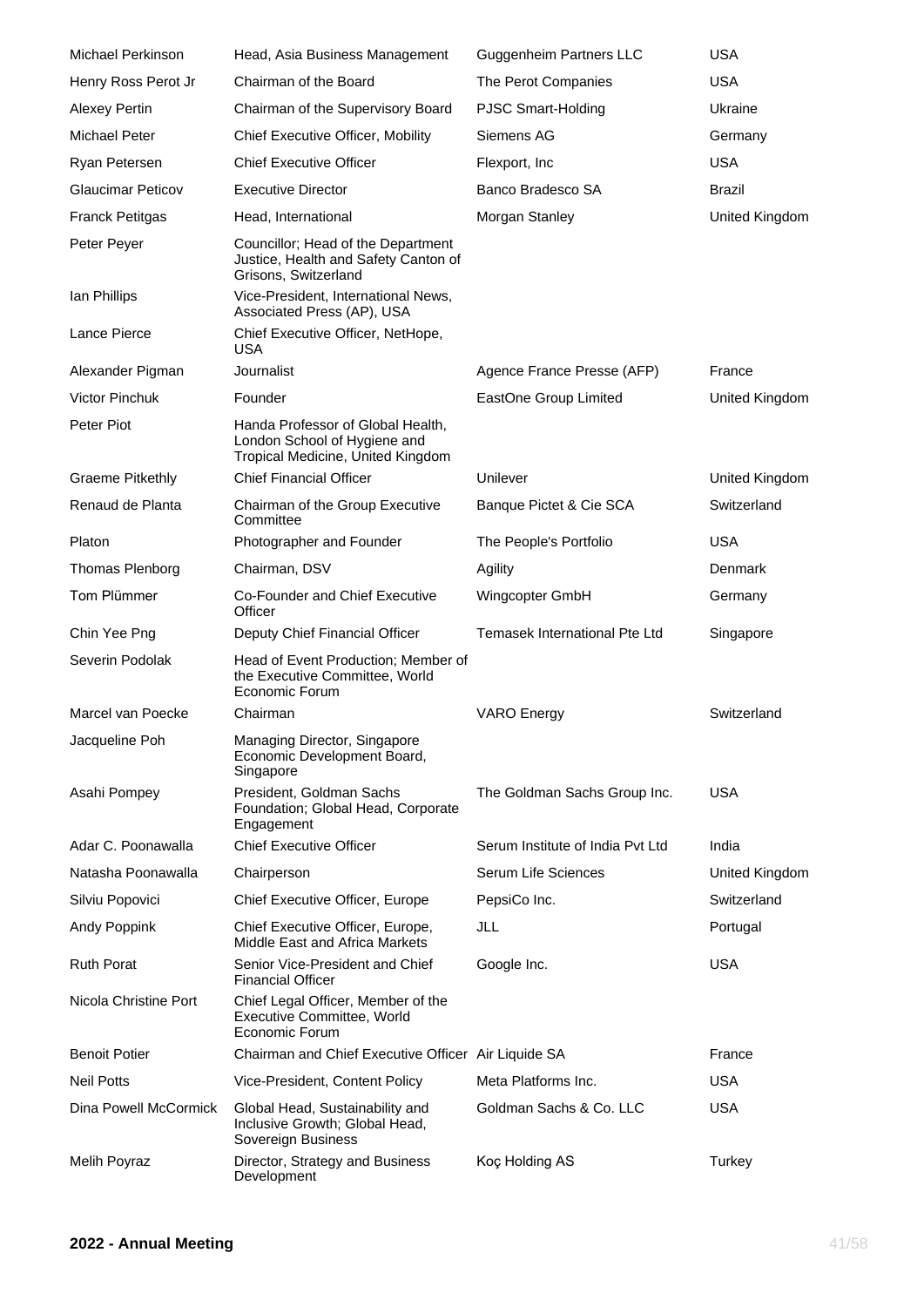| Sanjay Pradhan                    | <b>Chief Executive Officer, Open</b><br>Government Partnership, USA                                                   |                                            |                             |
|-----------------------------------|-----------------------------------------------------------------------------------------------------------------------|--------------------------------------------|-----------------------------|
| Markus Preiß                      | <b>Bureau Chief, Brussels</b>                                                                                         | ARD                                        | Belgium                     |
| Rishad Premji                     | <b>Executive Chairman</b>                                                                                             | <b>Wipro Limited</b>                       | India                       |
| <b>Matthew Prince</b>             | Co-Founder and Chief Executive<br>Officer                                                                             | Cloudflare Inc.                            | <b>USA</b>                  |
| <b>Robert Prince</b>              | Co-Chief Investment Officer                                                                                           | <b>Bridgewater Associates LP</b>           | <b>USA</b>                  |
| Jonas Prising                     | Chairman and Chief Executive Officer ManpowerGroup Inc.                                                               |                                            | <b>USA</b>                  |
| Jay Pryor                         | Vice-President, Business<br>Development                                                                               | <b>Chevron Corporation</b>                 | <b>USA</b>                  |
| Aroon Purie                       | Chairman and Editor-in-Chief                                                                                          | The India Today Group                      | India                       |
| Kalli Purie Bhandal               | Vice-Chairperson and Managing<br>Director                                                                             | The India Today Group                      | India                       |
| Abdulla Al Qadi                   | Executive Director, Exploration and<br>Production                                                                     | <b>Crescent Petroleum</b>                  | <b>United Arab Emirates</b> |
| <b>Mohammed Qahtani</b>           | Senior Vice-President, Upstream                                                                                       | Saudi Aramco                               | Saudi Arabia                |
| Ahmed Al Qaseer                   | Acting Chief Executive Officer,<br>Sharjah Investment and Development<br>Authority - Shurooq, United Arab<br>Emirates |                                            |                             |
| Maha Al Qattan                    | Group Chief People Officer                                                                                            | DP World Limited                           | United Arab Emirates        |
| Roberto Quarta                    | Partner and Chairman, Europe                                                                                          | Clayton, Dubilier & Rice LLP               | United Kingdom              |
| <b>Richard Quest</b>              | Anchor, Quest Means Business                                                                                          | <b>CNN</b> International                   | <b>USA</b>                  |
| James Quincey                     | Chairman and Chief Executive Officer The Coca-Cola Company                                                            |                                            | <b>USA</b>                  |
| Jason Quinn                       | <b>Group Financial Director</b>                                                                                       | Absa Group                                 | South Africa                |
| Nzinga Qunta                      | Anchor                                                                                                                | South African Broadcasting Corp.<br>(SABC) | South Africa                |
| Rima Qureshi                      | <b>Executive Vice-President and Chief</b><br><b>Strategy Officer</b>                                                  | <b>Verizon Communications</b>              | <b>USA</b>                  |
| Rajashree R                       | Global Chief Marketing Officer                                                                                        | <b>Tata Consultancy Services Ltd</b>       | India                       |
| Rani Raad                         | President, CNN Worldwide<br>Commercial                                                                                | <b>CNN Worldwide</b>                       | United Kingdom              |
| Rachid Mohamed Rachid Founder     |                                                                                                                       | Alsara Investment SA                       | Switzerland                 |
| Gideon Rachman                    | Associate Editor and Chief Foreign<br><b>Affairs Commentator</b>                                                      | The Financial Times                        | United Kingdom              |
| Cynthia Racine                    | <b>Radio Business Editor</b>                                                                                          | <b>SRG SSR</b>                             | Switzerland                 |
| Shanti Raghavan                   | Founder                                                                                                               | Enable India                               | India                       |
| Jeremy Antoine Raguain            | Global Shaper, Victoria Hub                                                                                           |                                            | Seychelles                  |
| Sami Rahal                        | Chief Executive Officer, Central<br>Europe                                                                            | Deloitte                                   | France                      |
| <b>Mohamed Sarfroz</b><br>Rahiman | Chief of Staff                                                                                                        | <b>VPS Healthcare</b>                      | <b>United Arab Emirates</b> |
| Shayan Rahman                     | Director                                                                                                              | Beximco Ltd                                | Bangladesh                  |
| Krishnan Rajagopalan              | President and Chief Executive Officer Heidrick & Struggles                                                            |                                            | <b>USA</b>                  |
| G. B. S. Raju                     | Chairman, GMR Airports                                                                                                | <b>GMR Infrastructure Limited</b>          | India                       |
| Ashish Rajvanshi                  | <b>Chief Executive Officer</b>                                                                                        | Adani Defence and Aerospace                | India                       |
| Monica A. Ramos Li                | Outgoing Curator, Lima Hub                                                                                            |                                            | Peru                        |
| Sebastian Ramspeck                | International Correspondent; Anchor,<br>#SRFglobal                                                                    | <b>SRG SSR</b>                             | Switzerland                 |
| Subramanian Rangan                | The Abu Dhabi Crown Prince Court<br><b>Endowed Chair in Societal Progress</b>                                         | <b>INSEAD</b>                              | France                      |
| Vikram Rao                        | <b>Chief Trust Officer</b>                                                                                            | Salesforce                                 | <b>USA</b>                  |
| Karim Raslan                      | Founder                                                                                                               | <b>KRA Group</b>                           | Indonesia                   |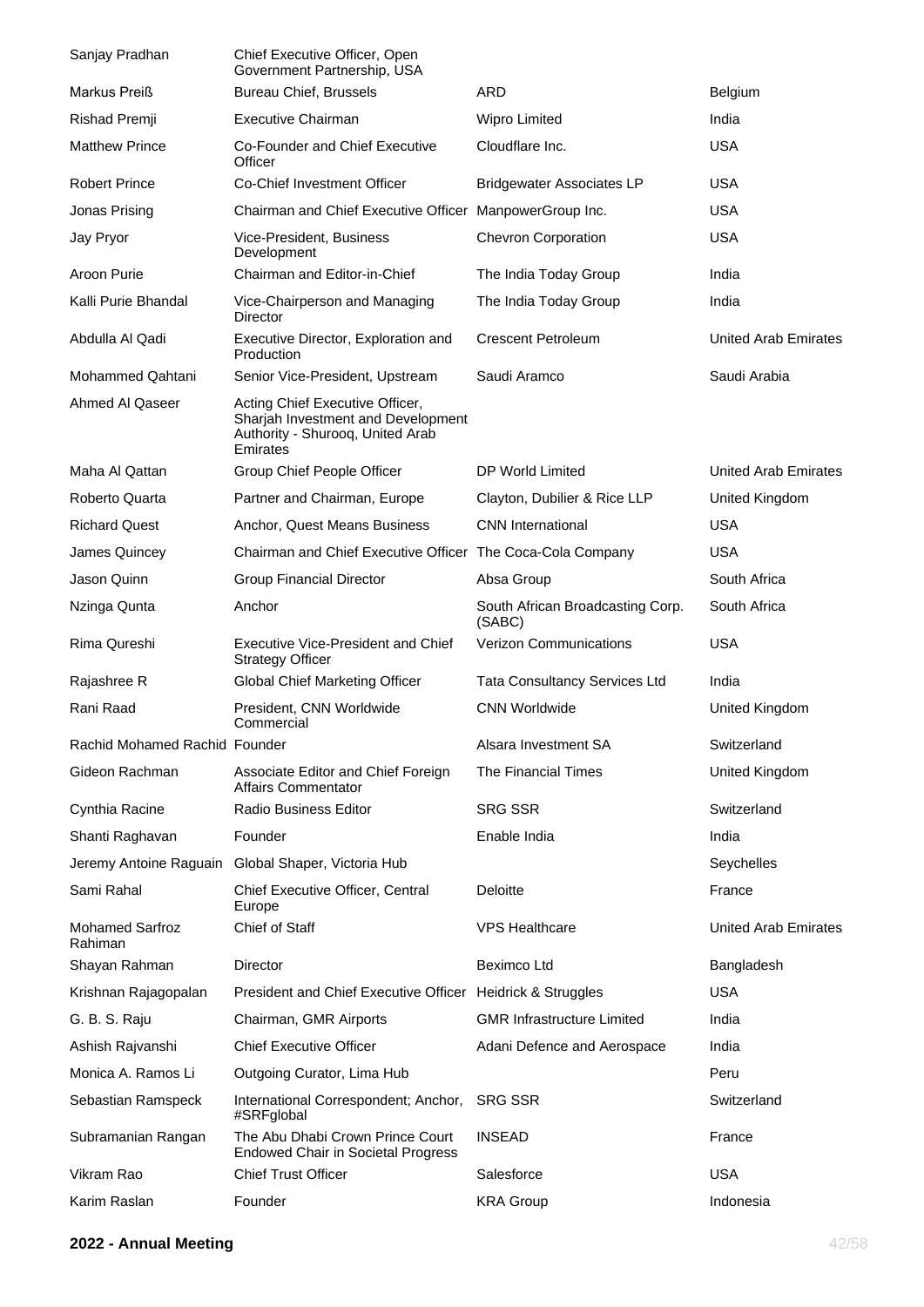| Morten Enggaard<br>Rasmussen | Executive Vice-President, People,<br>Sustainability and Brand                                  | Novozymes A/S                           | Denmark        |
|------------------------------|------------------------------------------------------------------------------------------------|-----------------------------------------|----------------|
| Vaishali Rastogi             | Global Leader, Technology, Media<br>and Telecommunications Practice                            | <b>Boston Consulting Group</b>          | Singapore      |
| Christian Rathgeb            | Head, Finance and Communities,<br>Canton of Grisons, Switzerland                               |                                         |                |
| Buranin Rattanasombat        | Senior Executive Vice-President,<br>Innovation and New Ventures                                | PTT Public Company Limited              | Thailand       |
| Carlo Ratti                  | Director, SENSEable City Laboratory,<br>MIT - Department of Urban Studies<br>and Planning, USA |                                         |                |
| Arrie Rautenbach             | <b>Group Chief Executive Officer</b>                                                           | Absa Group Ltd                          | South Africa   |
| Byju Raveendran              | Founder and Chief Executive Officer                                                            | Think and Learn Private Limited         | India          |
| Esteban Raventós             | Member of the Global Executive<br>Committee and Chair, Europe, Middle<br>East and Africa       | <b>Baker McKenzie</b>                   | Spain          |
| Mark Read                    | <b>Chief Executive Officer</b>                                                                 | WPP Plc                                 | United Kingdom |
| <b>Matthias Rebellius</b>    | Member of the Managing Board and<br>Chief Executive Officer, Smart<br>Infrastructure           | Siemens AG                              | Germany        |
| Jonathan Reckford            | Chief Executive Officer, Habitat for<br>Humanity International (HFH), USA                      |                                         |                |
| Pamela D.A. Reeve            | Chair of the Board                                                                             | American Tower Corporation              | <b>USA</b>     |
| Klaus P. Regling             | Managing Director, European Stability<br>Mechanism (ESM), Luxembourg                           |                                         |                |
| Iskra Reic                   | Executive Vice-President, Vaccines<br>and Immune Therapies Unit                                | AstraZeneca Plc                         | Switzerland    |
| Joerg Reinhardt              | Chairman of the Board of Directors                                                             | Novartis AG                             | Switzerland    |
| Helmut Reisinger             | Chief Executive Officer, Europe,<br>Middle East and Africa and Latin<br>America                | Palo Alto Networks                      | Netherlands    |
| <b>Ulrich Reitz</b>          | Head, Business News                                                                            | N-TV                                    | Germany        |
| Shefali Rekhi                | Editor and Director, Asia News<br>Network; ANN Editor, Straits Times,<br>Singapore             |                                         |                |
| Luc Remont                   | <b>Executive Vice-President</b>                                                                | Schneider Electric SE                   | France         |
| Punit Renjen                 | <b>Global Chief Executive Officer</b>                                                          | Deloitte                                | <b>USA</b>     |
| John Repko                   | Executive Vice-President, Chief<br><b>Information Officer</b>                                  | AIG                                     | <b>USA</b>     |
| Ingrid Reumert               | Senior Vice-President, Group<br><b>Stakeholder Relations</b>                                   | Ørsted                                  | Denmark        |
| Michel Reybier               | Director                                                                                       | <b>Swiss Medical Network SA</b>         | Switzerland    |
| Francisco Reynés             | Chairman and Chief Executive Officer Naturgy                                                   |                                         | Spain          |
| David Rhodes                 | <b>Group Director</b>                                                                          | Sky News - BSkyB                        | United Kingdom |
| Sheri Rhodes                 | <b>Chief Customer Officer</b>                                                                  | Workday Inc.                            | <b>USA</b>     |
| James T. Riady               | Founder and Honorary Chairman,<br>Siloam Hospitals Group                                       | Lippo Group                             | Indonesia      |
| John Riady                   | <b>Chief Executive Officer</b>                                                                 | PT Lippo Karawaci Tbk                   | Indonesia      |
| Anne Richards                | <b>Chief Executive Officer</b>                                                                 | <b>Fidelity International</b>           | United Kingdom |
| Nela Richardson              | Senior Vice-President; Chief<br>Economist                                                      | Automatic Data Processing Inc.<br>(ADP) | <b>USA</b>     |
| Dick Richelle                | Chairman of the Executive Board and Royal Vopak<br><b>Chief Executive Officer</b>              |                                         | Netherlands    |
| Philipp Rickenbacher         | <b>Chief Executive Officer</b>                                                                 | Bank Julius Baer & Co. Ltd              | Switzerland    |
| Luc Rieb                     | main recipient                                                                                 | test organization                       | Germany        |
| <b>Torsten Riecke</b>        | International Correspondent                                                                    | Handelsblatt GmbH                       | Germany        |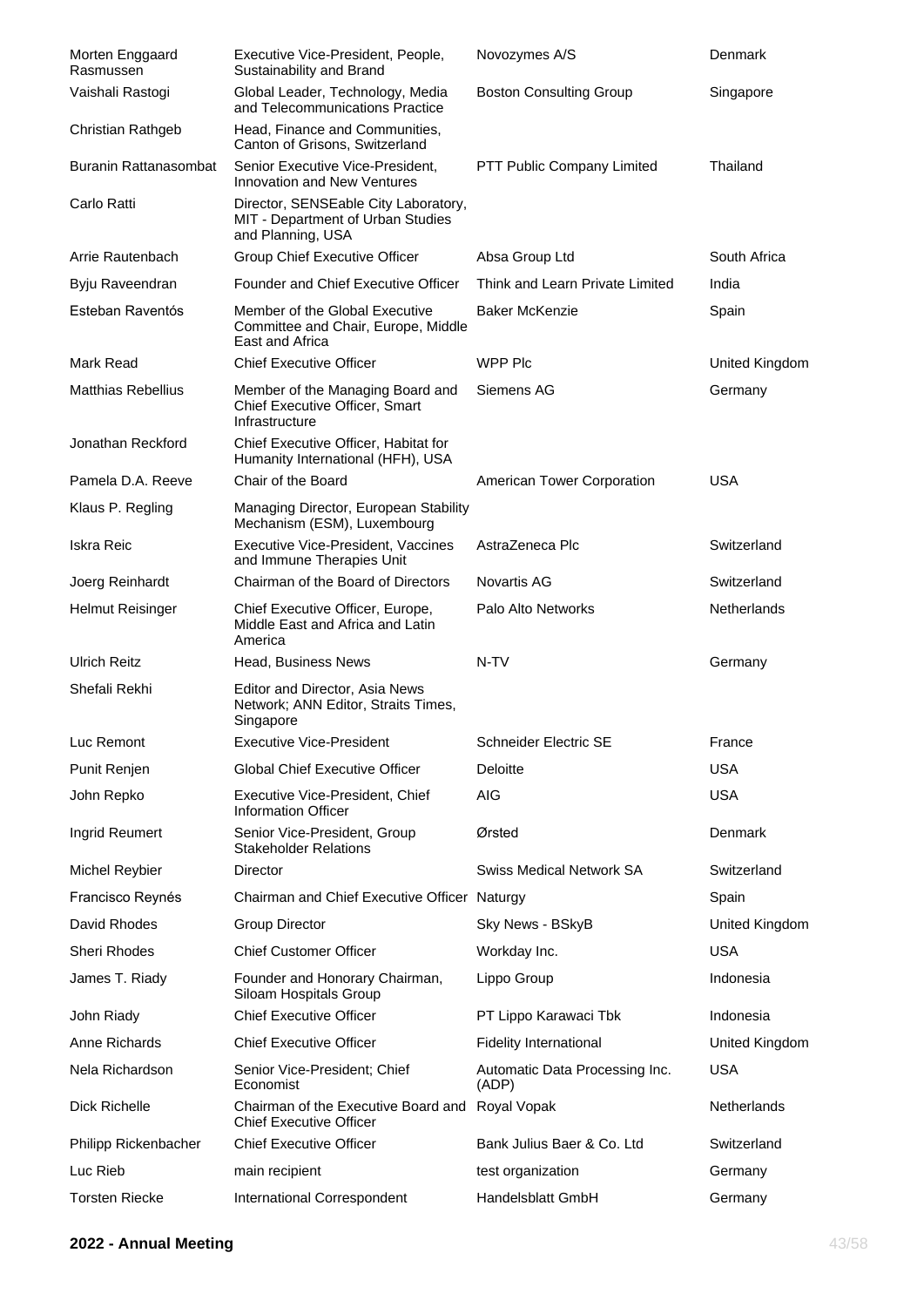| Jen Riedel                       | Global Shaper, Boston Hub                                                                                                      |                                                            | <b>USA</b>     |
|----------------------------------|--------------------------------------------------------------------------------------------------------------------------------|------------------------------------------------------------|----------------|
| Anna Riedl                       | Global Shaper, Vienna Hub                                                                                                      |                                                            | Austria        |
| Jürgen Rigterink                 | <b>First Vice-President</b>                                                                                                    | European Bank for Reconstruction<br>and Development (EBRD) | United Kingdom |
| Christiana Riley                 | Member of the Management Board,<br>Chief Executive Officer, Americas                                                           | Deutsche Bank AG                                           | <b>USA</b>     |
| Keller Rinaudo                   | <b>Chief Executive Officer</b>                                                                                                 | Zipline International Inc.                                 | USA            |
| Alexander Rinke                  | Co-Chief Executive Officer and Co-<br>Founder                                                                                  | Celonis SE                                                 | Germany        |
| Nivedha RM                       | <b>Chief Executive Officer</b>                                                                                                 | Trashcon                                                   | India          |
| Caroline Roan                    | Senior Vice-President, Global Health<br>and Patient Access                                                                     | Pfizer, Inc.                                               | <b>USA</b>     |
| <b>Chuck Robbins</b>             | <b>Chair and Chief Executive Officer</b>                                                                                       | Cisco Systems, Inc.                                        | <b>USA</b>     |
| Anthony Robert Hobley            | Co-Executive Director, Mission<br>Possible Partnership and an<br>Executive Fellow, WEF, World<br>Economic Forum                |                                                            |                |
| <b>Philip Roberts</b>            | Head, Global Corporate and<br>Investment Banking, Europe, Middle<br>East and Africa (EMEA); Deputy<br>Regional Executive, EMEA | <b>MUFG Bank Ltd</b>                                       | United Kingdom |
| Andrew Robertson                 | President and Chief Executive Officer BBDO Worldwide                                                                           |                                                            | <b>USA</b>     |
| Marcela Rocha                    | <b>Executive Director, Corporate Affairs</b>                                                                                   | <b>JBS S/A</b>                                             | Brazil         |
| <b>Christian Rochat</b>          | Partner                                                                                                                        | Clayton, Dubilier & Rice LLP                               | United Kingdom |
| Vincent Roche                    | President and Chief Executive Officer Analog Devices Inc.                                                                      |                                                            | <b>USA</b>     |
| Darius Rochebin                  | Presenter                                                                                                                      | LCI                                                        | France         |
| Jörg Rockenhäuser                | Partner; Head, Germany, Austria,<br>Switzerland (DACH)                                                                         | Permira Beteiligungsberatung<br>GmbH                       | Germany        |
| Johan Rockström                  | Director, Potsdam Institute for<br>Climate Impact Research (PIK),<br>Germany                                                   |                                                            |                |
| <b>Mauricio Rodas</b>            | Visiting Scholar, University of<br>Pennsylvania, USA                                                                           |                                                            |                |
| Carlos Rodriguez-Pastor Chairman |                                                                                                                                | Intercorp Peru Ltd                                         | Peru           |
| Alex Rogers                      | President, Qualcomm Technology<br>Licensing (QTL) and Global Affairs                                                           | Qualcomm Incorporated                                      | <b>USA</b>     |
| James Rogers                     | Founder and Chief Executive Officer                                                                                            | Apeel                                                      | <b>USA</b>     |
| Matt Rogers                      | Chief Executive Officer, Mission<br>Possible Partnership, USA                                                                  |                                                            |                |
| Mel Rogers                       | Head of Strategic Affairs; Member of<br>the Executive Committee                                                                | World Economic Forum                                       | Switzerland    |
| Karl von Rohr                    | Member of the Management Board                                                                                                 | Deutsche Bank AG                                           | Germany        |
| Lars-Hendrik Röller              | Professor of Economics, ESMT<br>Berlin, Germany                                                                                |                                                            |                |
| <b>Guy Rolnik</b>                | Founding Editor-in-Chief, The Marker; Ha'aretz-TheMarker Daily<br>Deputy Publisher, Ha'aretz Group                             | Newspaper                                                  | Israel         |
| Michele Romanow                  | Co-Founder and Chief Executive<br>Officer                                                                                      | Clearco                                                    | Canada         |
| Guillermo Romo                   | President and Chief Executive Officer Grupo Mega                                                                               |                                                            | Mexico         |
| Eric Rondolat                    | <b>Chief Executive Officer</b>                                                                                                 | Signify                                                    | Netherlands    |
| <b>Mark Edward Rose</b>          | Chairman and Chief Executive Officer Avison Young (Canada) Inc.                                                                |                                                            | Canada         |
| <b>Philip Rosedale</b>           | Co-Founder                                                                                                                     | <b>High Fidelity</b>                                       | <b>USA</b>     |
| Jeffrey Allen Rosen              | Deputy Chairman                                                                                                                | Lazard                                                     | <b>USA</b>     |
| Joachim Rosenberg                | Executive Vice-President, Volvo<br>Group; President                                                                            | Volvo Energy                                               | Sweden         |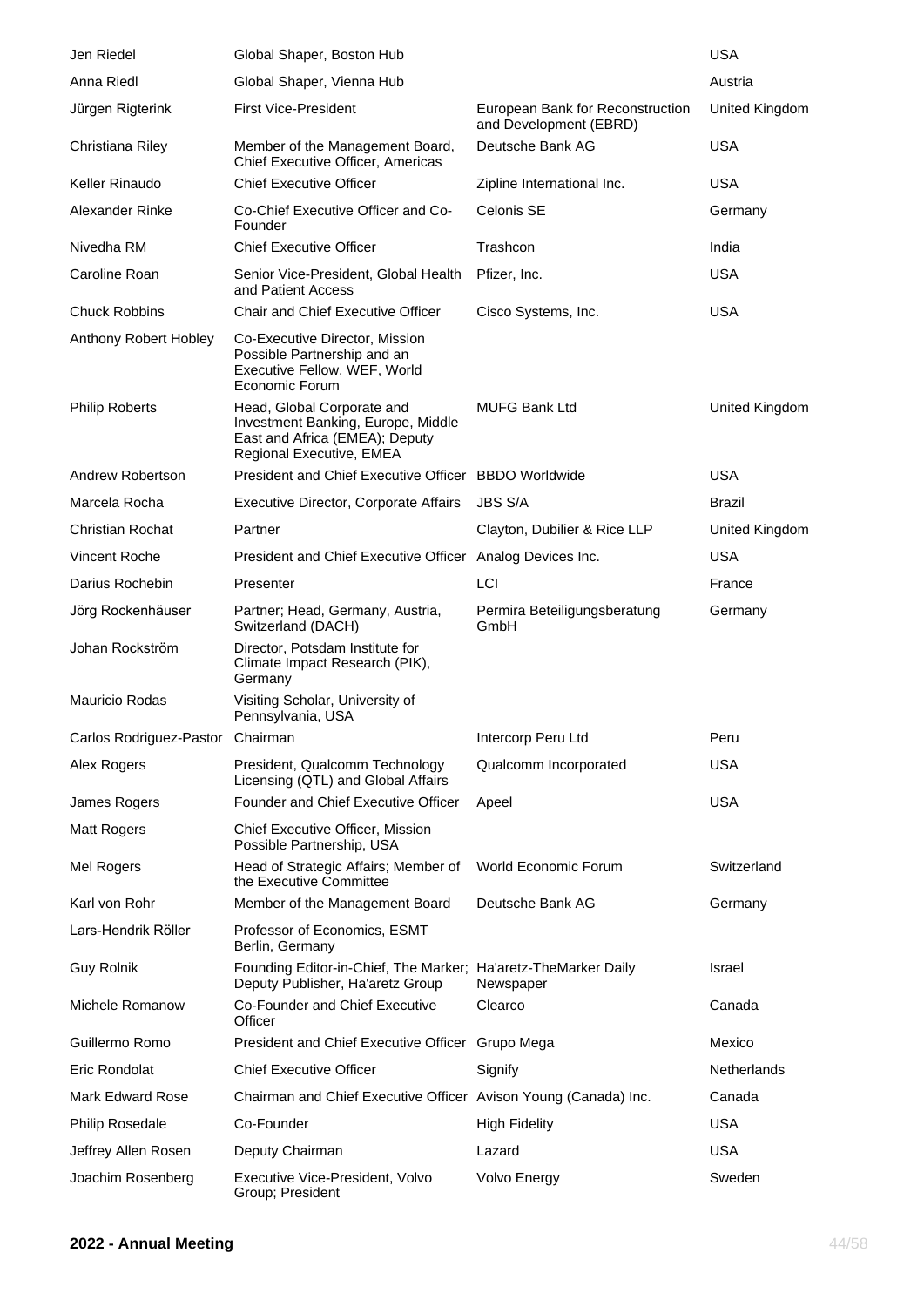| Björn Rosengren               | President and Chief Executive Officer ABB Ltd                                                            |                                                          | Switzerland                 |
|-------------------------------|----------------------------------------------------------------------------------------------------------|----------------------------------------------------------|-----------------------------|
| Daniel L. Rosensweig          | President and Chief Executive Officer Chegg, Inc.                                                        |                                                          | <b>USA</b>                  |
| <b>Martin Rossen</b>          | Senior Vice-President and Head,<br>Group Communication and<br>Sustainability                             | Danfoss A/S                                              | Denmark                     |
| Kenneth Roth                  | <b>Executive Director</b>                                                                                | Human Rights Watch                                       | <b>USA</b>                  |
| <b>Bianca Rothier</b>         | International Correspondent, Globo<br>TV, Brazil                                                         |                                                          |                             |
| Jackson Rowland               | Community Champion, Auckland Hub                                                                         |                                                          | New Zealand                 |
| David M. Rubenstein           | Co-Founder and Co-Chairman                                                                               | The Carlyle Group                                        | <b>USA</b>                  |
| Andrew Rubin                  | Chief Executive Officer and Founder                                                                      | Illumio, Inc.                                            | <b>USA</b>                  |
| Andy Rubin                    | Deputy Chair                                                                                             | Pentland Group Plc                                       | United Kingdom              |
| Laura Rudas                   | Executive Vice-President, Strategy                                                                       | Palantir Technologies Inc.                               | Germany                     |
| Khalid Al Rumaihi             | Member of the Board, Bahrain<br>Economic Development Board,<br>Bahrain                                   |                                                          |                             |
| <b>Stuart Russell</b>         | Professor of Computer Science                                                                            | University of California, Berkeley                       | <b>USA</b>                  |
| <b>Arthur Rutishauser</b>     | Editor-in-Chief<br>Tamedia/SonntagsZeitung                                                               | SonntagsZeitung                                          | Switzerland                 |
| Ignacio S. Galán              | Chairman and Chief Executive Officer Iberdrola SA                                                        |                                                          | Spain                       |
| Rodolphe Saade                | Chairman and Chief Executive Officer CMA CGM Group                                                       |                                                          | France                      |
| <b>Anelise Sacks</b>          | Senior Vice-President and Chief<br><b>Customer Officer</b>                                               | Analog Devices Inc.                                      | <b>USA</b>                  |
| Sadhguru                      | Founder                                                                                                  | Isha Foundation                                          | India                       |
| Hernan Saenz                  | Senior Partner and Global Head,<br>Performance Improvement Practice                                      | Bain & Company Inc.                                      | <b>USA</b>                  |
| Diego Saez Gil                | Founder and Chief Executive Officer,<br>Pachama, Argentina                                               |                                                          |                             |
| Amílcar Safeca                | <b>Executive Director and Chief</b><br><b>Technology Officer</b>                                         | <b>Unitel SA</b>                                         | Angola                      |
| Saugata Saha                  | President, S&P Global Platts                                                                             | S&P Global                                               | <b>USA</b>                  |
| Kazuhiro Saito                | Representative Director, President<br>and Chief Executive Officer                                        | Suntory Beverage & Food Limited                          | Japan                       |
| Hussain Sajwani               | Chairman                                                                                                 | DAMAC International Limited                              | <b>United Arab Emirates</b> |
| Asif Saleh                    | Executive Director, BRAC,<br>Bangladesh                                                                  |                                                          |                             |
| Essa Al Saleh                 | <b>Chief Executive Officer</b>                                                                           | Volta Trucks AB                                          | Sweden                      |
| Henadi Al Saleh               | Chair of the Board of Directors                                                                          | Agility                                                  | Kuwait                      |
| Axton Salim                   | Director and Member of the Board                                                                         | PT Indofood CBP Sukses Makmur<br>Tbk                     | Indonesia                   |
| Waleed Bin Salman             | <b>Executive Vice-President, Business</b><br>Development and Excellence                                  | Dubai Electricity and Water<br>Authority (DEWA)          | <b>United Arab Emirates</b> |
| Christophe Salmon             | Group Chief Financial Officer                                                                            | Trafigura Group Pte Ltd                                  | Switzerland                 |
| Zakia Samimi                  | Vice-Curator, Mazar-e-Sharif Hub                                                                         |                                                          | Afghanistan                 |
| Kim Samuel                    | Director                                                                                                 | The Samuel Group                                         | Canada                      |
| Gisela Sanchez                | Director, Corporate Affairs, Marketing, Bac International Bank Inc<br><b>Strategy and Sustainability</b> |                                                          | Costa Rica                  |
| Dilhan Pillay<br>Sandrasegara | <b>Chief Executive Officer</b>                                                                           | Temasek International Pte Ltd                            | Singapore                   |
| Peter Sands                   | <b>Executive Director</b>                                                                                | The Global Fund To Fight Aids,<br>Tuberculosis & Malaria | Switzerland                 |
| M. Sanjayan                   | <b>Chief Executive Officer</b>                                                                           | Conservation International                               | <b>USA</b>                  |
| Shyam Sankar                  | <b>Chief Operating Officer</b>                                                                           | Palantir Technologies Inc.                               | <b>USA</b>                  |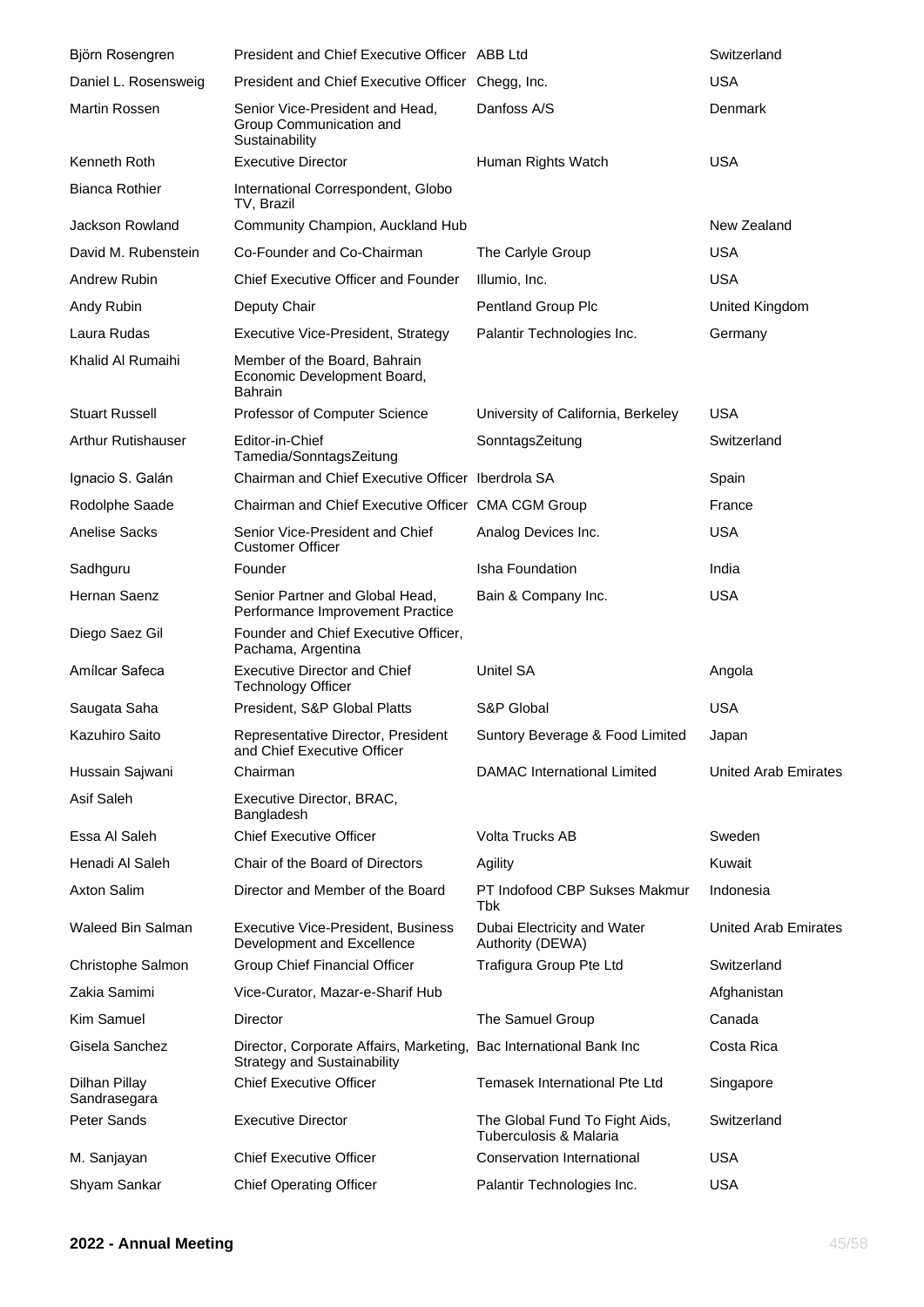| José Soares dos Santos            | Member of the Board                                                                                 | Jerónimo Martins SGPS SA                             | Portugal       |
|-----------------------------------|-----------------------------------------------------------------------------------------------------|------------------------------------------------------|----------------|
| Rodrigo Santos                    | Member of the Board of<br>Management; Head, Crop Science<br>Division                                | Bayer AG                                             | <b>USA</b>     |
| Dev Sanyal                        | <b>Chief Executive Officer</b>                                                                      | <b>VARO</b> Energy                                   | Switzerland    |
| Jose Manuel Sanz<br>Mingote       | Director, Chief Editor                                                                              | Agencia EFE                                          | Spain          |
| Laure Sappey                      | Community Associate Public Figures,<br>World Economic Forum                                         |                                                      |                |
| Laure Sappey                      | <b>Event Registration Specialist</b>                                                                | World Economic Forum                                 | Switzerland    |
| Hala Saqf Alkheit                 | Global Shaper, Haifa Hub                                                                            |                                                      | Israel         |
| Samir Saran                       | President, Observer Research<br>Foundation (ORF), India                                             |                                                      |                |
| Alvin Sariaatmadja                | <b>President Director</b>                                                                           | PT Elang Mahkota Teknologi<br>(Emtek)                | Indonesia      |
| Sergio Sarmiento                  | Editor-in-Chief and Vice-President,<br><b>Board of Editors</b>                                      | TV Azteca                                            | Mexico         |
| Nobuhiko Sasaki                   | <b>Chairman and Chief Executive</b><br>Officer, Japan External Trade<br>Organization (JETRO), Japan |                                                      |                |
| Taisuke Sasanuma                  | Representative Partner                                                                              | Advantage Partners, Inc.                             | Japan          |
| Wael Sawan                        | Director, Integrated Gas and<br>Renewables                                                          | Shell Plc                                            | United Kingdom |
| Dhruv Sawhney                     | <b>Chief Operating Officer; Business</b><br>Head                                                    | <b>UPL Ltd</b>                                       | India          |
| Inderpreet Sawhney                | <b>General Counsel and Chief</b><br><b>Compliance Officer</b>                                       | Infosys Ltd                                          | <b>USA</b>     |
| Stefano Scabbio                   | President, Southern and Eastern<br>Europe                                                           | ManpowerGroup                                        | Italy          |
| Anthony Scaramucci                | Founder                                                                                             | <b>SkyBridge Capital</b>                             | <b>USA</b>     |
| <b>Stefan Schaible</b>            | <b>Global Managing Partner</b>                                                                      | Roland Berger Holding GmbH                           | Germany        |
| Dominik Schaller                  | <b>Managing Partner</b>                                                                             | Egon Zehnder International Schweiz Switzerland<br>AG |                |
| <b>Wolf-Henning Scheider</b>      | Chairman of the Board of<br>Management and Chief Executive<br>Officer                               | <b>ZF Friedrichshafen AG</b>                         | Germany        |
| Jan-Willem Scheijgrond            | Vice-President; Global Head,<br>Government and Public Affairs                                       | <b>Royal Philips</b>                                 | Netherlands    |
| Christoph Schell                  | <b>Chief Commercial Officer</b>                                                                     | Intel Corporation                                    | <b>USA</b>     |
| Jennifer Schenker                 | Founder and Editor-in-Chief                                                                         | The Innovator                                        | France         |
| Eva Scherer                       | Chief Financial Officer, Rail<br>Infrastructure and Mobility Software                               | Siemens AG                                           | Germany        |
| <b>Philipp Schindler</b>          | Senior Vice-President and Chief<br><b>Business Officer</b>                                          | Google Inc.                                          | <b>USA</b>     |
| Pete Schlampp                     | <b>Chief Strategy Officer</b>                                                                       | Workday Inc.                                         | <b>USA</b>     |
| <b>Thomas Schmall</b>             | Member of the Board of<br>Management, Technology                                                    | Volkswagen AG                                        | Germany        |
| <b>Martin Schmid</b>              | Member of the Council of States of<br>Switzerland                                                   |                                                      |                |
| Georg Schmitt                     | Head of Digital and Marketing;<br>Member of the Executive Committee                                 | <b>World Economic Forum</b>                          | Switzerland    |
| Elisabeth Schneider-<br>Schneiter | Member of the National Council of<br>Switzerland                                                    |                                                      |                |
| Gilles Schnepp                    | Adviser                                                                                             | Clayton, Dubilier & Rice LLC                         | United Kingdom |
| Melissa Schoeb                    | <b>Chief Corporate Affairs Officer</b>                                                              | Nokia Corporation                                    | Finland        |
| Aba Schubert                      | Co-Founder and Chief Executive<br>Officer                                                           | Dorae                                                | United Kingdom |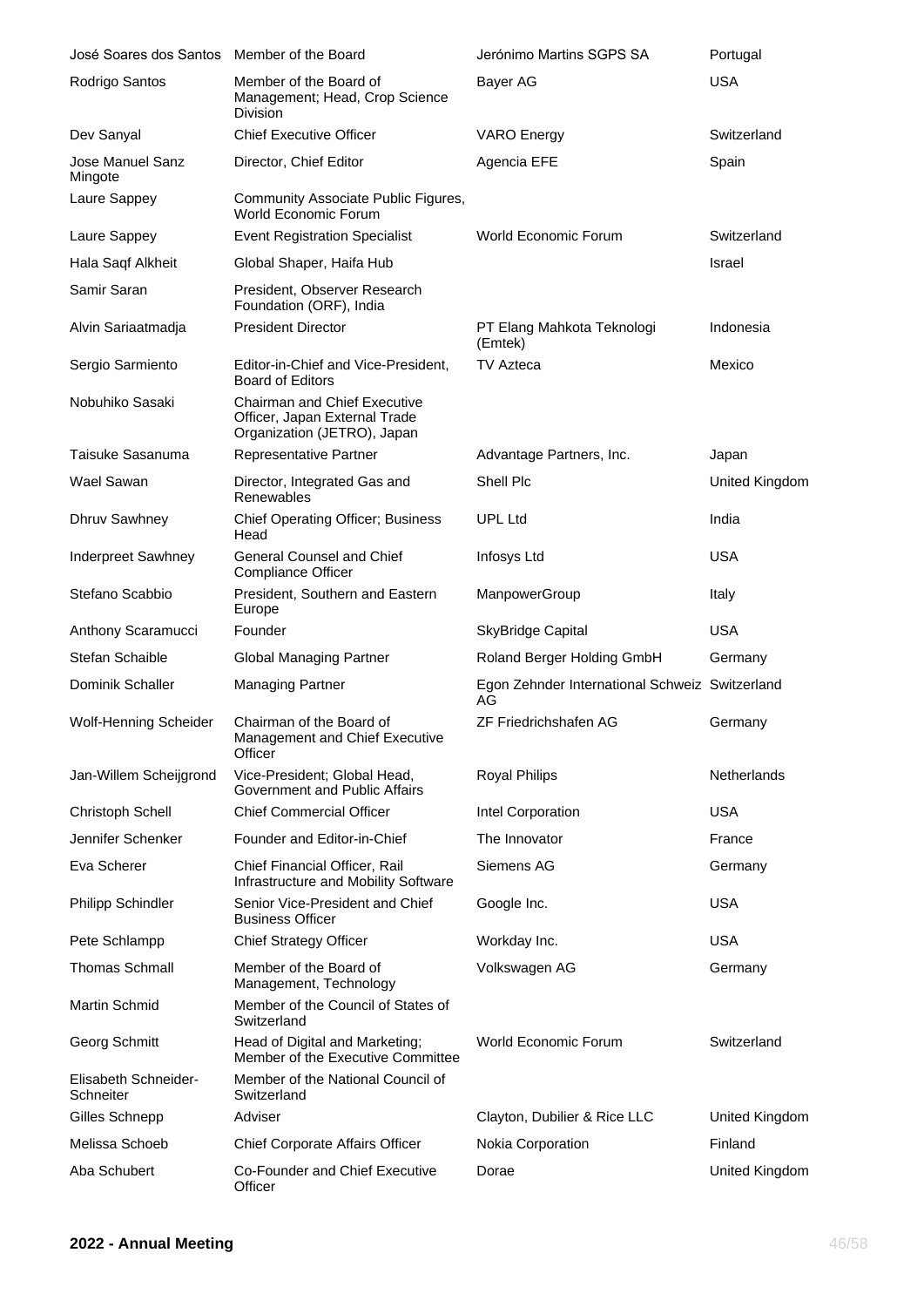| Dan Schulman            | President and Chief Executive Officer PayPal                                               |                                           | <b>USA</b>     |
|-------------------------|--------------------------------------------------------------------------------------------|-------------------------------------------|----------------|
| John Schultz            | Executive Vice-President and Chief<br><b>Operating Officer</b>                             | <b>Hewlett Packard Enterprise</b>         | <b>USA</b>     |
| Jeffrey Schumacher      | Founder; Chief Executive Officer                                                           | <b>NAX Group</b>                          | <b>USA</b>     |
| Dirk Schütz             | Editor-in-Chief                                                                            | <b>BILANZ</b>                             | Switzerland    |
| Gisela Charlotte Schwab |                                                                                            |                                           |                |
| Hilde Schwab            | Chairperson and Co-Founder,<br>Schwab Foundation for Social<br>Entrepreneurship            |                                           |                |
| Klaus Schwab            | Founder and Executive Chairman                                                             | World Economic Forum                      | Switzerland    |
| Olivier M. Schwab       | <b>Managing Director</b>                                                                   | World Economic Forum                      | Switzerland    |
| Christoph Schweizer     | <b>Chief Executive Officer</b>                                                             | <b>Boston Consulting Group</b>            | Germany        |
| Marcel Schwerzmann      | President: Director of Education and<br>Culture, Canton of Lucerne,<br>Switzerland         |                                           |                |
| David Schwimmer         | <b>Chief Executive Officer</b>                                                             | London Stock Exchange Group plc           | United Kingdom |
| Veronica Scotti         | Chairperson, Public Sector Solutions                                                       | Swiss Re Management Ltd                   | Switzerland    |
| Ronnie Screwyala        | Co-Founder and Chairperson                                                                 | upGrad Education Private Limited          | India          |
| <b>Rithy Sear</b>       | Chairman                                                                                   | WorldBridge Group of Companies            | Cambodia       |
| <b>Steve Sedgwick</b>   | Anchor                                                                                     | <b>CNBC</b>                               | United Kingdom |
| Jiří Šedivý             | Chief Executive, European Defence<br>Agency (EDA)                                          |                                           |                |
| Carlos Segovia          | Economics Correspondent; Deputy<br>Editor                                                  | El Mundo                                  | Spain          |
| Zarrar Sehgal           | Co-Chairman                                                                                | <b>Pathfinder Group</b>                   | Pakistan       |
| Max Semenchuk           | Outgoing Curator, Kyiv Hub                                                                 |                                           | Ukraine        |
| Marut Sen Gupta         | Deputy Director-General                                                                    | Confederation of Indian Industry<br>(CII) | India          |
| Ayano Senaha            | Chief Operating Officer, Managing<br>Corporate Executive Officer, Director<br>of the Board | Recruit Holdings Co. Ltd                  | Japan          |
| Somini Sengupta         | International Correspondent, Climate  The New York Times<br>Change                         |                                           | <b>USA</b>     |
| Mike Sepso              | Chief Executive Officer and Co-<br>Founder                                                 | Vindex LLC                                | <b>USA</b>     |
| Harald Serck-Hanssen    | <b>Group Executive Vice-President</b>                                                      | DNB ASA                                   | Norway         |
| <b>Fedir Serdiuk</b>    | Global Shaper, Odesa Hub                                                                   |                                           | Ukraine        |
| Davide Serra            | <b>Founder and Chief Executive Officer</b>                                                 | Algebris (UK) Limited                     | United Kingdom |
| Jean-Louis Servranckx   | President and Chief Executive Officer Aecon Construction Group Inc.                        |                                           | Canada         |
| <b>Andy Serwer</b>      | Editor-in-Chief                                                                            | Yahoo Finance                             | <b>USA</b>     |
| Arshdeep Sethi          | Senior Managing Director and<br>Member of the Executive Board                              | RMZ Corp.                                 | India          |
| <b>Olivier Sevillia</b> | <b>Group Chief Operating Officer</b>                                                       | Capgemini SE                              | France         |
| <b>Christian Sewing</b> | <b>Chief Executive Officer</b>                                                             | Deutsche Bank AG                          | Germany        |
| Akash Shah              | Senior Executive Vice-President,<br><b>Chief Growth Officer</b>                            | <b>BNY Mellon</b>                         | <b>USA</b>     |
| Anish Shah              | Managing Director and Chief<br><b>Executive Officer</b>                                    | Mahindra Group                            | India          |
| Rajiv Shah              | President                                                                                  | The Rockefeller Foundation                | <b>USA</b>     |
| Ahmed Al-Shaikh         | Executive Vice-President,<br>Engineering and Project Management (SABIC)                    | Saudi Basic Industries Corporation        | Saudi Arabia   |
| Ashif Shaikh            | Founder and Director, Jan Sahas<br>Social Development Society, India                       |                                           |                |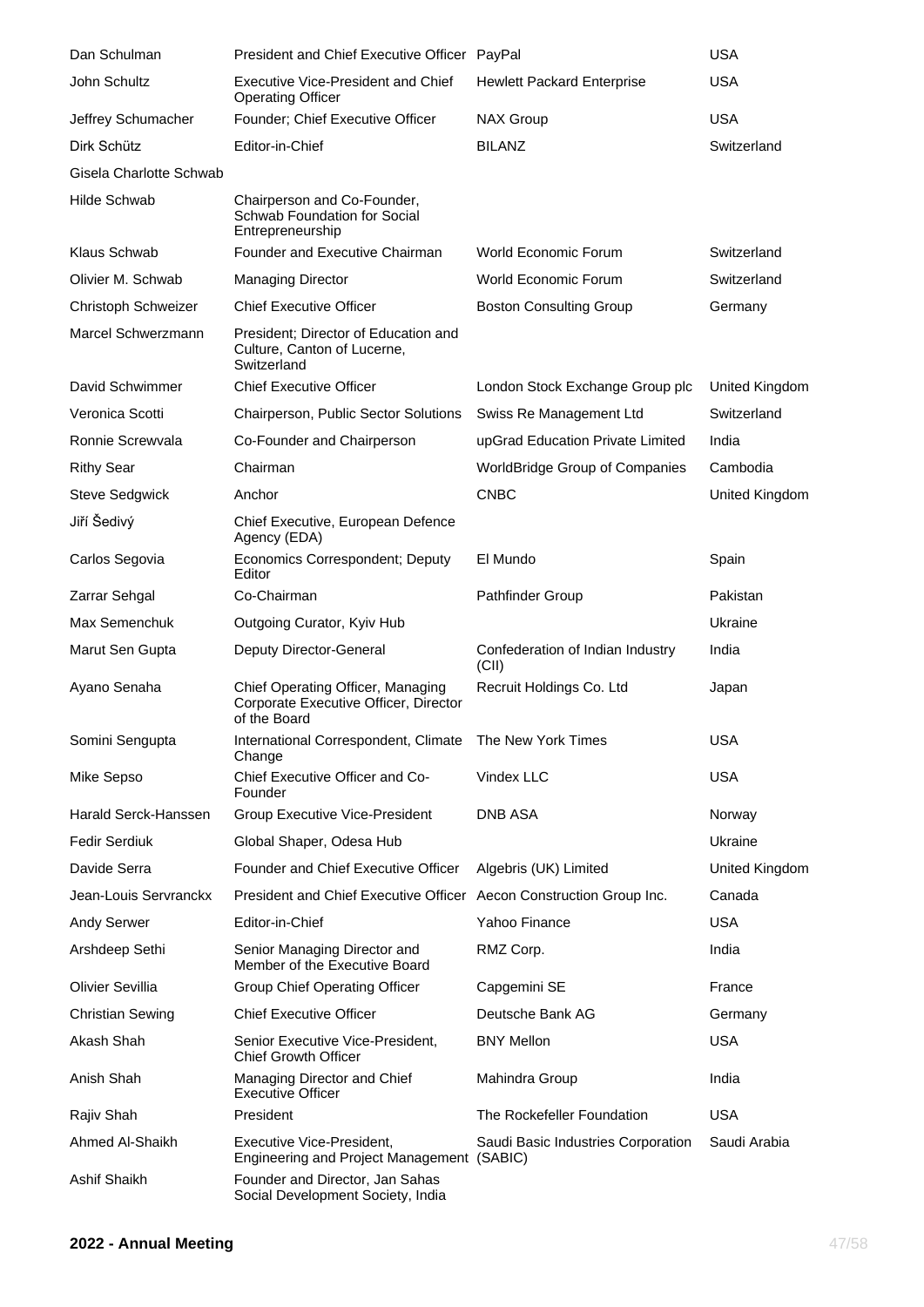| Marwan Shakarchi            | Chairman and Chief Executive Officer MKS PAMP SA                                                    |                                               | Switzerland                    |
|-----------------------------|-----------------------------------------------------------------------------------------------------|-----------------------------------------------|--------------------------------|
| Abdulrahman<br>Shamsaddin   | Chief Executive Officer, SABIC Agri-<br><b>Nutrients</b>                                            | Saudi Basic Industries Corporation<br>(SABIC) | Saudi Arabia                   |
| Pranjal Sharma              | <b>Contributing Editor</b>                                                                          | <b>Businessworld</b>                          | India                          |
| Colin Sharp                 | Executive Vice-President,<br>International                                                          | C <sub>2FO</sub>                              | <b>USA</b>                     |
| Doug Sharp                  | Senior Managing Director and Head,<br>Europe, Middle East and Africa                                | Invesco Ltd                                   | United Kingdom                 |
| Jeff Sharritts              | <b>Chief Customer and Partner Officer</b>                                                           | Cisco Systems, Inc.                           | <b>USA</b>                     |
| Hashim Shawa                | Chairman                                                                                            | <b>Bank of Palestine</b>                      | <b>Palestinian Territories</b> |
| Lily Shen                   | President and Chief Executive Officer Transfix Inc                                                  |                                               | <b>USA</b>                     |
| Joanna Shields              | <b>Chief Executive Officer</b>                                                                      | BenevolentAl                                  | United Kingdom                 |
| Yoshihiko Shima             | Managing Executive Officer                                                                          | <b>Tokio Marine Holdings</b>                  | Japan                          |
| <b>Hak Cheol Shin</b>       | <b>Chief Executive Officer</b>                                                                      | <b>LG Chem Ltd</b>                            | Republic of Korea              |
| Hidenobu Shirota            | Executive Managing Director; Head,<br>Europe and Middle East                                        | Daiwa Securities Group Inc.                   | United Kingdom                 |
| Faryar Shirzad              | <b>Chief Policy Officer</b>                                                                         | Coinbase                                      | <b>USA</b>                     |
| Alyson Shontell<br>Lombardi | Editor-in-Chief                                                                                     | Fortune Magazine                              | <b>USA</b>                     |
| Ellyn Shook                 | Chief Leadership and Human<br><b>Resources Officer</b>                                              | Accenture (UK) Ltd.                           | <b>USA</b>                     |
| Shou Zi Chew                | <b>Chief Executive Officer</b>                                                                      | <b>TikTok</b>                                 | Singapore                      |
| Jai Shroff                  | <b>Global Chief Executive Officer</b>                                                               | <b>UPL Ltd</b>                                | India                          |
| Emily Shuckburgh            | Director, Cambridge Zero, University<br>of Cambridge, United Kingdom                                |                                               |                                |
| Evan Siddall                | Chief Executive Officer, Alberta<br><b>Investment Management Corporation</b><br>(AIMCo), Canada     |                                               |                                |
| Ali Raza Siddiqui           | Chairman                                                                                            | <b>JS Group</b>                               | Pakistan                       |
| <b>Thomas Siebel</b>        | Chairman and Chief Executive Officer C3 AI                                                          |                                               | <b>USA</b>                     |
| Douglas Sieg                | Chief Executive Officer and Managing Lord, Abbett & Co. LLC<br>Partner                              |                                               | <b>USA</b>                     |
| <b>Brian Sikes</b>          | <b>Chief Operating Officer</b>                                                                      | Cargill                                       | <b>USA</b>                     |
| Antoine Silacci             | Head, International TV Department                                                                   | <b>Swiss Television RTS</b>                   | Switzerland                    |
| Jose Silva                  | <b>Chief Executive Officer</b>                                                                      | Jumeirah International LLC                    | <b>United Arab Emirates</b>    |
| Altamiro Silva Jr           | Columnist, O Estado de São Paulo,<br>Switzerland                                                    |                                               |                                |
| Daryl Simm                  | President and Chief Operating Officer Omnicom Group Inc.                                            |                                               | <b>USA</b>                     |
| Keir Simmons                | Senior International Correspondent                                                                  | <b>NBC News</b>                               | United Kingdom                 |
| Lorenzo Simonelli           | Chairman, President and Chief<br><b>Executive Officer</b>                                           | Baker Hughes Energy Services LLC USA          |                                |
| Paul Simpson                | <b>Chief Executive Officer</b>                                                                      | <b>CDP</b>                                    | United Kingdom                 |
| <b>Anant Singh</b>          | Producer                                                                                            | <b>Videovision Entertainment</b>              | South Africa                   |
| Narry (Narender) Singh      | <b>Managing Director</b>                                                                            | AlixPartners                                  | United Kingdom                 |
| Rahul Singh                 | President                                                                                           | <b>HCL Technologies Ltd</b>                   | India                          |
| Shamina Singh               | President, Mastercard Center for<br>Inclusive Growth                                                | Mastercard                                    | <b>USA</b>                     |
| Jagjit Singh Srai           | Director, Research; Head, Centre for<br>International Manufacturing, Institute<br>for Manufacturing | University of Cambridge                       | United Kingdom                 |
| Ashish Singhal              | Founder and Chief Executive Officer                                                                 | M/s Bitkuber Investments Private<br>Limited   | India                          |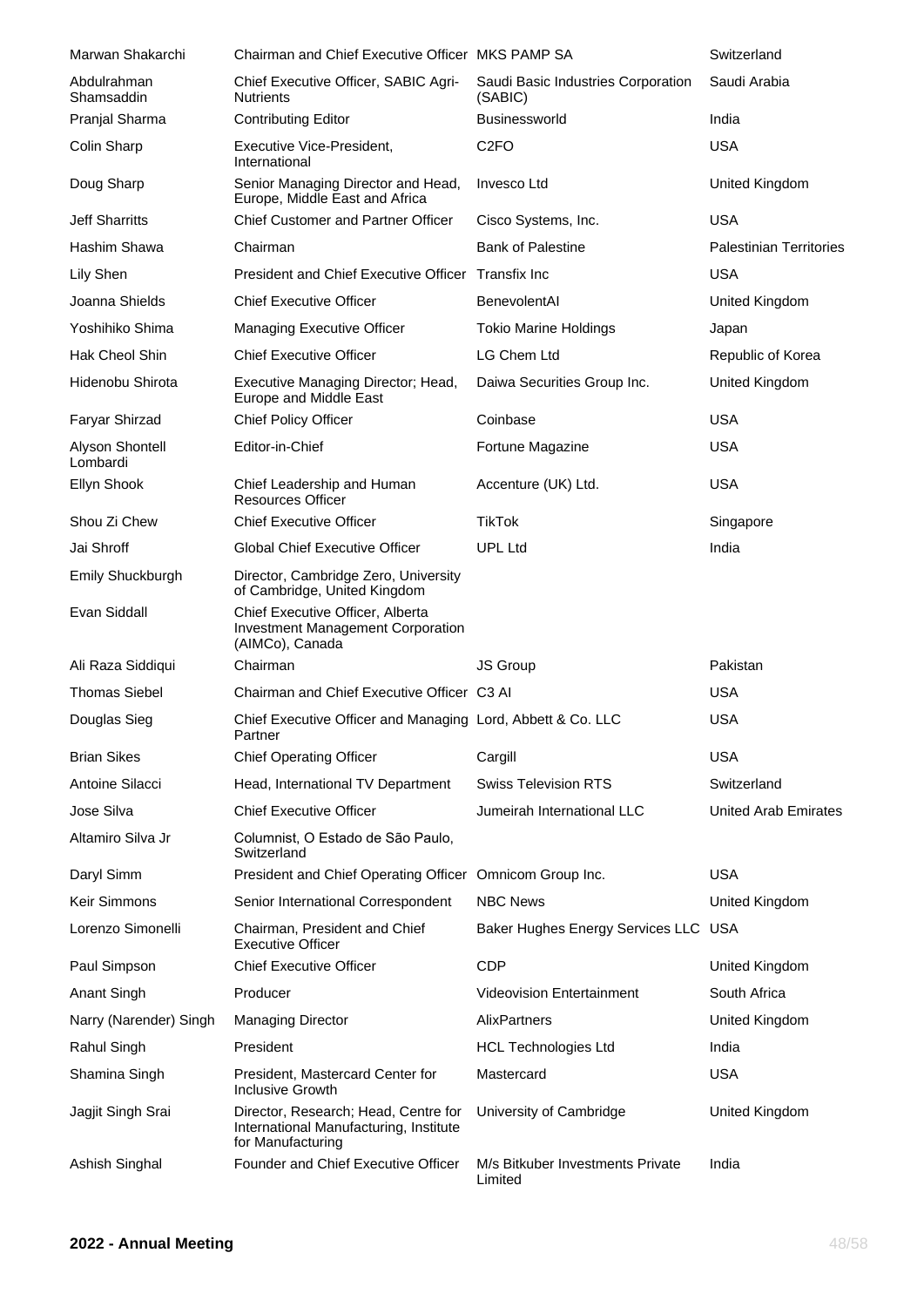| Pranshu Singhal                 | Founder and Director, Karo<br>Sambhav, India                                                                 |                                            |                             |
|---------------------------------|--------------------------------------------------------------------------------------------------------------|--------------------------------------------|-----------------------------|
| <b>Tapan Singhel</b>            | Managing Director and Chief<br><b>Executive Officer</b>                                                      | Bajaj Allianz General Insurance Co.<br>Ltd | India                       |
| Mahendra Singhi                 | Managing Director and Chief<br><b>Executive Officer</b>                                                      | Dalmia Cement (Bharat) Limited             | India                       |
| Tushar Singhvi                  | Deputy Chief Executive Officer                                                                               | <b>Crescent Enterprises</b>                | <b>United Arab Emirates</b> |
| Amit Sinha                      | President, Group Strategy                                                                                    | Mahindra Group                             | India                       |
| <b>Praveer Sinha</b>            | <b>Chief Executive Officer</b>                                                                               | The Tata Power Company Limited             | India                       |
| Sumant Sinha                    | Chairman and Chief Executive Officer ReNew Power Limited                                                     |                                            | India                       |
| Sylvana Quader Sinha            | Founder, Chair and Chief Executive<br>Officer                                                                | Praava Health                              | Bangladesh                  |
| Domenico Giovanni<br>Siniscalco | Vice-Chairman, Stanley Europe;<br>Head, Government Coverage,<br>Europe, Middle East and Africa               | Morgan Stanley                             | Italy                       |
| Panote<br>Sirivadhanabhakdi     | Group Chief Executive Officer                                                                                | <b>Frasers Property Limited</b>            | Singapore                   |
| Andrea Sironi                   | Member of the Board of Directors                                                                             | Assicurazioni Generali S.p.A.              | Italy                       |
| Varun Sivaram                   | Senior Director for Clean Energy and<br>Innovation, US Special Presidential<br>Envoy for Climate (SPEC), USA |                                            |                             |
| Pal Erik Sjåtil                 | Chief Executive Officer and Global<br><b>Managing Partner</b>                                                | Lightrock                                  | United Kingdom              |
| Magdalena Skipper               | Editor-in-Chief                                                                                              | <b>Nature</b>                              | United Kingdom              |
| Anna Skoglund                   | Head of Financial and Strategic<br>Investors Group in EMEA                                                   | Goldman Sachs International                | United Kingdom              |
| Amy Slaughter                   | Senior Adviser                                                                                               | RefugePoint                                | <b>USA</b>                  |
| Anne-Marie Slaughter            | <b>Chief Executive Officer</b>                                                                               | New America                                | <b>USA</b>                  |
| Sven Smit                       | <b>Senior Partner</b>                                                                                        | McKinsey & Company                         | Netherlands                 |
| <b>Brad Smith</b>               | <b>President and Vice-Chair</b>                                                                              | Microsoft Corp.                            | <b>USA</b>                  |
| Kris Smith                      | Executive Vice-President,<br>Downstream                                                                      | Suncor Energy Inc.                         | Canada                      |
| Marcia M. Smith                 | Senior Vice-President, Sustainability<br>and External Affairs                                                | <b>Teck Resources Limited</b>              | Canada                      |
| Robert F. Smith                 | Founder, Chairman and Chief<br><b>Executive Officer</b>                                                      | <b>Vista Equity Partners</b>               | <b>USA</b>                  |
| Simon Smith                     | Head of Investment Banking EMEA                                                                              | Morgan Stanley & Co. LLC                   | United Kingdom              |
| William Smith                   | Managing Director; Head,<br>International                                                                    | <b>Bank of Montreal</b>                    | United Kingdom              |
| Paul Smyke                      | Head of the Regional Agenda, North<br>America; Member of the Executive<br>Committee                          | World Economic Forum LLC                   | <b>USA</b>                  |
| Jim Hagemann Snabe              | Chairman                                                                                                     | Siemens AG                                 | Germany                     |
| <b>Timothy Snyder</b>           | Richard C. Levin Professor of History,<br>Yale University, USA                                               |                                            |                             |
| Henrique Soares dos<br>Santos   | Member of the Board, Arica                                                                                   | Jerónimo Martins SGPS SA                   | Portugal                    |
| Benedikt Sobotka                | <b>Chief Executive Officer</b>                                                                               | Eurasian Resources Group Sàrl              | Luxembourg                  |
| Andre Soelistyo                 | <b>Chief Executive Officer</b>                                                                               | PT Goto Gojek Tokopedia Tbk                | Indonesia                   |
| Morten Solbakken                | Group Executive Vice-President and<br><b>Chief Operating Officer</b>                                         | Kudelski Group                             | Switzerland                 |
| <b>Brett Solomon</b>            | Co-Founder and Executive Director                                                                            | <b>Access Now</b>                          | <b>USA</b>                  |
| Slava Solonitsyn                | <b>Chief Executive Officer</b>                                                                               | <b>Mighty Buildings</b>                    | <b>USA</b>                  |
| Lars Rebien Sorensen            | Chairman of the Board of Directors                                                                           | Novo Nordisk Foundation                    | Denmark                     |
| Andrew R. Sorkin                | Editor-at-Large; Columnist                                                                                   | <b>DealBook</b>                            | <b>USA</b>                  |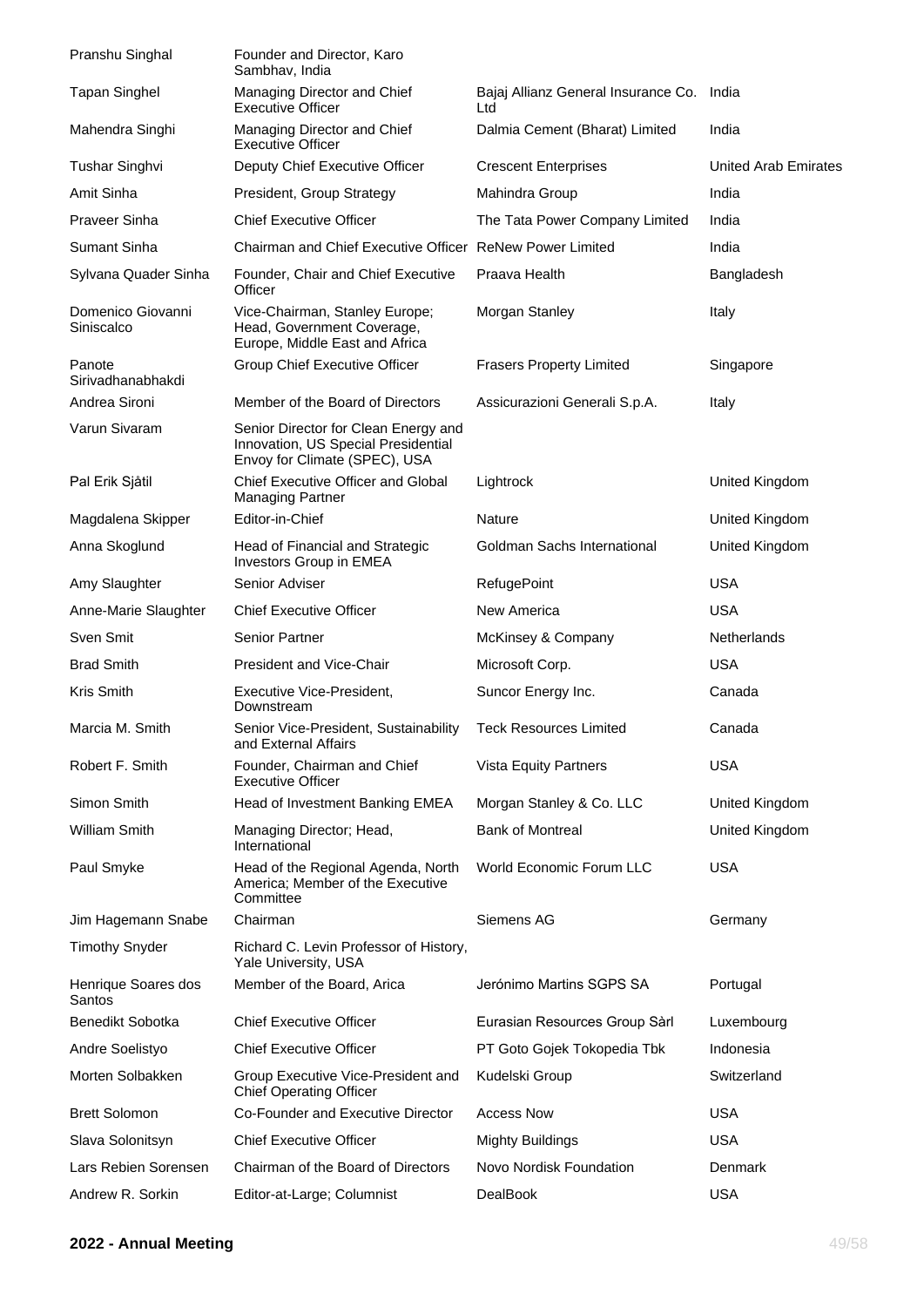| Lauren Sorkin                 | <b>Executive Director, Resilient Cities</b><br>Network (RCN), USA                                              |                                                                                            |                             |
|-------------------------------|----------------------------------------------------------------------------------------------------------------|--------------------------------------------------------------------------------------------|-----------------------------|
| <b>Alexander Soros</b>        | Deputy Chair of the Global Board                                                                               | <b>Open Society Foundations</b>                                                            | <b>USA</b>                  |
| George Soros                  | Chairman and Founder                                                                                           | Soros Fund Management LLC                                                                  | <b>USA</b>                  |
| <b>Sir Martin Sorrell</b>     | <b>Executive Chairman</b>                                                                                      | S4Capital plc                                                                              | United Kingdom              |
| Gary Sorrentino               | Global Co-Chief Information Officer                                                                            | Zoom Video Communications, Inc.                                                            | <b>USA</b>                  |
| Mohammed Saif Al-<br>Sowaidi  | Chief Investment Officer, Americas;<br><b>Executive Director</b>                                               | Qatar Investment Authority Advisory USA<br><b>USA</b>                                      |                             |
| Jirayut "Topp"<br>Srupsrisopa | Group Chief Executive Officer                                                                                  | Bitkub Capital Group Holdings Co.,<br>Ltd                                                  | Thailand                    |
| Stefanie Stantcheva           | Professor of Economics, Harvard<br>University, USA                                                             |                                                                                            |                             |
| <b>Francesco Starace</b>      | <b>Chief Executive Officer and General</b><br>Manager                                                          | Enel SpA                                                                                   | Italy                       |
| Jakob Stausholm               | <b>Chief Executive Officer</b>                                                                                 | Rio Tinto Plc                                                                              | United Kingdom              |
| Admiral James G.<br>Stavridis | Chair, Board of Trustees, Rockefeller<br>Foundation, USA                                                       |                                                                                            |                             |
| <b>Andrew Steer</b>           | <b>President and Chief Executive</b><br>Officer, Bezos Earth Fund, USA                                         |                                                                                            |                             |
| Markus Steilemann             | <b>Chief Executive Officer</b>                                                                                 | Covestro AG                                                                                | Germany                     |
| Jascha Stein                  | Co-Founder and Chief Executive<br>Officer                                                                      | OmniBot GmbH                                                                               | Germany                     |
| Sebastian Steinhauser         | Corporate Strategy Officer                                                                                     | SAP SE                                                                                     | Germany                     |
| Lars Stenqvist                | Chief Technology Officer                                                                                       | AB Volvo                                                                                   | Sweden                      |
| <b>Lord Nicholas Stern</b>    | Chair                                                                                                          | The Grantham Research Institute on United Kingdom<br>Climate Change and the<br>Environment |                             |
| <b>Bob Sternfels</b>          | <b>Global Managing Partner</b>                                                                                 | McKinsey & Company                                                                         | <b>USA</b>                  |
| Matina Stevis-Gridneff        | Brussels Bureau Chief, The New York<br>Times, Belgium                                                          |                                                                                            |                             |
| <b>Michael Stewart</b>        | Global Leader, Corporate Affairs and PwC<br>Communications                                                     |                                                                                            | United Kingdom              |
| Amit Stibbe                   | <b>Founder and Director</b>                                                                                    | Vital Capital Environment                                                                  | Cyprus                      |
| Joseph E. Stiglitz            | Professor                                                                                                      | School of International and Public<br>Affairs (SIPA), Columbia University                  | <b>USA</b>                  |
| Daniela Stoffel               | State Secretary for International<br>Finance of Switzerland                                                    |                                                                                            |                             |
| <b>Ulrich Stoll</b>           | Vice-Chairman of the Supervisory<br><b>Board and Partner</b>                                                   | Festo SE & Co. KG                                                                          | Germany                     |
| Andrea Remyn Stone            | Group Head, Data and Analytics                                                                                 | London Stock Exchange Group plc                                                            | United Kingdom              |
| Alexander Stubb               | Director, School of Transnational<br>Governance, European University<br>Institute, Italy                       |                                                                                            |                             |
| <b>Carol Stubbings</b>        | Global Tax and Legal Services<br>Leader                                                                        | <b>PwC</b>                                                                                 | United Kingdom              |
| <b>Nick Studer</b>            | President and Chief Executive Officer Oliver Wyman (Marsh McLennan)                                            |                                                                                            | United Kingdom              |
| Alexandra Stühff              | Deputy Head, Economic Desk                                                                                     | Neue Zürcher Zeitung (NZZ)                                                                 | Switzerland                 |
| Yoshihito Suda                | Senior Managing Executive Officer;<br>Chief Technology Officer; Chief R&D<br>Officer, Suntory Beverage & Foods | <b>Suntory Holdings Limited</b>                                                            | Japan                       |
| Norifumi Sugimoto             | Managing Executive Officer                                                                                     | Development Bank of Japan Inc.<br>(DBJ)                                                    | Japan                       |
| Sultan Ahmed bin<br>Sulayem   | Group Chairman and Chief Executive<br>Officer                                                                  | DP World Limited                                                                           | <b>United Arab Emirates</b> |
| <b>Tarek Sultan</b>           | Chief Executive Officer and Vice-<br>Chairman of the Board                                                     | Agility                                                                                    | Kuwait                      |
| Sunarso Sunarso               | <b>President Director</b>                                                                                      | PT Bank Rakyat Indonesia (BRI)                                                             | Indonesia                   |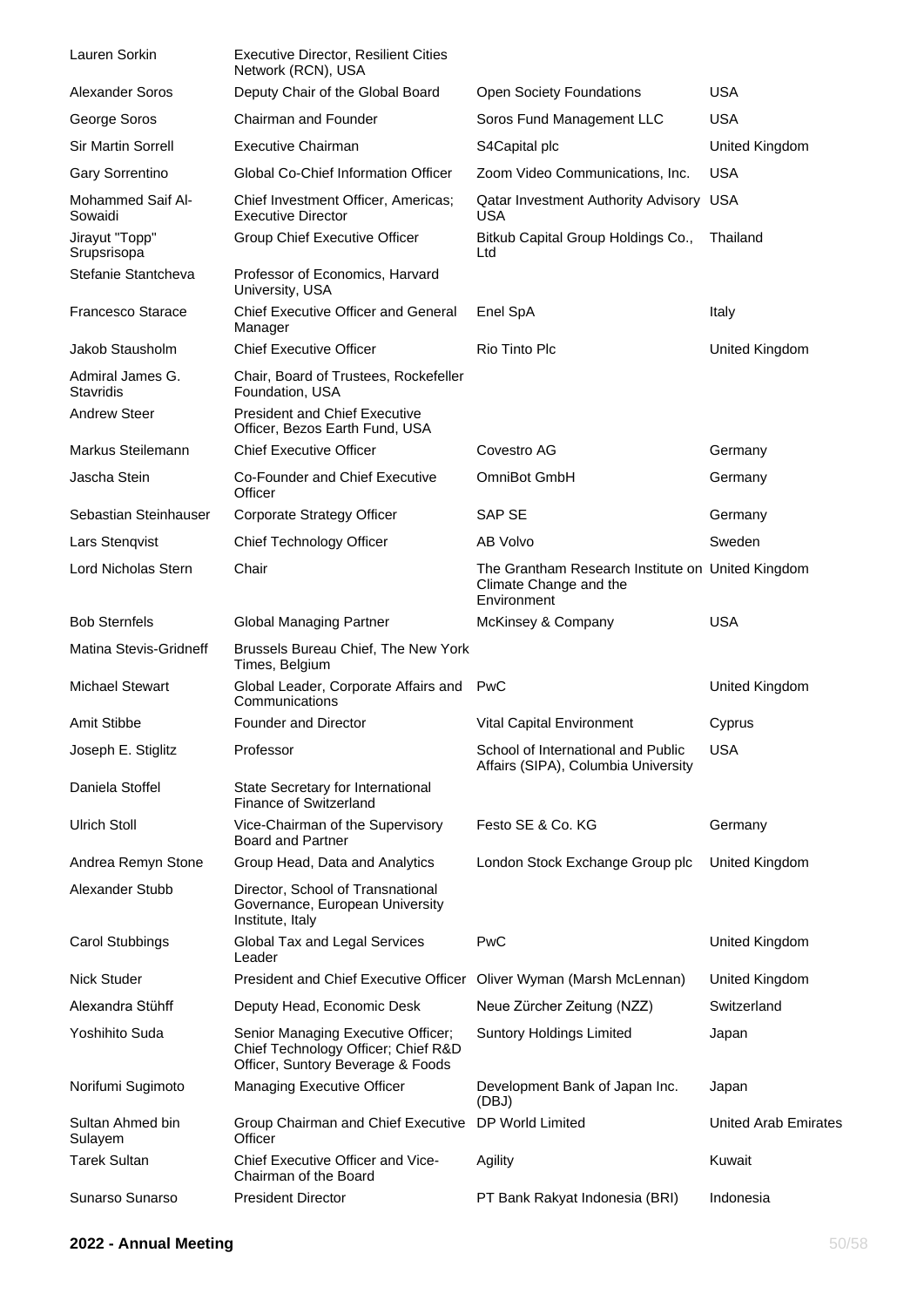| Ishmael Sunga                          | <b>Chief Executive Officer</b>                                                                                                                                           | Southern African Confederation of<br>Agricultural Unions (SACAU) | South Africa   |
|----------------------------------------|--------------------------------------------------------------------------------------------------------------------------------------------------------------------------|------------------------------------------------------------------|----------------|
| Iqbal Survé                            | <b>Executive Chairman</b>                                                                                                                                                | Sekunjalo Investment Holdings                                    | South Africa   |
| Sally Susman                           | Executive Vice-President, Chief<br>Corporate Affairs Officer                                                                                                             | Pfizer, Inc.                                                     | <b>USA</b>     |
| <b>Michael Süss</b>                    | Chairman                                                                                                                                                                 | OC Oerlikon Management AG                                        | Switzerland    |
| Keith Svendsen                         | Chief Executive Officer of APM<br>Terminals                                                                                                                              | A.P. Møller-Maersk A/S                                           | Denmark        |
| <b>Robert Swaak</b>                    | <b>Chief Executive Officer</b>                                                                                                                                           | <b>ABN AMRO</b>                                                  | Netherlands    |
| Tom de Swaan                           | Chairman of the Supervisory Board                                                                                                                                        | <b>ABN AMRO</b>                                                  | Netherlands    |
| Soumya Swaminathan                     | Chief Scientist, World Health<br>Organization (WHO), Geneva                                                                                                              |                                                                  |                |
| <b>Theodor Carl Axel</b><br>Swedjemark | Member of the Group Executive<br>Committee; Chief Communications<br>and Sustainability Officer                                                                           | ABB Ltd                                                          | Switzerland    |
| <b>Julie Sweet</b>                     | Chair and Chief Executive Officer                                                                                                                                        | Accenture                                                        | <b>USA</b>     |
| <b>Mark Swilling</b>                   | Chairman of the Board of Directors                                                                                                                                       | Development Bank of Southern<br>Africa                           | South Africa   |
| Merlin Bingham Swire                   | <b>Chief Executive Officer</b>                                                                                                                                           | John Swire & Sons Ltd                                            | United Kingdom |
| Sam Swire                              | Director                                                                                                                                                                 | John Swire & Sons Ltd                                            | United Kingdom |
| Marco Swoboda                          | <b>Chief Financial Officer: Executive</b><br>Vice-President, Finance, Purchasing<br>and Global Business Solutions                                                        | Henkel AG & Co. KGaA                                             | Germany        |
| Feike Sybesma                          | Chairman of the Supervisory Board                                                                                                                                        | <b>Royal Philips</b>                                             | Netherlands    |
| Yuichi Tabata                          | General Bureau Chief, Europe                                                                                                                                             | NHK (Japan Broadcasting<br>Corporation)                          | Japan          |
| <b>Stuart Tait</b>                     | General Manager; Head, Commercial HSBC Holdings Plc<br>Banking, United Kingdom                                                                                           |                                                                  | United Kingdom |
| Akihiko Takada                         | Senior Vice-President; Regional Chief Mitsubishi Corporation<br><b>Executive Officer, Business</b><br>Development and Intelligence,<br>Europe; Managing Director, Europe |                                                                  | United Kingdom |
| Brian Tsuyoshi Takeda                  | Founder and Chief Executive Officer                                                                                                                                      | Urchinomics B.V.                                                 | Netherlands    |
| Heizo Takenaka                         | <b>Professor Emeritus</b>                                                                                                                                                | <b>Keio University</b>                                           | Japan          |
| Macky Tall                             | Partner; Chair, Infrastructure Group                                                                                                                                     | The Carlyle Group                                                | <b>USA</b>     |
| Maurizio Tamagnini                     | Chairman of the Supervisory Board                                                                                                                                        | STMicroelectronics International<br>N.V., Swiss Branch           | Switzerland    |
| Ayman Tamer                            | Chairman                                                                                                                                                                 | <b>Tamer Group</b>                                               | Saudi Arabia   |
| Åsa Tamsons                            | Senior Vice-President; Head,<br>Business Area Technologies and<br><b>New Businesses</b>                                                                                  | Telefonaktiebolaget LM Ericsson                                  | Sweden         |
| Anthony Tan                            | Group Chief Executive Officer and<br>Co-Founder                                                                                                                          | GrabTaxi Holdings Pte Ltd                                        | Singapore      |
| Chong Meng Tan                         | Group Chief Executive Officer                                                                                                                                            | PSA International Pte Ltd                                        | Singapore      |
| Caela Tanjangco                        | Advisory Council, Manila Hub                                                                                                                                             |                                                                  | Singapore      |
| William Tanuwijaya                     | Founder and Chief Executive Officer                                                                                                                                      | Tokopedia                                                        | Indonesia      |
| Jeffrey R. Tarr                        | <b>Chief Executive Officer</b>                                                                                                                                           | <b>Skillsoft</b>                                                 | <b>USA</b>     |
| Keiko Tashiro                          | Deputy President, Corporate<br>Executive Officer and Member of the<br><b>Board</b>                                                                                       | Daiwa Securities Group Inc.                                      | Japan          |
| Loic Tassel                            | President, Europe                                                                                                                                                        | Procter & Gamble International<br><b>Operations SA</b>           | Switzerland    |
| Subha Tatavarti                        | Chief Technology Officer                                                                                                                                                 | <b>Wipro Limited</b>                                             | <b>USA</b>     |
| Tengku Muhammad<br>Taufik              | President and Group Chief Executive<br>Officer                                                                                                                           | PETRONAS (Petroliam Nasional<br>Bhd)                             | Malaysia       |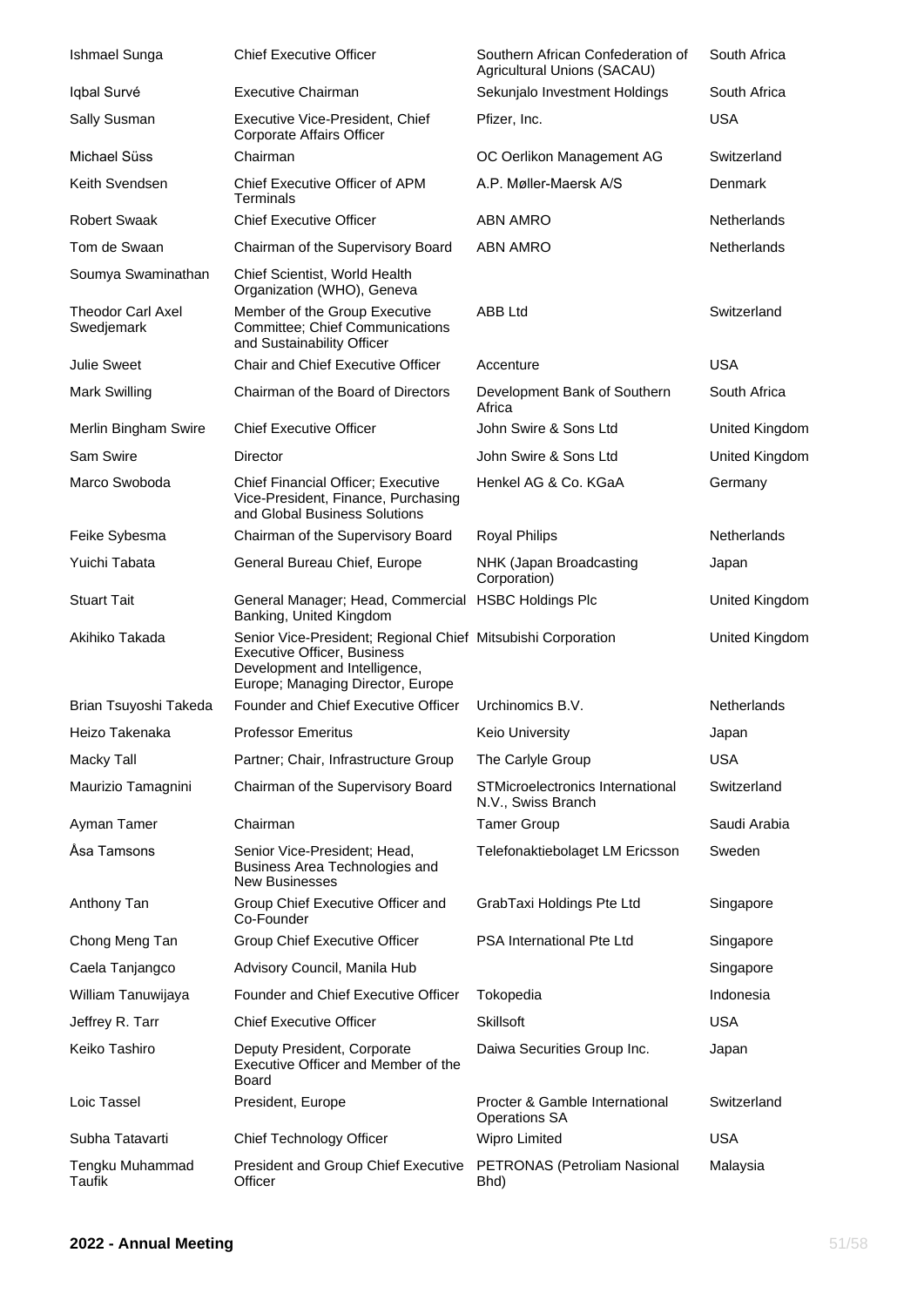| <b>Alexis Taylor</b>                   | Advisory Council, Austin Hub                                                                                            |                                                                 | <b>USA</b>     |
|----------------------------------------|-------------------------------------------------------------------------------------------------------------------------|-----------------------------------------------------------------|----------------|
| <b>Bret Taylor</b>                     | Co-Chief Executive Officer                                                                                              | Salesforce                                                      | <b>USA</b>     |
| Carlyn R. Taylor                       | Global Co-Leader, Corporate Finance FTI Consulting, Inc.<br>and Restructuring                                           |                                                                 | <b>USA</b>     |
| Jo Taylor                              | President and Chief Executive Officer Ontario Teachers' Pension Plan                                                    |                                                                 | Canada         |
| Ryan Taylor                            | Curator, Boston Hub                                                                                                     |                                                                 | <b>USA</b>     |
| Teh Hua Fung                           | <b>Group President</b>                                                                                                  | Group One Holdings Pte Ltd                                      | Singapore      |
| Daniel Teichmann                       | Founder and Chief Executive Officer                                                                                     | Hydrogenious                                                    | Germany        |
| Julie Linn Teigland                    | Managing Partner, Europe, Middle<br>East, India and Africa                                                              | EY                                                              | Germany        |
| Lino Terlizzi                          | Editorialist                                                                                                            | Corriere del Ticino                                             | Switzerland    |
| Mostafa Terrab                         | Chairman and Chief Executive Officer OCP Group                                                                          |                                                                 | Morocco        |
| Gillian R. Tett                        | Editor-at-Large and Chair of the<br><b>Editorial Board</b>                                                              | FT Moral Money                                                  | United Kingdom |
| Narendran Thachat<br>Viswanath         | Chief Executive Officer and Managing Tata Sons Pvt Ltd<br>Director, Tata Steel                                          |                                                                 | India          |
| Peter Thal Larsen                      | Acting Global Editor, Reuters<br><b>Breakingviews</b>                                                                   | Reuters                                                         | United Kingdom |
| Sheikha Alanoud Bint<br>Hamad Al Thani | Deputy Chief Executive Officer                                                                                          | <b>Qatar Financial Centre Authority</b>                         | Qatar          |
|                                        | Faisal Bin Thani Al-Thani Chief Investment Officer, Africa and<br>Asia-Pacific                                          | <b>Qatar Investment Authority</b>                               | Qatar          |
| Thapana<br>Sirivadhanabhakdi           | President and Chief Executive Officer Thai Beverage Public Company                                                      | Limited                                                         | Thailand       |
| <b>Ishaan Tharoor</b>                  | Foreign Affairs Columnist                                                                                               | The Washington Post                                             | <b>USA</b>     |
| Erik Thedéen                           | Chair, Task Force on Sustainable<br>Finance, International Organization of<br>Securities Commissions (IOSCO),<br>Sweden |                                                                 |                |
| Jacob Therkelsen                       | Head, Public Affairs,<br>PensionDanmark, Denmark                                                                        |                                                                 |                |
| <b>Bill Thomas</b>                     | Global Chairman and Chief Executive KPMG International Services<br>Officer                                              | Limited                                                         | Canada         |
| Nicholas Thompson                      | Publisher and Chief Executive Officer The Atlantic                                                                      |                                                                 | <b>USA</b>     |
| Bo Stjerne Thomsen                     | Chair, Learning through Play                                                                                            | The LEGO Foundation                                             | Denmark        |
| Mads Krogsgaard<br>Thomsen             | Chief Executive Officer, Novo Nordisk<br>Foundation, Denmark                                                            |                                                                 |                |
| Christian Thönes                       | Chairman of the Executive Board                                                                                         | <b>DMG MORI</b><br>AKTIENGESELLSCHAFT                           | Germany        |
| Adèle Thorens Goumaz                   | Member of the Council of States of<br>Switzerland                                                                       |                                                                 |                |
| Sharon Thorne                          | Global Chair                                                                                                            | Deloitte                                                        | United Kingdom |
| Helle Thorning-Schmidt                 | Prime Minister of Denmark (2011-<br>2015)                                                                               |                                                                 | United Kingdom |
| Maxim Timchenko                        | <b>Chief Executive Officer</b>                                                                                          | <b>DTEK</b>                                                     | Ukraine        |
| Roberto Tinnirello                     | Head of Business Strategy and<br>Services, Member of the Executive<br>Committee                                         | <b>World Economic Forum</b>                                     | Switzerland    |
| <b>Wale Tinubu</b>                     | <b>Group Chief Executive</b>                                                                                            | Oando Plc.                                                      | Nigeria        |
| <b>Brian Tobin</b>                     | Vice-Chair                                                                                                              | <b>Bank of Montreal</b>                                         | Canada         |
| <b>Fabrice Tocco</b>                   | Co-Chief Executive Officer and Co-<br>Founder                                                                           | Dawex                                                           | France         |
| Jean Todt                              | United Nations Special Envoy for<br>Road Safety                                                                         | <b>United Nations Economic</b><br>Commission for Europe (UNECE) | Switzerland    |
| <b>Takahito Tokita</b>                 | Chief Executive Officer and Chief<br><b>Digital Transformation Officer</b>                                              | <b>Fujitsu Limited</b>                                          | Japan          |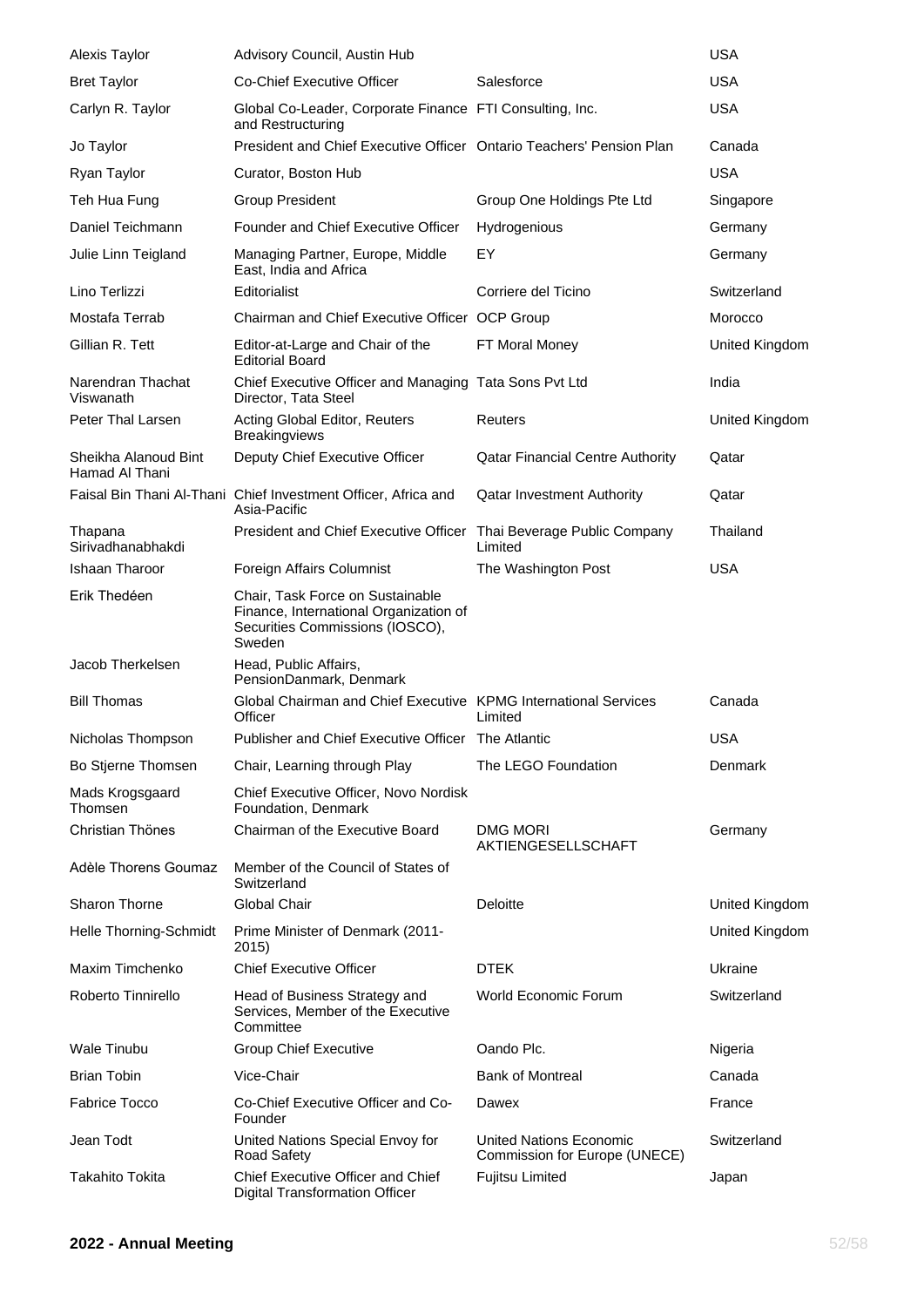| <b>Mohamed Tomalieh</b>      | Global Shaper, Jeddah Hub                                                              |                                                 | Saudi Arabia   |
|------------------------------|----------------------------------------------------------------------------------------|-------------------------------------------------|----------------|
| Gilberto Tomazoni            | <b>Global Chief Executive Officer</b>                                                  | <b>JBS S/A</b>                                  | Brazil         |
| Adam Tooze                   | Director, European Institute,<br>Columbia University, USA                              |                                                 |                |
| <b>Nigel Topping</b>         | High-Level Climate Action Champion,<br>COP26 Climate Champions, United<br>Kingdom      |                                                 |                |
| Torbjörn Törnqvist           | <b>Chief Executive Officer</b>                                                         | <b>Gunvor Group</b>                             | Switzerland    |
| Diego Torres Martins         | Founder and Chief Executive Officer                                                    | ACESSO DIGITAL TECNOLOGIA<br>DA INFORMAÇÃO S.A. | Brazil         |
| Carlos Torres Vila           | Chair                                                                                  | <b>BBVA SA</b>                                  | Spain          |
| Didier Toubia                | Co-Founder and Chief Executive<br>Officer                                              | Aleph Farms                                     | Israel         |
| Luiz Carlos Trabuco<br>Cappi | Chairman of the Board                                                                  | Banco Bradesco SA                               | Brazil         |
| Joe Trainer                  | <b>Business Systems Development</b><br>Analyst                                         | Vandelay Industries                             | <b>USA</b>     |
| <b>Gerald Traufetter</b>     | Editor, Berlin Office                                                                  | Der Spiegel                                     | Germany        |
| Stephanie Trautman           | <b>Chief Growth Officer</b>                                                            | Wipro Limited                                   | <b>USA</b>     |
| David Treat                  | Senior Managing Director                                                               | Accenture                                       | <b>USA</b>     |
| Alan Trefler                 | Founder and Chief Executive Officer                                                    | Pegasystems Inc.                                | <b>USA</b>     |
| Dipankar Trehan              | Global Shaper, New Delhi Hub                                                           |                                                 | India          |
| Jean-Pascal Tricoire         | Chairman and Chief Executive Officer Schneider Electric SE                             |                                                 | France         |
| Marie-France Tschudin        | President, Novartis Pharmaceuticals                                                    | Novartis AG                                     | Switzerland    |
| Karen Tso                    | Co-Anchor and Journalist                                                               | <b>CNBC</b> International (Europe)              | United Kingdom |
| Tatsuya Tsunoda              | Managing Executive Officer                                                             | JERA Co., Inc.                                  | Japan          |
| Amy Tu                       | Executive Vice-President; Chief Legal Tyson Foods Inc.<br>Officer; and Secretary       |                                                 | <b>USA</b>     |
| Laurence Tubiana             | Chief Executive Officer, European<br>Climate Foundation, Netherlands                   |                                                 |                |
| Allyson Tucker               | Chief Executive Officer, Washington<br>State Investment Board, USA                     |                                                 |                |
| Igor Tulchinsky              | Founder, Chairman and Chief<br><b>Executive Officer</b>                                | <b>WorldQuant LLC</b>                           | <b>USA</b>     |
| Seref Turkmenoglu            | <b>Managing Partner</b>                                                                | <b>Activate Consulting</b>                      | <b>USA</b>     |
| <b>Matt Turner</b>           | Editor-in-Chief                                                                        | <b>Business Insider</b>                         | <b>USA</b>     |
| John Tuttle                  | Vice-Chairman and Chief Commercial NYSE Group Inc.<br>Officer                          |                                                 | <b>USA</b>     |
| Lorraine Twohill             | <b>Chief Marketing Officer</b>                                                         | Google Inc.                                     | <b>USA</b>     |
| John R. Tyson                | Executive Vice-President; Strategy<br>and Chief Sustainability Officer                 | Tyson Foods Inc.                                | <b>USA</b>     |
| Aviv Tzidon                  | Founder and Chairman                                                                   | Phinergy                                        | Israel         |
| Joe Ucuzoglu                 | Chief Executive Officer, United States Deloitte                                        |                                                 | <b>USA</b>     |
| <b>Christian Ulbrich</b>     | Global Chief Executive Officer;<br>President                                           | JLL                                             | <b>USA</b>     |
| Ali Ulker                    | Chairperson                                                                            | <b>Yildiz Holding</b>                           | Turkey         |
| Murat Ülker                  | Chairman                                                                               | <b>Pladis Foods Limited</b>                     | United Kingdom |
| Youssef Al Ulyan             | Vice-President, Information<br>Technology                                              | Saudi Aramco                                    | Saudi Arabia   |
| Zainab Usman                 | Director, Africa Program, Carnegie<br>Endowment for International Peace,<br><b>USA</b> |                                                 |                |
| Dan Vahdat                   | Chief Executive Officer and Founder                                                    | Huma                                            | United Kingdom |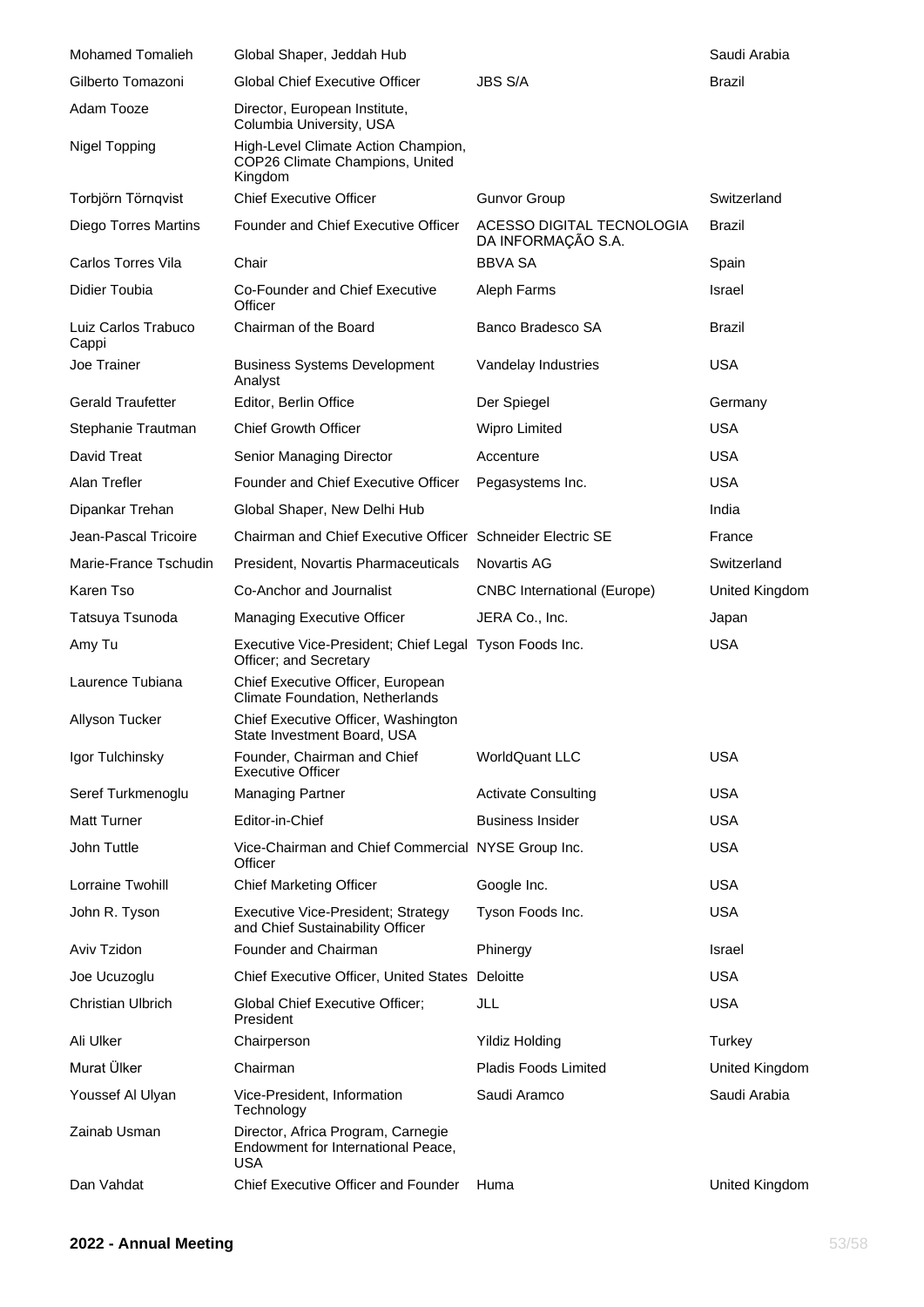| Sasha Vakulina                   | <b>Senior Business Editor</b>                                                                         | Euronews                                  | France                      |
|----------------------------------|-------------------------------------------------------------------------------------------------------|-------------------------------------------|-----------------------------|
| Riaz Valani                      | <b>General Partner</b>                                                                                | Global Asset Capital                      | United Kingdom              |
|                                  | Sander van 't Noordende Chief Executive Officer and Chair of<br>the Executive Board                   | Randstad N.V.                             | Netherlands                 |
| Jan Van Acker                    | President, Emerging Markets                                                                           | <b>MSD</b>                                | Switzerland                 |
| Julie Van Ongevalle              | Executive Vice-President, Consumer<br>Healthcare                                                      | Sanofi                                    | France                      |
| Daniel Van Otterdijk             | <b>Chief Communications Officer</b>                                                                   | DP World Limited                          | United Arab Emirates        |
| Geert Van Poelvoorde             | <b>Chief Executive Officer, Europe</b>                                                                | ArcelorMittal                             | <b>Belgium</b>              |
| Rolly Van Rappard                | Co-Founder and Co-Chair                                                                               | CVC Capital Partners (Luxembourg)<br>Sàrl | Luxembourg                  |
| Luc Vandenbulcke                 | <b>Chief Executive Officer</b>                                                                        | D.E.M.E. NV                               | Belgium                     |
| Dirk Vanderbroeck                | <b>Chief Financial Officer</b>                                                                        | Al Dabbagh Group Holding Co. Ltd          | Saudi Arabia                |
| Jacques Vandermeiren             | <b>Chief Executive Officer</b>                                                                        | <b>Antwerp Port Authority</b>             | Belgium                     |
| Guido Vanham                     | Professor Emeritus of Immunology,<br>University of Antwerp, Belgium                                   |                                           |                             |
| Yossi Vardi                      | Chairman                                                                                              | International Technologies                | Israel                      |
| Carlos Eduardo Vargas            | Curator, Caracas Hub                                                                                  |                                           | Venezuela                   |
| Karmesh Vaswani                  | <b>Executive Vice-President and Global</b><br>Head, Consumer, Retail and Logistics                    | <b>Infosys Limited</b>                    | United Kingdom              |
| Shamsheer Vayalil                | Chairman and Managing Director                                                                        | <b>VPS Healthcare</b>                     | <b>United Arab Emirates</b> |
| Nigel Vaz                        | <b>Chief Executive Officer</b>                                                                        | <b>Publicis Sapient</b>                   | <b>USA</b>                  |
| Andrés Velasco                   | Dean, School of Public Policy,<br>London School of Economics and<br>Political Science, United Kingdom |                                           |                             |
| David Vélez                      | Founder and Chief Executive Officer                                                                   | <b>Nubank</b>                             | Brazil                      |
| Vignan Velivela                  | Co-Founder and Chief Executive<br>Officer                                                             | AtoB                                      | <b>USA</b>                  |
| C.S. "Venkat"<br>Venkatakrishnan | Group Chief Executive Officer                                                                         | <b>Barclays</b>                           | United Kingdom              |
| Daniel Vennard                   | <b>Chief Sustainability Officer</b>                                                                   | Syngenta Crop Protection AG               | Switzerland                 |
| Harry Verhaar                    | Head, Global Public and Government Signify<br>Affairs                                                 |                                           | Netherlands                 |
| Jan Verstreken                   | Group President, International                                                                        | Hologic Inc.                              | United Kingdom              |
| Florence Verzelen                | Executive Vice-President, Industry<br>Solutions, Field Marketing, Global<br>Affairs                   | Dassault Systèmes SE                      | France                      |
| Hans Vestberg                    | Chairman and Chief Executive Officer Verizon Communications                                           |                                           | <b>USA</b>                  |
| Martin Vetterli                  | President, Ecole Polytechnique<br>Fédérale de Lausanne (EPFL),<br>Switzerland                         |                                           |                             |
| Pierre Veya                      | <b>Economic Affairs Editor</b>                                                                        | <b>TX Group AG</b>                        | Switzerland                 |
| David G. Victor                  | Professor, University of California,<br>San Diego (UCSD), USA                                         |                                           |                             |
| Dan Viederman                    | <b>Managing Director</b>                                                                              | Working Capital Innovation Fund           | <b>USA</b>                  |
| Huibert Vigeveno                 | Downstream Director                                                                                   | Shell Plc                                 | United Kingdom              |
| Gelsomina Vigliotti              | Vice-President, European Investment<br>Bank, Luxembourg                                               |                                           |                             |
| C. Vijayakumar                   | Chief Executive Officer and Managing HCL Technologies Ltd<br>Director                                 |                                           | <b>USA</b>                  |
| José Viñals                      | Group Chairman                                                                                        | <b>Standard Chartered Bank</b>            | United Kingdom              |
| Robin Vince                      | <b>President and Chief Executive</b><br>Officer-elect                                                 | <b>BNY Mellon</b>                         | <b>USA</b>                  |
| <b>Robert Vis</b>                | <b>Chief Executive Officer</b>                                                                        | MessageBird                               | Netherlands                 |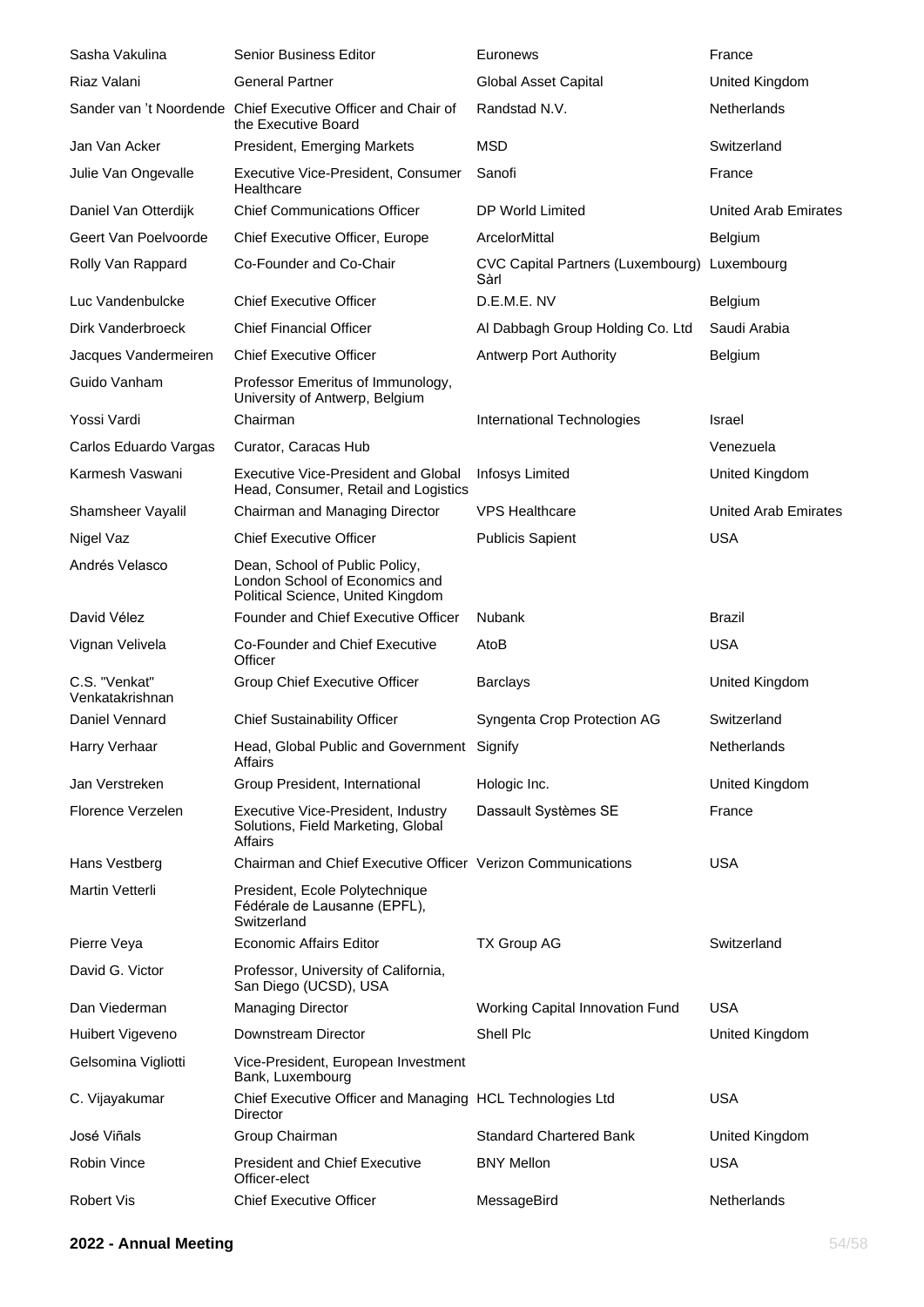| Bhakti Vithalani               | Founder and Chief Executive Officer                                                                                 | <b>BigSpring</b>                  | <b>USA</b>                  |
|--------------------------------|---------------------------------------------------------------------------------------------------------------------|-----------------------------------|-----------------------------|
| Yuriy Vitrenko                 | <b>Chief Executive Officer</b>                                                                                      | NJSC Naftogaz of Ukraine          | Ukraine                     |
| Jean-Marc Vittori              | Editor                                                                                                              | Les Echos                         | France                      |
| Nicole Vogrin                  | Chief Corporate Affairs and<br><b>Communications Officer</b>                                                        | The Western Union Company         | <b>USA</b>                  |
| Alexandra Von Plato            | <b>Chief Executive Officer</b>                                                                                      | <b>Publicis Health</b>            | <b>USA</b>                  |
| Sebastian Vos                  | Partner                                                                                                             | Covington & Burling LLP           | <b>USA</b>                  |
| Peter Voser                    | Chairman of the Board                                                                                               | ABB Ltd                           | Switzerland                 |
| George Vradenburg III          | Chairman of the Board, Global CEO<br>Initiative on Alzheimer's Disease,<br><b>USA</b>                               |                                   |                             |
| Dieter Vranckx                 | <b>Chief Executive Officer</b>                                                                                      | Swiss International Air Lines Ltd | Switzerland                 |
| Dimitri de Vreeze              | Co-Chief Executive Officer and<br>Member of the Managing Board                                                      | Royal DSM NV                      | Netherlands                 |
| Claude Wade                    | Global Head, Operations; Chief<br><b>Digital Officer</b>                                                            | <b>AIG</b>                        | <b>USA</b>                  |
|                                | David Alexander Walcott Founder and Managing Partner                                                                | Novamed                           | <b>USA</b>                  |
| Marc Walder                    | <b>Chief Executive Officer</b>                                                                                      | <b>Ringier AG</b>                 | Switzerland                 |
| John Waldron                   | Senior Vice-President and Chief<br><b>Commercial Officer</b>                                                        | Honeywell International Inc.      | <b>USA</b>                  |
| Jimmy Wales                    | Founder                                                                                                             | Wikipedia.org                     | United Kingdom              |
| <b>Kent Walker</b>             | President, Global Affairs                                                                                           | Google Inc.                       | <b>USA</b>                  |
| Carmen Elfriede Walker<br>Späh | Councillor and Head of the<br>Department for Economic Affairs,<br>Canton of Zurich, Switzerland                     |                                   |                             |
| Alexandra Wallace              | Head, Media and Content                                                                                             | Yahoo                             | <b>USA</b>                  |
| David Wallerstein              | <b>Chief Exploration Officer</b>                                                                                    | <b>Tencent Holdings Limited</b>   | People's Republic of China  |
| David Walmsley                 | Editor-in-Chief                                                                                                     | The Globe and Mail                | Canada                      |
| Stefan Walser                  | Councillor, Davos, Switzerland                                                                                      |                                   |                             |
| Anne Walsh                     | Chief Investment Officer, Fixed<br>Income                                                                           | <b>Guggenheim Partners LLC</b>    | <b>USA</b>                  |
| Cher Wang                      | Founder and Chairman                                                                                                | HTC-VIA                           | Taiwan, China               |
| Wang Guan                      | <b>Chief Executive Officer</b>                                                                                      | Learnable                         | <b>USA</b>                  |
| Robert Wardrop                 | Co-Founder and Director, Cambridge<br>Centre for Alternative Finance,<br>University of Cambridge, United<br>Kingdom |                                   |                             |
| Anthony Warner                 | <b>Executive Managing Director</b>                                                                                  | <b>BGC Partners</b>               | United Kingdom              |
| <b>Gunn Warsted</b>            | Chair                                                                                                               | <b>Telenor Group</b>              | Norway                      |
| Angela Jaqueline<br>Wasunna    | Head, Emerging Markets Policy                                                                                       | Pfizer, Inc.                      | <b>USA</b>                  |
| Elizabeth Wathuti              | Founder, Green Generation Initiative,<br>Kenya                                                                      |                                   |                             |
| Amy Weaver                     | <b>President and Chief Financial Officer</b>                                                                        | Salesforce                        | <b>USA</b>                  |
| Jochen Wegner                  | Editor-in-Chief                                                                                                     | Zeit Online                       | Germany                     |
| Andrew S. Weinberg             | Founder, Managing Partner and Chief Brightstar Capital Partners<br><b>Executive Officer</b>                         |                                   | <b>USA</b>                  |
| Jeremy Weir                    | Chairman and Chief Executive Officer Trafigura Group Pte Ltd                                                        |                                   | Switzerland                 |
| Hani Weiss                     | Chief Executive Officer, Retail                                                                                     | Majid Al Futtaim Holding          | <b>United Arab Emirates</b> |
| <b>Martin Weiss</b>            | <b>Chief Executive Officer</b>                                                                                      | Hubert Burda Media                | Germany                     |
| <b>Thomas Wellauer</b>         | Chairman of the Board of Directors                                                                                  | SIX Group AG                      | Switzerland                 |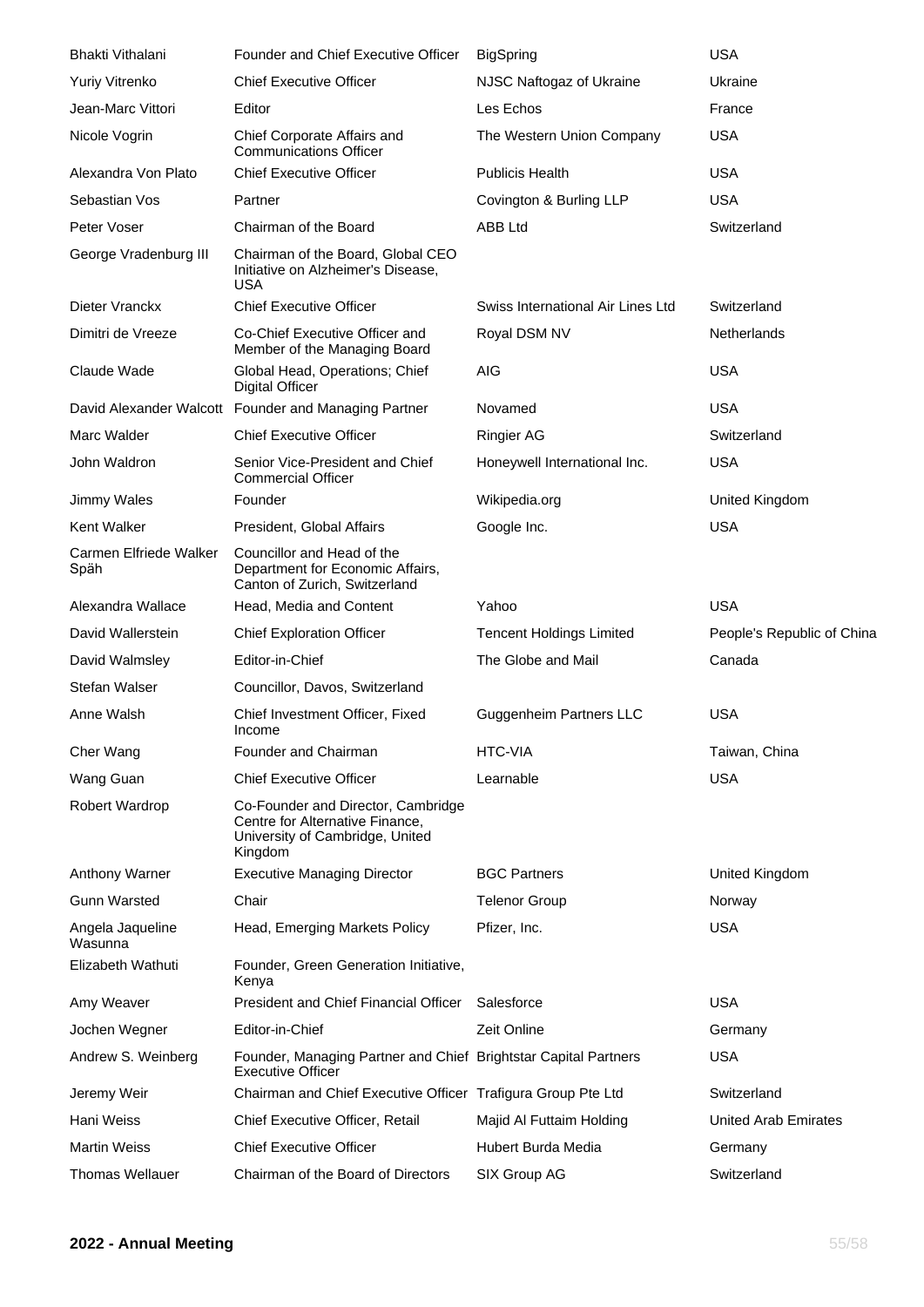| Cédric Wermuth                                | Member of the National Council of<br>Switzerland                                                                                       |                                                        |                      |
|-----------------------------------------------|----------------------------------------------------------------------------------------------------------------------------------------|--------------------------------------------------------|----------------------|
| Lally Graham Weymouth Senior Associate Editor |                                                                                                                                        | The Washington Post                                    | <b>USA</b>           |
| <b>Gary White</b>                             | Co-Founder and Chief Executive<br>Officer                                                                                              | Water.org & WaterEquity                                | <b>USA</b>           |
| Julia White                                   | Chief Marketing and Solutions Officer SAP SE                                                                                           |                                                        | <b>USA</b>           |
| Keith White                                   | Executive Vice-President and<br>General Manager, HPE GreenLake<br><b>Cloud Services Commercial Business</b>                            | <b>Hewlett Packard Enterprise</b>                      | <b>USA</b>           |
| Sarah White                                   | Vice-President; Chief Executive<br>Officer, Thought Leadership                                                                         | Schneider Electric Asia Pacific<br>Limited             | Hong Kong SAR, China |
| <b>Bruce Whitfield</b>                        | Presenter, The Money Show, 702<br><b>Talk Radio</b>                                                                                    | Primedia (PTY) Limited                                 | South Africa         |
| Shinta Widjaja Kamdani                        | Coordinating Vice-Chairwoman III,<br>Maritime, Investment and<br><b>International Relations</b>                                        | Indonesian Chamber of Commerce<br>and Industry (KADIN) | Indonesia            |
| Adam Wiener                                   | Founder and Publisher                                                                                                                  | Continuous Media                                       | <b>USA</b>           |
| <b>Judith Wiese</b>                           | <b>Chief People and Sustainability</b><br>Officer and Member of the Managing<br>Board                                                  | Siemens AG                                             | Germany              |
| Sasha Wiggins                                 | Group Head, Public Policy and<br><b>Corporate Responsibility</b>                                                                       | <b>Barclays</b>                                        | United Kingdom       |
| Philipp Wilhelm                               | Mayor of Davos, Switzerland                                                                                                            |                                                        |                      |
| <b>Tony Will</b>                              | President and Chief Executive Officer CF Industries Holdings Inc.                                                                      |                                                        | <b>USA</b>           |
| will.i.am                                     | Founder and Chief Executive Officer                                                                                                    | i.am/Angel Foundation                                  | <b>USA</b>           |
| <b>Christopher Williams</b>                   | <b>Business Editor</b>                                                                                                                 | The Daily Telegraph                                    | United Kingdom       |
| Coram Williams                                | Chief Financial Officer and Member of Adecco Group AG<br>the Executive Committee                                                       |                                                        | Switzerland          |
| Sarah Keohane<br>Williamson                   | <b>Chief Executive Officer</b>                                                                                                         | FCLTGlobal (Focusing Capital on<br>the Long Term)      | <b>USA</b>           |
| Michael Winiarski                             | Foreign News Commentator                                                                                                               | Dagens Nyheter                                         | Sweden               |
| Paul Winiker                                  | Councillor and Director of Justice and<br>Security, Canton of Lucerne,<br>Switzerland                                                  |                                                        |                      |
| <b>Bill Winters</b>                           | Group Chief Executive Officer                                                                                                          | <b>Standard Chartered Bank</b>                         | United Kingdom       |
| Kartika Wirjoatmodjo                          | <b>President Commissioner</b>                                                                                                          | PT Bank Rakyat Indonesia (BRI)                         | Indonesia            |
| <b>Martin Wolf</b>                            | Associate Editor and Chief<br><b>Economics Commentator</b>                                                                             | The Financial Times                                    | United Kingdom       |
| Michael J. Wolf                               | <b>Founder and Chief Executive Officer</b>                                                                                             | <b>Activate Consulting</b>                             | <b>USA</b>           |
| Anne Clarke Wolff                             | Chief Executive Officer,<br>Independence Point Advisors                                                                                | Lazard                                                 | <b>USA</b>           |
| Jonathan Wong                                 | Chief of Technology and Innovation,<br>United Nations Economic and Social<br>Commission for Asia and the Pacific<br>(UNESCAP), Bangkok |                                                        |                      |
| Anshumann Woodhull                            | Partner and Managing Director                                                                                                          | <b>PAG Holdings Limited</b>                            | Hong Kong SAR, China |
| Clare Woodman                                 | Head, Europe, Middle East and Africa Morgan Stanley                                                                                    |                                                        | <b>USA</b>           |
| Lauren Woodman                                | Executive Director, DataKind, USA                                                                                                      |                                                        |                      |
| Ngaire Woods                                  | Dean, Blavatnik School of<br>Government, University of Oxford,<br>United Kingdom                                                       |                                                        |                      |
| Hildegard Wortmann                            | Member of the Board of<br>Management, Sales and Marketing                                                                              | <b>AUDI AG</b>                                         | Germany              |
| William Wright                                | Global Head, Government Relations                                                                                                      | Splunk Inc.                                            | <b>USA</b>           |
| <b>Ronald Wuijster</b>                        | <b>Chief Executive Officer</b>                                                                                                         | APG Asset Management N.V.                              | Netherlands          |
| Niel Wyma                                     | Global Shaper, Tshwane Hub                                                                                                             |                                                        | South Africa         |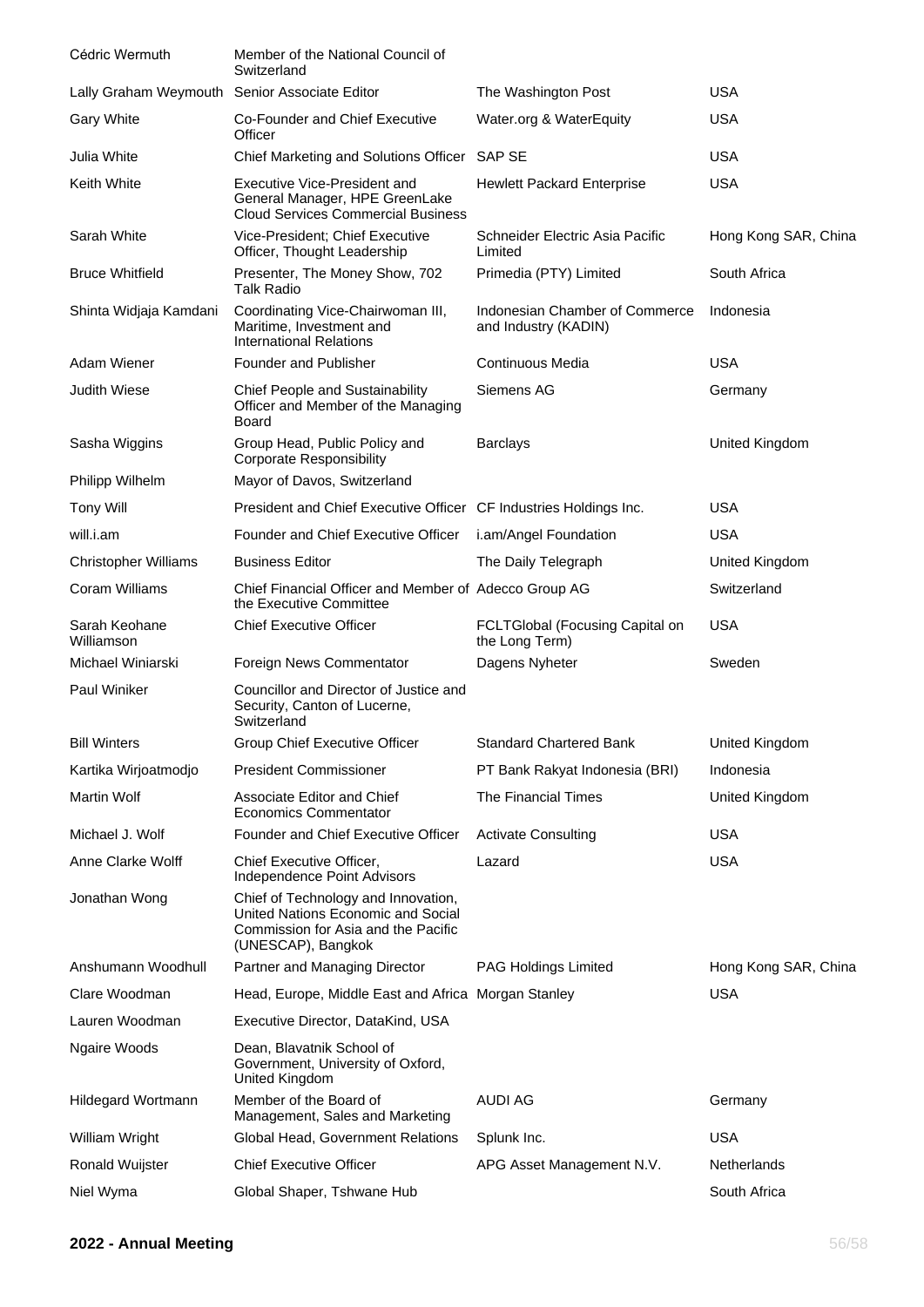| Alexander R. Wynaendts Chairman-elect |                                                                     | Deutsche Bank AG                                                           | Germany                        |
|---------------------------------------|---------------------------------------------------------------------|----------------------------------------------------------------------------|--------------------------------|
| Reto Wyss                             | Councillor and Finance Director,<br>Canton of Lucerne, Switzerland  |                                                                            |                                |
| Xin Baoan                             | <b>Executive Chairman</b>                                           | State Grid Corporation of China                                            | People's Republic of China     |
| Sakena Yacoobi                        | Executive Director, Afghan Institute of<br>Learning, USA            |                                                                            |                                |
| Daniel Yanisse                        | <b>Chief Executive Officer</b>                                      | Checkr                                                                     | <b>USA</b>                     |
| Tatsuo Yasunaga                       | Chair of the Board of Directors                                     | Mitsui & Co. Ltd                                                           | Japan                          |
| Paco Ybarra                           | Chief Executive Officer, Institutional<br><b>Clients Group</b>      | Citi                                                                       | United Kingdom                 |
| Harry Yeff                            | New Media Artist and Director,<br>Reeps100 Studios                  |                                                                            | United Kingdom                 |
| Bryan Yeo                             | Chief Investment Officer, Public<br>Equities, GIC, Singapore        |                                                                            |                                |
| Yeo Seung-Joo                         | <b>Chief Executive Officer</b>                                      | Hanwha Life Insurance Co. Ltd                                              | Republic of Korea              |
| Daniel Yergin                         | Vice-Chairman                                                       | S&P Global                                                                 | <b>USA</b>                     |
| Kenichiro Yoshida                     | Chairman, President and Chief<br><b>Executive Officer</b>           | Sony Group Corporation                                                     | Japan                          |
| Saar Yoskovitz                        | Co-Founder and Chief Executive<br>Officer                           | Augury Inc                                                                 | <b>USA</b>                     |
| William Young                         | Chairman of the Board                                               | SNC-Lavalin Group Inc.                                                     | Canada                         |
| Anne van Ysendyck                     | Vice-President; Head, Government<br>Affairs, Europe and Environment | ArcelorMittal Limited                                                      | United Kingdom                 |
| Zoe Yujnovich                         | Director, Upstream                                                  | Shell Plc                                                                  | Netherlands                    |
| Robby Yung                            | <b>Chief Executive Officer</b>                                      | Animoca Brands Corporation Ltd                                             | Hong Kong SAR, China           |
| Raya Yusuf-Sbitany                    | <b>Chief Executive Officer</b>                                      | Derma Beauty Lab Ltd                                                       | <b>Palestinian Territories</b> |
| Cornelis van Zadelhoff                | Founder                                                             | Zadelhoff Beheer BV                                                        | Netherlands                    |
| Peter Zaffino                         | Chairman and Chief Executive Officer AIG                            |                                                                            | <b>USA</b>                     |
| Saadia Zahidi                         | <b>Managing Director</b>                                            | World Economic Forum                                                       | Switzerland                    |
| <b>Feisal Zahir</b>                   | <b>Managing Director</b>                                            | Khazanah Nasional Berhad                                                   | Malaysia                       |
| Kıvanç Zaimler                        | Chairman                                                            | Enerjisa Enerji                                                            | Turkey                         |
| <b>Matthew Zais</b>                   | Vice-President                                                      | The Perot Companies                                                        | <b>USA</b>                     |
| <b>Fareed Zakaria</b>                 | Host, Fareed Zakaria GPS                                            | <b>CNN</b>                                                                 | <b>USA</b>                     |
| Abdulla Al Zamil                      | Chairman                                                            | <b>Gulf International Bank</b>                                             | Saudi Arabia                   |
| Jean-Paul Zammitt                     | Vice-Chairman and Chief Commercial Bloomberg LP<br>Officer          |                                                                            | United Kingdom                 |
| Rujul Zaparde                         | <b>Chief Executive Officer</b>                                      | Greenbax, Inc.                                                             | <b>USA</b>                     |
| H. Cuneyd Zapsu                       | Founder and Chairman                                                | Cuneyd Zapsu Danismanlik AS                                                | Turkey                         |
| Michelle Zatlyn                       | Co-Founder, President and Chief<br><b>Operating Officer</b>         | Cloudflare Inc.                                                            | <b>USA</b>                     |
| Marco Zatterin                        | Deputy Editor                                                       | La Stampa                                                                  | Italy                          |
| Fernando Zavala                       | <b>Chief Executive Officer</b>                                      | Intercorp Peru Ltd                                                         | Peru                           |
| Peter Zemsky                          | Deputy Dean; Dean of Innovation,<br><b>INSEAD, France</b>           |                                                                            |                                |
| Robin Zeng                            | Founder, Chairman and CEO                                           | Contemporary Amperex Technology People's Republic of China<br>Co., Limited |                                |
| Zhigang Zhang                         | President, State Grid Corporation of<br>China                       |                                                                            | People's Republic of China     |
| Zhang Lei                             | <b>Chief Executive Officer</b>                                      | <b>Envision Group</b>                                                      | People's Republic of China     |
| Dmitry Zhdannikov                     | Editor, Energy, Europe, Middle East<br>and Africa                   | <b>Thomson Reuters</b>                                                     | United Kingdom                 |